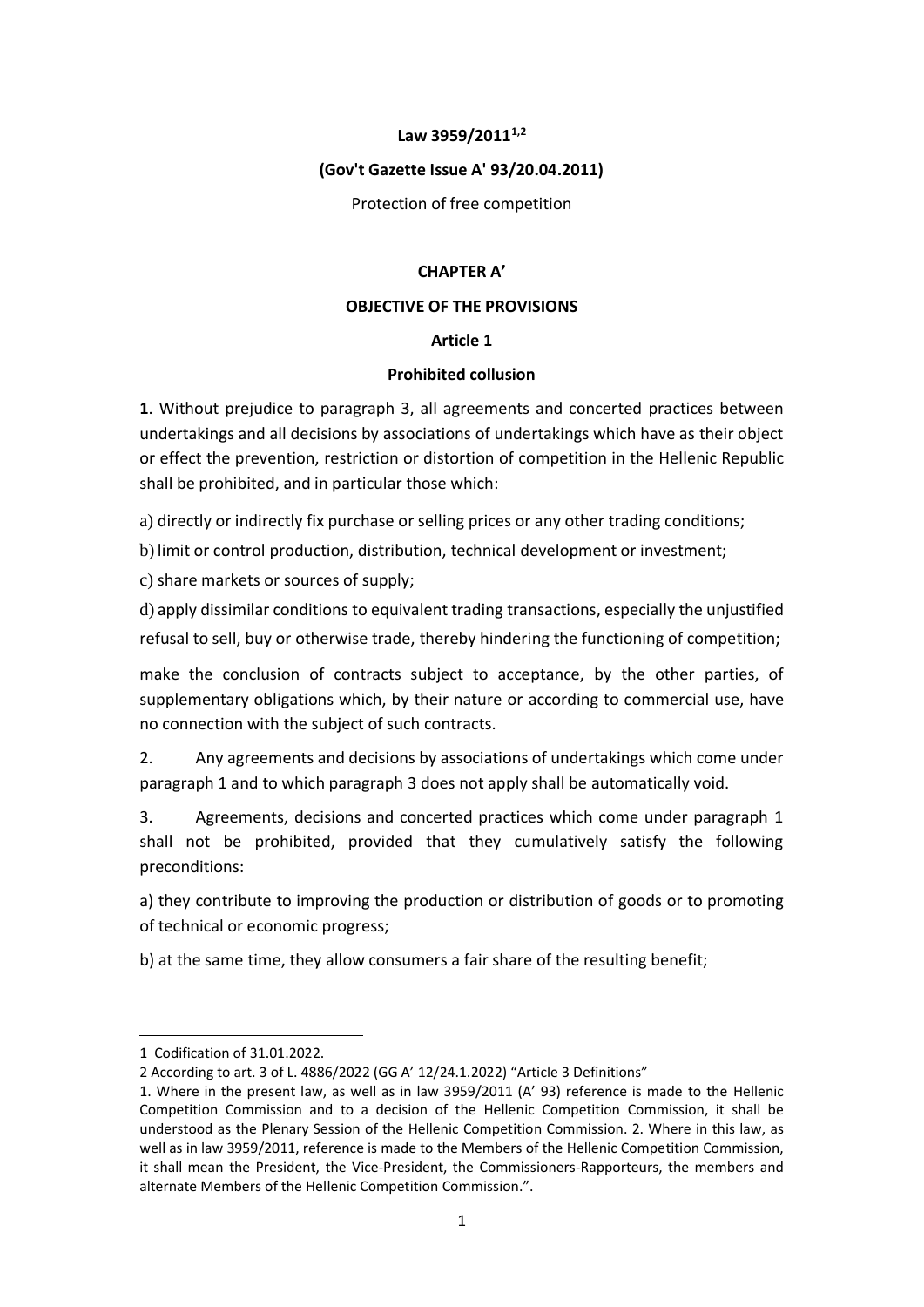c) they do not impose on the undertakings concerned restrictions which are not indispensable to the attainment of these objectives and

d) they do not afford the possibility of eliminating competition or eliminating competition in respect of a substantial part of the relevant market.

**4**. EU Regulations on the application of Article 101(3) of the Treaty on the Functioning of the European Union (TFEU) to categories of vertical agreements and concerted practices (block exemption Regulations) shall apply mutatis mutandis to the implementation of paragraph 3, to agreements, decisions by associations of undertakings or concerted practices which are not likely to affect trade between Member States within the meaning of Article 101(1) of the TFEU.

## **Article 1A 3**

# **Invitation to collude and announcement relating to communicating future pricing intentions for products and services between competitors**

**1.** It is prohibited for an undertaking to propose, coerce, motivate or in any way invite another undertaking to participate in an agreement between undertakings or in decisions of associations of undertakings or in concerted practices aimed at preventing, restricting or distorting competition in the Greek Territory and which consist in:

- a) directly or indirectly fixing purchase or selling prices on a market, or
- b) limiting or control production, supply, technological development, or investments, or
- γ) sharing markets or sources of supply.

**2.** An undertaking is prohibited from disclosing price, discount, supply or credit information about products or services it supplies or is supplied where:

- a), the disclosure restricts effective competition in the Greek Territory, and
- b) does not constitute a normal business practice.

In order to assess whether a disclosure restricts effective competition, the following shall be taken into account:

a) the degree of specification and the individual nature of the information;

- b) whether the information relates to future activities;
- c) the extent to which the information is readily accessible to the public;
- d) whether the disclosure is part of a pattern of similar disclosures by the undertaking;

e) whether there is a history of past collusion in the specific market or industry between the same undertakings, and

<sup>3</sup> As inserted by Article 4 of Law 4886/2022 with effect from 1/7/2022 in accordance with par. 2 Article 73 of Law 4886/2022.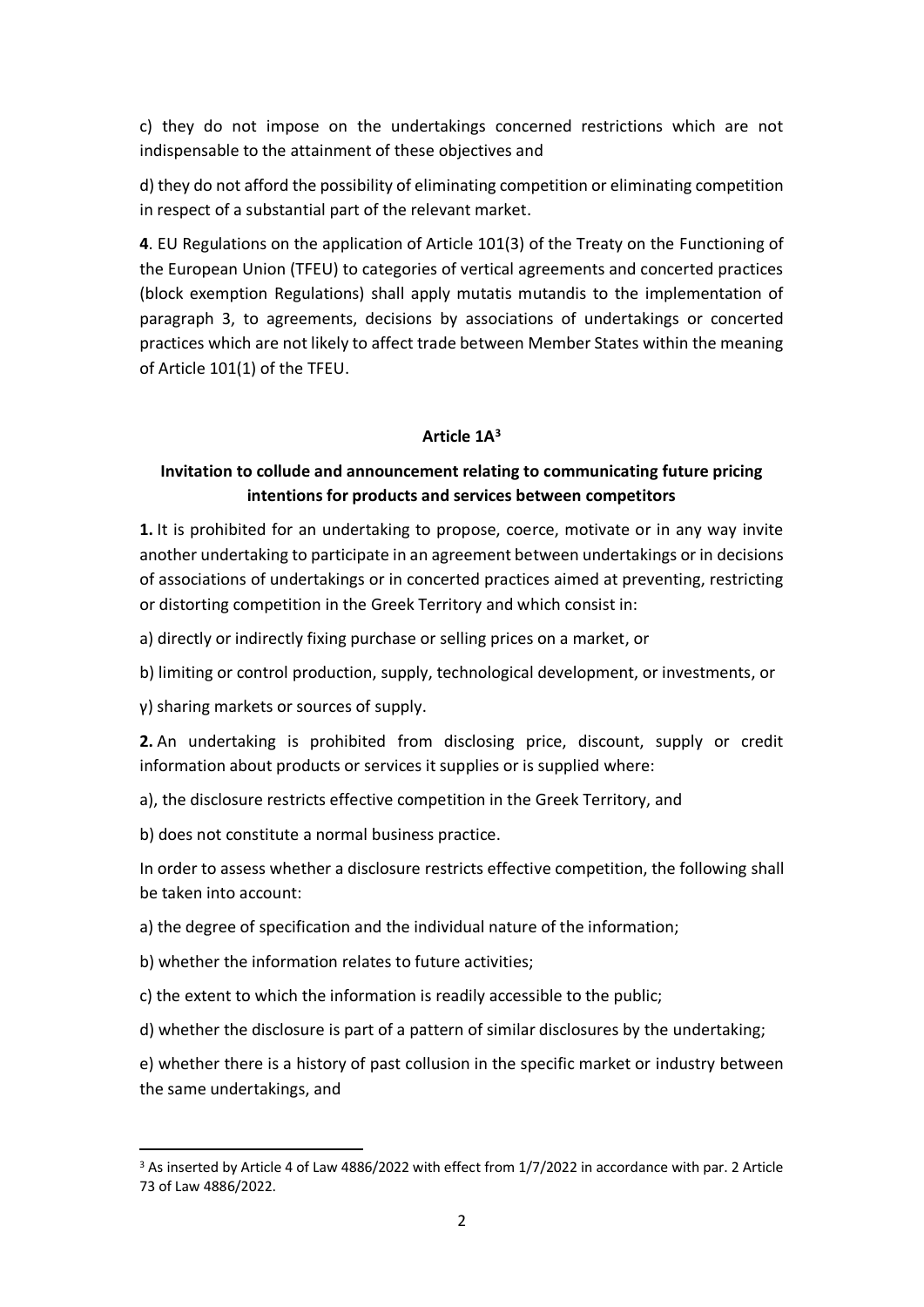f) whether the market to which the disclosure relates is concentrated and oligopolistic in nature.

Disclosure of information is not considered to restrict effective competition if it is addressed solely to the end users of the product or service.

**3.** Practices that fall under par. 1 and 2 are not prohibited, as long as they meet by analogy the conditions of par. 3 of article 1.

**4.** The undertakings with a total turnover of less than fifty million (50,000,000) euros and with less than two hundred and fifty (250) employees are excluded from the application of par. 1 and 2.

**5.** This Article is without prejudice to Articles 1 and 2 hereof or Articles 101 and 102 of the Treaty on the Functioning of the European Union. Where the conditions set out herein and in Articles 1 and 2 and Articles 101 and 102 of the Treaty on the Functioning of the European Union are met, including, inter alia, the exchange of commercially sensitive information, the latter articles shall apply to the exclusion of the present.

## **Article 2**

## **Abuse of a dominant position**

1. It is prohibited for one or more undertakings to abuse their dominant position within the national market or in a part of it.

2. Such abuse may, in particular, consist in:

a) directly or indirectly imposing unfair purchase or selling prices or other unfair trading conditions;

b) limiting production, distribution or technical development to the prejudice of consumers;

c) applying dissimilar conditions to equivalent trading transactions with other trading parties, especially the unjustified refusal to sell, buy or otherwise trade, thereby placing certain undertakings at a competitive disadvantage;

d) making the conclusion of contracts subject to acceptance, by the other parties, of supplementary obligations which, by their nature or according to commercial practice, have no connection with the subject of such contracts.

## **Article 3**

1. Agreements, decisions and concerted practices which come under Article 1(1) and do not satisfy the conditions of Article 1(3) shall be prohibited, without the need for a prior decision to that effect.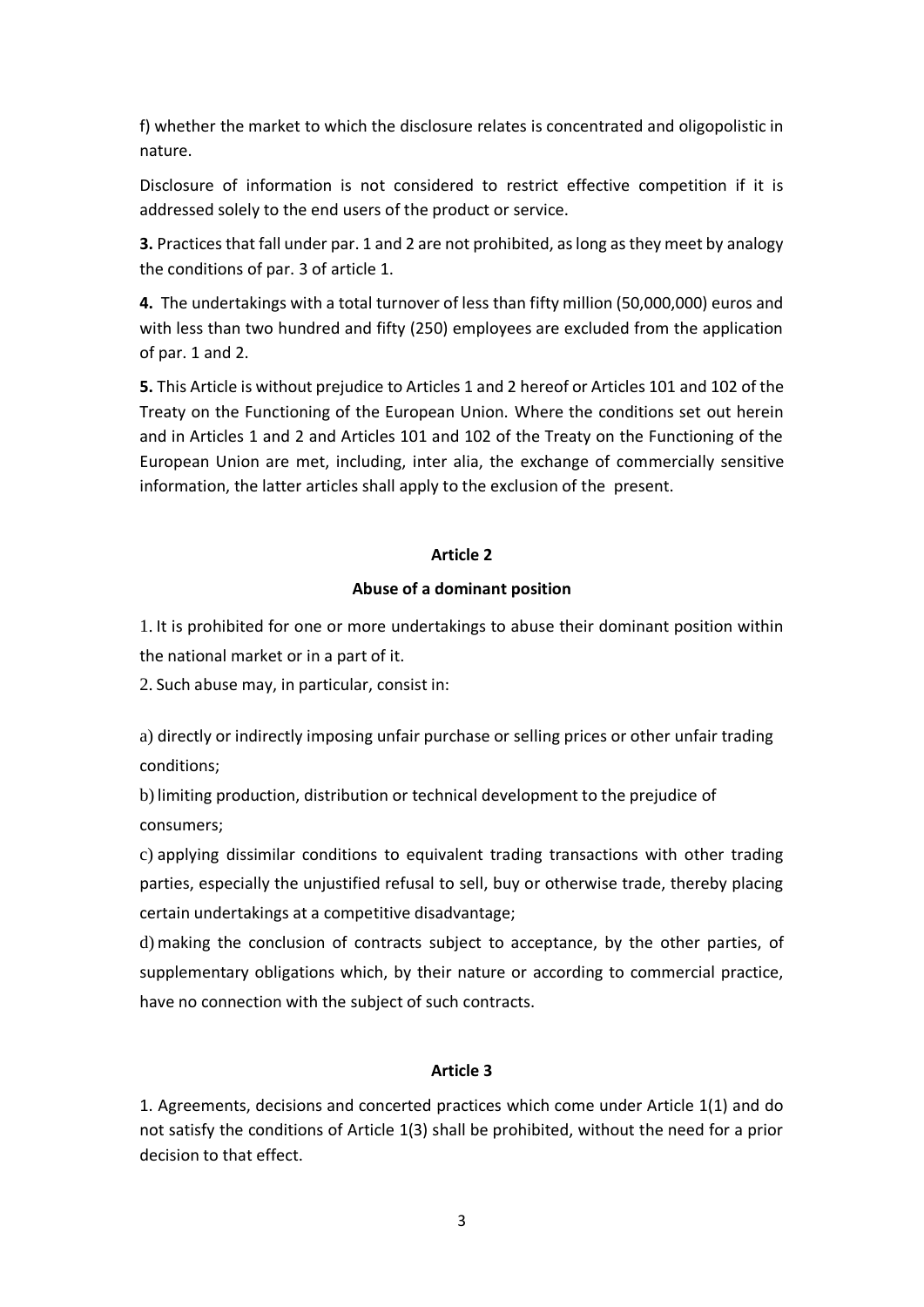2. Agreements, decisions and concerted practices which come under Article 1(1) and satisfy the conditions of Article 1(3) shall not be prohibited, without the need for a prior decision to that effect.

3. Abuse of a dominant position in accordance with Article 2 shall be prohibited, without the need for a prior decision to that effect.

# **Article 4**

# **Burden of proof**

Each party shall bear the burden of proof of their claims during proceedings before the Competition Commission for the purposes of Articles 1 and 2.

# **Article 5**

## **Concentrations of undertakings**

**1**1. Concentrations of undertakings per se shall not be covered by the prohibitions in Articles 1 and 2.

2. A concentration shall be deemed to arise where a change of control on a lasting basis results from:

a) the merger by any means of two or more previously independent undertakings or parts of undertakings or b) the acquisition, by one or more persons already controlling at least one undertaking, or by one or more undertakings, whether by purchase of securities or assets, by contract or by any other means, of direct or indirect control of the whole or parts of one or more other undertakings.

3. For the purposes of the application of the present law, control shall be constituted by rights, contracts or

any other means which, either separately or in combination and having regard to the considerations of fact or

law involved, confer the possibility of exercising decisive influence on an undertaking, in particular by:

a) ownership or the right to use all or part of the assets of the undertaking;

b) rights or contracts which confer decisive influence on the composition, meetings or decisions of the bodies of an undertaking.

4. Control is acquired by person(s) or undertakings which:

a) are holders of the rights or entitled to rights under the contracts concerned or

b) while not being holders of such rights or entitled to rights under such contracts, have the power to exercise the rights deriving therefrom.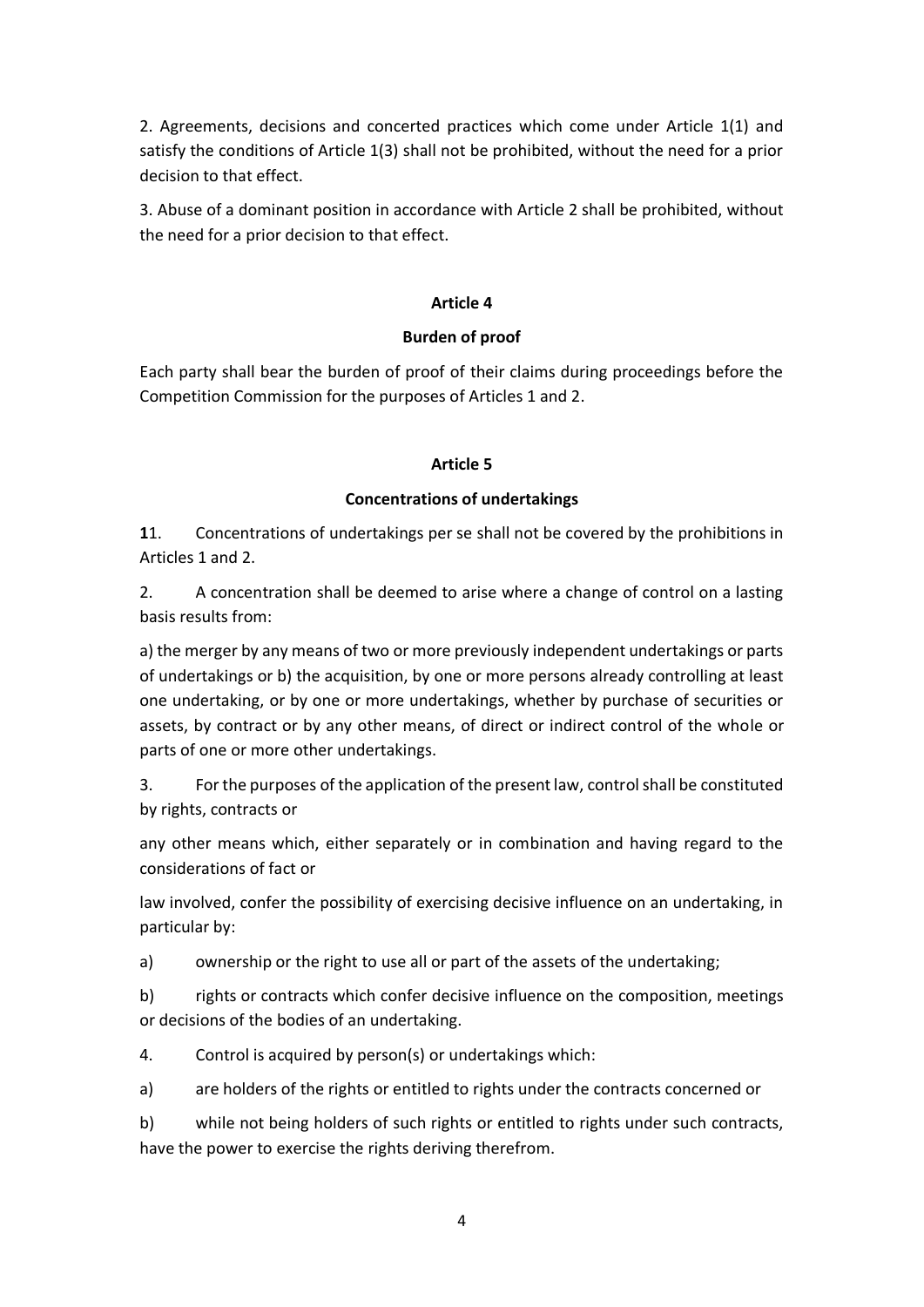5. The creation of a joint venture performing on a lasting basis all the functions of an autonomous economic entity shall constitute a concentration within the meaning of the present article.

6. A concentration shall not be deemed to arise where:

a) credit institutions or other financial institutions or insurance companies, the normal activities of which include transactions and dealing in securities for their own account or for the account of third parties, temporarily acquire holdings in an undertaking with a view to reselling them, provided that they do not exercise the voting rights conferred by the securities acquired with a view to influencing the competitive conduct of that undertaking or provided that they exercise such voting rights only with the view to preparing the disposal of all or part of that undertaking or of its assets or the disposal of those securities and provided that any such disposal takes place within one year of the date of acquisition. That period may be extended by the Competition Commission on request for a reasonable period of time not exceeding a three-month period, where such institutions or companies can show that the disposal was not reasonably possible within the period set;

b) control is exercised by person appointed pursuant to legislation governing clearance, bankruptcy, suspension of payments, compositions or analogous proceedings;

c) the operations referred to in paragraph 2(b) are carried out by investment portfolio companies, provided that the voting rights conferred by the holdings acquired are exercised primarily in relation to the appointment of members of the management and supervisory bodies of the undertakings in which they have holdings, only to maintain the full value of those investments and not to determine directly or indirectly the competitive conduct of those undertakings.

## **Article 6**

## **Prior notification of concentrations of undertakings**

**1.** All concentrations of undertakings shall be notified to the Competition Commission within thirty (30) days of the conclusion of the agreement or the announcement of the bid or the acquisition of a controlling interest, where turnover by all undertakings in a concentration within the meaning of Article 10 totals at least EUR one hundred and fifty million (150,000,000) on the global market and each of at least two (2) of the undertakings involved generate turnover totalling over EUR fifteen million (15,000,000) on the Greek market.<sup>4</sup>

<sup>4</sup> As amended by Article 5 of Law 4886/2022 with effect from 24/1/2022. In particular, the numbering in parentheses of days (30) and (2) was added.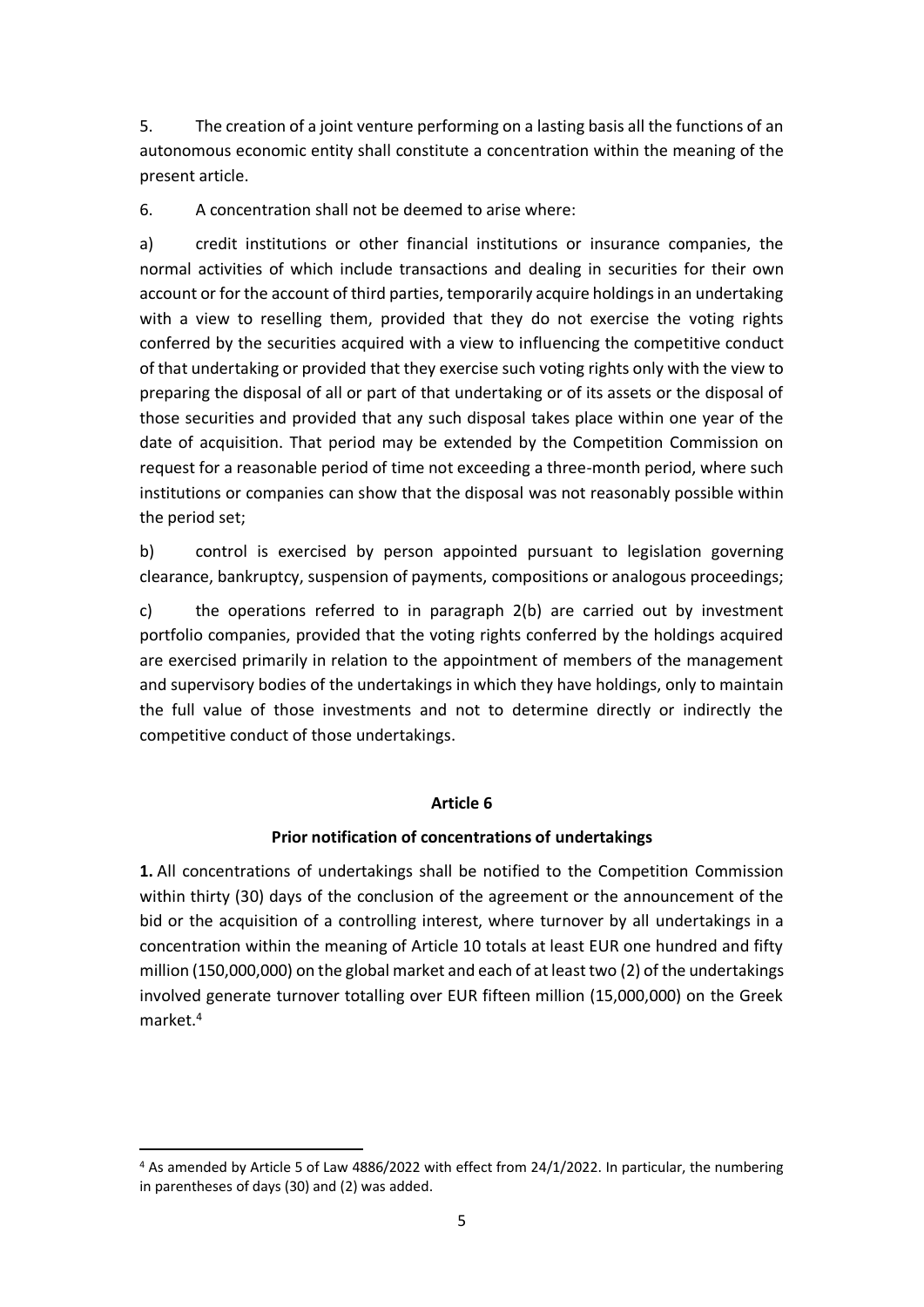**2.** The period of thirty (30) days shall commence on the date of the first of the acts referred to in the previous paragraph. 5

**3.** Subject to the duty of notification are:

a) where the concentrations consist in a merger within the meaning of Article 5(2)(a) or in the acquisition of joint control within the meaning of Article 5(2)(b): jointly the parties to these acts; <sup>6</sup>

b) in all other cases: the person or undertaking acquiring control of the whole or parts of one or more undertakings.

**4.** The Competition Commission shall impose on each person who is at fault for failing to notify in accordance with par.  $3<sup>7</sup>$  of the present article, a fine of at least EUR thirty thousand (30,000) capped at ten per cent (10%) of aggregate turnover, as defined in Article 10. In fixing the amount of the fine, the economic power of the parties to the concentration, the number of the affected markets and the level of competition in those, as well as the estimated impact of the concentration on competition shall be taken into consideration.

**5**. The precise content of the notification shall be stipulated by means of decision of the Competition Commission, which shall also regulate all other related matters

**6.** The persons under a duty of notification must report the notified concentration in a daily financial newspaper of national coverage at their own expense immediately after notification. The text of the report shall be notified immediately to the Competition Commission, which shall post it on its website. Any interested party may submit comments or provide information on the notified concentration. The Competition Commission shall take into account the reasonable legitimate interests with regard to the protection of business secrets of undertakings participating to the concentration. The precise content of the report shall be stipulated by means of decision of the Competition Commission, which shall also regulate all other related matters.

**7.** By joint decision of the Ministers of Finance and of Development and Investments, issued following a public consultation, the thresholds and the criteria provided in par. 1 may be amended. By the same decision, different thresholds and criteria may be set by economic sector. This decision is based on statistics collected by the Competition Commission, following market mapping, conducted every three years and relating to the application of the present and the state of competition during the previous three years.<sup>8</sup>

<sup>5</sup> As amended by Article 5 L. 4886/2022 with effect from 24/1/2022. In particular, the numbering in parentheses of days (30) was added.

 $6$  As amended by Article 5 of Law 4886/2022 with effect from 24/1/2022. In particular, the words "indent" and "paragraph" have been replaced by the abbreviations "ind." and "par.", respectively.

 $7$  As amended by Article 5 of Law 4886/2022 with effect from 24/1/2022. In particular, the word "paragraph" has been replaced by the abbreviation "par.".

<sup>&</sup>lt;sup>8</sup> As amended by Article 5 of Law 4886/2022 with effect from 24/1/2022. In particular, in par. 7 of article 6 of Law 3959/2011 (A' 93), a) the first indent is amended by providing for a previous public consultation instead of a proposal by the Plenary Session of the Competition Commission, b) a second indent is added and c) the third indent is replaced.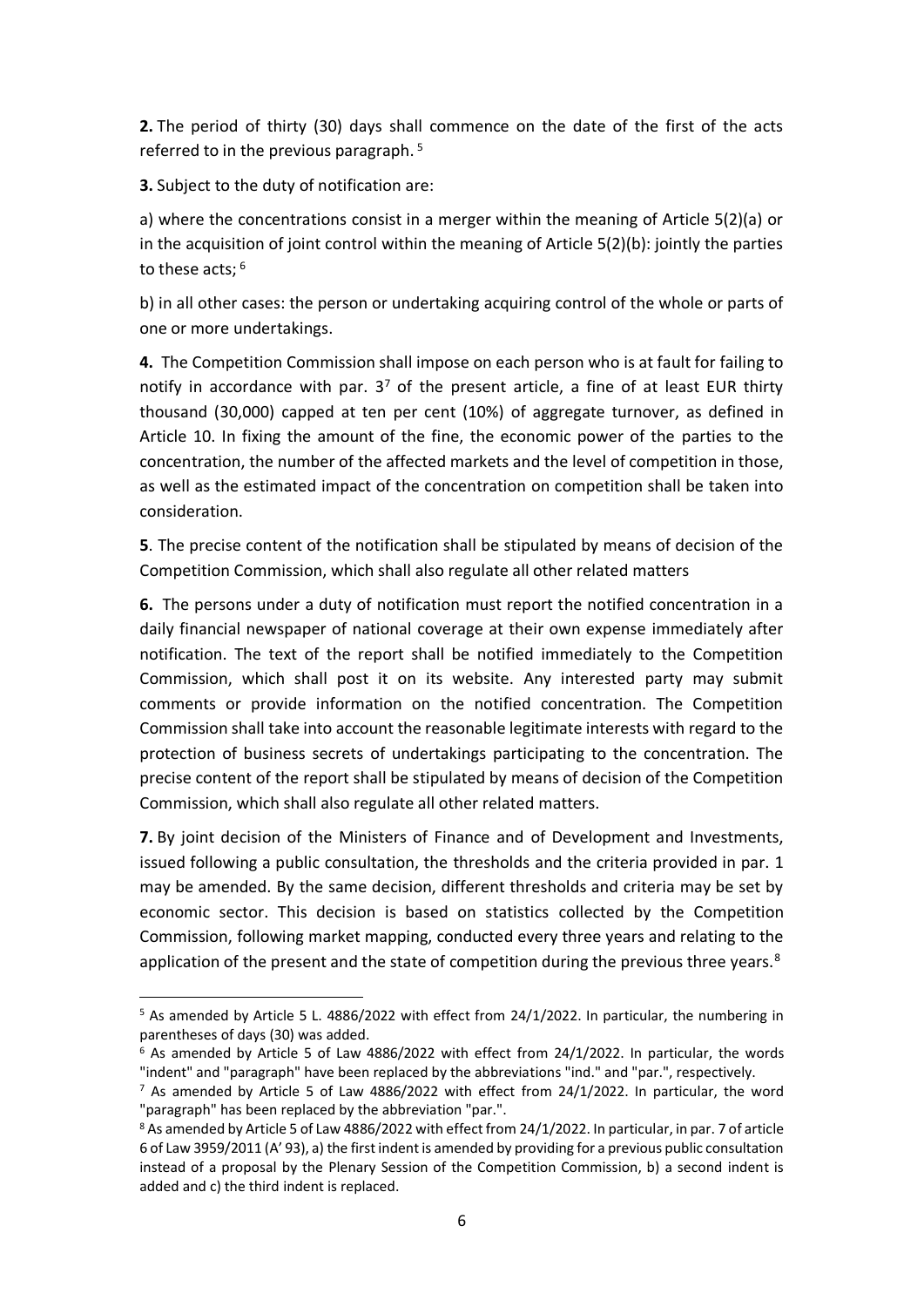#### **Article 7**

### **Control of concentrations of undertakings**

**1**. Any concentration of undertakings subject to prior notification which may significantly impede competition in the national market or in a substantial part of it, in terms of the specific characteristics of goods or services, especially by creating or strengthening a dominant position, shall be prohibited by decision of the Competition Commission

**2**. In appraising the potential of a concentration to significantly impede the competition within the meaning of paragraph 1, account shall be taken, in particular, of the structure of all the relevant markets, of the actual or potential competition from undertakings located inside or outside Greece, of any legal or other barriers to market entry, of the market position of the undertakings concerned and their economic and financial power, of the alternatives available to suppliers and users, of their access to sources of supply or markets for the goods, of the supply and demand trends for the relevant goods and services, of the interests of the intermediate and ultimate consumers and of the contribution to technical and economic progress and to improving economic efficiency, provided that it is to consumer's advantage and does not form an obstacle to competition.

**3**. To the extent that the creation of a joint venture has as its object or effect the coordination of the competitive behavior of undertakings that remain independent, such coordination shall be appraised in accordance with the criteria of Article 1(1) and (3). In making this appraisal, the Competition Commission shall take account, in particular, of:

a) whether two or more parent companies retain, to a significant extent, activities in the same market as the joint venture or in a market which is downstream or upstream from that of the joint venture or in a similar market closely related to this market, and

b) whether the coordination, which is the direct consequence of the creation of the joint venture, affords the undertakings concerned the possibility of eliminating competition on a substantial part of their markets.

#### **Article 8**

## **Preventive control of concentrations and Competition Commission decisions**

**1**. The Competition Commission shall examine notified concentrations as soon as the relevant notification is submitted.

**2.** Where it concludes that the concentration notified does not fall within the scope of Article 6(1), the President of the Competition Commission shall issue a deed within one (1) month from the notification, which shall be notified to the persons or undertakings which filed the notification. This deed shall not restrict the application of the provisions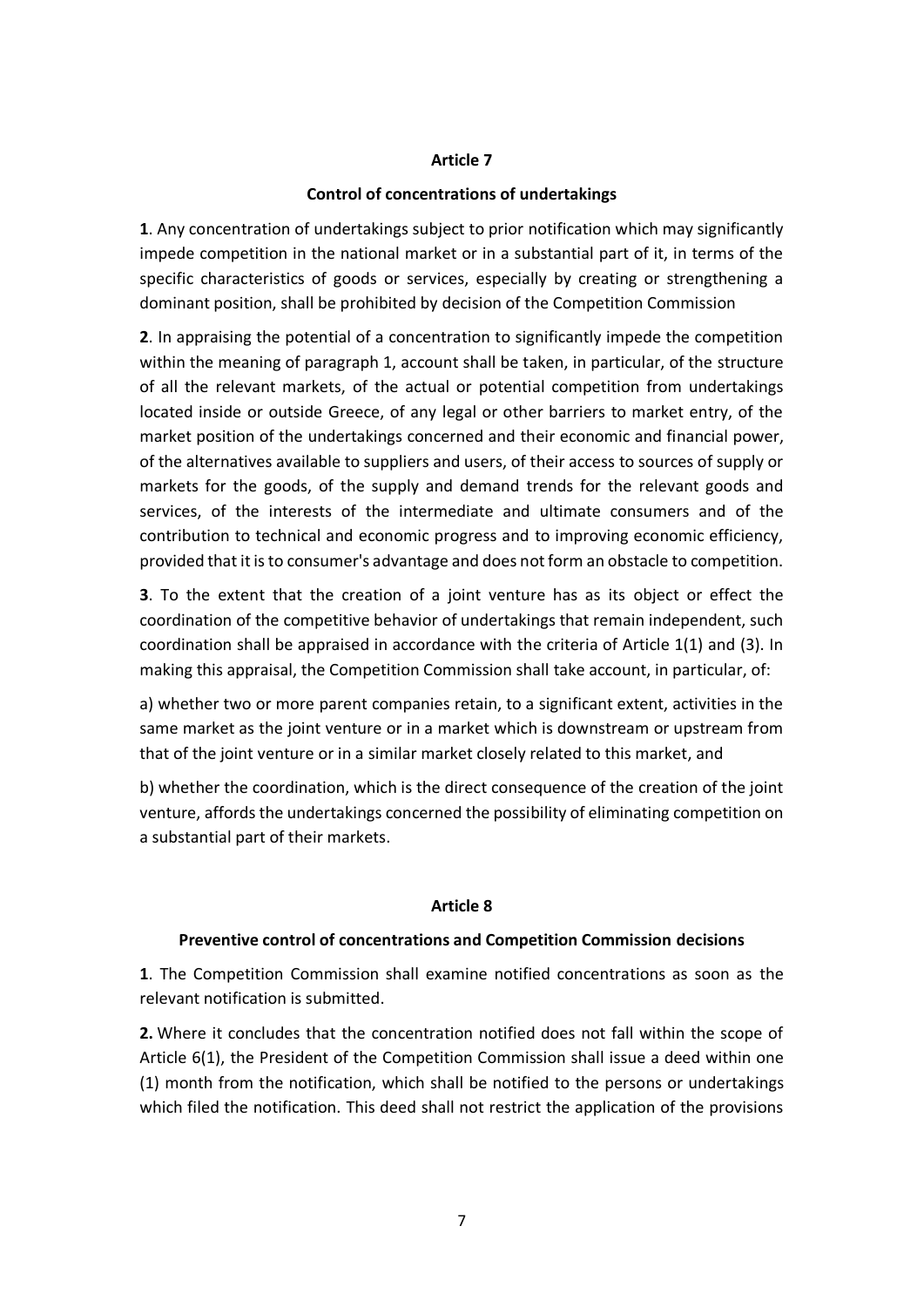of Articles 1 and 2. A summary of the relevant deeds is posted on the website of the Competition Commission<sup>9</sup> .

**3.** If it is found that the notified concentration, although falling within the scope of Article 6(1), Where it finds that the concentration notified, although falling within the scope of Article  $6(1)^{10}$ , does not raise serious doubts as to its compatibility with the requirements of the functioning of competition in the individual markets it concerns, the Competition Commission shall issue a decision approving the concentration within one (1) month from notification.

**4.** Without prejudice to par. 4A, where it finds that the notified concentration falls within the scope of the present law and raises serious doubts as to its compatibility with the requirements of the functioning of competition in the individual markets it concerns, the President of the Competition Commission shall issue a decision within one (1) month from notification, initiating the procedure of in depth investigation of the concentration notified and shall immediately advise the undertakings concerned of his decision. Once the undertakings concerned have been advised that the procedure for a full investigation has been initiated, the undertakings concerned may jointly proceed to modifications to the concentration or propose to undertake commitments, so that there are no serious doubts as to its compatibility with the requirements of competition in the individual markets concerned by the concentration and notify them to the Competition Commission. Such procedures shall be closed by means of a decision as provided in paragraphs 6 and 8. 11

**4Α.** If it is found that, following modifications made by the participating companies, a notified concentration no longer raises serious doubts within the meaning of paragraph 4, the Competition Commission, by a decision issued within the period of paragraph 3, approves the concentration. The decision of the Competition Commission may be accompanied by conditions and obligations to ensure that the participating undertakings comply with any commitments they may have made to the Competition Commission, so that the concentration of undertakings subject to prior notification becomes compatible with par. 1 of Article 7 and, in the case of par. 5 of Article 5, compatible with par. 3 of Article 1.

Amendments proposed by the parties to the concentration shall be submitted no later than twenty (20) days from the notification of the concentration.

By the above decision, the Competition Commission may threaten the parties to the concentration with a fine in case of non-compliance with the above terms or conditions within the framework of the commitments, as provided in par. 8.<sup>12</sup>

<sup>&</sup>lt;sup>9</sup> As amended by Article 6 of Law 4886/2022 with effect from 24/1/2022, and in partcular to par. 2, an indent is added at the end.

 $10$  As amended by Article 6 of Law 4886/2022 with effect from 24/1/2022. In particular, the word "paragraph" was replaced by the abbreviation "par."

<sup>&</sup>lt;sup>11</sup> As amended by Article 6 of Law 4886/2022 with effect on 24/1/2022. In particular, in par. 4 without prejudice to par. 4A and a new paragraph at the end are inserted to the first paragraph.

 $12$  As inserted by Article 6 L. 4886/2022 with effect from 24/1/2022.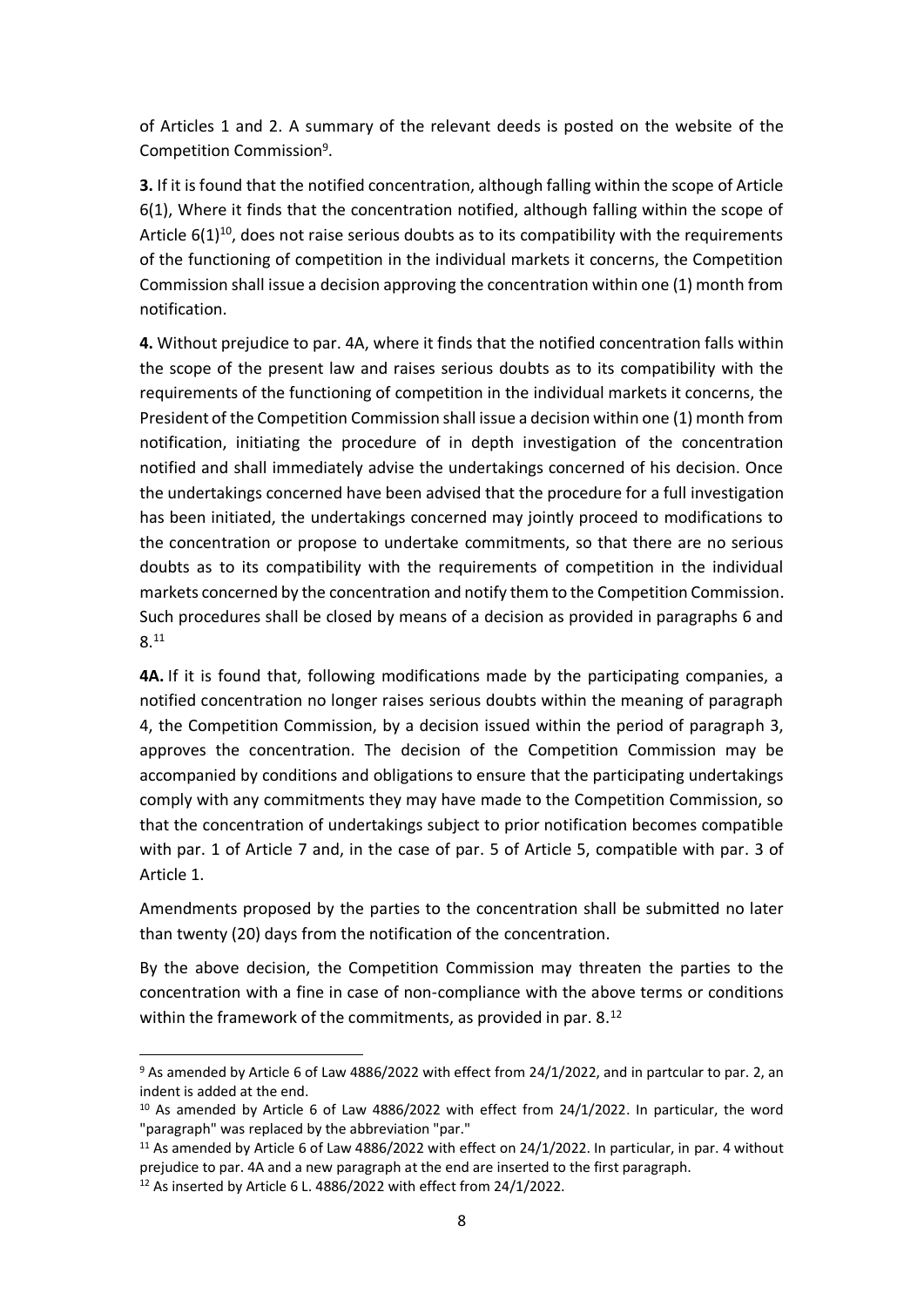**5.** Without prejudice to par. 2, 3 and 4A<sup>13</sup>, the case shall be brought before the Competition Commission within forty-five (45) days from the date on which the full investigation procedure was initiated.

**6.** The concentration shall be prohibited by decision of the Competition Commission, issued within ninety (90) days from the date on which the full investigation procedure was initiated, if the criteria defined in Article 7(1) are fulfilled and, in the case referred to in Article 5(5), if the criteria defined in Article 1(3) are not fulfilled. The Competition Commission shall allow the concentration in all other cases. If the period of ninety (90) days expires and a decision prohibiting the concentration has not been issued, it shall be regarded as approval of the concentration by the Competition Commission, which must issue the relevant declaratory act.

**7.** Decisions issued pursuant to par. 3, 4A<sup>14</sup> and 6 above shall also cover restrictions directly related and necessary to the implementation of the concentration.

**8.** The Competition Commission may issue a decision approving a concentration under par. 6, subject to terms and conditions stipulated by it, in order to ensure that the undertakings concerned comply with the commitments they have entered into vis-à-vis the Competition Commission with a view to rendering the concentration compatible to Article 7(1) and, in the case of Article 5(5), compatible to Article 1(3).

The commitments proposed by the undertakings concerned must be submitted within no more than twenty (20) days of the date on which the case is brought before the Competition Commission with the submission of the relevant report pursuant to the provisions of paragraph 5 hereof.

The Competition Commission may, in exceptional cases, accept commitments once the above deadline for their submission has expired. In that case, the deadline of ninety (90) days referred to in paragraph 6 may be extended to one hundred and five (105) days, by decision of the Commission which is notified to the undertakings concerned. The Competition Commission may, in the same decision, threaten the undertakings concerned with a fine if they fail to comply with the above terms or conditions in the context of the commitments. The fine referred to in the previous indent may be up to ten per cent (10%) of the aggregate turnover of the undertakings concerned, as calculated in Article 10. In fixing the amount of the fine account shall be taken in particular of the impact of the noncompliance on competition. The Competition Commission may, by its decision, regard the fine as being forfeit, if the non-compliance of the parties to the concentration with the terms or conditions imposed is established. Where the undertakings in the concentration continue not to comply, the provisions of Article 9(4) shall be applied. 15

<sup>&</sup>lt;sup>13</sup> As amended by Article 6 L. 4886/2022 with effect from 24/1/2022. In particular, a reference to par. 4A was inserted.

<sup>&</sup>lt;sup>14</sup> As amended by Article 6 L. 4886/2022 with effect from 24/1/2022. Specifically, a reference to par. 4A was inserted.

<sup>&</sup>lt;sup>15</sup> The second indent of par. 8 was replaced as above by article 19 par. 1a L. 4013/2011 (Government Gazette A'/204/15.9.2011). The fifth indent of par. 8 WAS ABOLISHED by article 19 par. 1b L. 4013/2011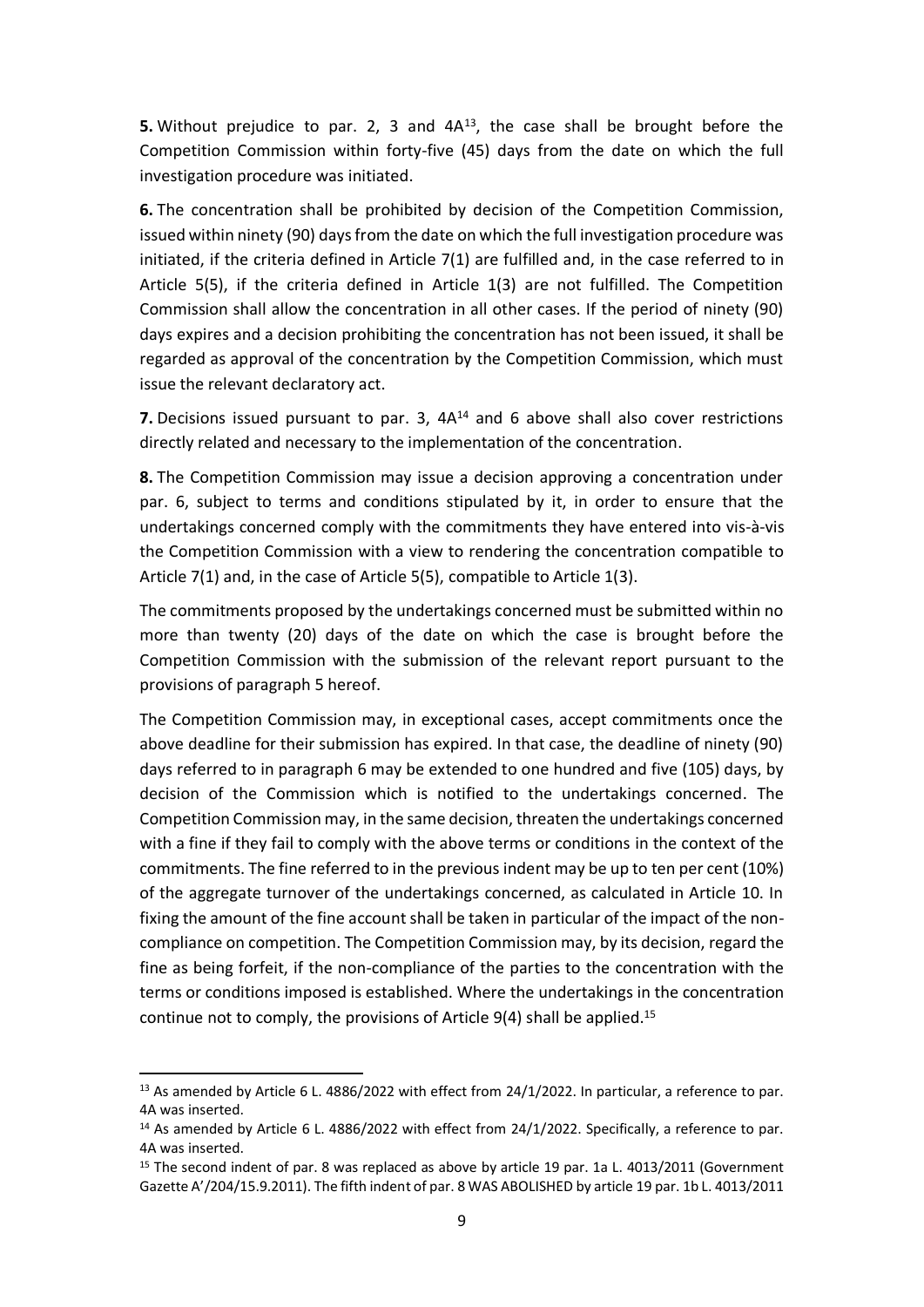**9**. The Commission may take interim measures to restore or maintain effective competition.

**10.** The above measures shall be taken where a concentration:

a) has been implemented in contravention of Article 1 and a decision has not yet been taken in accordance with Article 7(1);

b) has been implemented in contravention of a term or condition imposed on the undertaking concerned in a decision under par. 4A<sup>16</sup> and 8;

c) has been implemented in contravention of provisions or decisions prohibiting its implementation.

**11.** The deadlines provided for in paragraphs 2, 3, 4, 4A, 5 and 6 above may be extended where:

a) the undertakings in the concentration agree;

b) the notification is incorrect or misleading, which makes it impracticable for the Competition Commission to evaluate the notified concentration.

The deadlines provided for in paragraphs 2, 3, 4 and 4A above may also be extended if the notification form has not been fully completed, so that the Competition Commission is unable to evaluate the notified concentration. With the exception of case (a) of the present paragraph, the Commission is bound to ask, within seven (7) working days from the date of notification, the notifying undertakings to correct the original notification, in which case the deadlines shall commence on the date of due notification.<sup>17</sup>

**12**. The deadlines provided for in paragraphs 2, 3, 4, 4Α, 5 and 6 of the present article shall, exceptionally, be suspended, in cases where the undertakings in the concentration fail to comply with their obligation to provide information in accordance with Article 38 of the present law, and provided that the undertakings concerned are advised accordingly within no more than a prescription period of two (2) working days from the expiry of the deadline set for the submission of the information, in which case the deadlines shall recommence from the date on which the undertakings concerned provide full and accurate information, as requested in accordance with Article 38 of the present law.<sup>18</sup>

**13.** Where a court gives a judgment which annuls the whole or part of a decision issued on the basis of the above provisions of the present article, the Competition Commission shall re-examine the concentration in the light of the current market conditions. To that effect, the notifying parties shall submit a new notification or shall supplement the original

<sup>(</sup>Government Gazette A'/204/15.9.2011). Finally, the words "paragraph – of paragraph" were replaced with the abbreviation "par." and "of par.", respectively.

<sup>&</sup>lt;sup>16</sup> As amended by Article 6 L. 4886/2022 with effect from 24/1/2022. Specifically, a reference to par. 4A was inserted.

 $17$  As amended by Article 6 L 4886/2022 with effect from 24/1/2022. Specifically, in par. 11 and 12, references to par. 2 and 4a are inserted and legislative improvements occur.

 $18$  As amended by Article 6 L. 4886/2022 with effect from 24/1/2022. Specifically, in par. 11 and 12, references to par. 2 and 4a are inserted and legislative improvements occur. Also, in par. 12 in the first paragraph after the word "two (2)" and before the word "days" the word "working" is added.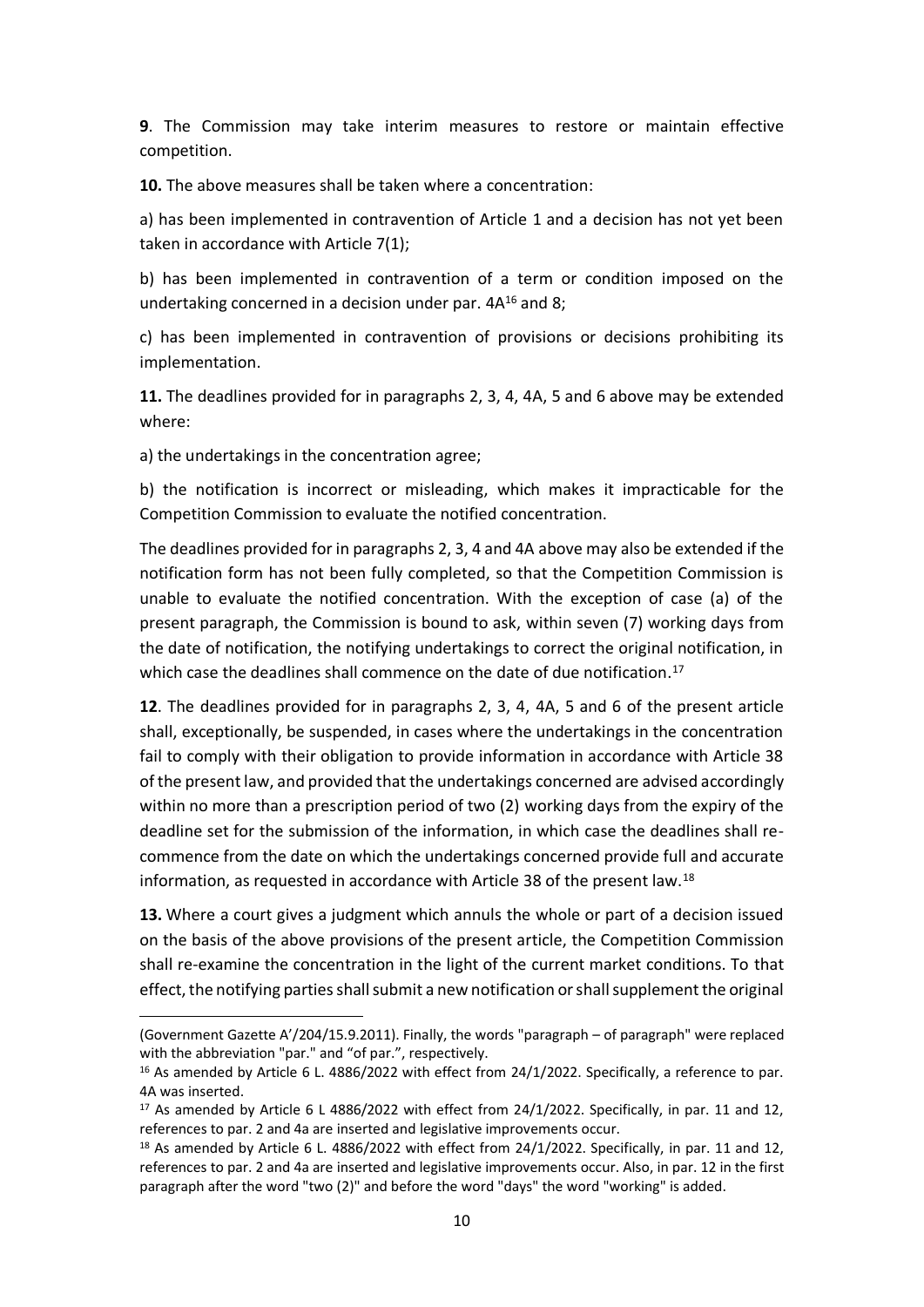notification, where the latter becomes incomplete by reason of intervening changes in market conditions or in the information provided for this purpose. Where there are no such changes, the parties shall ascertain this fact to the Competition Commission.

**14.** The decisions issued in accordance with paragraphs 2, 3, 4A and 6 above may be revoked where:

a) they were issued on the basis of inaccurate and misleading information;

b) the undertakings concerned commit a breach of any term or obligation attached to the decision. A summary of the revocation acts is posted on the Competition Commission's website.

Where a decision is revoked in the above cases, a new decision may be issued without the need to comply with the time limits provided for in the present article.<sup>19</sup>

# **Article 9 20**

# **Suspension of implementation of concentration**

**1.** Without prejudice to the provisions of paragraphs 2 and 3, the implementation of a concentration shall be prohibited until a decision has been issued under Article 8(2), (3),  $(4A)$  and  $(6)^{21}$ . This prohibition shall also apply to concentrations which were not notified in accordance with Article 6(1). In the event of culpable infringement of this prohibition, the Competition Commission shall impose a fine of at least EUR thirty thousand (30,000), capped at ten per cent (10%) of aggregate turnover, as calculated in accordance with Article 10, on persons who fail in their duty of notification in accordance with Article 6(3). In fixing the fine, regard shall be had in particular to the economic power of the parties o the concentration, the number of the relative markets affected by the concentration and the competitive conditions prevailing in these, as well as to the estimated impact of the concentration on competition.

**2.** The provisions of par. 1 shall not prevent the implementation of a public bid, purchase or exchange or the acquisition, via a series of stock exchange transactions in securities, of a holding which provides control of an undertaking, provided that such acts are notified to the Competition Commission by the deadline provided for in Article 6(1) and provided that the acquirer does not exercise the voting rights attached to the securities in question or does so only to maintain the full value of its investments on the basis of a special authorisation granted by the Competition Commission under paragraph 3 below.

<sup>&</sup>lt;sup>19</sup> As amended by Article 6 L. 4886/2022 with effect from 24/1/2022. Specifically, in par. 14, a reference to par. 4A is inserted and in case b) of par. 14, a new second indent is inserted.

<sup>&</sup>lt;sup>20</sup> As amended by Article 7 L. 4886/2022 with effect from 24/1/2022. Throughout the article, the words "paragraph" – "of paragraph" were replaced by the abbreviation "par." – "of par. ". Amendments to individual provisions are mentioned in separate footnotes.

<sup>&</sup>lt;sup>21</sup> As amended by Article 7 L. 4886/2022 with effect from 24/1/2022. In the first paragraph, a reference to par. 4A of article 8 is inserted.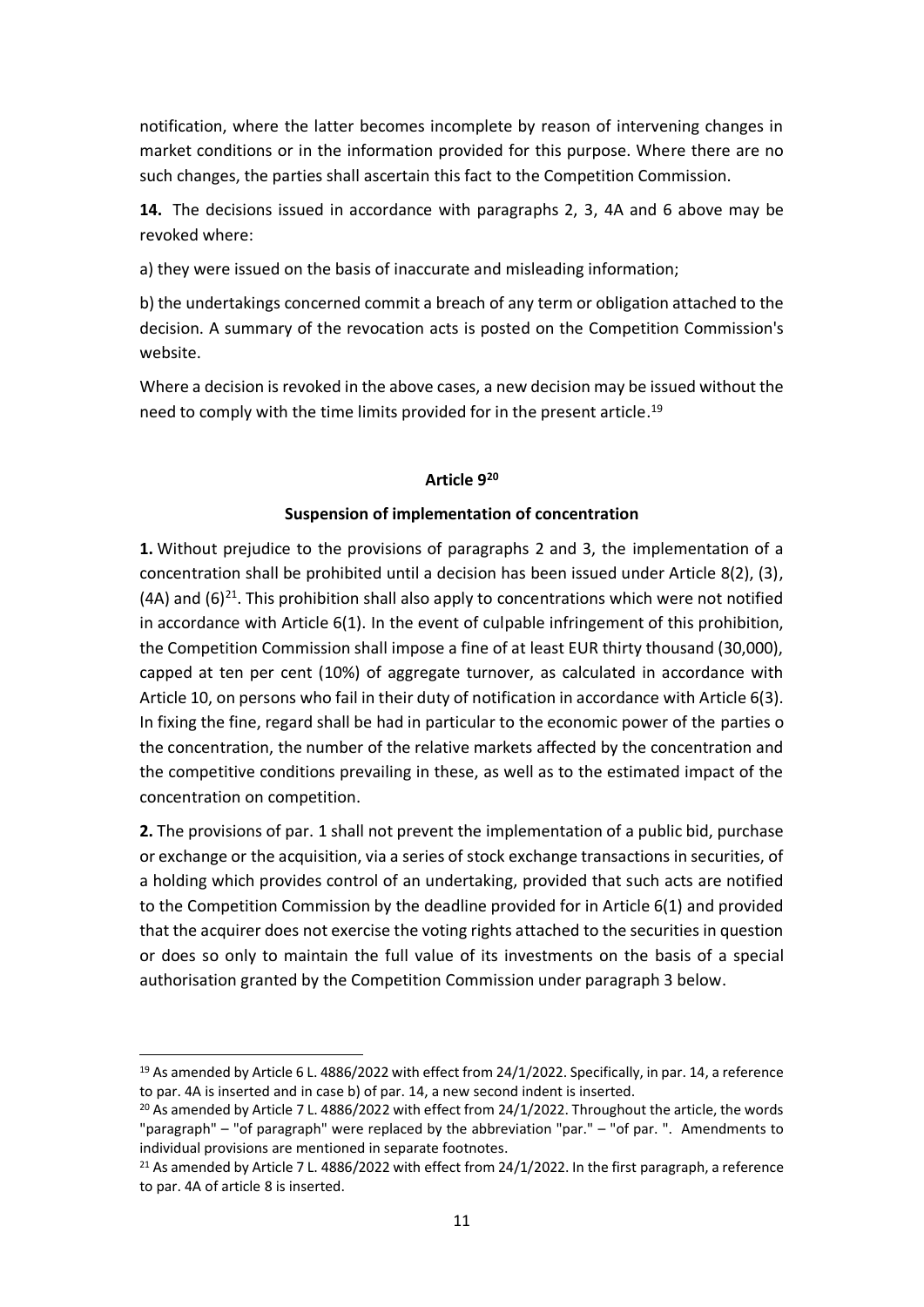**3.** The Competition Commission may, on request, grant a derogation from the obligations imposed in paragraphs 1 and 2, in order to prevent serious losses to one or more undertakings affected by the concentration or to a third party. In deciding on the request, the Competition Commission shall take into account, inter alia, the threat to competition posed by the concentration. The decision granting the derogation may set conditions and obligations in order to ensure conditions of effective competition and prevent situations which might hamper the execution of any final prohibiting decision. A derogation may be applied for and granted at any time, be it before notification or after the transaction. The Competition Commission may revoke the decision granting the derogation if any of the grounds listed in Article 8(14) apply.

**4.** Where a concentration has already been implemented in contravention of provisions or decisions prohibiting its implementation or has been implemented in contravention of a term or condition attached to a decision taken pursuant to par. 4A or 8 of Article 8, the Competition Commission may issue a decision under Article 8(6) or a separate decision without time  $limit<sup>22</sup>$ :

a) ordering the dissolution of the concentration, in particular through the dissolution of the merger or the disposal of all the shares or assets acquired, so as to restore the situation prevailing prior to the implementation of the concentration;

b) ordering any other appropriate measure to ensure that the undertakings concerned dissolve the concentration or take other restorative measures.

The Competition Commission shall impose a fine of up to ten per cent (10%) of the aggregate turnover of the parties to the concentration, as stipulated in Article 10, on undertakings that fail to comply with the above decision, plus a fine of EUR 10,000 for every day on which they fail to comply with the decision.

**5.** The validity of transactions carried out in contravention of paragraph 1 shall be dependent on the decision issued in application of article 8(2), (3), (4A) and (6) or in application of paragraph 4 of the present article. However, the provisions of the present article shall have no effect on the validity of transactions in securities in general, including those convertible into other securities, unless the buyer or seller knew or ought to know that the transaction in question was carried out in contravention of paragraph 1.<sup>23</sup>

## **Article 10**

## **Calculation of turnover**

**1**. Aggregate turnover referred to in Article 6(1) and (4), Article 8(8) and Article 9(1) and (4) shall comprise the amounts derived by the undertakings concerned in the preceding financial year from the sale of products and the provision of services falling within the

<sup>&</sup>lt;sup>22</sup> As amended by Article 7 L. 4886/2022 with effect from 24/1/2022. In the first paragraph, a reference to paragraph 4A of article 8 was inserted.

<sup>&</sup>lt;sup>23</sup> As amended by Article 7 L. 4886/2022 with effect from 24/1/2022. In the first paragraph, a reference to paragraph 4A of article 8 was inserted.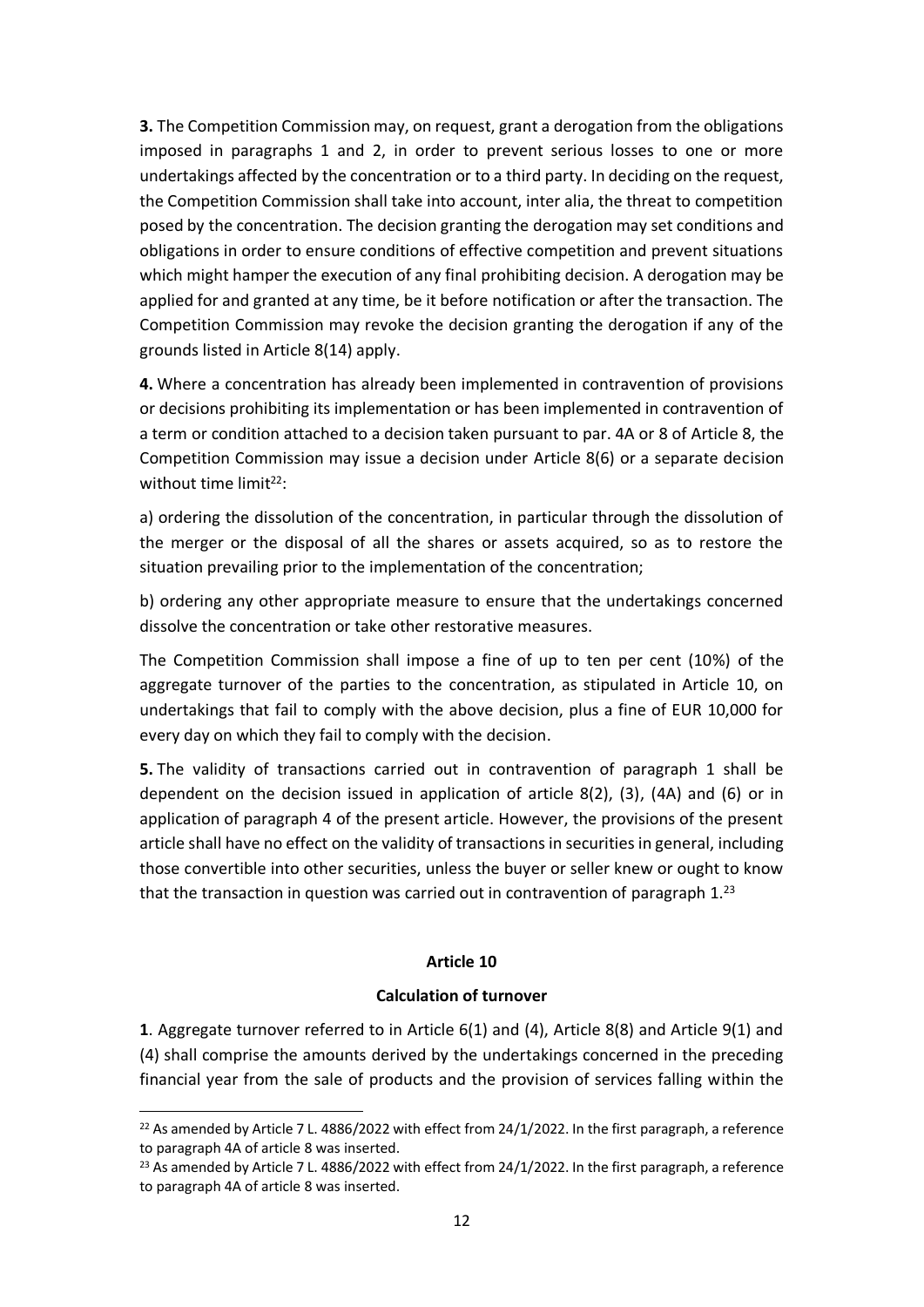undertakings' ordinary activities after deduction of legal discounts on sales and of value added tax and other taxes directly related to turnover. The aggregate turnover of an undertaking concerned shall not include transactions between any of the undertakings referred to in paragraph 5.

**2**. By way of derogation from the provisions of paragraph 1, where the concentration consists of the acquisition of parts, whether or not constituted as legal entities, of one or more undertakings, only the turnover relating to the part transferred shall be taken into account with regard to the seller. However, two or more transactions within the meaning of the previous sentence which take place within a period of two (2) years between the same persons or undertakings shall be treated as one and the same concentration arising on the date of the last transaction.

**3**. In place of turnover the following shall be used:

a) for credit institutions and other financial institutions, the sum of the following income items, as defined under the provisions of Presidential Decree 367/1994 (Government Gazette 200A), after deduction of value added tax and other taxes directly related to the goods and services supplied, where appropriate:

aa) interest income and similar income;

bb) income from securities:

- income from shares and other variable yield securities,
- income from holdings,
- income from shares in affiliated undertakings;
- cc) commissions;
- dd) net profit on financial operations;
- ee) other operating income.

The turnover of a credit or financial institution in Greece shall comprise the income items, as defined above, which are received by the branch or division of that institution established in Greece.

b) for insurance undertakings, the value of gross premiums, which shall comprise all amounts received and receivable in respect of insurance contracts issued by them or on their behalf, including also outgoing reinsurance premiums, after deduction of taxes and levies charged by reference to the amounts of individual premiums or the total volume of premiums. As regards the calculation of turnover within Greece in accordance with Article 6, gross premiums received from persons resident or established in Greece shall be taken into account.

**4**. Without prejudice to the provisions paragraph 2, the turnover of an undertaking concerned within the meaning of Article 6(1) and (4), Article 8(8) and Article 9(1), third sentence, and (4), last sentence, shall be calculated by adding together the respective turnovers of the following undertakings: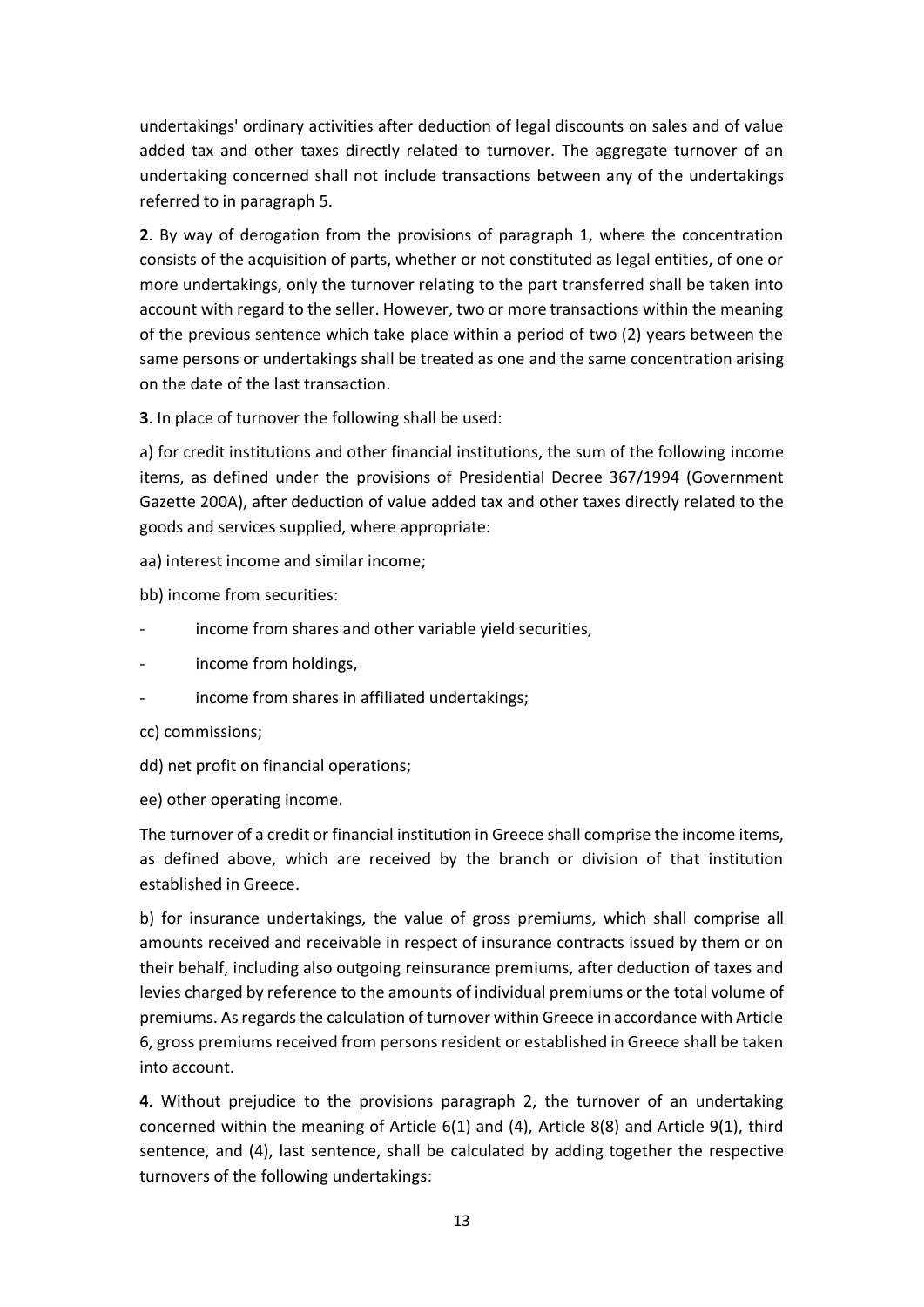a) the undertaking concerned;

b) the undertakings in which the undertaking concerned, directly or indirectly:

aa) owns more than 50% of the share capital or company assets or

bb) has the majority of voting rights or

cc) has the power to appoint or dismiss the majority of the members of the administrative board of the undertakings or

dd) has the right to manage the undertakings' affairs;

c) those undertakings which have in an undertaking concerned the rights or powers listed in (b);

d) those undertakings in which an undertaking as referred to in (c) has the rights or powers listed in (b);

e) those undertakings in which two or more undertakings as referred to in (a) to (d) jointly have the rights or powers listed in (b).

**5**. Where undertakings concerned by the concentration jointly have the rights or powers listed in paragraph 4(b), in calculating the turnover of the undertakings concerned in accordance with Article 6(1) and (4), Article 8(8) and Article 9(1), third sentence, and (4), last sentence:

a) no account shall be taken of the turnover resulting from the sale of products or the provision of services between the joint undertaking and each of the undertakings concerned or any other undertaking connected with any one of them, as set out in paragraph 4(b) to (e);

b) account shall be taken of the turnover resulting from the sale of products and the provision of services between the joint undertaking and any third undertakings. This turnover shall be apportioned equally amongst the undertakings concerned.

#### **Article 11**

## **Regulation of sectors of the economy**

**1**. The Competition Commission shall examine specific sectors of the Greek economy pertaining to its responsibility, at the request of the Minister of Economy, Competitiveness and Shipping or ex officio, and, if it finds that conditions of effective competition do not exist in that sector and that the application of Articles 1, 2 and 5 to 10 alone cannot create conditions of effective competition, it may issue a reasoned decision requiring any necessary measures to be taken to create conditions of effective competition in the sector of the economy in question.

The Competition Commission must notify within ninety (90) days from the date on which the procedure referred to in the previous paragraph commenced, according to the procedure of paragraph 2, its reasoned opinion as to whether or not conditions of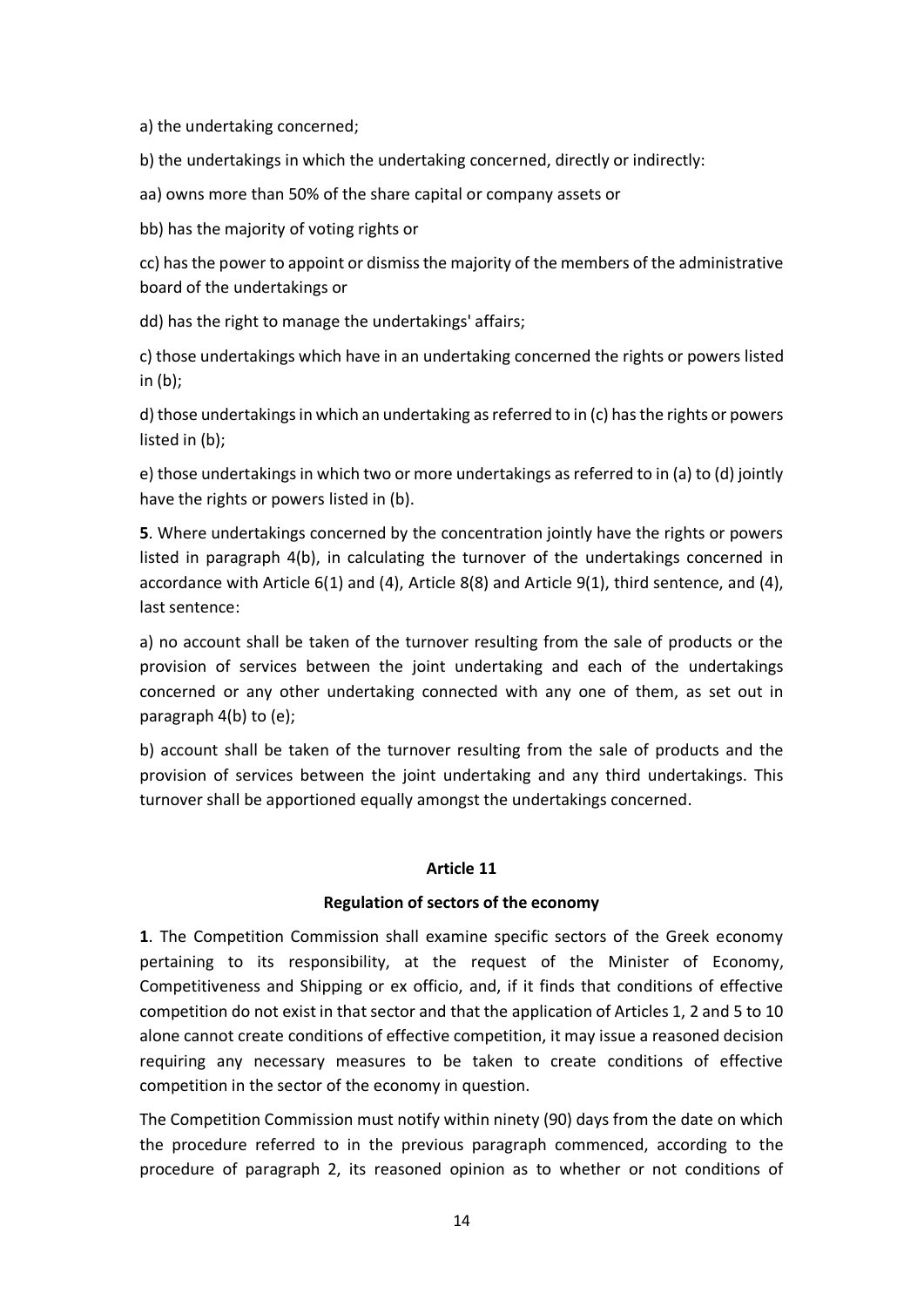effective competition exist in the sector of the national economy under review, identifying the individual markets in that sector.

**2**. The Competition Commission shall publish its opinion in an adequate and appropriate manner and open it to public consultation. Adequate publication of its opinion shall be achieved in the form of a summary announcement in at least two financial newspapers of national coverage and a full announcement on the Competition Commission's website. Public consultation shall last a minimum of thirty (30) days.

**3**. Once the public consultation has been completed and if the Competition Commission again finds that, even after public consultation, conditions of effective competition do not exist in the sector of the economy in question, it shall announce the specific measures which it deems to be strictly necessary, suitable and proportionate for the purpose of creating conditions of effective competition.

**4**. The Competition Commission shall publish its opinion on the measures announced in accordance with the previous paragraph in an adequate and appropriate manner in accordance with the procedure described in paragraph 2 herein and open it to public consultation. Public consultation shall last a minimum of thirty (30) days.

**5**. Once the public consultation referred to in the previous paragraph has been completed, the Competition Commission, taking due account of the results of the public consultation, shall issue a decision which shall be the only enforceable decision, imposing the specific measures which it deems strictly necessary, suitable and proportionate for creating conditions of effective competition.

If the Competition Commission finds that conditions of effective competition do not exist, due, inter alia, to legislative acts, it shall issue an opinion, in accordance with the provisions of Article 23, recommending that they be repealed or amended. The Commission's opinion shall be submitted to the minister with jurisdiction and copied to the Minister of Economy, Competitiveness and Shipping.

**6**. The Competition Commission shall initiate the procedure for examining the economic sector in question and shall assess whether or not conditions of effective competition have been restored or whether the measures taken need to be amended and less or more severe measures need to be imposed, as appropriate, within no more than two (2) years of the date of the decision referred to in paragraph 5, using the procedure described in paragraphs 1 to 5. The Minister of Economy, Competitiveness and Shipping may, in all cases, submit a request within two (2) years and at least one (1) year after the date of the decision referred to in paragraph 5, if he considers that conditions of effective competition have been restored or that the measures taken need to be amended and less or more severe measures need to be imposed, as appropriate.

**7.** The decisions issued in accordance with paragraphs 5, first sentence, and 6 may be challenged by any party with a legitimate interest in an application for annulment before the Council of State.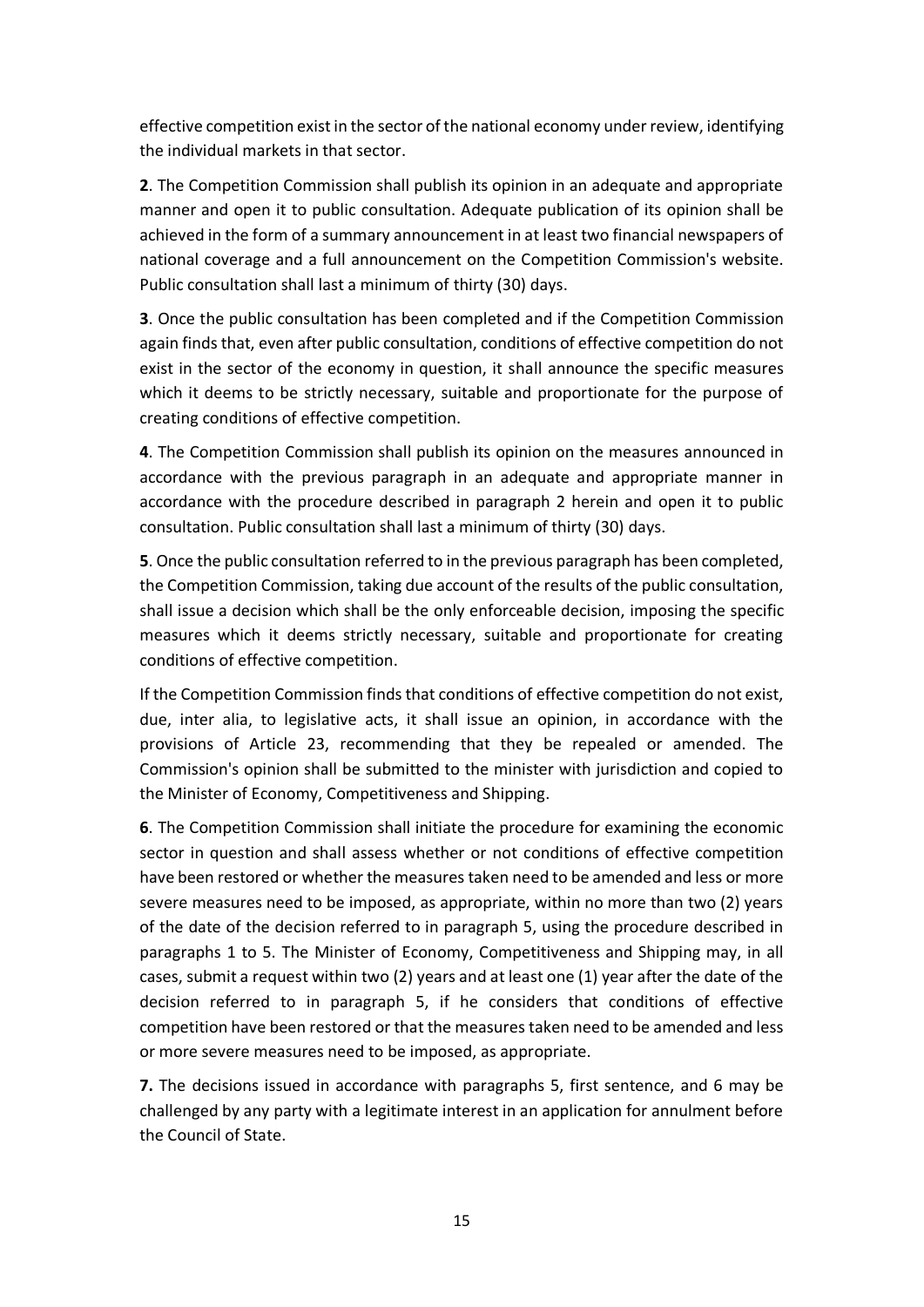**8**. For the purposes of the present article the Competition Commission shall rule in plenum. The information required shall be collated in accordance with the provisions of Articles 38, 39, 40 and 41 of the present law.

**9**. The Competition Commission may issue a decision in accordance with Article 25 imposing a fine of at least EUR fifteen thousand (15,000), capped at ten per cent (10%) of the company's total turnover in the financial year preceding the decision in question, on any company which fails to apply decision issued pursuant to paragraphs 5 and 6.

**10**. Specific matters pertaining to the public consultation, its contents and procedure, and any other related subject may be regulated by decision of the Minister of Economy, Competitiveness and Shipping, issued with the assent of the Competition Commission.

### **CHAPTER Β΄<sup>24</sup>**

# **COMPETITION COMMISSION AND ITS OPERATING BODIES - MUTUAL ASSISTANCE - SETTLEMENT PROCEDURE - LENIENCY**

### **Article 12<sup>25</sup>**

### **Competition Commission**

**1.** Competition Commission is established and shall operate as an independent authority. Its members shall enjoy personal and functional independence, they shall be bound only by law and their conscience in exercising their competences and they are required to observe the principles of objectivity and impartiality. Its members shall neither receive nor request directions regarding the exercise of their duties from the Government or other public or private parties. The members of the Competition Commission shall not be removed from office for reasons related to the performance of their duties or the exercise of their powers, without prejudice to Articles 13 and 13A. The Competition Commission is administratively and financially supervised by the Ministry of Development and Investments and is subject to parliamentary control, according to the Rules of Procedure of the Parliament, according to par. 1 of article 2 of law 3051/2002 (A' 220). The Competition Commission has legal personality, administrative and financial autonomy and appears in its own right before any court, in all kinds of legal proceedings. The Competition Commission should have sufficient qualified staff and the financial, technical

<sup>&</sup>lt;sup>24</sup> As amended by Article 8 of Law 4886/2022 with effect from 24/1/2022.

 $25$  As amended by Article 9 of Law 4886/2022 with effect from 24/1/2022. According to par. 2 of article 52 of Law 4886/2022. «2. Until modification of the composition of the Competition Commission, so that it consists of six (6) Rapporteurs, according to par. 2 of article 12, the Competition Commission meets legally in Plenary, if the meeting is attended by the Chairman, the Vice-Chairman, the Rapporteur appointed for this case and at least two members, and decides, by a majority of those present. ". Also, the words "paragraph – of paragraph" were replaced with the abbreviation "par." and "of par.", respectively, and the "Minister of Economy, Competitiveness and Shipping" to "Minister of Development and Investments ".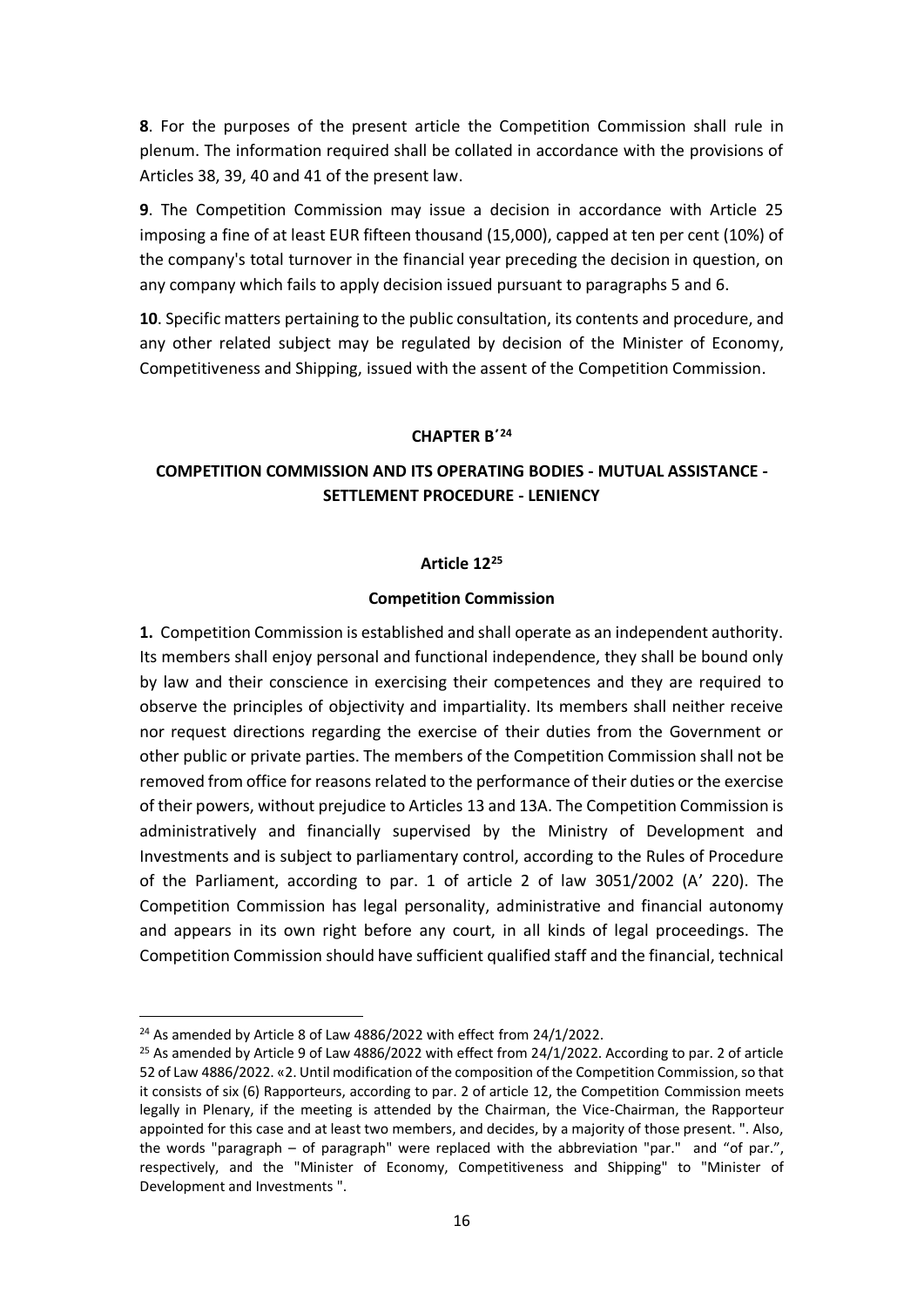and technological resources necessary for the effective performance of its tasks and the effective exercise of its powers.<sup>26</sup>

**2.** The Competition Commission shall consist of ten (10) members, including a President, a Vice-President, six (6) Rapporteurs and two (2) regular members, with their alternates. The members of the Competition Commission shall be persons of recognised standing, distinguished by their scientific training and professional abilities in the legal and economic fields, notably in relation to matters of free competition. The President, the Vice-President and the Rapporteurs are senior government officials employed on a fulltime and exclusive basis and are, at the time they hold office, suspended from their professional activity. The appointment decision determines whether the two (2) full members are employed on a full-time and exclusive or on part-time basis. It is not considered a violation of the obligation of employment on full-time and exclusive basis to undertake teaching duties on a part-time basis as Teaching Scientific Staff (TSS) and Associate Scientific Staff (ASS) of any level of Higher Education Institutions (HEIs), according to the relevant provisions. The two (2) alternate members must have the same qualifications as the two (2), respective, regular members they replace when they are absent or indisposed. In the event of absence or impediment, the President shall be replaced by the Vice-President, the Vice-President by the Rapporteur, who is the most senior as per his time of appointment, and the Rapporteur shall be replaced by another Rapporteur who is the most senior as per the aforementioned time of appointment.<sup>27</sup>

**3.** The President and the Vice President of the Competition Commission shall be selected by decision of the Conference of the Presidents of the Hellenic Parliament, in application by analogy of Article 101A of the Constitution. The decision of the Conference of the Presidents of the Parliament is notified without delay to the Minister of Development and Investments, who shall issue the appointment deed within fifteen (15) days from the notification. Pending the necessary amendment of the Rules of Procedure of the Parliament, the President and the Vice-President of the Competition Commission shall be selected, following a proposal of the Minister of Development and Investments, by decision of the Council of Ministers, issued following the consent of the Parliamentary Committee on Institutions and Transparency.

The selection of the Rapporteurs and the two (2) regular and alternate members of the Competition Commission is made by the Minister of Development and Investments, following the assent of the Committee on Institutions and Transparency of the Hellenic Parliament, on the basis of a list of candidates, drawn up by a Selection Committee, following an open competition, which does not include an examination procedure, but the submission of a personal dossier. By decision of the Minister of Development and Investments, published in the Government Gazette and posted on the internet, in accordance with articles 75 to 80 of law 4727/2020 (A' 184), the competition procedure, the secretarial services of the Selection Committee as well as any other issue related to the application of the present. The first selection phase is carried out by an independent

<sup>&</sup>lt;sup>26</sup> Paragraph 1 was replaced by Article 9 of Law 4886/2022 with effect on 24/1/2022.

<sup>&</sup>lt;sup>27</sup> Paragraph 2 was replaced by Article 9 of Law 4886/2022 with effect on 24/1/2022.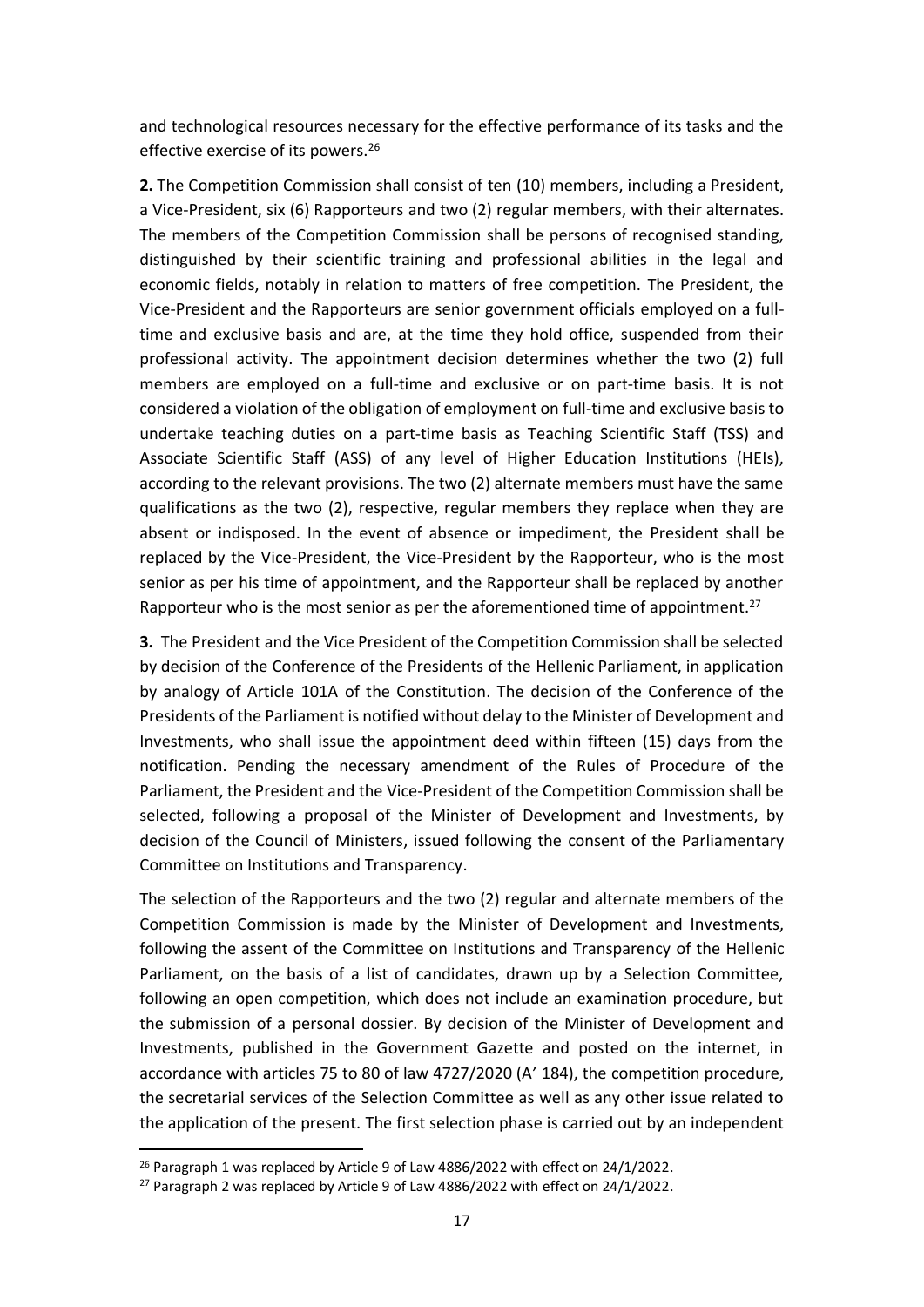five-member Selection Committee, which consists of: a) the President or Vice-President of the Council of State or the President or Vice-President of the State Legal Council, as Chair, b) the President or Vice-President of the Supreme Council for Civil Personnel Selection (ASEP), c) a former President or Vice-President of the Competition Commission, appointed by lot, d) a TSS HEI member specialised in competition law, nominated by the Minister of Development and Investments, and e) a TSS HEI member specialised in competition economics, nominated by the Minister of Development and Investments. The Selection Committee is established by a decision of the Minister of Development and Investments. The Selection Committee shall draw up a list of candidates, based on the criteria of the competition notice, which consists of twice the number of candidates for the number of relevant positions and is submitted to the Minister of Development and Investments. If the number of candidates is less than twice the number of posts, the list shall include all the candidates. In the second phase, the Minister of Development and Investments selects from the list the candidates who will fill the vacancies with the consent of the Parliamentary Committee for Institutions and Transparency for each of them separately, according to the specific provisions of the Rules of Procedure of the Parliament. If the Parliamentary Committee for Institutions and Transparency does not approve one or more of the nominees, the Minister for Development and Investments shall nominate alternative candidates from the list of candidates. In case the list of candidates is exhausted, without a consent of the Committee for Institutions and Transparency having been reached with regard to the necessary number of candidates, in order to have a legal composition of the Committee, according to par. 7 of article 15, a new competition is held for the remaining vacancies.

The full and alternate members of the Competition Commission, as well as the Rapporteurs are appointed by decision of the Minister of Development and Investments, which is published in the Government Gazette. The term of office of the President, the Vice- President, the Rapporteurs and the other members of the Competition Commission shall be five years and may be renewed once. The procedure for appointing the members of the Committee shall be initiated each time two (2) months before the end of the term of office of the former members.

In the event of death, resignation or removal from post of the President, the Vice-President or a member of the Competition Commission, a new President, Vice-President or member shall be appointed for the entire term of his/her mandate. Without prejudice to paragraph 7 of Article 15, until appointment of a new member, the operation of the Commission shall not be suspended. Persons may not be appointed as members of the Competition Commission if they have been deprived of their status as member thereof for the reasons prescribed in this Law. The term of office of Competition Commission members shall be extended automatically until new members are appointed.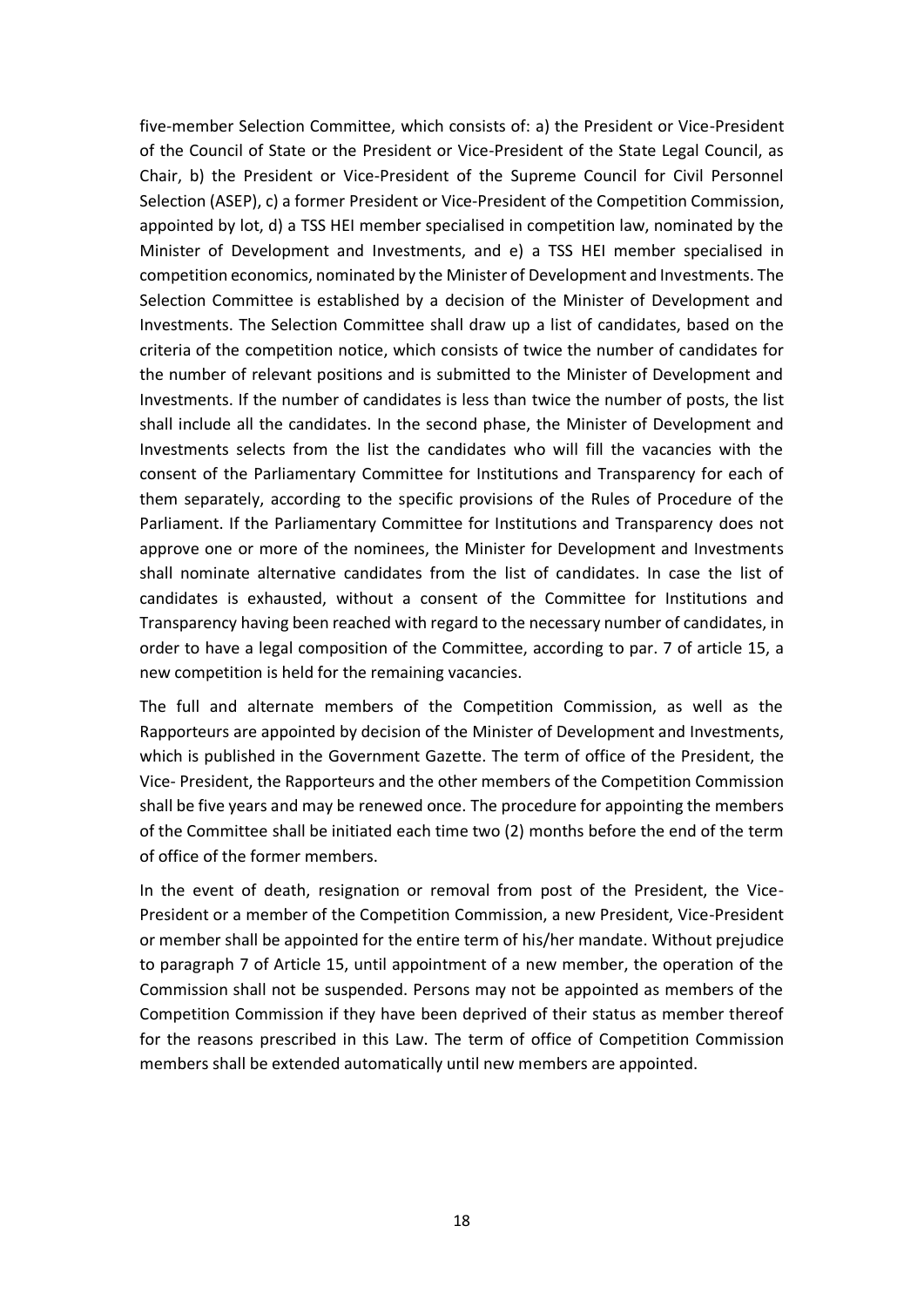The President and the Vice-President of the Competition Commission shall automatically cease their functions from the age of seventy-three (73) years and the members of the Competition Commission from the age of seventy (70) years.<sup>28</sup>

**4.** Competition Commission members, both regular and alternate, shall, on taking up their duties, notify the Minister of Development and Investments and the President of the Competition Commission, of any service, consultancy, work or project they have carried out, under instruction or any form of legal relationship whatsoever, in the last five (5) years prior to the start of their term of office. Those Commission members not employed on a full-time and exclusive basis during their term of office shall also have a corresponding obligation to inform the President of the Competition Commission in writing of any project, work, service, consultancy or instruction carried out. Where the above notifications show members to have a previous or existing relationship with an undertaking directly or indirectly involved in a case under consideration, it is construed that they are disqualified from participating in the Competition Commission hearings to discuss and deliberations to take decisions regarding that undertaking.

**5.** During their term of office, regular members of the Competition Commission who are not employed on a full-time and exclusive basis, as well as alternate members, shall not be permitted to hold any salaried or unsalaried public office or carry out any other professional activity, commercial or other, that is not compatible with the status and duties of a Competition Commission member. It shall not be incompatible for Competition Commission members, both regular and alternate, to perform duties as HEI academic staff, on a full-time or part-time basis.

**6.** Where an incompatibility issue as per the previous paragraph arises with regard to members or their alternates, the relevant decision shall be issued by the Disciplinary Council provided for in Article 13. The body competent for the member's appointment shall issue an act for the execution of said decision.

**7.** The status of President, Vice-President and member (regular or alternate) of the Competition Commission is incompatible with the occupation of any kind of position in the Presidency of the Government or in the private office of a member of the Government or Deputy Minister or General or Special Secretary, including the case of par. 7 of article 46 of law 4622/2019 (A' 133) on unremunerated special advisers, for a five-year period after the end of that post holding. The status of President, Vice-President, Rapporteur and member (regular or alternate) of the Competition Commission is incompatible with any relationship by consanguinity or affinity up to the second degree or marital relationship or civil partnerships with a person who is a member of the Government. The abovementioned grounds of incompatibility are valid at the appointment and throughout the mandate. The finding of the above grounds of incompatibility shall entail an automatic disqualification from holding the office of President, Vice-President or Board Member, respectively, for which a declaratory act is issued by the appointing body. This paragraph shall enter into force after the date of publication of this law in the Government Gazette

<sup>&</sup>lt;sup>28</sup> Paragraph 3 was replaced by Article 9 of Law 4886/2022 with effect from 24/1/2022.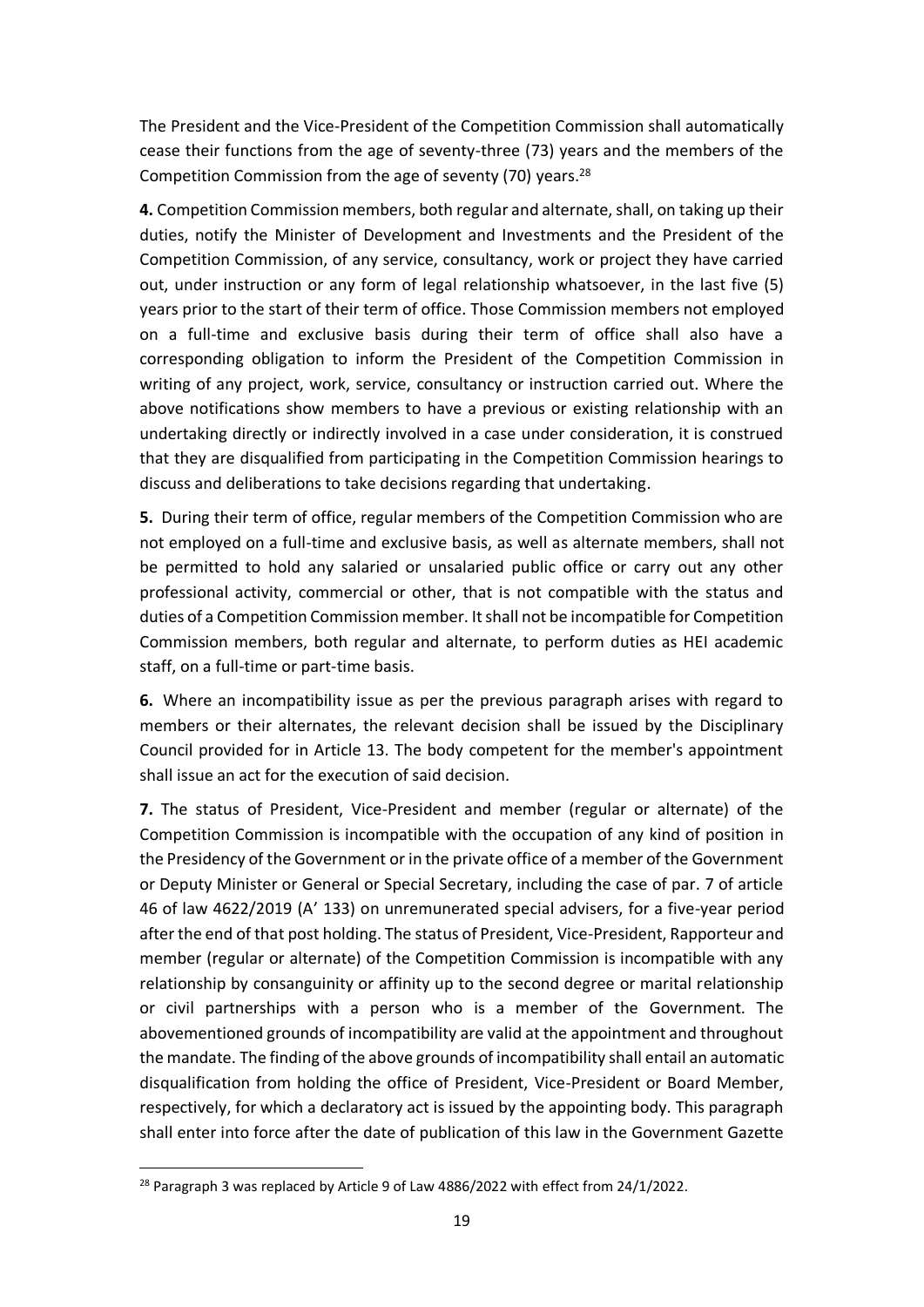and shall cover the persons already in service as long as, in the event of the occurrence of the first verse of this paragraph, five years have not elapsed since the expiry of such occupation or assignment or secondment or employment, or, in the event of occurrence of the second verse of this paragraph, the ground of incompatibility is existing at its entry of force. The grounds of incompatibility of the present paragraph do not apply in the event that they concern a serving member who was appointed following a positive opinion expressed by the Committee for Institutions and Transparency by a 4/5 majority.

The appointment of a member of the Competition Commission, in which the penalty of permanent termination as a member has been imposed on other independent authorities for a period of ten (10) years from his position in final termination, is excluded. In case of imposition, within two (2) years of disciplinary fines on a member of the Competition Commission for the same or different disciplinary misconduct, this member is automatically withdrawn of its mandate.<sup>29</sup>

**8.** The President, the Vice-President and the members of the Competition Commission are prohibited from directly or indirectly obtaining any benefit from companies or third parties directly affected by their activity.

**9.** Competition Commission members and their alternates shall be required to observe confidentiality and secrecy.

The President, the Vice-President and the members of the Competition Commission are bound by the obligation of confidentiality in respect of information relating to business activities which have come to their knowledge during the performance of their duties for a period of four (4) years after the end of their term of office or their leaving.  $30$ 

**10.** By decision of the Minister of Development and Investments, following Competition Commission's opinion, a Code of Conduct shall be drawn up, regulating the way in which Competition Commission members and staff of the Directorate-General for Competition shall perform their duties.

**11**. The members of the Competition Commission shall not be permitted, after their term of office expires, in whatever way, to provide a service, under salary or any form of legal relationship whatsoever, to a company or undertaking regarding those cases that they handled themselves or that they decided on during their mandate. The members of the Competition Commission shall not be permitted, for three (3) years after their term of office expires, to defend cases before the Competition Commission or in appeals before the courts against Competition Commission decisions. A fine shall be imposed on persons infringing the provisions of the preceding subparagraph, by decision of the competent body of the Ministry of Development and Investments, equal to ten times the total salary and remunerations received by the Competition Commission member during his or her term of office.<sup>31</sup>

<sup>&</sup>lt;sup>29</sup> Paragraph 7 was replaced by Article 9 of Law 4886/2022 with effect from 24/1/2022.

<sup>&</sup>lt;sup>30</sup> The second indent of par. 9 was inserted by article 282 par. 1.d. L. 4364/2016 (Government Gazette A' 13 / 5.2.2016).

<sup>&</sup>lt;sup>31</sup> Paragraph 11 was replaced by Article 9 of Law 4886/2022 with effect from 24/1/2022.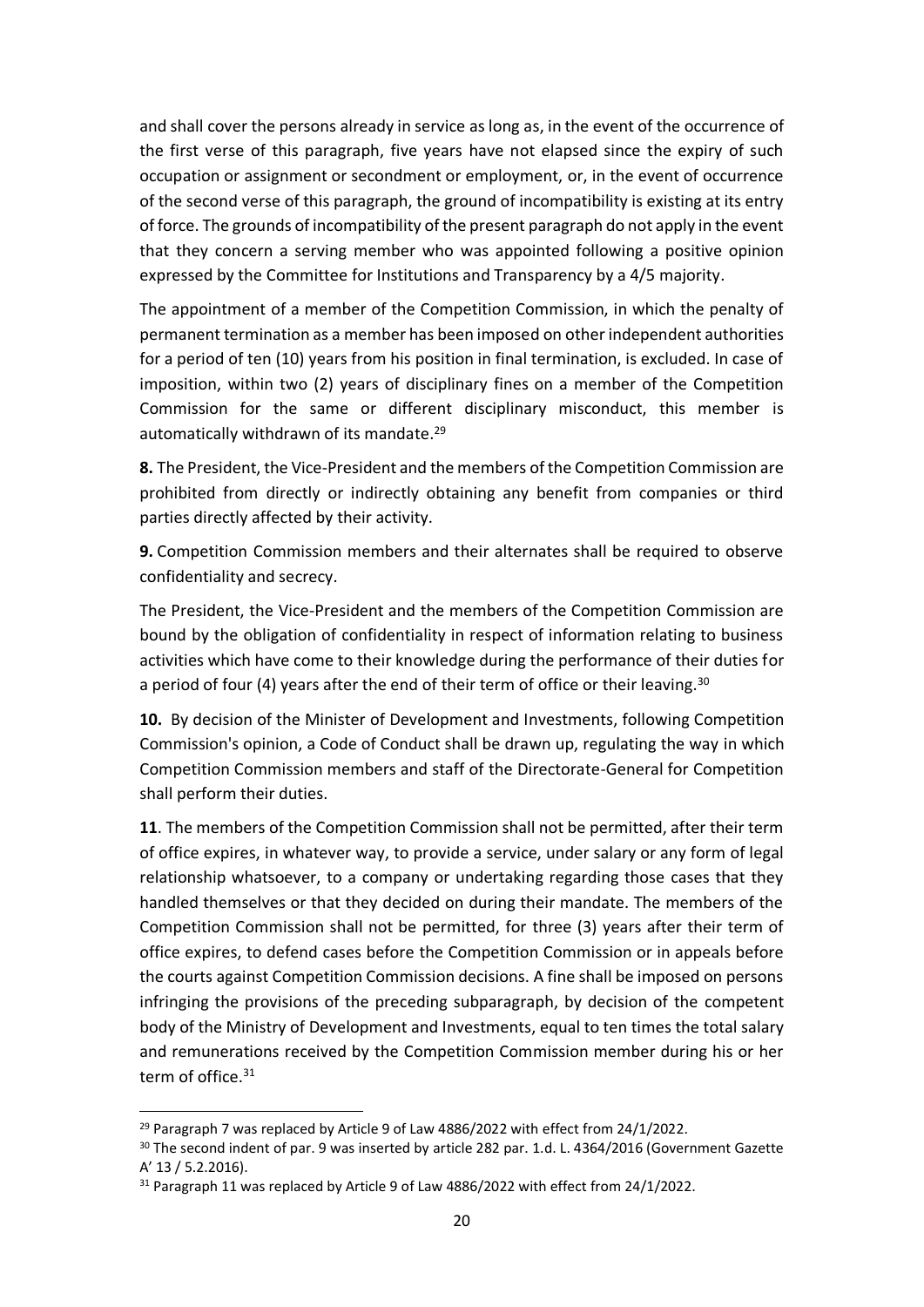**12**. Competition Commission members' mandate shall automatically be terminated only in the cases provided in par. 7 of this article, in par. 12 of article 12, in par. 13 of article 13A and in par. 8 of article 15 and if an irrevocable court decision for an offense that impedes the appointment of a civil servant or the dismissal of a civil servant is issued against them, in accordance with the Code on the status of civil servants and of employees of legal persons governed by public law [law n. 3528/2007, A' 26]. The automatic termination of mandate is determined by a decision of the Disciplinary Board, except in the case of par. 8 of article 15. With the exception of the cases of automatic termination of mandate and final cessation as provided herein, the term of office of the members of the Competition Commission may not end prematurely with a decision or act of a public authority, as defined in par. 1.<sup>32</sup>

**13.** A member's status shall be suspended if an irrevocable indictment order is issued for an offence that entails impediment for appointment as a civil servant or forfeit of a civil servant from post, in accordance with law n. 3528/2007, A' 26, until an irrevocable acquittal judgment has been issued. If a member's status is suspended, an alternate shall be appointed, whose term of office shall last for the period of the suspension.

**14.** The salary of the members of the Competition Commission who are employed on a full-time and exclusive basis, as well as the level of remuneration per meeting granted to Competition Commission members, shall be determined, without prejudice to the provisions of the law n. 3833/2010 (Α' 40), by joint decision of the Ministers of Finance, and of Development and Investments. A similar decision shall determine the remuneration of employees of the Directorate-General for Competition attending the meetings of the Commission on matters pertaining to their competence and of the secretary appointed on each case. The employees that receive an extra compensation for attending the meetings of the Commission on each case shall not be more than five (5).

**15**. [Repealed by Article 9 of Law 4886/2022 with effect from 24/1/2022].

**16.** Public officers, civil servants, employees of legal entities governed by public law or private law supervised by the State or lawyers under salaried instruction, where they are appointed as Competition Commission members, may be exempted, by joint decision of the Minister of Development and Investments and the competent Minister, as appropriate, from their other service duties for the duration of their participation in the Commission, receiving the full salary and allowances from their regular post against the Competition Commission budget. The provisions of the previous subparagraph shall not apply to the members of the Commission who are employed on a full-time and exclusive basis. The period in question, for all the above members, shall be considered as period of actual service for all purposes, and their participation may in no case have a detrimental effect on their administrative status or post.

 $32$  As amended by Article 9 of Law 4886/2022 with effect from 24/1/2022, and in particular the case b of the first indent was deleted and a second indent was inserted.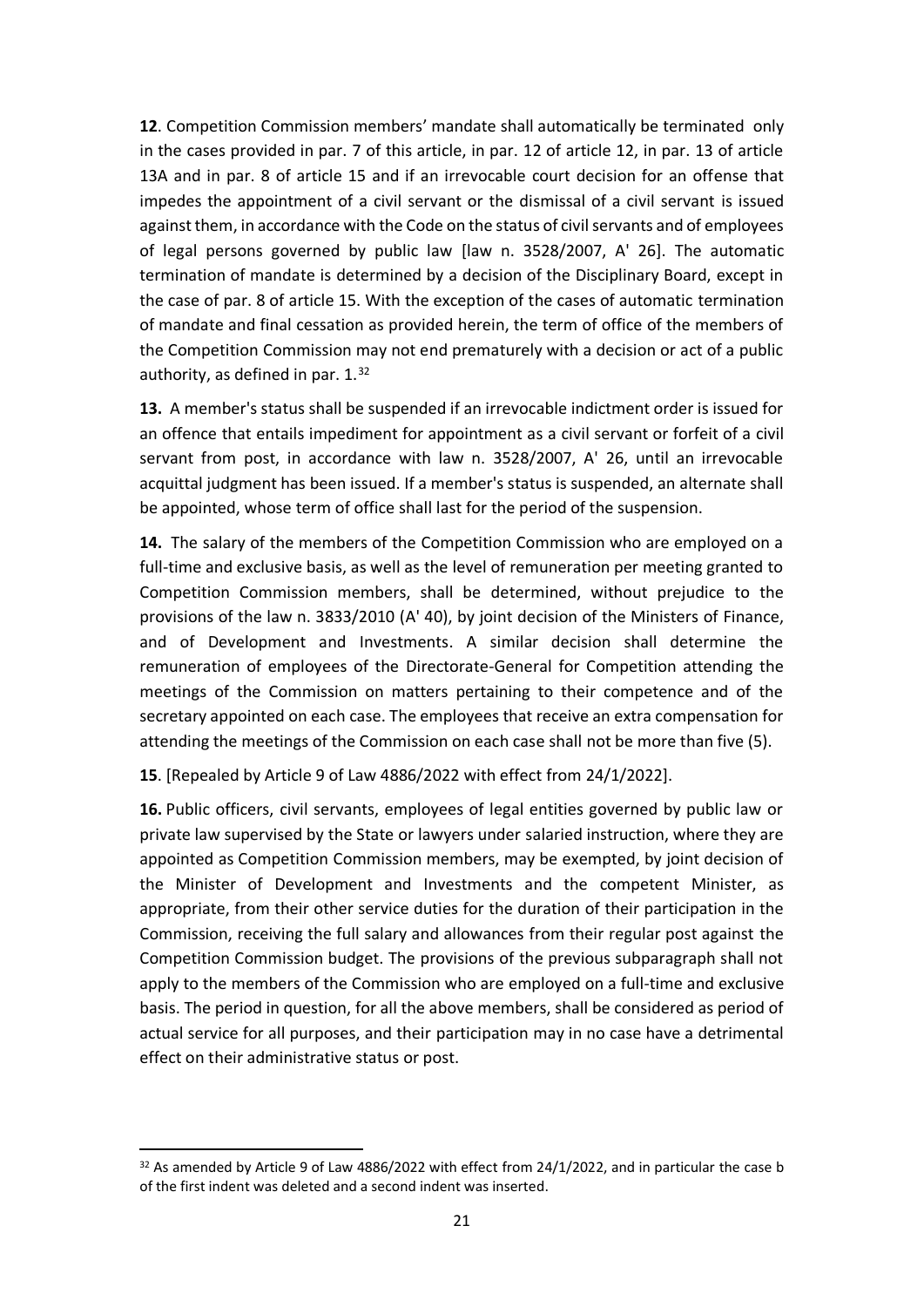**17.** The President and all members of the Competition Commission, as well as alternate members, shall, on an annual basis, submit the declaration of assets provided for by law 3213/2003 (A' 309) to the Public Prosecutor's Office at the Supreme Court.

**18.** In the event of appointment of an official of the Directorate-General for Competition or the Competition Commission to the position of President, Vice-President, or Rapporteur of the Competition Commission, and after the end of his term of office in the above position, the official shall be seconded for at least two (2) years or transferred in another service of the public sector, according to the procedures of the single mobility system provided by law 4440/2016 (A' 224). 33

### **Article 13<sup>34</sup>**

## **Disciplinary control**

**1.** Competition Commission members shall be liable to disciplinary action, for any breach of their obligations deriving from this Law and delegated regulatory acts. Disciplinary proceedings before the Disciplinary Council provided for in paragraph 2 shall be initiated by the Council of Ministers, following a proposal of the Minister of Development and Investments, with regard to the President and its members. The Disciplinary Council shall decide in first and last instance on the imposition of sanctions following the procedure provided for in article 13A.<sup>35</sup>

**2.** The Disciplinary Council shall consist of two (2) State Counselors, one (1) Supreme Court judge and two (2) university professors, active or emeritus, specialised in competition law, in commercial, criminal or public law or economics, and their term of office shall be five years. The early re-establishment of the Disciplinary Board and otherwise the early termination of the above term of office by an administrative act are prohibited. The oldest of the judicial officers acts as president. The most senior judge shall act as chair. The role of secretary to the Council shall be undertaken by an employee of the Ministry of Development and Investments. The chair, the members and the secretary of the Council shall be appointed with an equal number of alternates.<sup>36</sup>

**3.** The Council shall be established upon decision of the Minister of Development and Investments, issued within sixty (60) days from entry into force of this Law. Remuneration of the chair, members and secretary shall be determined by joint decision of the Ministers of Finance and of Development and Investments without prejudice to the provisions of L.

 $33$  As par. 18 was added by Article 9 of Law 4886/2022 with effect from 24/1/2022. According to par. 3 of Article 52 of Law 4886/2022, "3. Par. 18 of article 12 does not apply to the persons already serving".  $34$  As amended by Article 10 of Law 4886/2022 with effect from 24/1/2022. In this article, the words "paragraph – of paragraph" were replaced by the abbreviation "par." And "of par.", respectively, and the "Minister of Economy, Competitiveness and Shipping" was replaced by "Minister of Development and Investments".

<sup>&</sup>lt;sup>35</sup> The last indent of par.1 was replaced as above with article 282 par.2.a. L.4364 / 2016 (Government Gazette A' 13 / 5.2.2016).

<sup>&</sup>lt;sup>36</sup> As amended by Article 10 of Law 4886/2022 with effect from 24/1/2022, and specifically in par. 2 of article 13 of law 3959/2011 (A' 93), the first indent was replaced and a new second indent was inserted.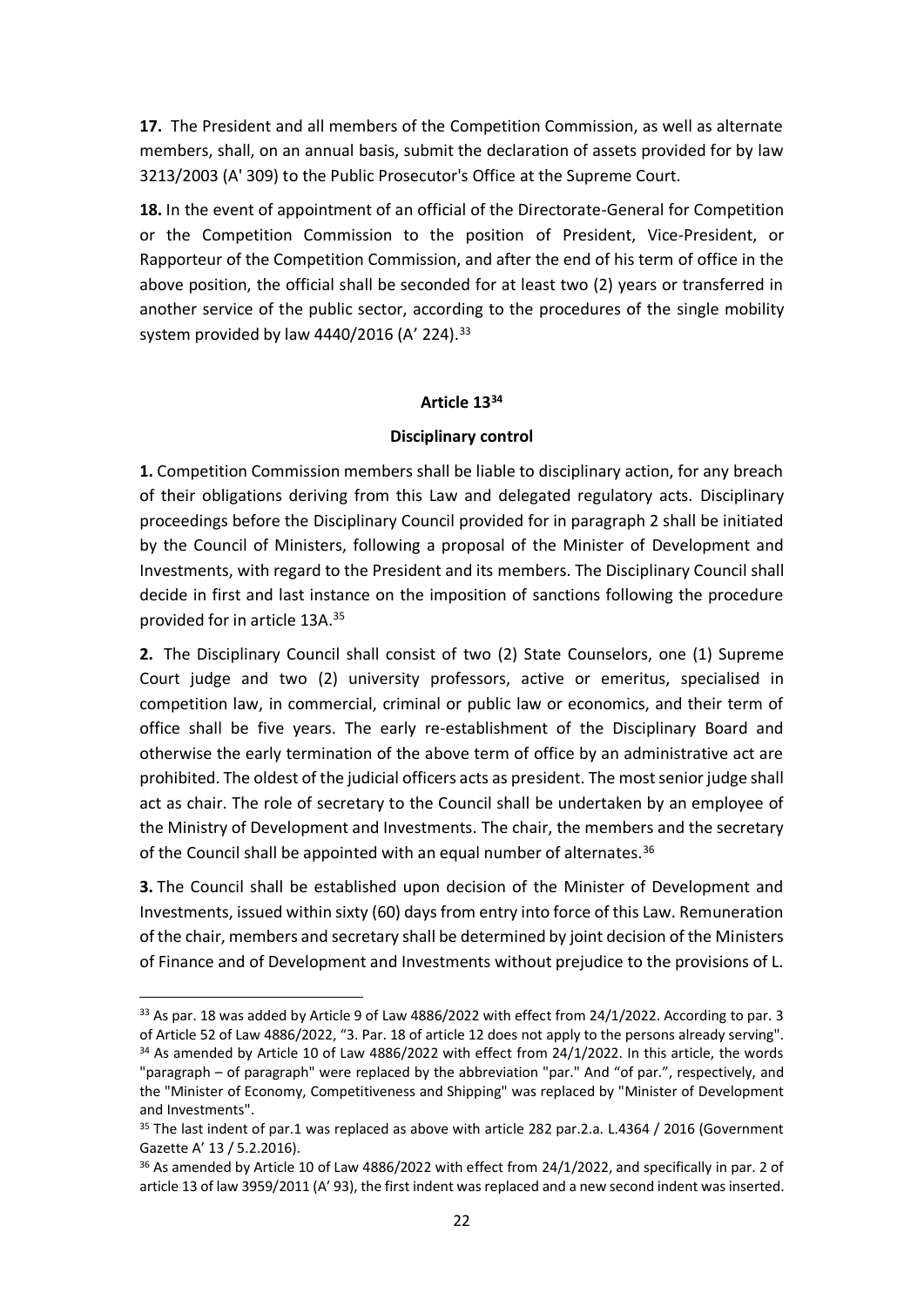3833/2010 (A' 40). In the case of Council members who are judicial officers, a decision of the Supreme Judicial Council shall be required for their appointment.

**4.** The Minister of Development and Investments shall issue a relevant act for the execution of the disciplinary decision.

**5**. [Repealed by par.2 of article 282 Law 4364/2016 with effect from 5/2/2016]

# **Article 13Α 37**

### **Disciplinary proceedings**

**1**. The President and the members of the Disciplinary Board shall enjoy full independence in the exercise of their duties, they shall neither seek nor receive instructions, and shall be subject to the obligation of confidentiality and secrecy. The Disciplinary Council shall meet lawfully in the presence of all its members and shall take its decision by an absolute majority of those present.<sup>38</sup>

**2.** The following are considered as disciplinary offenses: (a) the material breach of the provisions of this law and generally of the legislation in force governing the exercise of the duties and responsibilities of the member, (b) the acquisition or the pursuit of an unfair financial advantage or consideration by the member himself or a third party during the exercise of his duties or in connection with them; and (c) where there is liability for loss incurred by the Greek State or the Competition Commission. The above offenses are disciplined if they have been committed with intent or gross negligence.<sup>39</sup>

- **3**. Penalties imposed by the Disciplinary Board include:
- (a) a fine of up to twelve (12) months' earnings and
- (b) definitive cessation. 40
- **4**. [Repealed by Article 11 of Law 4886/2022 with effect from 24/1/2022]
- **5.** The penalty of final cessation may be imposed only in the following cases:
- (a) if the disciplinary offense also constitutes a criminal offense,

<sup>&</sup>lt;sup>37</sup> As added with par.3 Article 282 Law 4364/2016 with effect from 5/2/2016. Article 11 of Law 4886/2022 replaced the words "paragraph – of paragraph" with the abbreviation "par." and "of par.", respectively, and the "Minister of Economy, Competitiveness and Shipping" was replaced by "Minister of Development and Investments".

<sup>&</sup>lt;sup>38</sup> As amended by par.1 Article 103 Law 4389/2016 with effect from 27/5/2016. Par.1 was replaced as above by par.1 of article 103 of Law 4389/2016 (Government Gazette / A / 94 / 27.5.2016).

 $39$  Par.2 was replaced by par.2 of article 103 of Law 4389/2016 (Government Gazette / A / 94 / 27.5.2016) and was amended by Article 11 of Law 4886/2022 with effect from 24/1/2022. In particular, the case a) of par. 2 is legally improved and the second indent of par. 2 is amended as to the type of negligence.

<sup>40</sup> As replaced by par.3 Article 103 Law 4389/2016 (Government Gazette / A / 94 / 27.5.2016) with effect from 27/5/2016.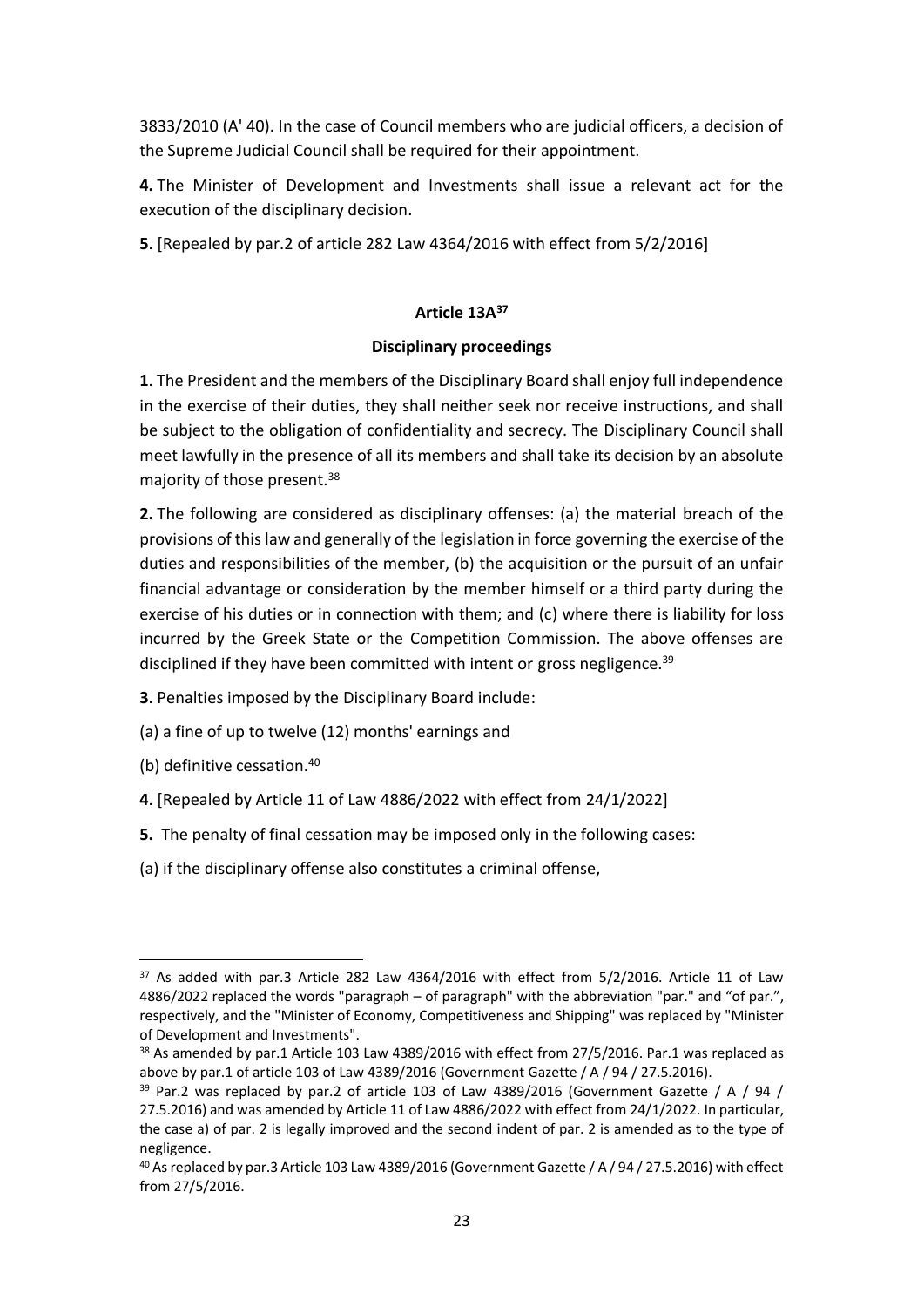(b) where a member has acquired or has sought to obtain an unfair financial advantage or consideration for the benefit of the same or a third party during the exercise of his duties or in connection with them,

(c) deliberate infringement of the obligation of confidentiality and secrecy,

(d) the infringement of paragraph 5 of Article 12

(e) the loss suffered by the Greek State or the Competition Commission with intent or gross negligence. 41

**6.** Following the initiation of disciplinary proceedings under Article 13(1), the President of the Disciplinary Board is required to summon, by a bailiff or other public body, the member to a prior hearing and to provide written explanations precisely stating the attributed misconduct and the factual circumstances that substantiate the said misconduct. The summons includes the date of the hearing of the member before the Disciplinary Board, which may not be less than ten (10) working days from the date of its delivery. Prior to the hearing and the provision of written explanations, the member has access to the case file and is entitled to receive a copy thereof. The member who is prosecuted for disciplinary offences is entitled to attend assisted by an attorney of his choice.<sup>42</sup>

**7.** During the hearing, the member submits to the Disciplinary Board his written explanations, provides the necessary clarifications, answers questions and generally facilitates the work of the Disciplinary Board to verify the facts of the case. Upon completion of the above procedure, the Disciplinary Board shall hold a hearing on the same day and issue a decision which either:

(a) considers the explanations of the member satisfactory and sufficient and terminates the disciplinary procedure;

(b) instructs the President of the Council to draw up a report on a disciplinary offense which describes the facts, the disciplinary misconduct referred to in paragraph 2, and the date and time of the Disciplinary Board meeting for the discussion of the case, to which the prosecuted member is invited to attend, assisted by an attorney if he so wishes.

This decision shall be served on the member in either case by a bailiff or other public body. 43

**8.** In case of disciplinary action by a decision of case b of sub-paragraph b of the preceding paragraph, the Disciplinary Council may, at its discretion, examine witnesses and following the oral hearing of the prosecuted member or, in the event of his non-appearance, upon verification that he has been lawfully summoned, shall immediately issue its decision. The Disciplinary Board may, if it deems necessary, order that the disciplinary misconduct

<sup>41</sup> As amended by Article 103 of Law 4389/2016 (Government Gazette A 94 / 27.5.2016), and by Article 11 of Law 4886/2022 with effect from 24/1/2022 and specifically in case e) of par. 5 the word "economic" is inserted before the word "loss".

<sup>42</sup> Par.6 was replaced by par. 8 of Article 103 of Law 4389/2016 (Government Gazette A 94 / 27.5.2016). <sup>43</sup> Added with par.3 Article 282 Law 4364/2016 with effect from 5/2/2016.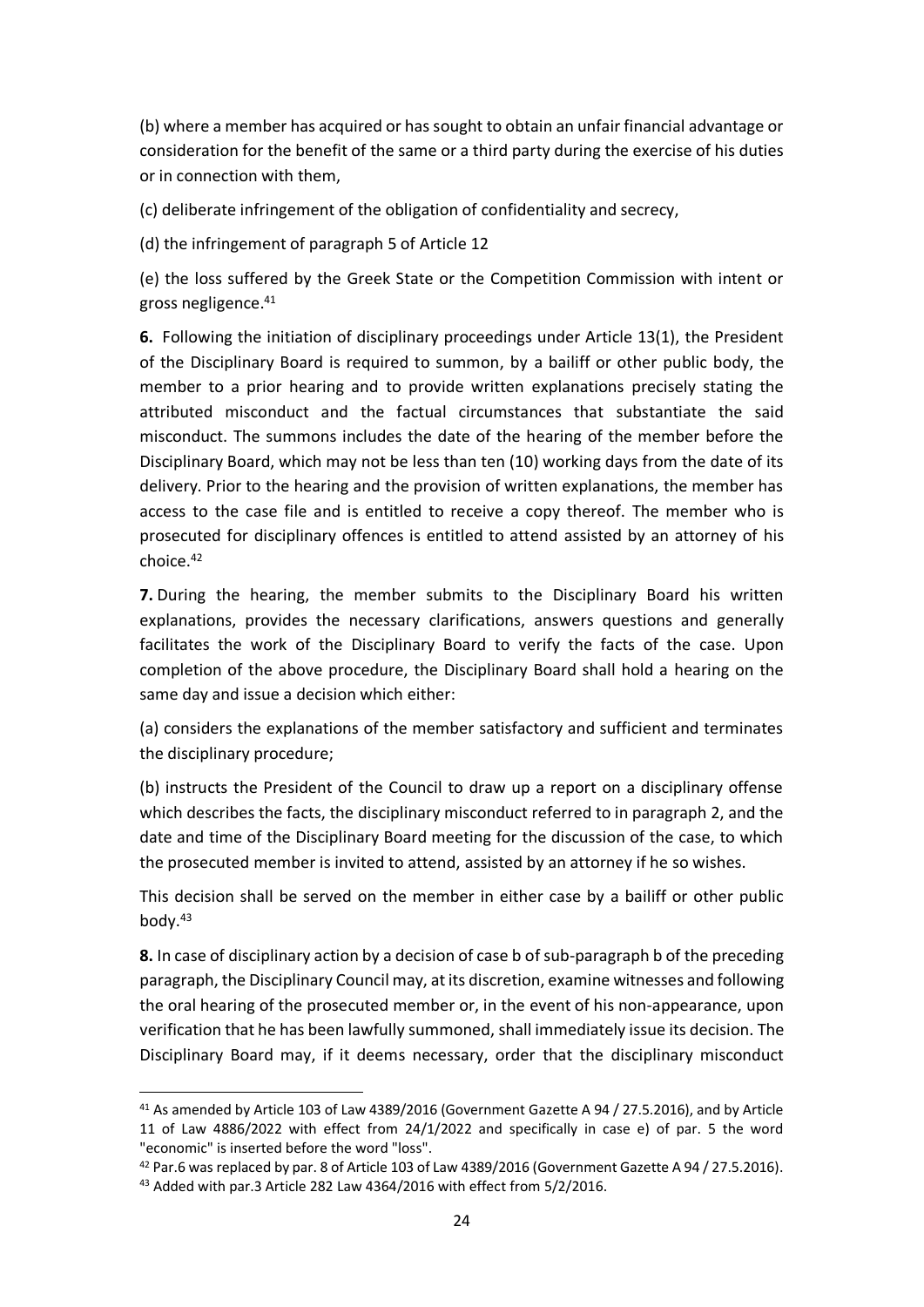report be supplemented and resume the hearing. In this case, the Member shall be called by a new summons, stating a new day and time of the hearing, which shall be served in accordance with the preceding paragraph. This service may be omitted if the member was present at the first discussion and was informed of the new date of discussion. The Disciplinary Board may also once postpone the decision to examine or review witnesses, thus defining a new date for the case to be discussed. In this case, summons of the prosecuted member is required only if he was absent. Interested parties are responsible for the attendance of witnesses. Non appearance of witnesses does not prevent decisionmaking. 44

**8**α. The Disciplinary Board shall inform the Competition Commission in writing of the progress of the case, whenever requested by the Competition Commission, whilst preserving in any case the confidentiality of the procedure. The Competition Commission shall provide its views in writing to the Disciplinary Board, accompanied by any documents relating to the case.<sup>45</sup>

**9.** The Disciplinary Board's decision shall be specifically substantiated, drafted in writing and summary minutes of the meetings are kept. For the purposes of the work of the Disciplinary Board, electronic means of recording of all or part of the oral procedure may be used. After the drafting and the signing of the minutes, all the electronic aids shall be destroyed. <sup>46</sup>

**10.** Disciplinary proceedings are distinct and independent of any pending criminal prosecution. Criminal proceedings do not automatically suspend disciplinary proceedings, but the Disciplinary Board may order its suspension until the criminal proceedings have been completed. In case of an irrevocable decision of a criminal court for an offense related to violations of the provisions hereof or for an offense that impedes the appointment or dismissal of a civil servant, in accordance with articles 4 to 10 and 149 to 151 of Law 3528/2007 (AD 26), a decision of the Disciplinary Board is issued, which establishes the final termination of the member.<sup>47</sup>

**11.** Disciplinary offenses referred to in paragraph 2 are subject to a limitation period of five years after their commencement. The limitation period for a disciplinary offence which is also a criminal offense is not completed before the limitation period for the criminal offense is completed. The summons for a hearing and for written explanations under paragraph 6 interrupts the above limitation. In this case, the total limitation period may not exceed seven (7) years, subject to subparagraph (b) and in the case of suspension of the disciplinary proceedings under par. 10, in which case the limitation period of the

<sup>44</sup> Added with par.3 Article 282 Law 4364/2016 with effect from 5/2/2016.

<sup>45</sup> As added with par.9 Article 103 Law 4389/2016 with effect from 27/5/2016.

<sup>46</sup> As amended by Article 11 of Law 4886/2022 with effect from 24/1/2022 and specifically in par. 9 two new indents are added.

<sup>&</sup>lt;sup>47</sup> As amended by Article 11 of Law 4886/2022 with effect from 24/1/2022 and specifically in par. 10, at the end of the first indent the word "prosecution" is replaced by the word "procedure", the third indent is deleted and, in the new third indent, a specific reference to Law 3528/2007 (A' 26) is inserted.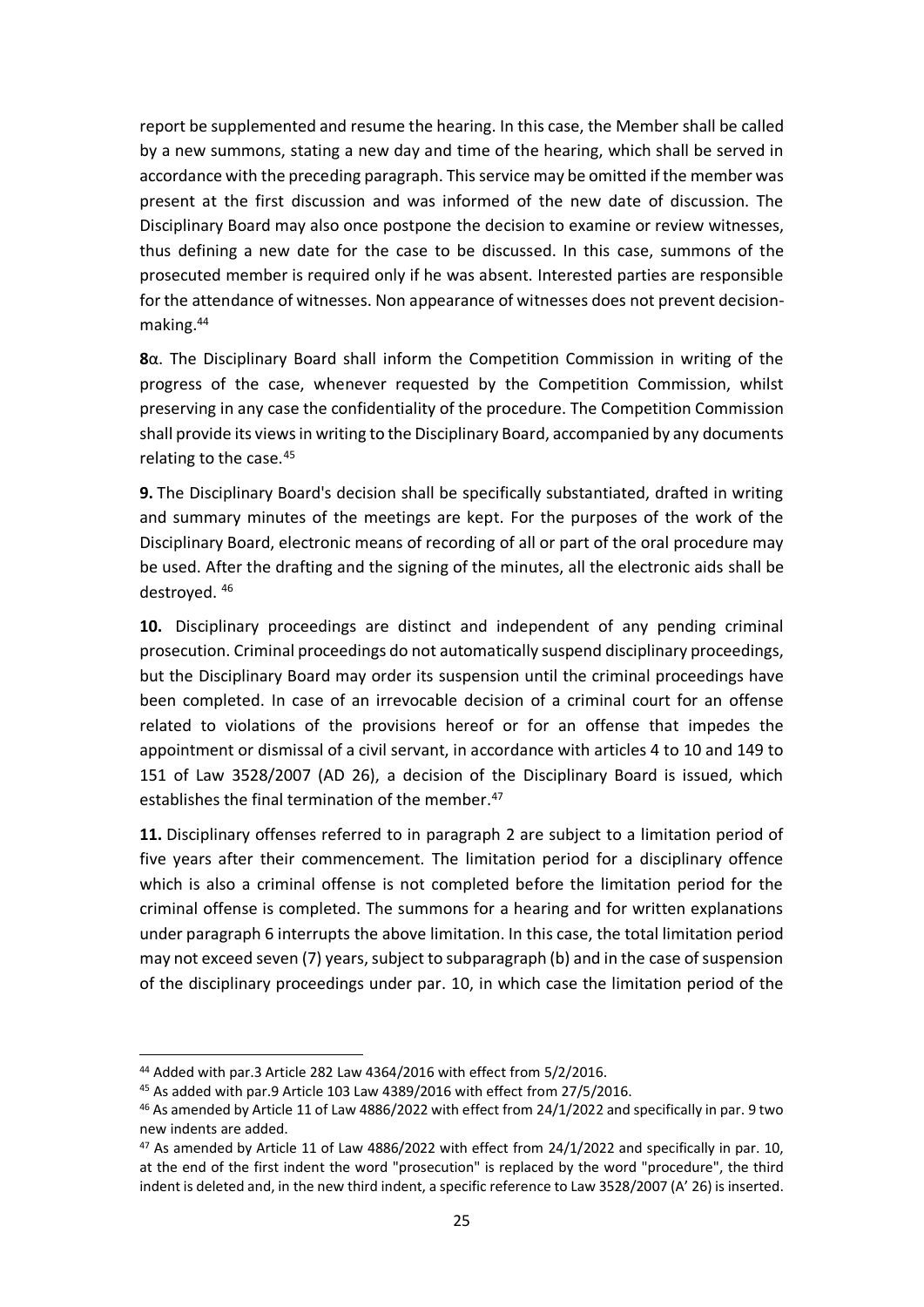disciplinary offense shall not be completed for one year following the date of publication of the irrevocable criminal court decision.

**12.** The provisions of Part E ("Disciplinary Law") of the Code of State for Public Civil Servants and Employees of Legal Entities governed by Public Law, ratified by the first article of law 3528/2007, as these provisions are in force, shall apply mutatis mutandis insofar as they do not conflict with the provisions of this Law. 48

**13.** The decisions of the Disciplinary Board, as well as the acts of the Minister of Development and Investments, issued in pursuance of these judgments under Article 13 (4), are subject to an application for annulment before the Council of State. If the Disciplinary Board's decision imposes a final cessation order, or if this decision results in the automatic removal of the member under paragraph 4, the decision of the Disciplinary Board is subject to appeal to the Council of State under Articles 41 to 44 of PD 18/1989 (A' 8). From the notification of the disciplinary decision imposing the sentence of final cessation or resulting in the automatic withdrawal and until the expiration of the time limit for appeal before the Council of State or, in the case of a timely appeal, until the termination of judicial proceedings in any way, the member of the Competition Commission shall be automatically suspended, unless otherwise decided by the Council of State following an application for suspension. Paragraph (3) of Article 103 and paragraphs 1 to 3 of Article 105 of the Code on the status of civil servants and of employees of legal persons governed by public law also apply in this case. During their suspension, members shall continue to be subject to the restrictions, obligations and incompatibilities referred to in Article 12. In case a member is put on leave, an alternate member shall be appointed for a term lasting as long as the suspension. 49

#### **Article 14**

#### **Competences of the Competition Commission**

**1.** Without prejudice to the competences of other authorities laid down in indent f) of par. 2 of article 113 of law 4727/2020 (A' 184) and in indents ja) and jda) of par. 1 and a) of par. 2 of article 5 of law 4053 / 2012 (A' 44), the Competition Commission is competent for the enforcement of this Law and of Articles 101 and 102 of the Treaty on the Functioning of the European Union.<sup>50</sup> The Competition Commission shall perform its duties and exercise its powers impartially and in the interest of the effective and uniform application of these Articles.

<sup>48</sup> Added by par. 3 Article 282 L. 4364/2016 with effect from 5/2/2016 and amended by Article 11 L. 4886/2022 with effect from 24/1/2022 - specifically the word "proportionally" was replaced with " mutatis mutandis".

<sup>49</sup> Par. 13 was added by par. 10 of Article 103 of Law 4389/2016 (Government Gazette A 94 / 27.5.2016) and was amended by Article 11 of Law 4886/2022 with effect from 24/1/2022. Specifically, in the third indent of par. 13, an exception is added for the case of a different decision of the Council of State after an application for suspension.

<sup>50</sup> As amended by Article 12 of Law 4886/2022 with effect from 24/1/2022 and specifically in par. 1, the reference to the competence of other authorities is specified.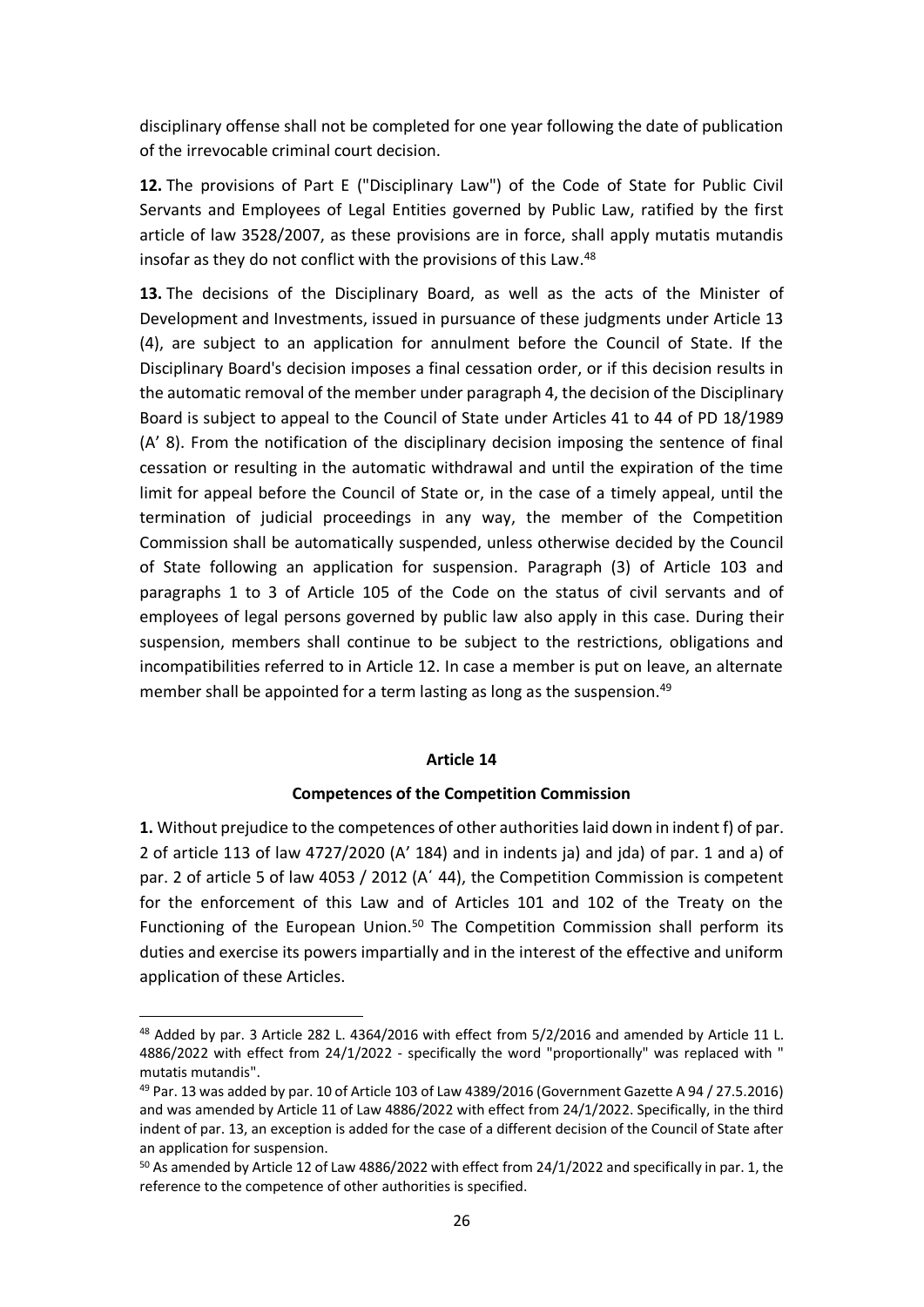**2.** In particular, the Competition Commission shall: 51

a) Establish whether Articles 1 and 2 of this Law and Articles 101 and 102 of the Treaty on the Functioning of the European Union have been infringed and take the decisions referred to in Article 25 and 25C of this law;

(b) As specifically laid down in Articles 7 and 8, authorise or prohibit the implementation of a concentration between undertakings, notified to it under Article 6. If the concentration has been implemented in breach of the provisions of this Law or relevant decisions of the Competition Commission pursuant to Articles 7 and 8 hereof, it may take measures according to Article 9(4). It may allow a derogation from the obligation to suspend the implementation of the concentration between undertakings pursuant to Article 9(2) and (3);

(c) Take any strictly necessary regulatory measure aimed at creating conditions of effective competition according to the procedure of Article 11;

(d) Threaten with and/or impose fines and other sanctions as laid down in the specific provisions

(e) Take interim measures pursuant to Article 8(9) and (10) and precautionary measures pursuant to Article 25 D;

(f) Allow, by decision of the Competition Commission in plenum, the block exemption of collusive practices pursuant to Article 1(3).

(g) By decision of the plenum, withdraw the benefit of exemption:

aa) in accordance with Article 29(2) of Council Regulation 1/2003 of 16 December 2002 implementing the rules on competition laid down in Articles 81 and 82 of the Treaty establishing the European Community (L 1);

bb) when, in a specific instance, agreements, concerted practices or decisions by associations of undertakings, falling into a block exemption decision that has been issued by the Competition Commission under point (f) above, have certain effects that are incompatible with Article 1(3).

(h) Gather, process and evaluate the data and information necessary for it to fulfil its mission, pursuant to Articles 38 and 39, observing the duty of secrecy.

(i) Except in proceedings before the Athens Administrative Court of Appeal under Article 30 and proceedings before the Council of State under Articles 11(7) and 32, it may submit written observations to courts, on its own initiative, or oral observations, with permission of the court in question, on matters concerning the implementation of Articles 1 and 2 of

<sup>51</sup> As amended by Article 12 of Law 4886/2022 with effect from 24/1/2022 and specifically in par. 2, the references to the mentioned provisions are corrected and clarified, the following are amended: subpar. c), with respect to the conditions for taking regulatory measures, subpar. j), adding the competence of the Competition Commission of carrying out information and public awareness activities, subpar. (q) with respect to providing information to the European Commission about the termination of procedures and the taking of precautionary measures, subpar. r) with respect to the said provisions, subparagraphs (s) and (t) are added.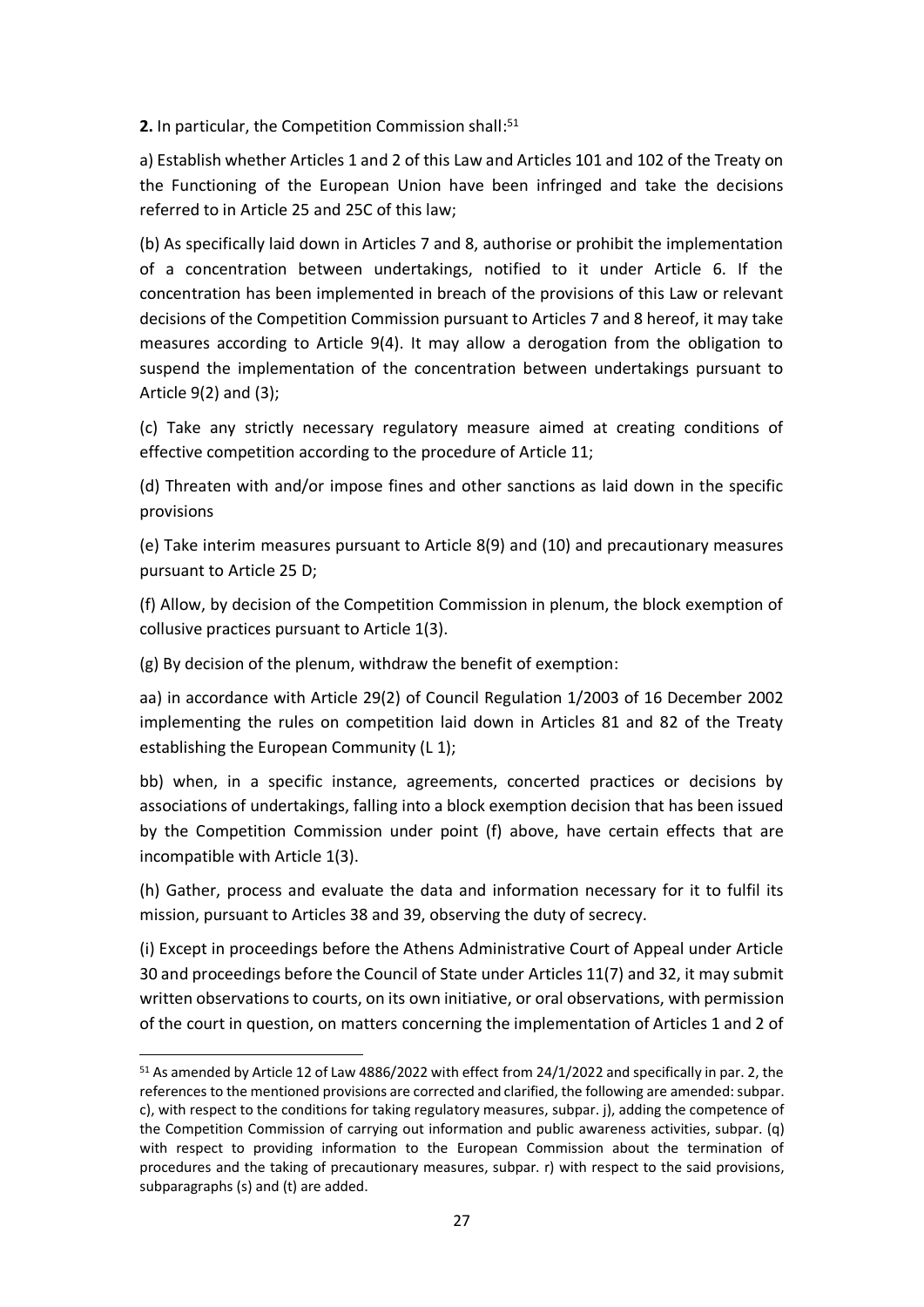this Law and Articles 101 and 102 of the Treaty on the Functioning of the European Union. When submitting an oral observation, the Competition Commission shall be represented by its President or Vice-President or, following authorisation from the President, by a Commission member or by the Director-General or a member of staff of the Directorate-General for Competition. The Competition Commission may request from the competent court, any document it considers necessary for it to express its opinion pursuant to the preceding subparagraphs.

(j) Issue an opinion on competition matters and on proposals to amend this Law, pursuant to Article 23 and implements information and public awareness actions on competition policy.

(ja) Issue notices and guidelines regarding the implementation of the provisions of this Law.

(jb) Issue a recommendation, by decision of the plenum, for the adoption of the Rules of Procedure and Management of the Competition Commission.

(jc) Appoint, by decision taken of the plenum, the Director General of the Directorate-General of Competition.

(jd) Issue, by decision of the plenum:

aa) The criteria for priority consideration of cases and strategic objectives, following a public consultation. The relevant decision shall, in particular, take account of the public interest, likely impact on competition, consumer protection, the limitation periods under Article 42 of this Law, as well as the anticipated outcome of its intervention in a specific case. The application of the criteria for priority consideration of cases and strategic objectives shall form part of the Report submitted to the Hellenic Parliament every year pursuant to article 29.

bb) The terms, conditions and procedures for the submission of an undertaking or a natural person to the Competition Commission's Leniency Programme pursuant to Articles 29B and 29G.

cc) The method of calculating fines imposed under Articles 25, 25B, 29A, 38(3) and 39(5).

dd) The procedure for accepting commitments under Article 25C,

ee) The procedure, terms and conditions for the settlement procedure according to article 29A. 52

(o) By decision of the plenary, posted on its website, the criteria for priority consideration of cases and strategic objectives shall be quantified according to a points-based system, and the details of its application shall be determined. The above-mentioned decision may provide that complaints whose ranking order is low, pursuant to the foresaid point system, are not examined. The decisions rejecting complaints on account of their lowranking order shall be issued by the President, upon recommendation of the Directorate-

<sup>52</sup> The sub-indent ee) was added by par. 2 of article 105 of Law 4389/2016 (Government Gazette A 94 / 27.5.2016) and the reference to article "29A" was amended by Article 12 of Law 4886/2022.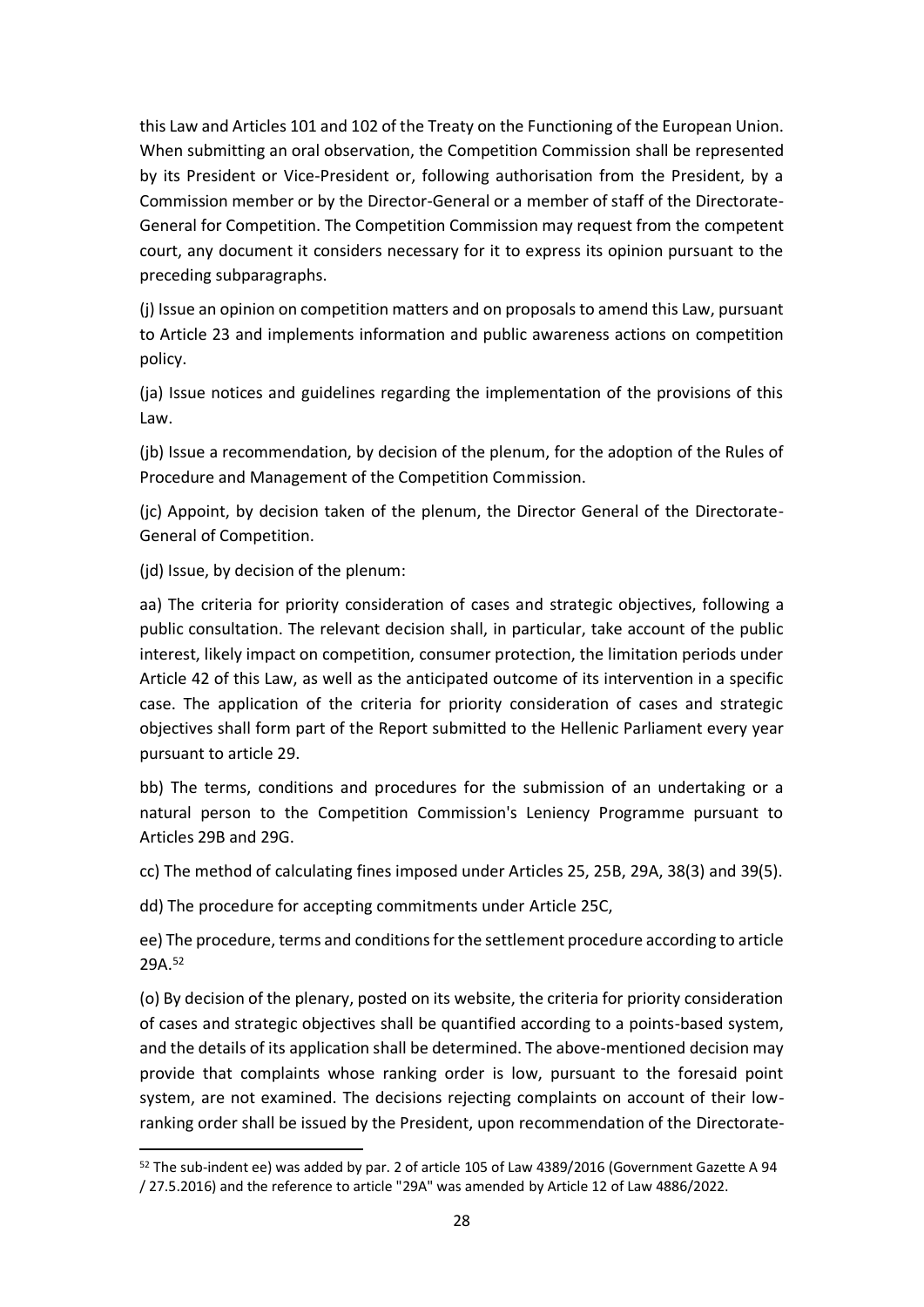General, and shall be motivated and notified to the plaintiff within 30 days following its adoption. The prioritization of the cases may, when this is justified, be revised by decision of the Director General which is submitted for approval to the first Plenary session of the Competition Commission to be convened after the said decision. The plenum may reject the Director General's decision. The points-based system shall constitute an internal management tool of the Competition Commission and the prioritization results shall not be made public nor notified to the complainant or any third party.

p) Without prejudice to point (ja) of Article 19(1), decide on the conduct of ex-officio investigations by the Directorate-General for Competition.

q) Cooperate with the European Commission and the Competition Authorities of the other Member States of the European Union for the application of the European competition law, pursuant to the relevant provisions of this Law and of Regulation (EC) 1/2003 and informs the European Commission about the completion of the procedure, which has been duly notified according to par. 3 of article 11 of Regulation 1/2003, as well as about the adoption of interim measures.

r) Provide the Minister of Development and Investments, upon written request, with any information of a general nature in its possession, without prejudice to business secrets and provided that the information requested does not include information on ongoing investigations or leniency programme applications pursuant to Article 29A et seq.

s) Perform a mapping the conditions of competition, in all markets or all sectors of the economy, whenever required for the effective exercise of its responsibilities, as described in this article. A decision of the Competition Commission determines the markets or sectors of the economy intended for mapping.

t) Determines whether there is a violation of article 1A and makes the decisions referred to in cases a) to g) of par. 1 of article  $25^{53}$ .

**3**. All public services and authorities, local authorities and legal entities governed by public law, as well as bodies of the wider public sector, under the provisions of L. 1892/1990 (A' 101), shall be required to assist the work of the Competition Commission, following a relevant written request by its President, in particular assisting in investigations conducted under Article 39 by collecting and providing information and data regarding:

(a) the development, structure and trends of domestic consumption, the organisation and structure of market sectors, as well as the conditions of competition in each sector,

<sup>53</sup> As amended by Article 12 of Law 4886/2022 with effect with effect from 24/1/2022 and specifically in par. 2, the references to the said provisions are corrected and clarified, the following are amended: subpar. c) with respect to the conditions for taking regulatory measures, subpar. j), adding the competence of the Competition Commission of carrying out information and public awareness activities, subpar. q) with respect to providing information to the European Commission about the completion of the proceedings and the taking of interim measures, subpar. r) with respect to the in order to increase the competence of the Competition Commission to carry out information and public awareness actions; subpar. r) with respect to the provisions referred to, subparagraphs s) and t) are added.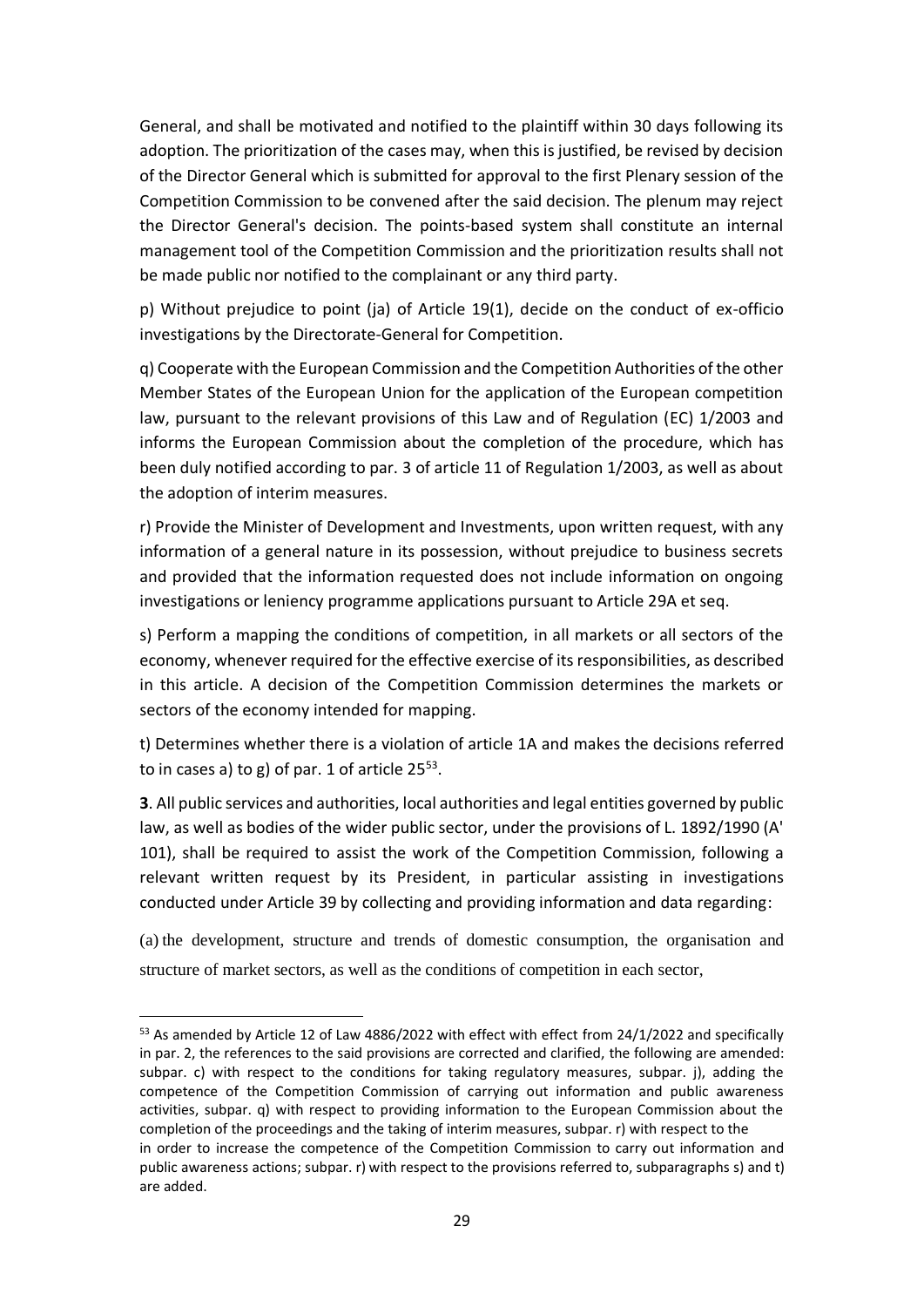(b)the drafting of charts of inter-sectoral cost correlation and indices,

(c) the monitoring of the degree of concentration by sector of economic activity or the existence of concerted practices and the investigation of abuse of dominant position by undertakings,

(d) the monitoring of the execution of Competition Commission decisions issued on the basis of this Law as well as of court judgments issued where the earlier decisions have been contested.

#### **Article 15**

#### **Examination of cases by the Competition Commission**

**1.** The President shall, upon recommendation by the Directorate-General for Competition, bring before the Competition Commission, from among the cases pending before the Directorate-General under Articles 1, 1A and 2, those cases that meet the criteria for priority consideration, set pursuant to Article  $14(2)(id)(aa)$ , as well as the cases of article 11, taking into account the available human resources, the number and progress of the cases pending from earlier case-allocation pursuant to the next paragraph. From the implementation of the point system, the Directorate-General shall investigate the cases according to their ranking pursuant to Article 14(2)(o).<sup>54</sup>

**2.** Each case under the preceding paragraph, except those falling under Article 11, shall be assigned by lot, by the Competition Commission plenum, to one of the Commisioners-Rapporteurs, as soon as a decision concerning the priority consideration of the case is issued, as shall any case of concentration under Articles 5 to 10. If the case is brought before a chamber, pursuant to the present Law, by the same decision of the Plenary, the regular members of the Committee are appointed, by lot, in which the Rapporteur of the case does not participate, who will compose the chamber that will examine the case. The chamber is usually chaired by the President or the Vice-President. By virtue of a decision taken by the Commission in Plenary session, upon recommendation of the President, the chairmanship of a chamber may be assigned to one of the regular members selected by lot, other than the Commissioner - Rapporteur designated for the case.<sup>55</sup>

**3**. The Commissioner - Rapporteur to whom the case is assigned shall be assisted by case handlers of the Directorate-General for Competition, appointed by the Director General upon proposal of the competent Director of the Directorate-General for Competition pursuant to Article 21. The number of employees of the Directorate-General for Competition appointed in the particular instance shall depend on the gravity of the case.

**4.** The Report shall be submitted to the Plenary or the corresponding chamber, as appropriate, within one hundred and fifty (150) days from the assignment of the case, without prejudice to the time-limits prescribed in Articles 5 to 10. This time-limit may be

<sup>&</sup>lt;sup>54</sup> As amended by Article 13 of Law 4886/2022 with effect from 24/1/2022 and specifically the first indent of par. 1 regarding the referred provisions and cases.

<sup>55</sup> As amended by Article 13 of Law 4886/2022 with effect from 24/1/2022 and specifically in the first indent of par. 2, an exception is added to the case of article 11.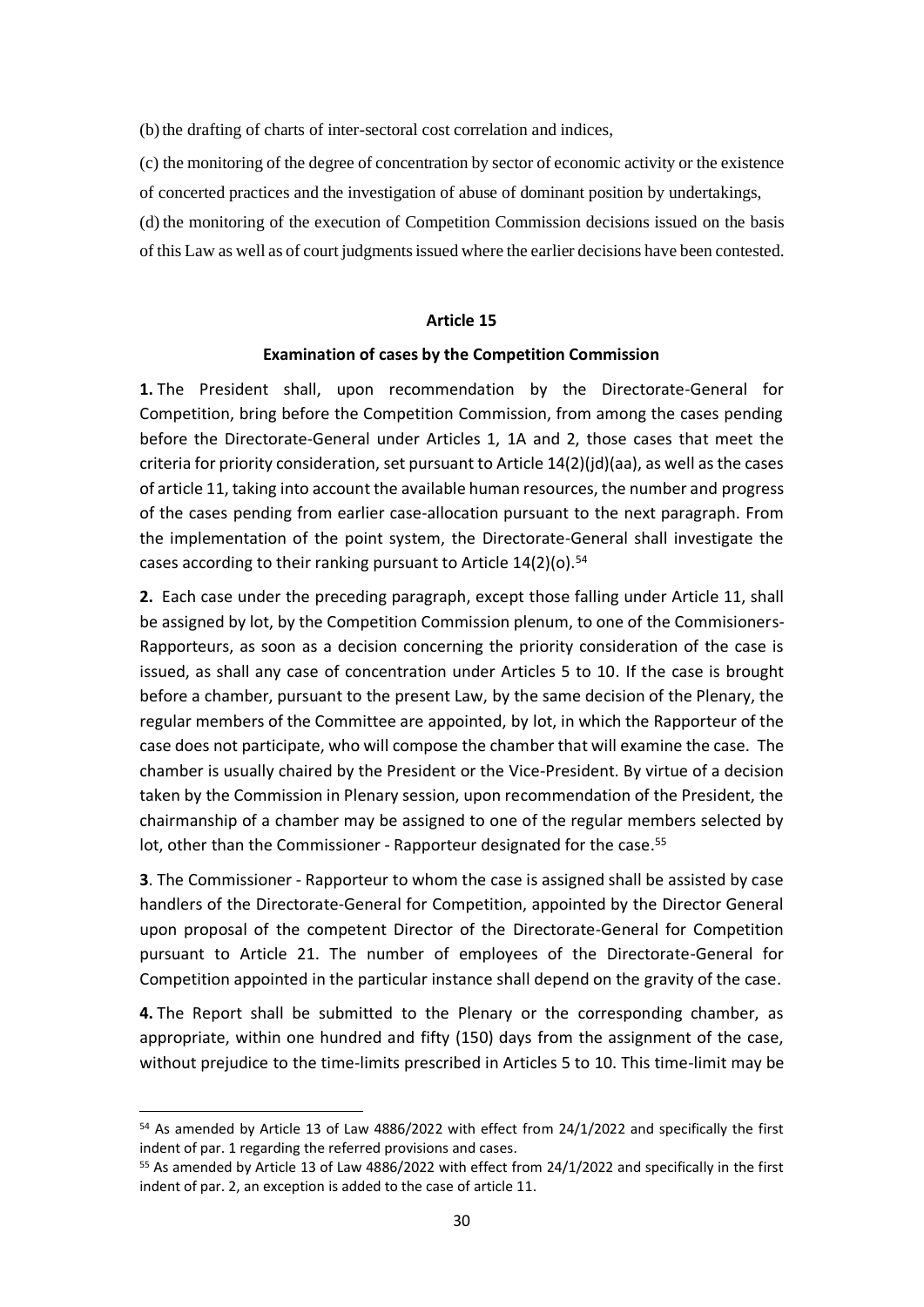extended by the President of the Competition Commission, on request of the Commissioner - Rapporteur, for a period not exceeding sixty (60) days. 56

**5.** All decisions of the Competition Commission shall be taken within fifteen (15) months of the relevant case being assigned to the Commissioner - Rapporteur, except in the instances provided for in Articles 5 to 10. In exceptional circumstances, or when the case requires further investigation, the Competition Commission may extend this time-limit by up to two (2) months. 57

**6.** Cases concerning the implementation of Articles 1, 1A<sup>58</sup>, 2 and 5 to 10, unless otherwise stated in this Law, are brought before chambers consisting of four members, including the Commissioner - Rapporteur, except for cases of major significance which are brought before the Plenary by decision of the Competition Commission. In all other instances, cases shall be brought directly before the Competition Commission in Plenary. The Plenary session of the Competition Commission shall meet at least once a month.

**7.** The Competition Commission duly holds Plenary sessions provided that the President, Vice-President, the Commissioner- Rapporteur to whom the case is assigned and at least three (3) members, regular or alternate, participate in the session and it shall decide by a majority of votes cast by the members present. The Commissioner - Rapporteur designated for the case concerned shall participate in the meetings and deliberations of the Competition Commission in Plenary and of its chambers, as set out below, without voting rights.<sup>59</sup> In the event of a tie, the Chair shall have the casting vote. The chambers of the Competition Commission shall duly convene provided that the President or Vice-President or another chairing regular member, the Commissioner - Rapporteur designated for the case and two (2) additional regular members take part. Employees of the Directorate-General for Competition assisting the Commissioner - Rapporteur and the secretary to the Plenary or to the chamber, appointed, together with an alternate, for each case by the President of the Competition Commission, from among the employees of the Directorate-General for Competition composing the Secretariat of the President, Vice-President, Commissioners-Rapporteurs and Plenary shall participate in the Plenary and each chamber without voting rights.<sup>60</sup>

**8.** If, for whatever reason, a chamber before which a case has been brought cannot be lawfully constituted, even by alternates, or is unable to function due to serious cause, the

<sup>56</sup> As amended by Article 13 of Law 4886/2022 with effect from 24/1/2022 and specifically in the first indent of par. 4, the number of days for the submission of the report is increased from one hundred and twenty (120) to one hundred and fifty (150).

<sup>57</sup> As amended by Article 13 of Law 4886/2022 with effect from 24/1/2022 and specifically in the first indent of par. 5, the time-limit for decision issuing by the Competition Commission is increased from twelve (12) to fifteen (15) months.

<sup>58</sup> As amended by Article 13 of Law 4886/2022 with effect from 24/1/2022 and specifically the first indent of par. 6 is amended with regard to the referred provisions and cases.

<sup>59</sup> As amended by Article 13 of Law 4886/2022 with effect from 24/1/2022.

 $60$  As amended by Article 13 of Law 4886/2022 with effect from 24/1/2022 and specifically in par. 7, the first indent is amended in order to increase the number of members required to reach a quorum from two (2) to three (3) and the last indent to replace the words "Office of the President" by the words "Secretariat of the President, Vice-President, Commissioners-Rapporteurs and Plenary".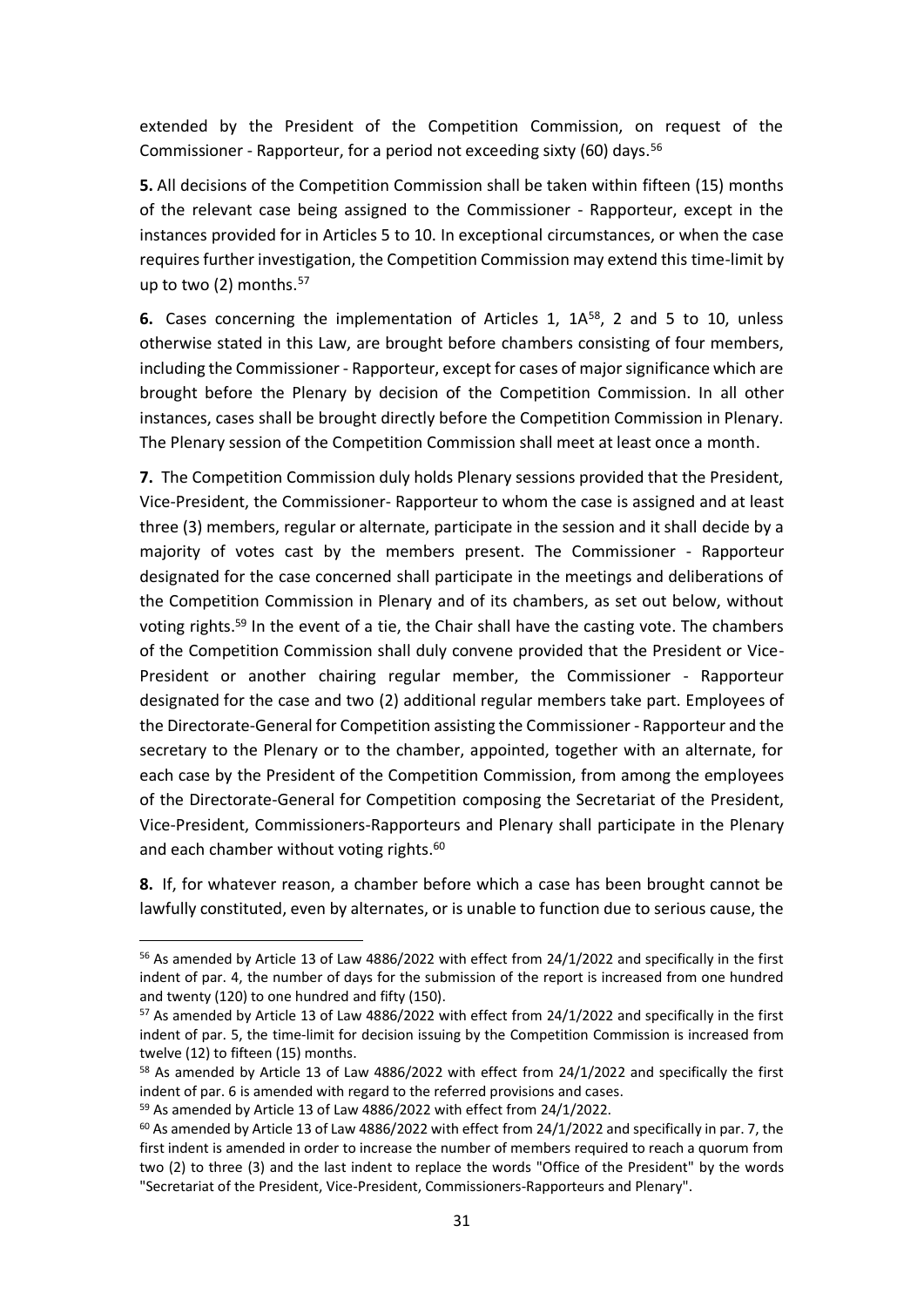Plenary session of the Competition Commission shall undertake to discuss the case or it shall assign the case to another chamber designated by its decision in accordance with the provisions of this Law. In this case, and except in the cases provided for in Article 8(6), the time-limits provided for by law shall be calculated again. Competition Commission members who are absent without serious reason for three consecutive meetings, whether these are meetings of a chamber in which they participate or of the Plenary, shall automatically be removed from their position. Removal shall be established by a relevant decision of the President of the Commission

**9.** In the discussions before the Competition Commission regarding requests and complaints submitted under this Law, the persons who submitted the request or the complaint may appear in person or together with or represented by an attorney-at-law and they shall be summoned to attend forty-five (45) days before the discussion, as will the undertakings and associations of undertakings against which the proceedings before the Competition Commission were initiated, and those provided for in the Rules of Procedure and Management of the Competition Commission. The time-limit for summons in the circumstances under Articles 8 and 9 may be no less than fifteen (15) days. The parties summoned may waive or request a shortening of the time-limits. Where there are several summoned parties, a waiver or a request a shortening of the legal time-limits shall be required from all parties.

**9Α.** With a view to facilitating the functioning of the Commission, the discussion before the Competition Commission may, in particular if it is not possible or extremely difficult for the attendance in person of some or all parties or for other reasons of emergency, also take place using technical means (teleconferencing) in respect of these parties. The use of the teleconferencing process is decided by the Competition Commission, at its sole discretion. In such cases, the Rules of Operation and Management of the Competition Commission shall specify the place of the meeting, the manner of establishing the quorum and ensuring the secrecy of the meeting, the manner of keeping the minutes and any other relevant detail. 61

**9Β.** Meetings are confidential vis-à-vis to undertakings or individuals who are not allowed to attend, under the provisions of this law or the Commission 's Rules of Operation and Management. Violation of confidentiality entails the imposition of the sanctions of paragraph 7A of Article 44.

If during the meeting the proceedings are obstructed by the presence of third parties, by decision of the authority, which shall have an immediate effect and be recorded in the minutes or in the decision, the proceedings may be interrupted and continued in the presence of only the parties. 62

 $61$  Par. 9A was added with article 70 Law 4796/2021, Government Gazette A 63 / 17.4.2021. Amended by Article 13 of Law 4886/2022 with effect from 24/1/2022 and specifically amends the first indent of par. 9A, in order to expand the possibility of using technical means (teleconferencing) during the discussions before the Competition Commission.

 $62$  As added by Article 13 of Law 4886/2022 with effect from 24/1/2022.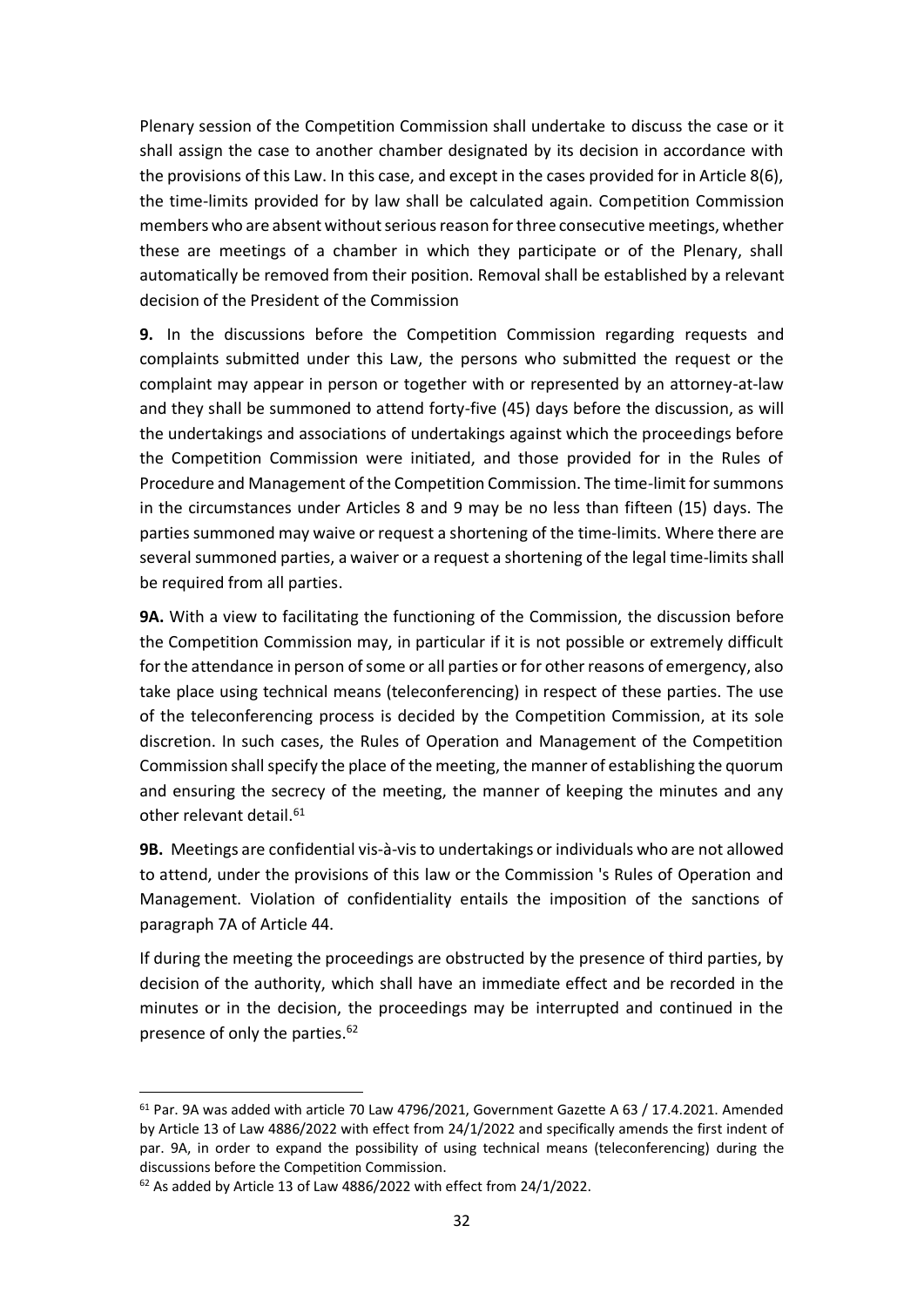**10**. Minutes shall be kept throughout the proceedings before the Plenary sessions or the chambers of the Competition Commission, in particular regarding the examination of witnesses. The time-limit for the submission of a supplementary written statement shall begin on the day following the notification of the minutes to the parties, under the responsibility of the Secretaries to the Commission. In any case, the transcripts shall be communicated to the parties within a time-limit of one (1) month after the final discussion of the case.

**11**. Decisions of the Competition Commission shall be notified to all parties concerned, under the responsibility of the Secretaries of the Commission in accordance with the provisions of this Law.

#### **Article 16**

#### **Rules of Procedure and Management**

**1**. By joint decision of the Ministers of Interior, Decentralisation and E-governance, of Finance and of Economy, Competitiveness and Shipping, issued upon recommendation by the Competition Commission and published in the Government Gazette, the Rules of Procedure and Management of the Competition Commission shall be enacted. The Rules shall regulate the internal procedure, the participation of the staff members in decisions regarding the organisation and functioning of the Commission, and also health and safety matters concerning the staff, the managing of the Commission's resources, the procedure for awarding projects and supply contracts, issues related to the purchase or lease of immovable property to meet its needs, impediments and exemption of its President, Vice-President, members and Secretary, the procedure for alternate members to deputise for regular members other than Rapporteurs, preliminary proceedings and proceedings before the Commission, the drawing-up, publication and notification of its decisions, the supply of copies of or extracts from its decisions or opinions and all other relevant details.

**2**. The Competition Commission may by virtue of a decision, where there are particular grounds, set up committees and working groups to examine and investigate matters concerning competition and the functioning of the Commission and the Directorate-General for Competition. Persons who are not members of the Competition Commission or staff of the Directorate-General for Competition may also participate in the committees and working groups. The above decision shall be taken on the initiative of the Competition Commission or at the request of the Minister of Economy, Competitiveness and Shipping. A joint decision of the Ministers of Finance and of Economy, Competitiveness and Shipping, following a recommendation by the Competition Commission, shall determine the remuneration of persons participating in the above committees and working groups under the provisions of L. 3833 (A' 40).

**3**. Decisions issued pursuant to articles 1 and 2 of the present law shall be notified both to the undertakings having infringed the law and the complainant, if the Commission initiated the investigation procedure following a complaint.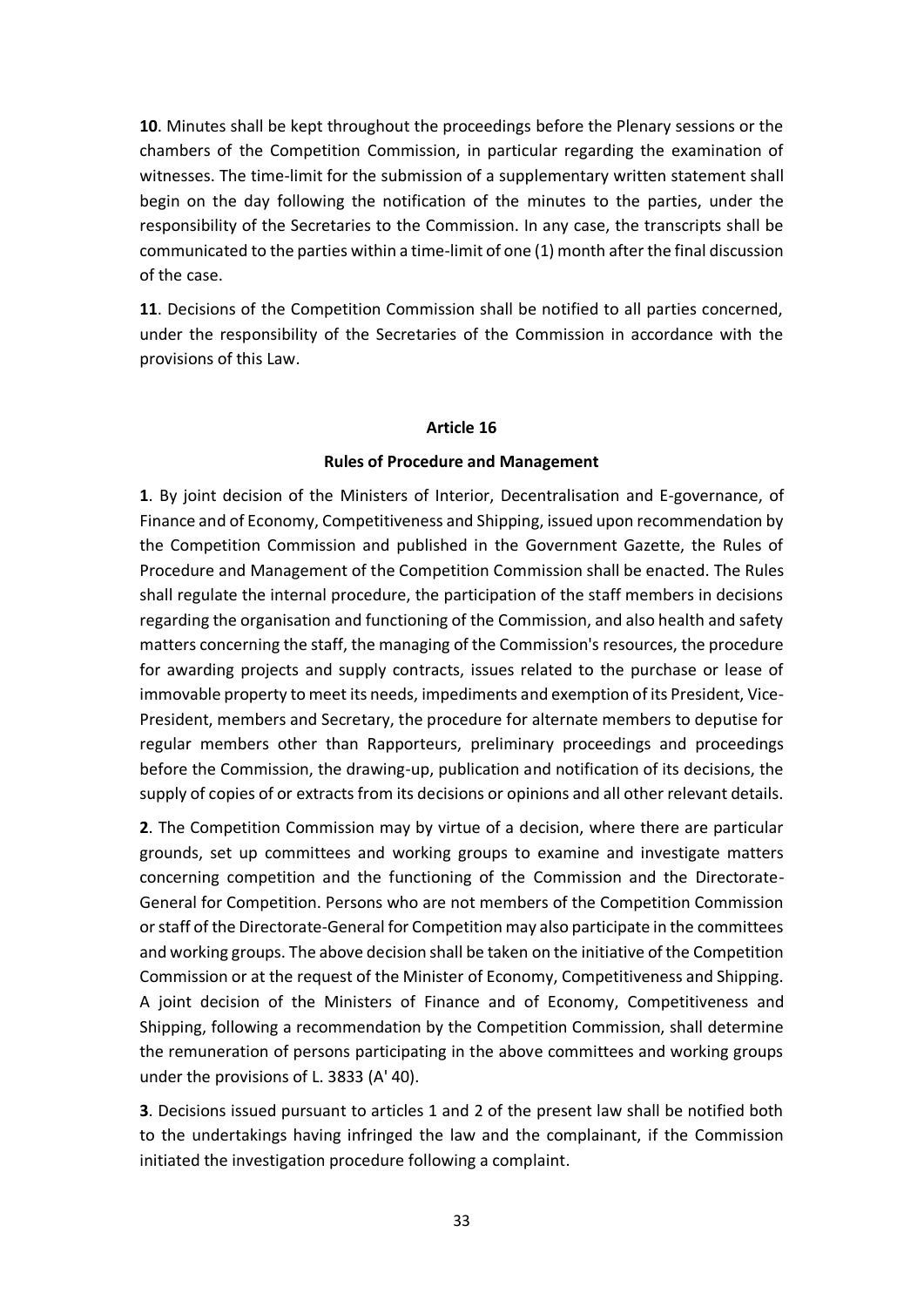#### **Article 17<sup>63</sup>**

### **Revenue and Budget of the Hellenic Competition Commission**

#### **(Article 5 of the Directive-Resources)**

**1**. A contributory duty of one-thousandth (0.001) in favour of the Competition Commission shall be imposed on public limited companies (societes anonymes) that are set up or that increase their capital, calculated on the initial capital or on the amount of the increase of the share capital, respectively. This revenue shall be collected in the name of and on behalf of the Competition Commission and shall be deposited to a special bank account, managed by the Competition Commission, in accordance with its Rules of Procedure and Management. A joint decision of the Minister of Finance and the Minister of Development and Investments, following a recommendation by the Competition Commission, shall specify the bodies, method and procedure for collecting the above amounts. The revenue of the Competition Commission for the years 2021 and 2022 must at least amount to 0.0000368 of the Gross Domestic Product (GDP) of the financial year 2019, as set by the Hellenic Statistical Authority ("minimum revenue threshold"). For the years 2023 onwards the revenue of the Competition Commission must at least amount to 0.00004 (four of a billion) of the Gross Domestic Product (GDP) of the preceding financial year, as defined annually by the Hellenic Statistical Authority ("minimum revenue threshold»). If the Competition Commission revenue from the fees as set in the previous subsection is lower than the minimum revenue threshold, the relevant amount shall be supplemented by the State budget following a decision of the Minister of Finance, which will be issued following a relevant request by the President of the Competition Commission. A decision of the Minister of Finance, following a request by the President of the Competition Commission, may increase the revenue of the Competition Commission through the State budget by a minimum of 0.00001 (one of a billion) of the Gross Domestic Product (GDP) of the preceding year, as set by the Hellenic Statistical Authority, provided that the Council of Experts of the Competition Commission referred to in paragraphs 3 and 4 of Article 22, holds, by a simple majority, that the medium-term objectives of the Competition Commission, based on its key performance indicators, have been achieved. This sum shall increase the Competition Commission revenue in the next financial year.<sup>64</sup>

**1A**. For the exercise of its competences, the Competition Commission shall receive, in addition to the sum referred to at the end of par. 1, grants, subsidies, funding for research projects or any other revenue from the European Union and non-profit organisations, such as international organisations, scientific and research organisations. This revenue is collected in the name and on behalf of the Competition Commission and is deposited in a

<sup>&</sup>lt;sup>63</sup> Article 17 of Law 3959/2011 was amended by Article 16 of Law 4753/2020 (Government Gazette A '227 / 18.11.2020). Specifically, paragraphs 1, 3, 4 and 6 of article 17 of Law 3959/2011 were amended and paragraphs 1A, 8 and 9 were added, as well as paragraph 5 with Article 180 of Law 4782/2021 (Government Gazette / Α / 36 / 09-03-2021) with effect from 9/3/2021.

<sup>64</sup> As amended by Article 16 of Law 4753/2020 with effect from 18/11/2020.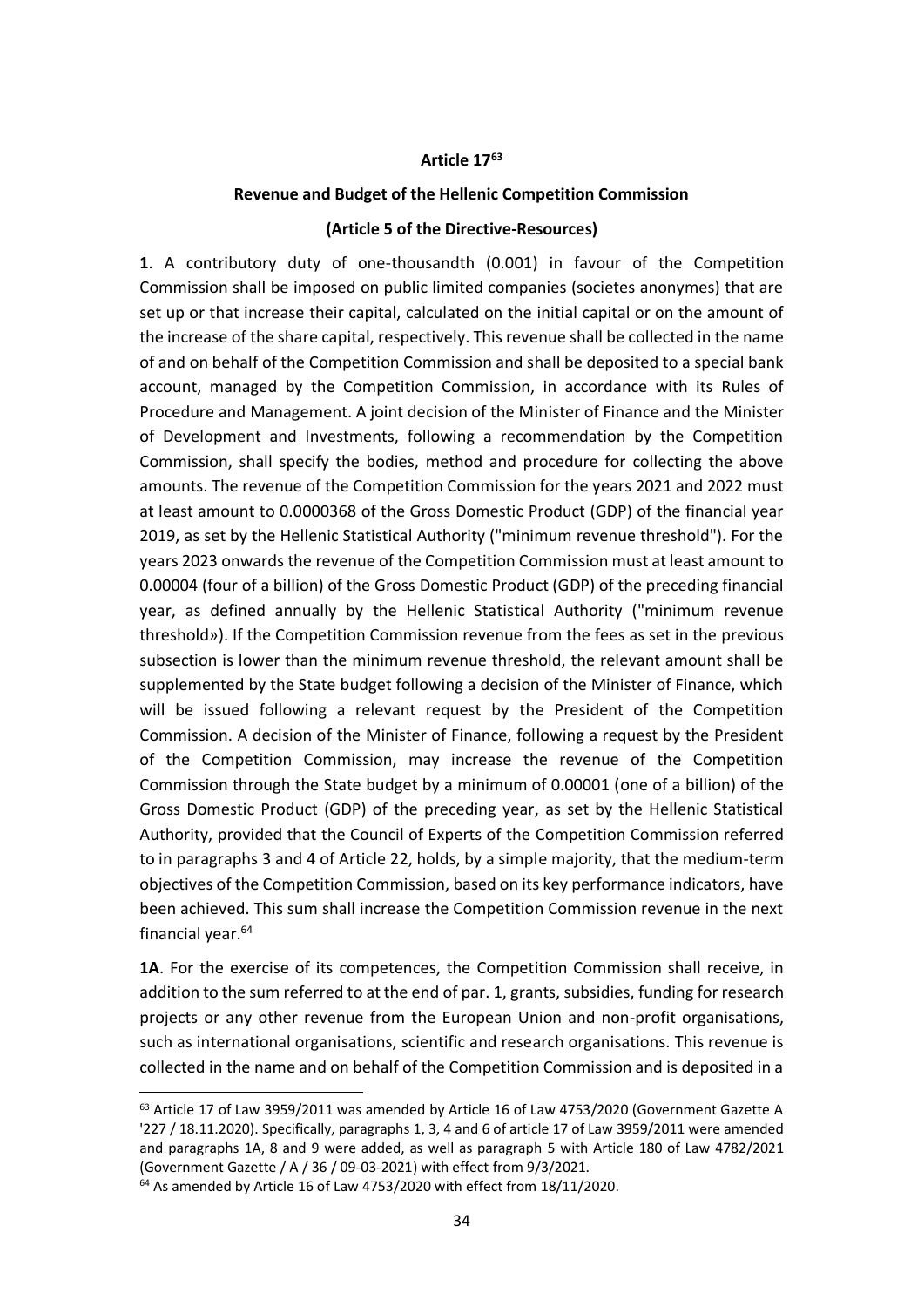dedicated bank account, which is managed by the Competition Commission, in accordance with its Rules of Procedure and Management. This revenue may not exceed fifteen percent (15%) of the "minimum revenue threshold" of par. 1. A decision of the Competition Commission shall specify any issues related to the management of the sum of the previous subsection, remuneration to any third parties and additional remuneration to the staff and the Board members of the Competition Commission exclusively in the context of the execution of the relevant research projects.<sup>65</sup>

**2.** The Competition Commission is required to keep accounts and records, which include the annual profit and loss account and the balance sheet, in accordance with the provisions on public accounting and, as specifically defined in its Rules of Procedure and Management. The audit of the financial data and annual accounts and financial statements is conducted by two (2) certified statutory auditors. These data and financial statements are published on the Commission's website and in the Government Gazette and submitted to the President of the Parliament together with the annual report referred to in Article 29 and the budget for the following year.

**3.** The Competition Commission is subject to the ex-post control of the Court of Audit.

**4.** The Competition Commission enjoys independence in terms of how to spend its allocated budget for the purposes of fulfilling its duties, within the framework of L. 4270/2014 (A' 143).

**5.** Where the financial management of the Competition Commission, at the end of each financial year, results in a positive balance (revenue-expenditure), up to eighty percent (80%) of this positive balance shall be made available as revenue to the State budget, by joint decision of the Minister of Finance and the Minister of Development and Investments.

**6.** The Competition Commission may award public contracts in accordance with its Rules of Procedure and Management, including the purchase or rental of property. The purchase or rental price of the property shall be covered from the resources of the Competition Commission.

Α. The purchase of a property is carried out through a public tender procedure. By way of exception, the purchase of a property without an auction is permitted, where the property to be purchased is owned by a legal entity governed by public law, a local authority of level a' or b', according to case b) of par. 2 of article 192 of the Code of Municipalities and Communities (law 3463/2006, A' 114) and case b) of par. 2 of article 1 of p.d. 242/1996 (A' 179), for the sale of real estate, public enterprise and organisation (D.E.K.O.), of the Bank of Greece, a public limited company, which is controlled by the state, as defined in article 14 of law 4270/2014, or is supervised from this, institution or public property of law 4182/2013 (A' 185). In case that the property to be purchased by the Competition Commission needs interventions, additions or improvements, it can proceed with these using its own resources. The design project for the above works and the issuance of the

<sup>65</sup> As amended by Article 180 Law 4782/2021 with effect from 09/03/2021.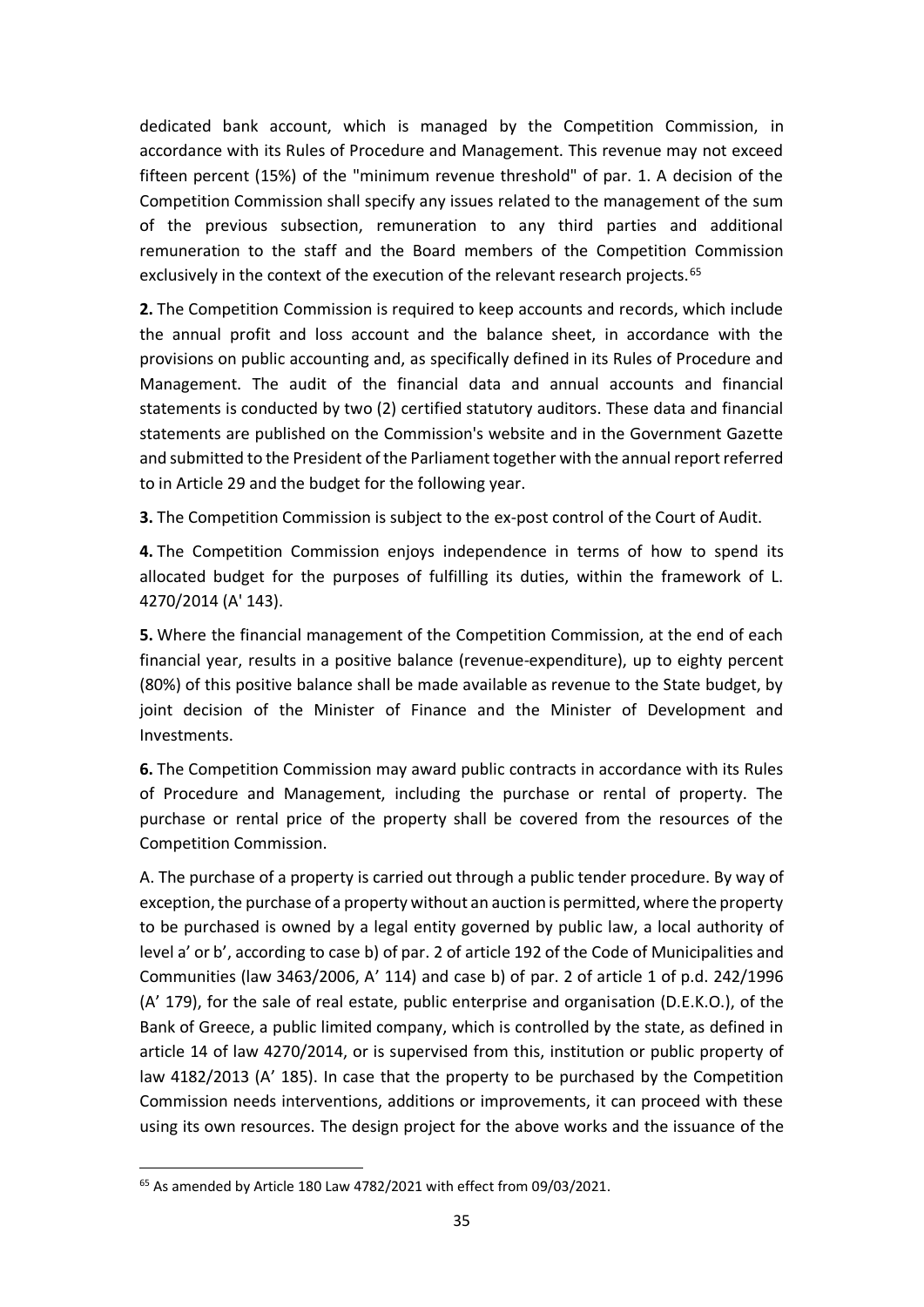required planning permission, in accordance with the national and EU provisions on public procurement, contracts for works, supplies and services, shall be assigned to an engineering firm. A dedicated Committee, set up following a decision by the Plenary of the Competition Commission, shall accept the property, when ready for use.

B. The property rental referred to in the first subsection for the Commission services may exceed the 12-year period provided for in article 4 of L. 3130/2003 (Α' 76), with a maximum duration of twenty (20) years, renewable once. The Competition Commission may enter into long-term rental agreements.

The rental of the property is carried out through a public tender procedure. In the context of the rental procedure, the holders of the property as well as their owners are entitled to submit bids, under a leasing contract, provided they present the written consent of the property's owner. The owner of the property co-signs the leasing contract, ensuring the unimpeded use of the lease by the Competition Commission throughout the term of the lease. In the event of termination of the leasing contract, the owner enters as a lessor in the contract with the Competition Commission for the remaining leasing duration under the same terms.

By way of exception, the long-term lease of a property without an auction is permitted, where one of the following conditions is fulfilled: a) the property to be leased is owned by a legal entity governed by public law, a local authority of level a' or b', a public company and organisation, a limited company, the Bank of Greece, a public limited company, which is controlled by the state, as defined in article 14 of law 4270/2014, or is supervised from this, institution or public property of law 4182/2013 (A' 185), or b) in case of expansion of the Competition Commission's premises, to non-leased premises of the same or an adjacent property. In case that the property to be rented by the Competition Commission needs interventions, additions or improvements, it can proceed with these using its own resources. The expenses for the design project, the issuance of the planning permission, the construction and monitoring of the construction works and the acceptance of the property, to the extent borne by the lessor, after mutual agreement determining the amount of rent, shall be compensated by the contractually agreed future lease payments or otherwise taken into account when determining the amount of rent. The design project for the above works and the issuance of the required planning permission, in accordance with the provisions on public procurement, with regard to contracts for works, supplies and services, shall be assigned to an engineering firm. A dedicated Committee, set up following a decision by the Plenary of the Competition Commission, consisting of representatives of the lessor and the lessee, shall accept the property, when ready for use. 66

**7.** The Competition Commission reimburses the beneficiaries of any amount unduly paid. This sum includes, in particular, the sum referred to in par. 1, which corresponds to the establishing capital not paid or the amount of the capital increase not covered, or the excess amount of the fee covered by miscalculation.

<sup>&</sup>lt;sup>66</sup> As replaced by Article 14 of Law 4886/2022 with effect from 24/1/2022.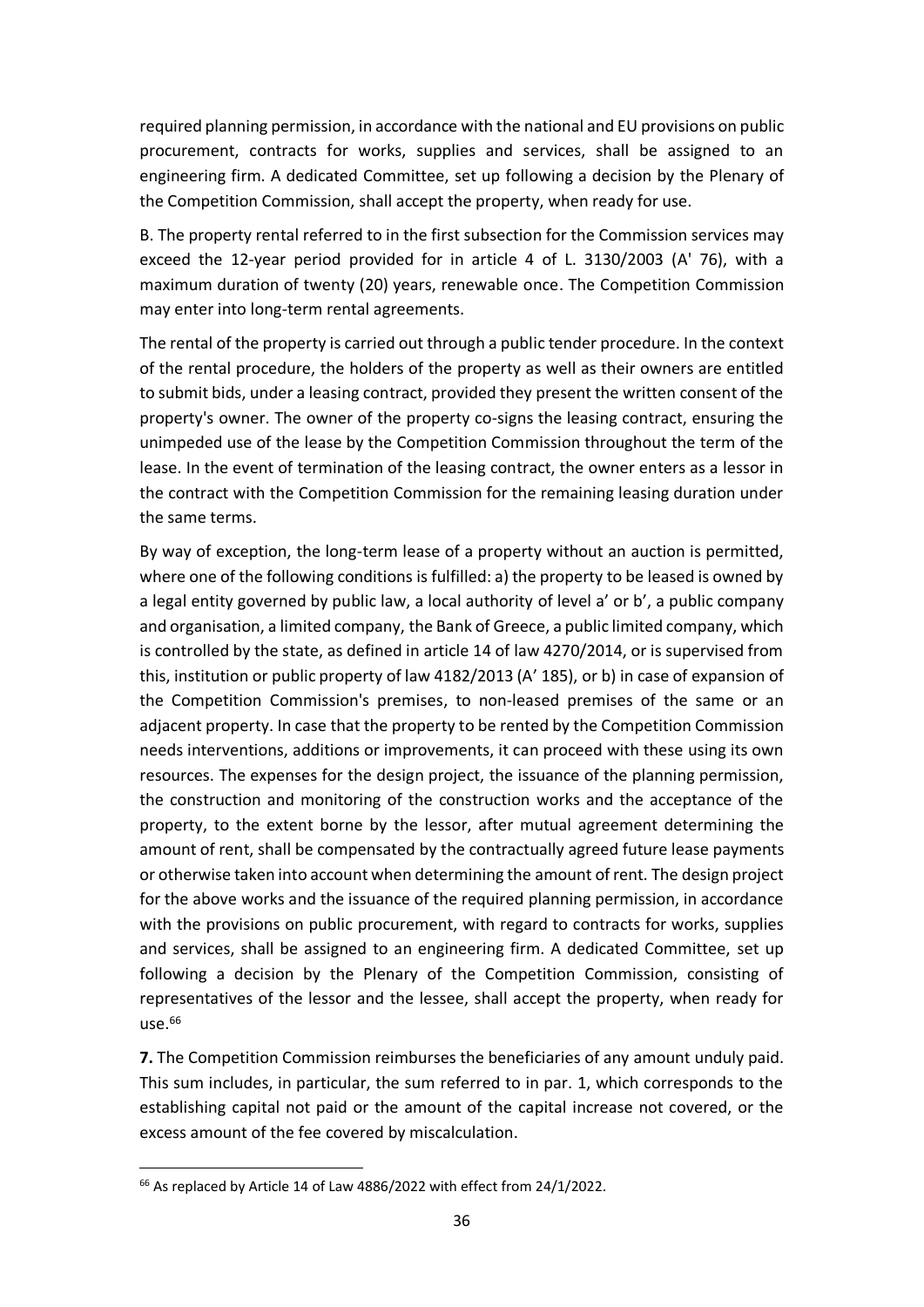**8.** The Competition Commission may enter into a real property leasing contract, as the lessor. The second, third and fourth subparagraphs of par. 6(A') shall apply mutatis mutandis to the relevant procedure. 67

**9.** By decision of the Minister of Development and Investments, registrable in the relevant cadastral book, the ownership of the property located in Athens, at 1A Kotsika and 70 Patision streets, purchased by the Ministry of Development and Investment, is transferred to the Competition Commission, as it is legally represented, for a price covered from the resources of the Competition Commission and in which the latter's services are housed.

### **Article 18**

### **Legal support for members and staff of the Competition Commission**

**1.** The Competition Commission members, both regular and alternate and the staff of the Directorate-General for Competition, when they are acting within the framework of their responsibilities and duties in accordance with this Law are not prosecuted and indicted for actions relating to the application of this law or opinion expressed within the framework of their duties, unless they have acted fraudulently or violated the confidentiality of information and evidence, who have become aware of them within the framework of their duties or have violated the duty of confidentiality laid down in Article 26 of the Code on the status of civil servants and of employees of legal persons governed by public law (L. 3528/2007). This arrangement also applies to the members of the Competition Commission, as well as for the staff of the Competition Commission, which have left the Competition Commission. 68

**2.** Judicial defence and legal support of Competition Commission members and staff serving and employed in the Directorate-General for Competition under any form of legal relationship whatsoever, when they are sued or accused for acts or omissions resulting solely from the execution of their duties, shall be assigned, if they so wish, to an external lawyer appointed by the Competition Commission in Plenary, except in the case of acts directed against the Commission itself. The Competition Commission shall cover the relevant expenditure, the level of which shall be determined in the specific decision. The Competition Commission member concerned and the members of staff of the Directorate-General for Competition may alternatively use the services of another lawyer of their choice. By decision taken by the Competition Commission in Plenary the maximum relevant expenditure to be covered by the Competition Commission shall be set. Members or employees who are irrevocably convicted shall be required to repay to the Competition Commission the entire expenditure paid by the Commission for their judicial defence. The same shall also apply to Competition Commission members whose term of

 $67$  As amended by Article 14 of Law 4886/2022 with effect from 24/1/2022 and specifically the second indent of par. 8 is amended in terms of the reference to the indents of subparagraph A' of par. 6. <sup>68</sup> As replaced by Article 15 of Law 4886/2022 with effect from 24/1/2022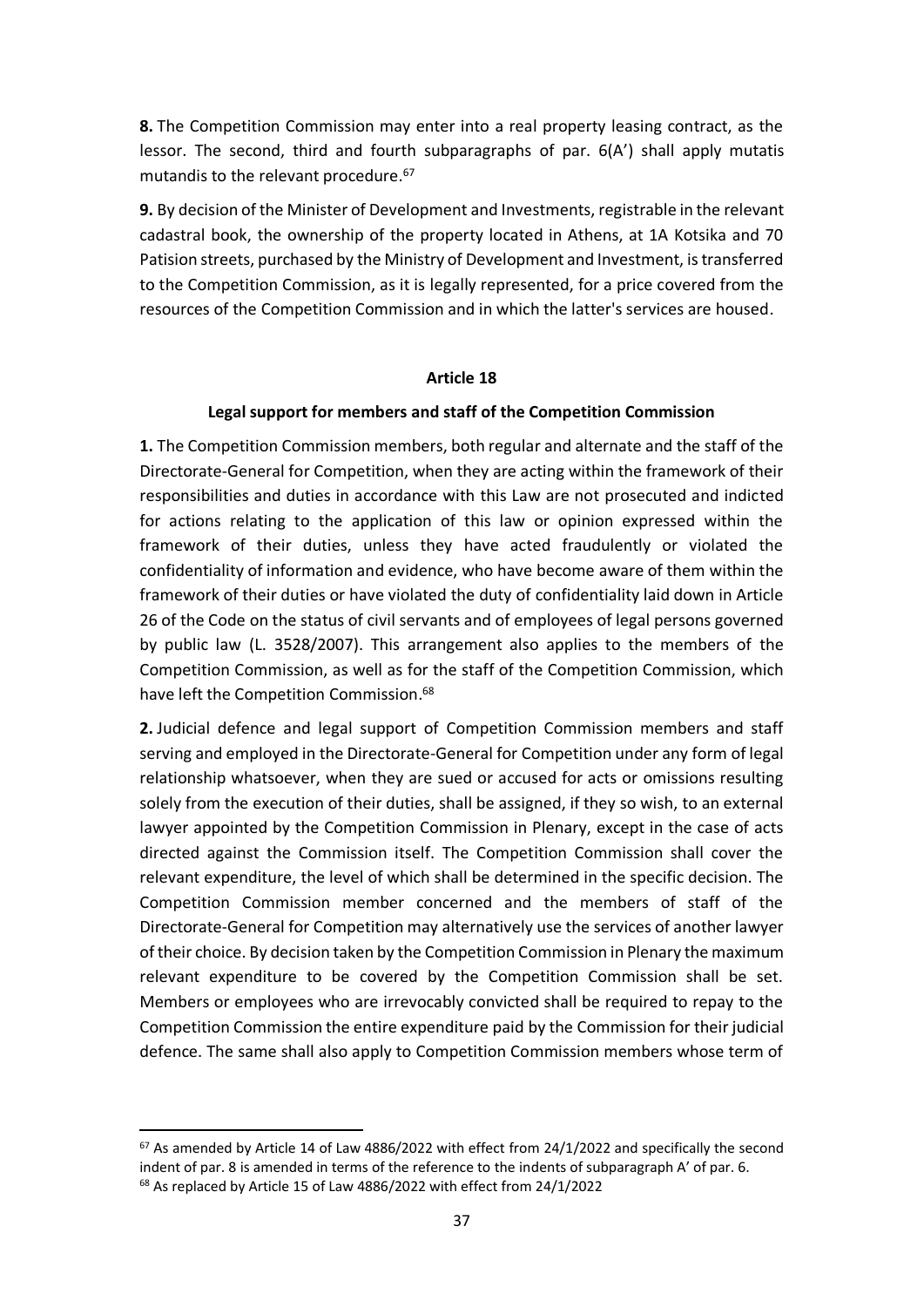office has expired, and to staff of the Directorate-General for Competition who have left the Competition Commission<sup>69</sup>.

# **Article 19**

### **Competences of the President and the Vice-President of the Commission**

**1.** The President of the Competition Commission represents the Commission before any third party and his powers, in accordance with the law, include the issuing of regulatory acts and decisions of the Plenary, the responsibility for its operation, and he exercises his duties for this purpose, and in particular:

(a) informs the Minister of Development and Investments of the enforcement of the decisions of the Competition Commission and the confirmation and collection of the confirmed fines;

(b) coordinates and directs the operation of the Competition Commission and its units;

(c) represents the Competition Commission in committees and groups, at meetings and sessions within the framework of the European Union, the Organisation for Economic Cooperation and Development (OECD) and other international organisations, being empowered to authorise, for this purpose, the Vice-President or a member of the Competition Commission or the Director-General or Directors or employees of the Directorate-General for Competition;

(d) acts as senior administrative officer of staff of the units of the Competition Commission;

(e)sets up Service and Disciplinary Councils for the Commission's staff, in accordance with the provisions in force;

(f) ensures the drawing-up of the Commission's budget, statement of account and balance sheet;

(g) supervises the management of the Commission's finances and allocation of funds, in accordance with the Commission's decisions taken in Plenary, the Rules on Procedure and Management and applicable legislation;

(h) exercises the powers provided for in Article 8;

(i) takes decisions, without prejudice to Article  $14(2)(p)$ , regarding the conduct of exofficio investigations by the Directorate-General for Competition;

(j) issues announcements in order to inform the public;

 $69$  As amended by Article 15 of Law 4886/2022 with effect from 24/1/2022 and specifically the first and second subparagraphs are amended to cover all the staff of the GDA as well as the last subparagraph of par. 2 in order to cover the staff members who have left the Competition Commission.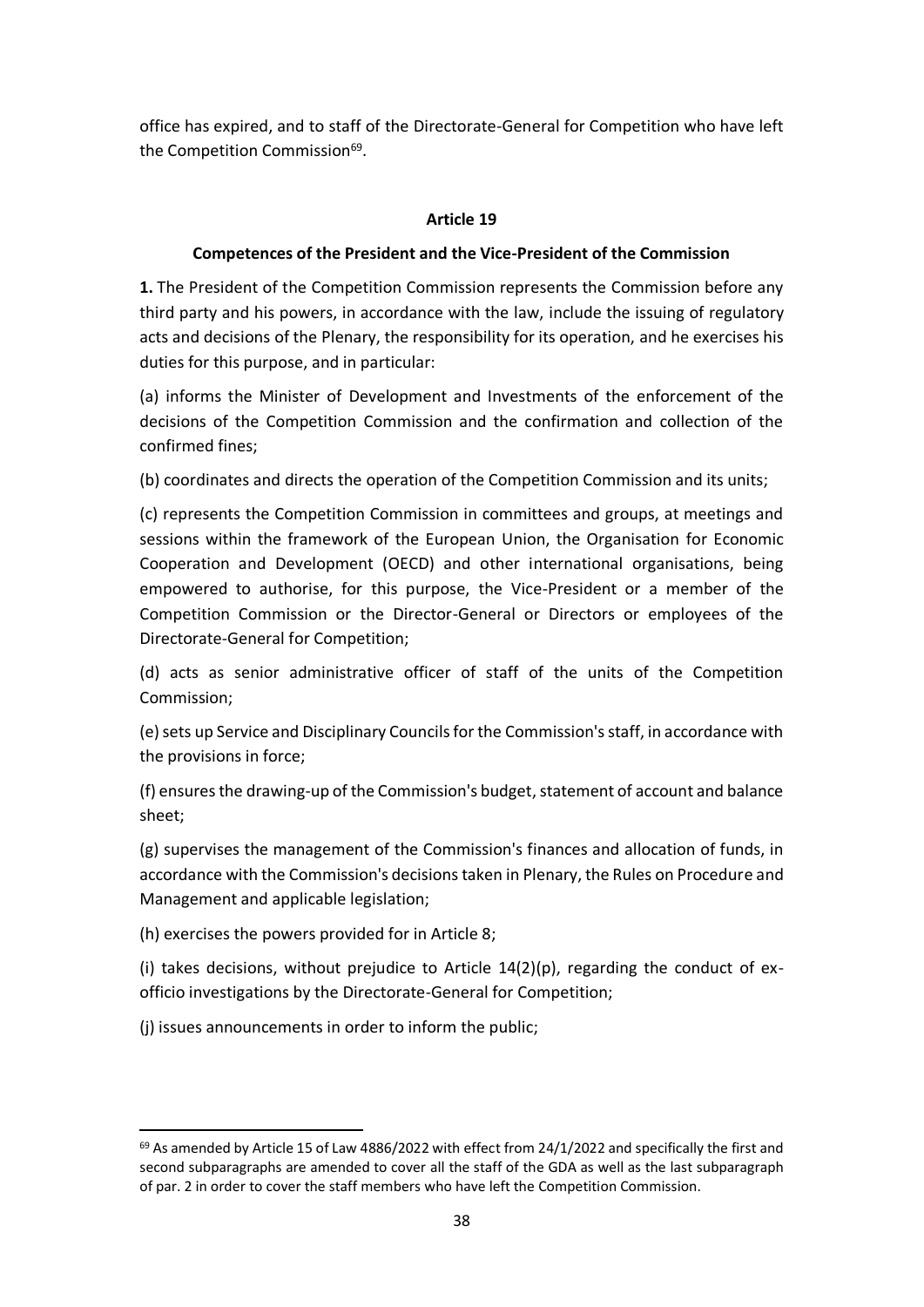k) signs the queries to the Legal Council of the State on matters within the competence of the Competition Commission, accepts the relevant opinions and approves the minutes of the LCS in Commission judicial and extrajudicial proceedings;<sup>70</sup>

l) issues the acts of appointment of the staff of the Competition Commission, in accordance with paragraph 5 of Article 21;

m) exercises any other responsibility provided for in this law and has not been assigned to another body. 71

**2**. The President may authorise the Vice-President, the Commissioners-Rapporteurs or the Director-General or Directors of the units of the Competition Commission to exercise part of his or her duties and to sign documents or acts 'by order of the President'.

**3**. The President appoints, by his own decision, the administrative staff members of the Competition Commission which staffs the following operational units:

a) Directorate of Coordination and Secretariat of the President, Vice-President, Commissioners-Rapporteurs and Plenary;

b) Legal Council of State Office;

c) Directorate of International Relations and Communications; and

d) Independent Office of Internal Control.

For the selection process of the heads of these Units, the provisions of paragraphs 2, 3, 4, 5 and 6 of Article 21 and Article 21B shall apply accordingly. <sup>72</sup>

**4.** The Vice-President of the Competition Commission has the following competences:

a) deputises for the President of the Competition Commission when the President is absent or indisposed;<sup>73</sup>

b) monitors the implementation of the Competition Commission's decisions and the confirmation and collection of the confirmed fines and informs the Plenary accordingly;

c) coordinates and supervises the preparation of operational and training programmes;

d) by authorization of the President, he exercises part of his or her duties and signs documents or acts 'by order of the President'.

# **Article 20<sup>74</sup>**

# **Legal Council of State Office**

 $70$  Inden k was added with article 67 par. 2 Law 4714/2020 (Government Gazette A 148 / 31.7.2020)  $71$  As amended by Article 16 of Law 4886/2022 with effect from 24/1/2022 and specifically in par. 1, indents l) and m) are added.

<sup>72</sup> As replaced by Article 16 of Law 4886/2022 with effect from 24/1/2022.

 $73$  As amended by Article 16 of Law 4886/2022 with effect from 24/1/2022 and specifically amends indent a) of par. 4 regarding the deletion of the word "lacking".

<sup>&</sup>lt;sup>74</sup> As amended by par. 1 Article 67 Law 4714/2020 with effect from 31/7/2020.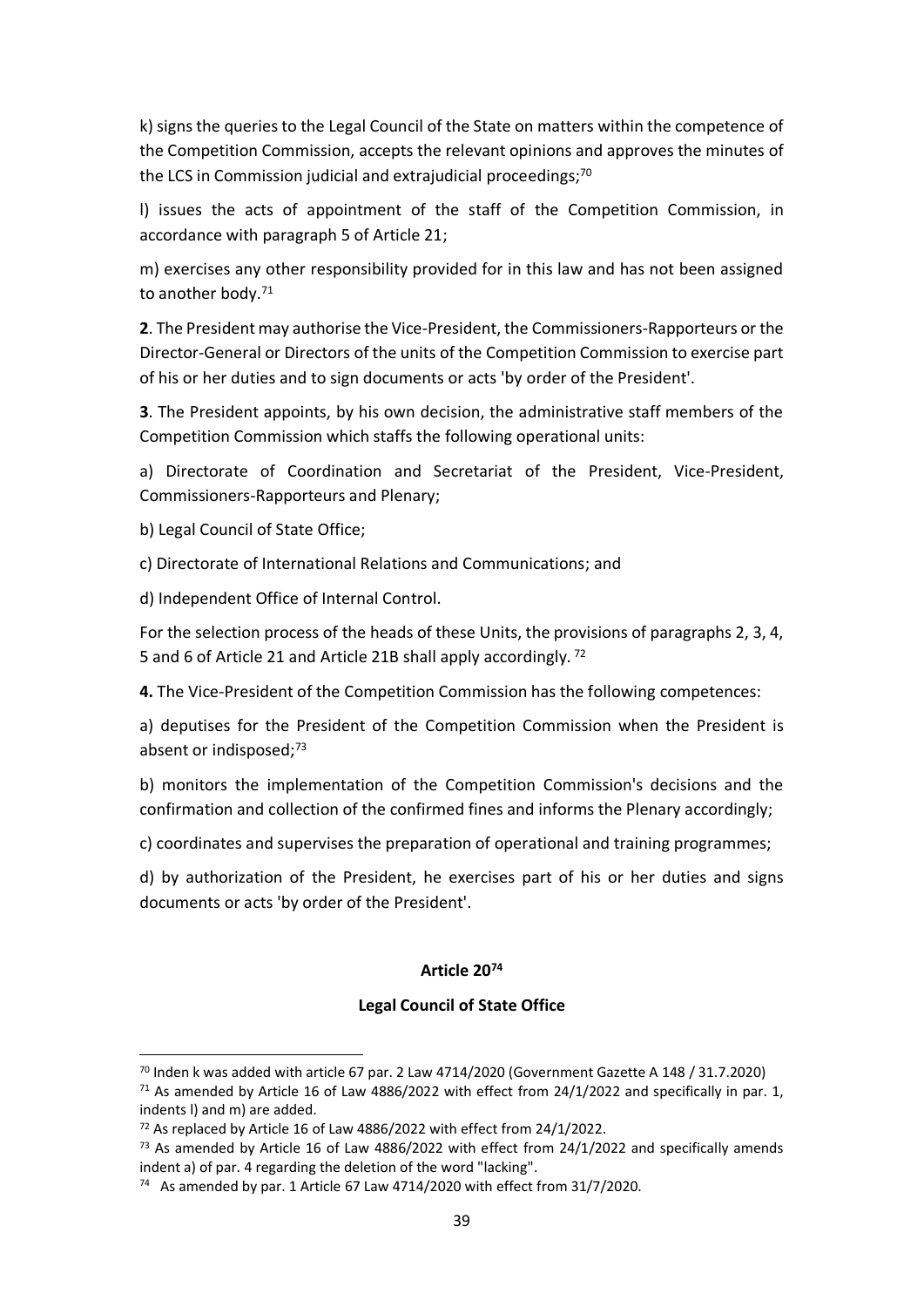**1**. A Legal Counsellor Office to the Legal Council of the State (LCS) is established at the Competition Commission, with responsibility for the judicial and legal support of the Commission, as well as the provision of legal opinions, in accordance with the provisions of the Legal Council of the State, staffed by members of its main staff, having the capacity of Legal Counsellor of the State, State Council Associate Judge and Legal Representative of the LCS. 75

**2**. This Office shall be headed by the Legal Counsellor of the State who is responsible for the general supervision, ensuring its smooth and proper operation and the handling of any case of his competence. 76

**3**. By decision of the President of the Competition Commission, the Legal Counsellor Office shall be provided with the necessary logistical infrastructure for its hosting and operation and shall have at its disposal at least one (1) administrative official of the Competition Commission for his secretarial support. 77

**4**. By decision of the President of the Competition Commission, following recommendation of the Head of the Legal Counsellor Office to the LCS, it may exceptionally be decided to use an external lawyer where this is deemed necessary because of the particular importance and complexity of the case. A decision by the Competition Commission, adopted by a joint decision by the competent bodies of the Ministries of Finance and of Development and Investments, sets out the remuneration paid in the event of recourse to an external lawyer (natural or legal person), which may not exceed EUR 20 000 (20,000) per year. The amount referred to in the preceding subparagraph may be adjusted by a joint decision of the Ministers of Finance, of Development and Investments and of Justice, which shall apply from the financial year following its publication. 78

**5**. Itis not allowed to assign a case to an external lawyer, natural or legal person, in respect of which there is, either directly or indirectly, a conflict of interests. A joint decision by the Ministers of Finance and of Development and Investments and of Justice, issued following the issuance of an opinion by the President of the Competition Commission, may determine the cases of conflict of interests and to regulate any other specific matter for the implementation of this provision. 79

**6**. For the staffing needs of the Legal Counsellor Office at the Competition Commission, the organisational posts of Legal Counsellors of the State, State Council Associate Judges and Legal Representatives of the LCS are increased by one (1), respectively. <sup>80</sup>

#### **Article 21**

<sup>&</sup>lt;sup>75</sup> As amended by par. 1 Article 67 Law 4714/2020 with effect from 31/7/2020.

<sup>76</sup> As amended by par. 1 Article 67 Law 4714/2020 with effect from 31/7/2020.

<sup>77</sup> As amended by par. 1 Article 67 Law 4714/2020 with effect on 31/7/2020.

 $78$  As amended by par. 1 Article 67 Law 4714/2020 with effect on 31/7/2020.

 $79$  As amended by par. 1 Article 67 Law 4714/2020 with effect on 31/7/2020.

 $80$  As amended by par. 1 Article 67 Law 4714/2020 with effect on 31/7/2020.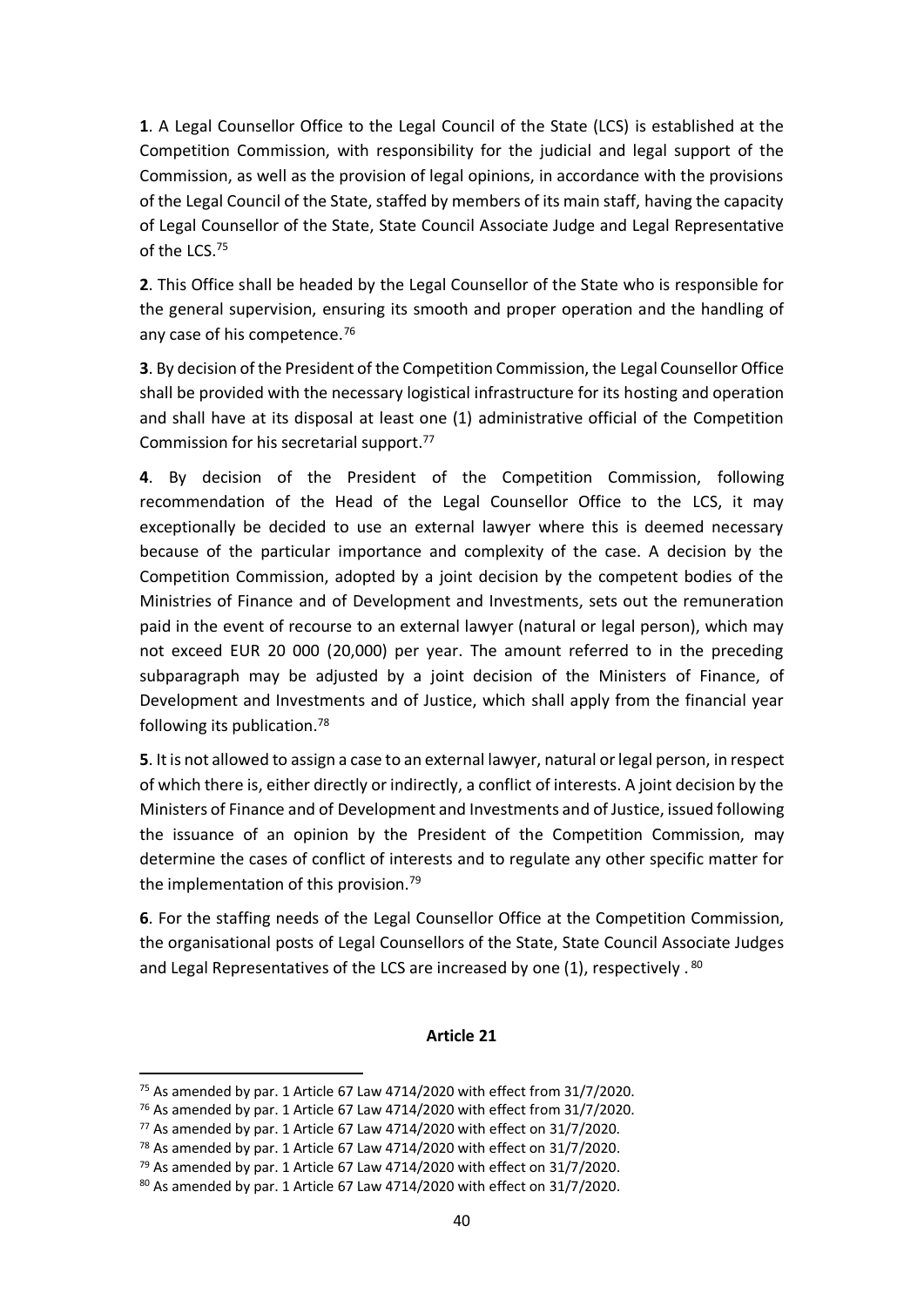#### **Organisation of the Competition Commission9<sup>81</sup>**

**1.** A Directorate-General for Competition is established at the Competition Commission, headed by a Director-General. The Directorate-General for Competition shall consist of sectoral directorates as well as separate units and offices.<sup>82</sup>

**2.** The Director-General shall coordinate the operation of the Directorates and the other units falling under his responsibility. The Director-General shall be selected following a public notice for the post, specifying the required qualifications and merits. The successful candidate shall be appointed by decision of the Competition Commission taken in Plenary, for a four-year term of office, which may be renewed only once, without prejudice to article 21c. The recruitment of a lawyer to the post of Director-General entails the suspension of the practice of the legal profession. The Director-General shall receive all types of remuneration, allowances, supplements and other benefits provided for Directors-General of the of the central service of the Ministry of Development and Investments. 83

**3.** The organisation and structure of the Directorate-General for Competition consisting of directorates, units and offices, their responsibilities and the staff qualifications, the number of staff posts, their distribution by disciplines and specialisation and each relevant matter are determined by the Organisation of the Competition Commission. The total number of staff posts is set at two hundred and thirty (230). The Directorate-General for Competition may, in addition, be staffed by a maximum of two (2) salaried lawyers, who are selected by notice of recruitment and are not allowed to take up or participate in cases that fall within the scope of this law during their employment in the Competition Commission and for a duration of one (1) year after the termination of their mandate in any way. In addition, such persons shall not, after any termination of their mandate, be allowed to take up or take part in cases which they have handled or participated in the handling thereof in the course of their employment in the Competition Commission. The vacancy notice for the above positions determines the capacity as of an avocat at the Court of First Instance, at the Court of Appeal or at the Supreme Court salaried lawyers to be hired despite the Court of First Instance, the Court of Appeal or the Supreme Court. The relationship that connects salaried lawyers with the Competition Commission is that provided for in articles 42 to 46 of law 4194/2013 ("Lawyers' Code", A' 208).<sup>84</sup>

**4.** The recruitment of a lawyer to the post of Head of Directorate shall entail suspension of the practice of his/her legal profession. Directors who do not belong to the staff of the Competition Commission or have not been seconded or transferred to it to fill a post of Director shall receive all types of remunerations, allowances, supplements and other

 $81$  As amended by Article 17 of Law 4886/2022 with effect from 24/1/2022. The title is amended by deletion of the reference to the staff of the Competition Commission.

 $82$  As amended by Article 17 of Law 4886/2022 with effect on 24/1/2022 and specifically in par. 1, the second subparagraph is replaced and the third subparagraph is abolished, c) par. 2, 3, 5 and 8 are replaced.

<sup>&</sup>lt;sup>83</sup> As replaced by Article 17 of Law 4886/2022 with effect on 24/1/2022.

<sup>84</sup> As replaced by Article 17 of Law 4886/2022 with effect on 24/1/2022.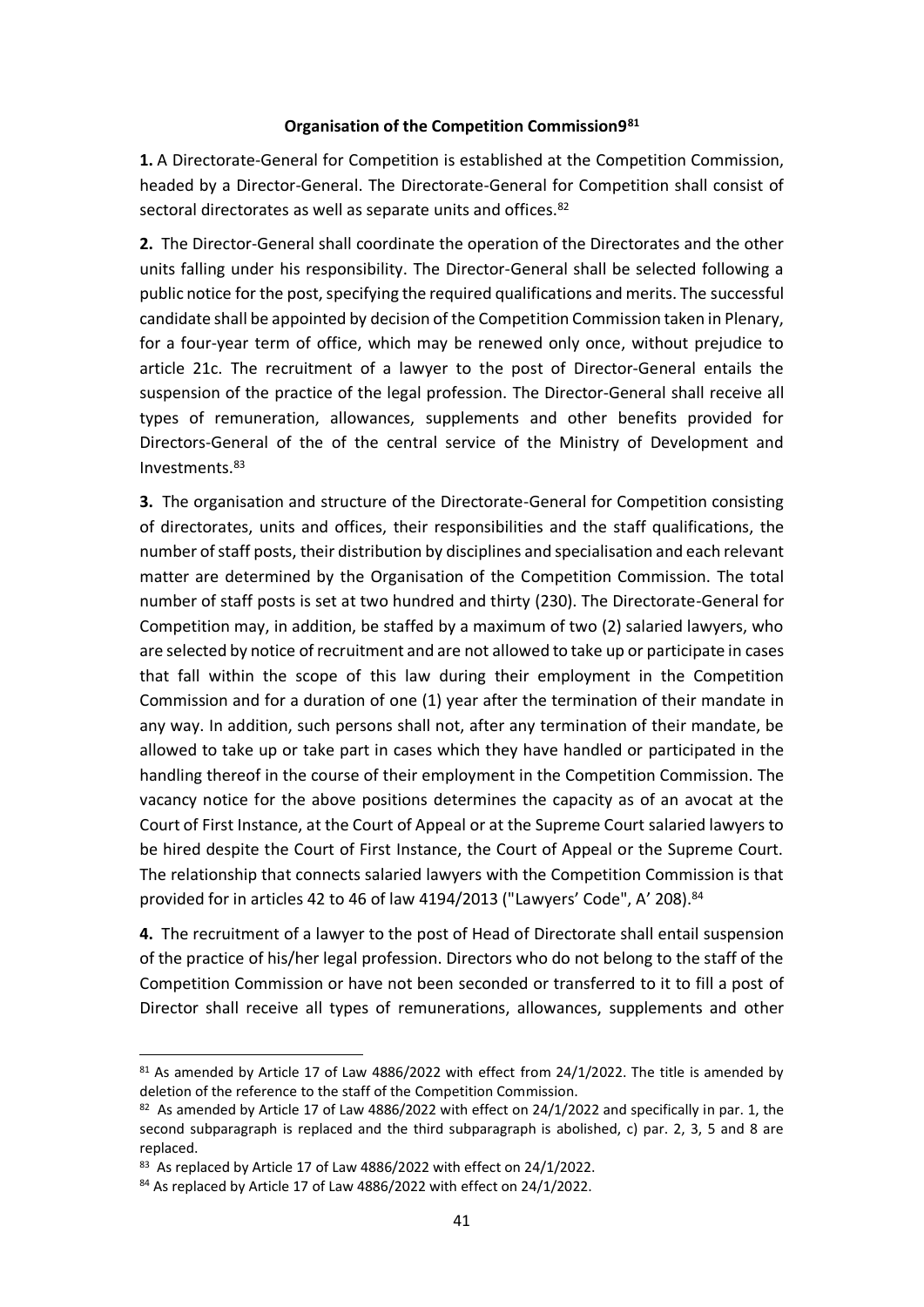benefits received by members of specialised scientific staff when selected as Heads of a Directorate or Unit. The period of any prior service in each previous relevant employment shall be taken into account in determining the salary scale.<sup>85</sup>

**5.** It is allowed to fill posts by (a) appointment, in accordance with article 7 of Law 4765/2021 (Α΄ 7) or (b) transfer of permanent employees or employees under a private law employment contract of indefinite duration as provided for by article 14 of L. 4270/2014 (Α΄ 143).

The appointment is effectuated by an act of the President of the Competition Commission. The transfer is carried out in accordance with the provisions of Law 4440/2016 (A' 224.<sup>86</sup>

**6.** Specialised scientific staff shall be recruited under an employment contract of indefinite duration under private law, in accordance with the provisions of L. 4765/2021. Such posts may also be filled by transfer, in accordance with the present article.<sup>87</sup>

**7.** The Competition Commission may consult experts and specialists, natural or legal persons, on particular issues and problems, if it considers it necessary and appropriate. A decision of the Competition Commission defines the amount of compensation for specialists and experts. The total annual compensation of each specialist and expert, natural or legal person, may not exceed the ceiling set in accordance with Article 118 of L. 4412 / 2016 (A' 147) for the direct awarding of services.  $88$ 

**8.** The Competition Commission may employ, on an unpaid basis and for a period not exceeding nine (9) months for each, young scientists the number of which may not exceed twenty (20), in order to gain practical experience in the legal or economic field of free competition and the application of new technologies. 89

**9.** a) The Service Council for Staff of the Competition Commission shall be set up by a decision of the President of the Commission and shall consist of the President of the Competition Commission, appointed as President of the Council, one (1) member of the Commission elected by that plenary on a recommendation from the President, the Head of the Directorate-General for Competition and two (2) elected representatives of the staff of at least grade B'. The above persons shall be defined together with their alternates. By decision of the Competition Commission, the head of the Chief Legal Officer

<sup>85</sup> As amended by Article 17 of Law 4886/2022 with effect from 24/1/2022 and specifically the first two subparagraphs of par. 4 are amended to refer not only to directorates, but also to units and, in the second subparagraph, the reference to transferred directors to the Competition Commission was deleted.

<sup>86</sup> As replaced by Article 17 of Law 4886/2022 with effect from 24/1/2022.

 $87$  As amended by Article 17 of Law 4886/2022 with effect from 24/1/2022 and specifically par. 6, in the first subparagraph, the reference to the referred provisions is updated, in the second subparagraph the reference to secondment is deleted and the third paragraph is deleted.

<sup>88</sup> As amended by Article 17 of Law 4886/2022 with effect from 24/1/2022 and specifically in par. 7, the first subparagraph is amended in terms of the qualities of experts and the second subparagraph in terms of the competent bodies and a new third subparagraph is added.

<sup>89</sup> As replaced by Article 17 of Law 4886/2022 with effect on 24/1/2022.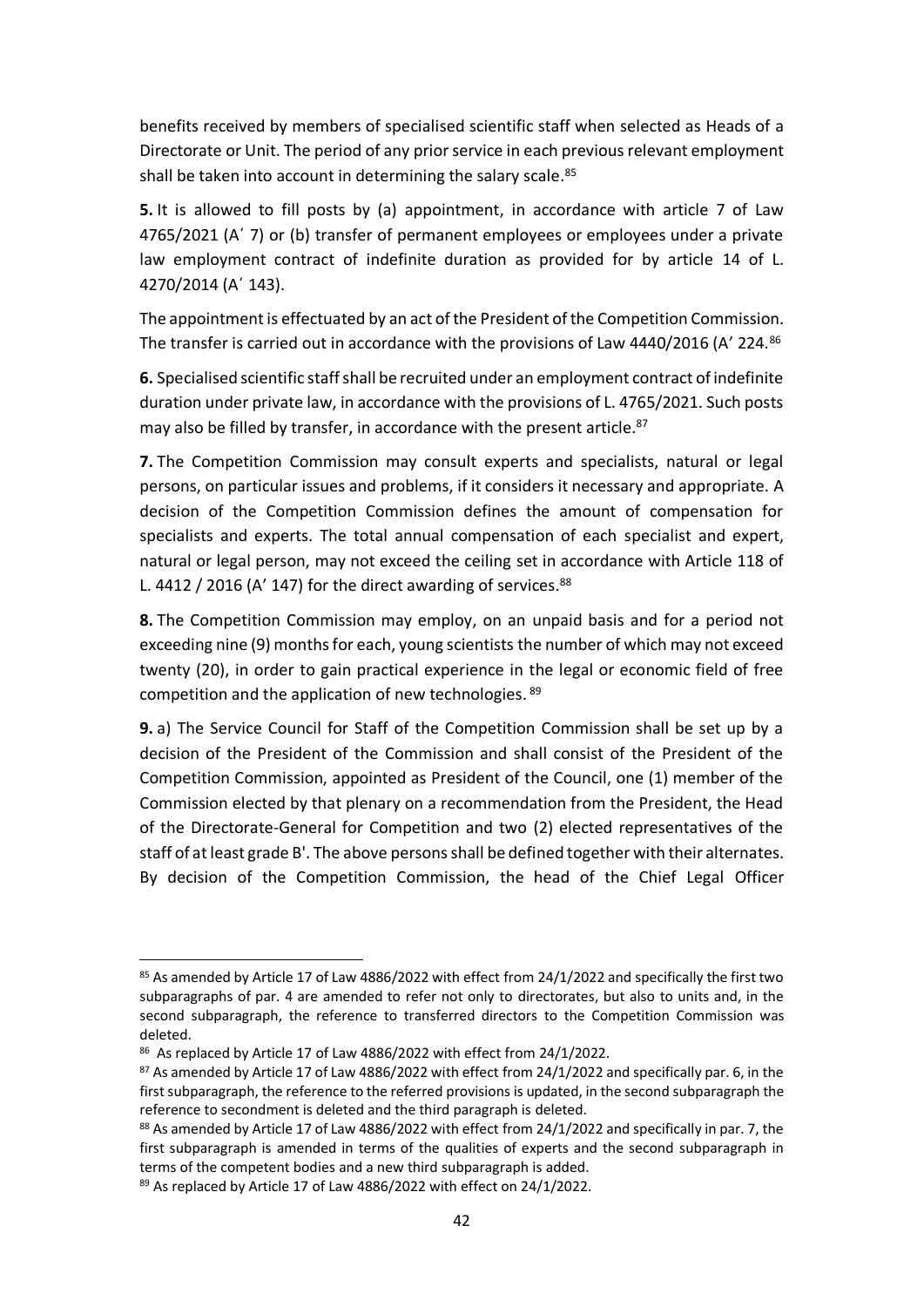Directorate is appointed as Deputy Director-General. The Service Council also acts as a First-level Disciplinary Council for the staff of the Directorate-General.

b) The duties of the Second-level Disciplinary Council for the of the organisational units of the Competition Commission are exercised by the Disciplinary Council of par. 2 of article 13.

c) A Special Evaluation Committee is hereby established by decision of the Competition Commission, the task of which is defined in Article 21 of the Staff Regulations. 4369 / 2016 (A) 33). It is composed of the President of the Competition Commission as Chair, with one (1) alternate member of the Competition Commission elected by its Plenary following a recommendation from the President, the Head of the Directorate-General with the Head of the Chief Legal Officer Directorate as alternate, one (1) member of the Competition Commission with another alternate member of the Competition Commission, elected by its Plenary following a recommendation from the President and two (2) Heads of the Directorate-General from another body, with their alternates. The Secretary appointed for the Special Evaluation Committee shall be an official of the Human Resources Directorate of the Competition Commission. Two (2) elected representatives of regular officials or officials under a private-law employment relationship of indefinite duration of the Competition Commission. The term of office of the members of the Special Evaluation Committee shall be two years. The establishment of the Special Evaluation Committee shall take place within twenty (20) days of the end of its term of office. <sup>90</sup>

**10.** The posts of the heads of the Directorate-General, Directorates, departments and offices of the Competition Commission may be filled by Competition Commission's staff, officials seconded to it to fill the post or persons recruited for a term of office referred to in paragraph 4. The act of secondment of officials to the posts of heads of the Competition Commission shall be issued by the President of the Competition Commission and immediately communicated to the official's service of origin and to himself, who shall be required to take up service in his new post at the latest within one (1) month of that notification. The secondment shall be made by way of derogation from the relevant provisions of the applicable legislation and for a period equal to the term of office of the Head of Unit, renewable once. This secondment shall not require an opinion of the Service Council of the Service of origin of the seconded official. 91

**11.** The grounds of incompatibility provided for in the first and second subparagraphs of par. 7 of article 12 are in force and apply to the status of Director General or Head of Directorate of the Directorate-General. Such grounds of incompatibility are valid at the time of appointment and during the entirety of the mandate. The Director General or the

<sup>90</sup> As amended by Article 17 of Law 4886/2022 with effect from 24/1/2022 and specifically in par. 9, the first and third subparagraphs of indent a) and indent b) are replaced and indent c) is added.

 $91$  As amended by Article 17 of Law 4886/2022 with effect from 24/1/2022 and specifically in par. 10, after the words "The posts of the heads" are added the words "of the Directorate-General ", the words "of the Directorate-General for Competition" are replaced by the words "Competition Commission", three subparagraphs are added for secondment process and the reference to officials who have been transferred to the Competition Commission is deleted.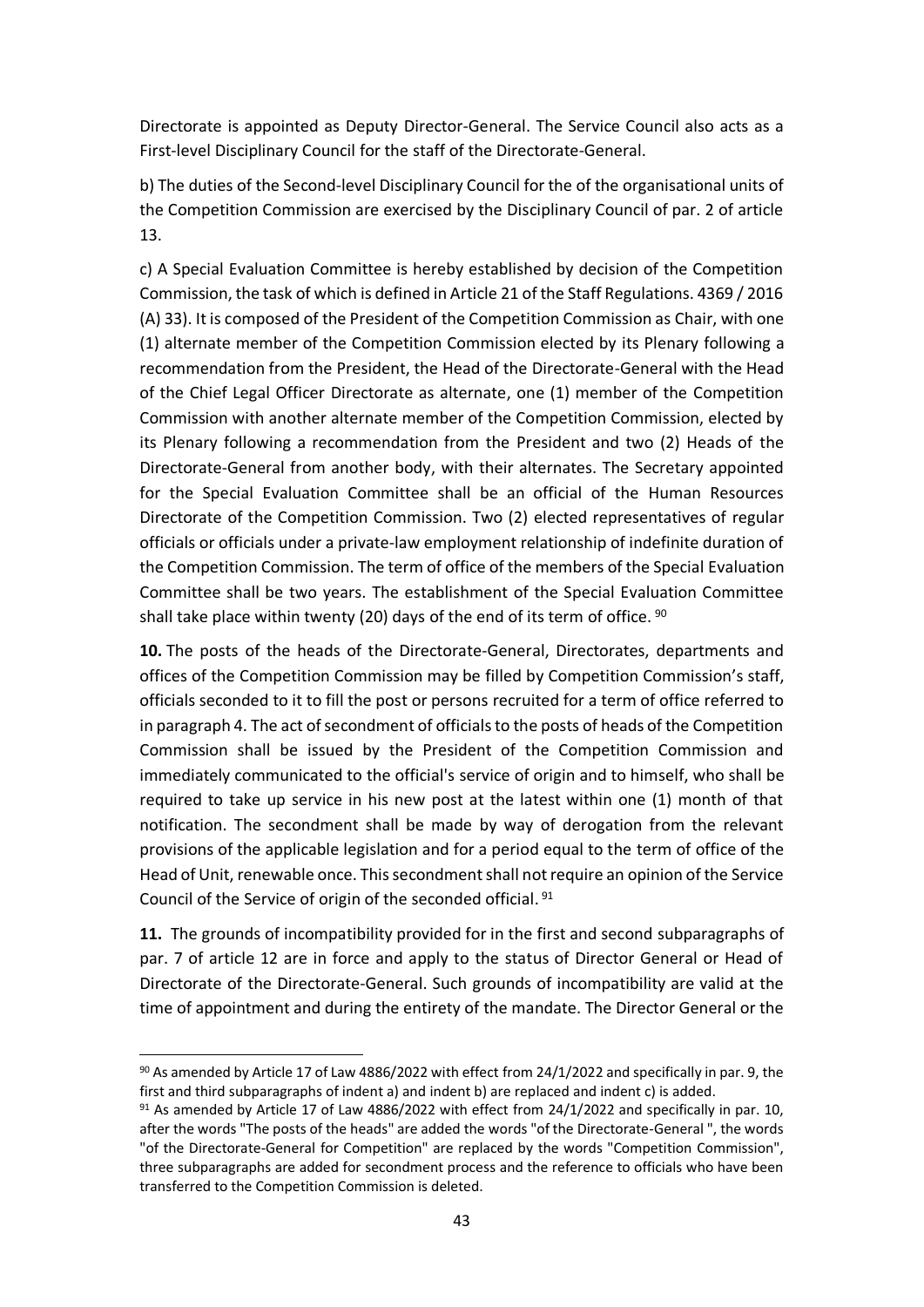Head of Directorate are relieved of their duties when the grounds of incompatibility are established by a relevant Decision of the Competition Commission. The present provision enters into force upon publication of the present law in the Government Gazette and applies to serving employees of the Directorate-General, provided that, in the case of the first subparagraph of para 7 of article 12 of the present law, as far as, according to the first subparagraph of par. 7 pf article 12, they assume their duties in the Directorate-General, a period of five years have not lapsed since taking up their post in the Directorate-General, from the end of their service or the assignment or the secondment or the employment in an office of the same subparagraph, or if, in the case of the second subparagraph of paragraph 7 of article 12 of this law, the incompatibility exists at the time of its entry into force.<sup>92</sup>

**12.** The officials of the Directorate-General for Competition, the Directorate for International Relations and Communications, the Directorate for Coordination and Secretariat and the Internal Audit Office and the officials seconded to it shall receive special additional remuneration determined per category by joint decision of the Ministers of Finance and of Development and Investments and shall be paid from the budget of the Competition Commission. Where seconded officials receive special additional fees from their service, they shall be required to choose, by means of a declaration to the Directorate-General for Competition of the Competition Commission, which shall be notified and to the service from which they are seconded, the specific additional remuneration referred to in this paragraph or the specific additional remuneration laid down for their post. The remuneration of special scientific staff referred to in paragraph 6 shall be determined by a joint decision of the Ministers of Finance and of Development and Investments. Recruitment of a lawyer to the post of specialised scientific staff shall entail the maintenance of his/her legal capacity and the suspension of his/her legal practice, without prejudice to his/her insurance rights, by way of derogation from any other provision. Paragraph 2 of Article 24 of Law 1868 / 1989 (A' 230), as amended by paragraph 1 of Article 37 of Law 2145 / 1993 (A' 88) shall apply *mutatis mutandis*, except for the second sentence of the first subparagraph of Article 24 (2) of Regulation No 1868 / 1989, from the day on which they take up their duties, for lawyers employed in the Competition Commission and subject to a compulsory suspension of legal practice. The provisions of the preceding subparagraph shall apply to the members of the Competition Commission who are employed on a full and exclusive basis, if they are lawyers.

The Staff Regulations, including suspended lawyers, shall be governed by:

a) Code on the status of civil servants and of employees of legal persons governed by public law (L. 3528 / 2007, A' 26) as regards permanent staff, applicable accordingly,

 $92$  The new par. 11 was added with par. 1c of article 101 of Law 4623/2019 (Government Gazette A` 134 / 09.08.2019), the following paragraphs being enumerated accordingly.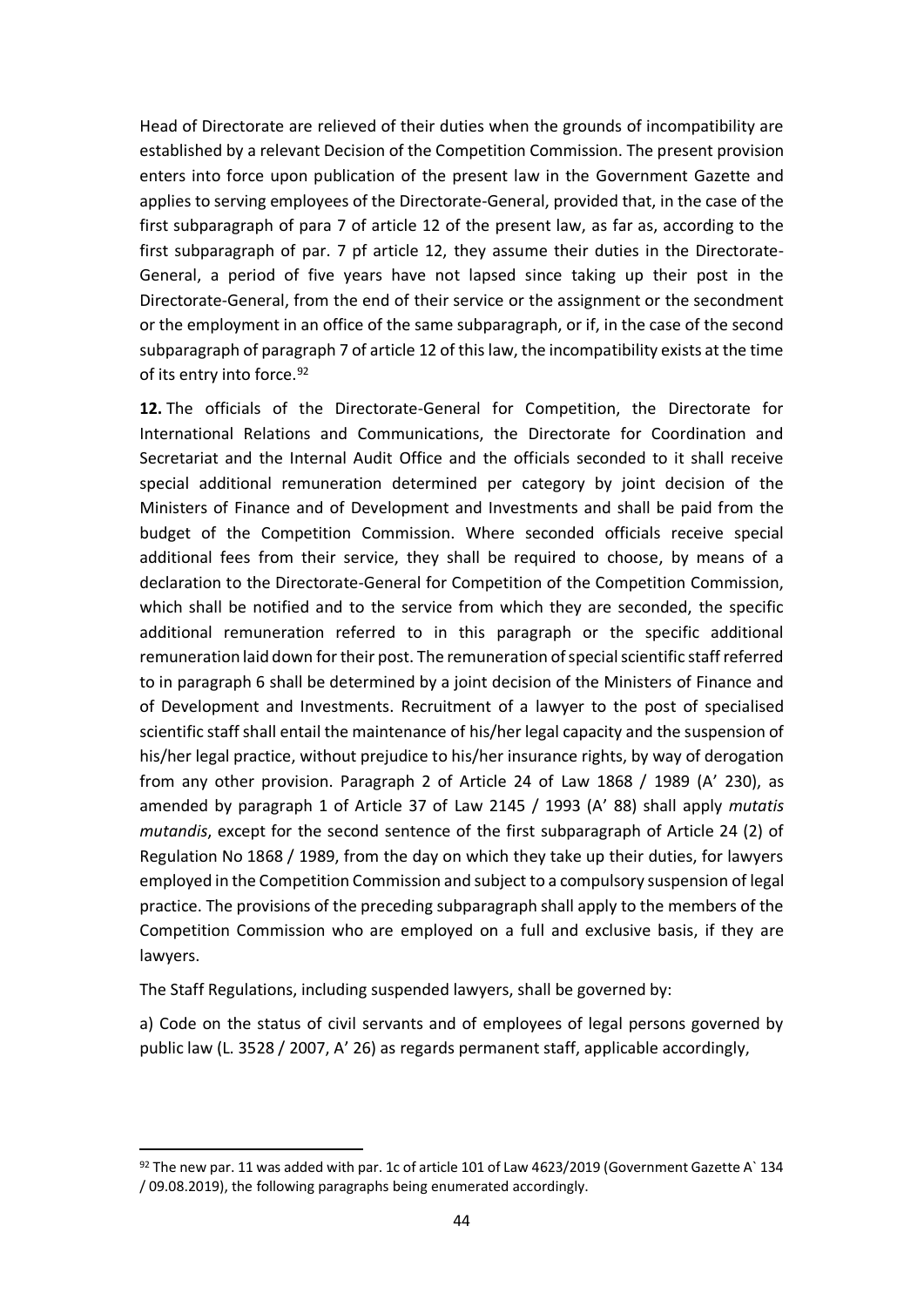b) Code on the status of employees under private law, LPPL and the local authorites (PD 410 / 1988, A' 191) and L. 3801 / 2009 (A) 163 as regards staff employed under a privatelaw contract. 93

**13.** The staff of the Competition Commission shall carry out their duties with impartiality, confidentiality, professionalism, transparency and in the interests of the effective application of Articles 101 and 102 of the Treaty on the Functioning of the European Union, as well as Articles 1, 1A and 2 of this law, in compliance with the provisions of Decision No. 1239 / 25.2.2020 (B' 598) of the Minister of Development and Investments, as applicable. It enjoys personal and operational independence and carries out its work unaffected by political and other external interventions. For that purpose, it shall not be subject to any order or instruction from another public authority, except for the prosecution and judicial authorities. 94

**14.** The staff of the Competition Commission shall take the necessary measures to prevent and avoid situations of conflict of interests. In that context, it shall inform without delay and in writing the service of situations or events which are likely to present a risk of conflict of interests. The breach of the abovementioned obligations constitutes a disciplinary offence punishable under the Code of Conduct and depending on the gravity of the conduct. 95

**15.** After leaving for any reason, staff members are not be allowed for a period of one (1) year after they have left, to engage, in the context of their professional activity, in a case related to the procedure for the application of Articles 1, 1A, 2 or 5 to 10 of this Treaty and 101 or 102 of the Treaty on the Functioning of the European Union that the staff member concerned handled during his or her term of office. Following the leaving, for any reason, of Heads in the Directorate-General, Directorates, Units and Offices from the private or public sector and not belonging to the staff of the Competition Commission, such persons are not allowed to engage in cases falling within the scope of this law during their employment in the Competition Commission and for a period of six (6) months after their leaving. In addition, they may not engage in any way, in the context of their professional activity, in cases related to the application of Articles 1, 1A, 2 or 5 to 10 of this Treaty and 101 or 102 of the Treaty on the Functioning of the European Union, which they have handled during their term of office. <sup>96</sup>

**16.** The Competition Commission may, by reasoned decision, after a relevant hearing, remove the heads of the Directorate-General, Directorates, units and offices of the Competition Commission before the end of their term of office, for reasons attributable to improper exercise of their duties, and in particular for undue leniency or lack of

 $93$  As amended by Article 17 of Law 4886/2022 with effect from 24/1/2022 and specifically in par. 12, the first subparagraph is amended in terms of scope and the fourth subparagraph in terms of the consequences of a lawyer's recruitment to a post of a specialized scientific staff and a new last subparagraph is added.

 $94$  As added by Article 17 of Law 4886/2022 with effect on 24/1/2022.

 $95$  As added by Article 17 of Law 4886/2022 with effect on 24/1/2022.

 $96$  As added by Article 17 of Law 4886/2022 with effect on 24/1/2022.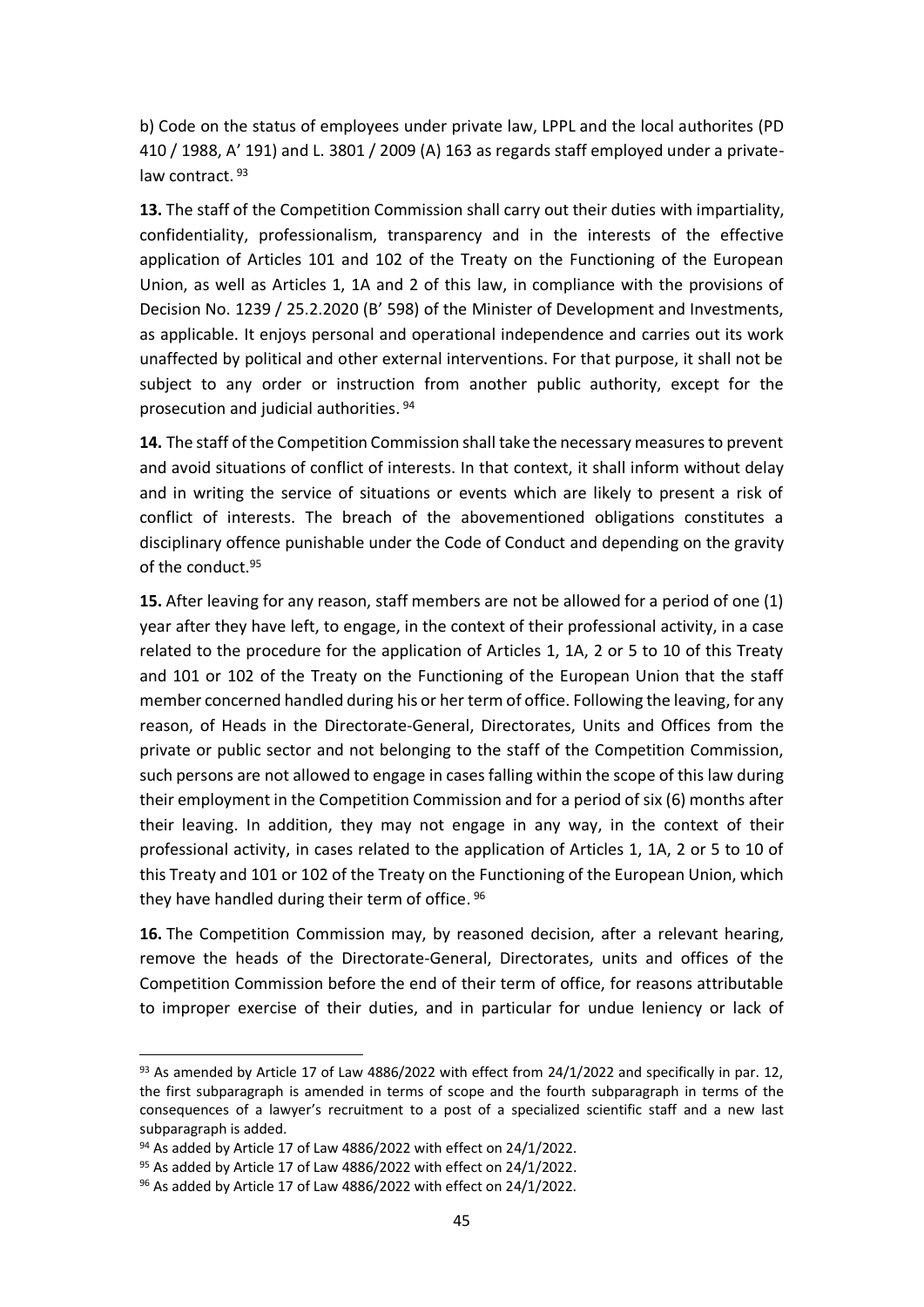impartiality when drafting evaluation reports, for improper exercise or inability to exercise control over officials, inappropriate behavior towards citizens, evasion of responsibility, reluctance to apply new methods for organisation, operation and efficiency, undue delay in case handling, poor cooperation with other superiors and reduced qualitative and quantitative performance. 97

### **Article 21a 98**

#### **Method of selection of expert consultants - scientists**

**1.** The Competition Commission may conclude public contracts for two years in accordance with the procedure referred to in paragraph 2 for the provision of specialised advisory services, with international standing scientists with experience in matters of economics, competition and technology or data science. By submitting their tenders, scientists may rely on the experience of third parties as their collaborators and their offers shall be evaluated in this respect. The object of these services is the development of guidelines and economic policy instruments, the mapping of market competition conditions, the development of algorithms and specialised technological tools, as well as the promotion of scientific training and evaluation of Commission officials. Scientists maintain independence vis-à-vis the Competition Commission. Furthermore, they are subject to an obligation of confidentiality and are obliged to conclude relevant confidentiality clauses or contracts. By decision of the Competition Commission, issued on a proposal by its President and published in the Official Gazette, the duration of the contract for the provision of independent services for two further (2) years may be extended. The compensation of scientists shall be determined by decision of the Competition Commission. Scientists during the contract must refrain from providing any service to undertakings whose practices concern the Competition Commission or the European Commission or the Competition Authorities of other countries, as well as from research projects financed by those undertakings. At the end of the contract for the provision of independent services or, for whatever reason, such a solution, scientists are not permitted, in any way, to provide a service with a paid mandate or any legal relationship to a company or undertaking, involved in cases, of which they themselves took any knowledge during the contract for the provision of independent services. Furthermore, it is not allowed for a period of one (1) year after the conclusion of the contract or for any reason to withdraw, or two (2) years in the event of an extension of the contract, to take the defence of cases before the Competition Commission or to bring proceedings before the courts against decisions of the Competition Commission or the representation of the parties to civil courts because of infringements of competition law, which are carried out after a decision by the Competition Commission. Breach of the obligations referred to in the preceding subparagraph shall lead to the imposition of a fine, up to 10% of the compensation paid to them in the performance of the contract. The

 $97$  As added by Article 17 of Law 4886/2022 with effect from 24/1/2022.

<sup>98</sup> As added by Article 238 of Law 4782/2021 with effect on 9/3/2021.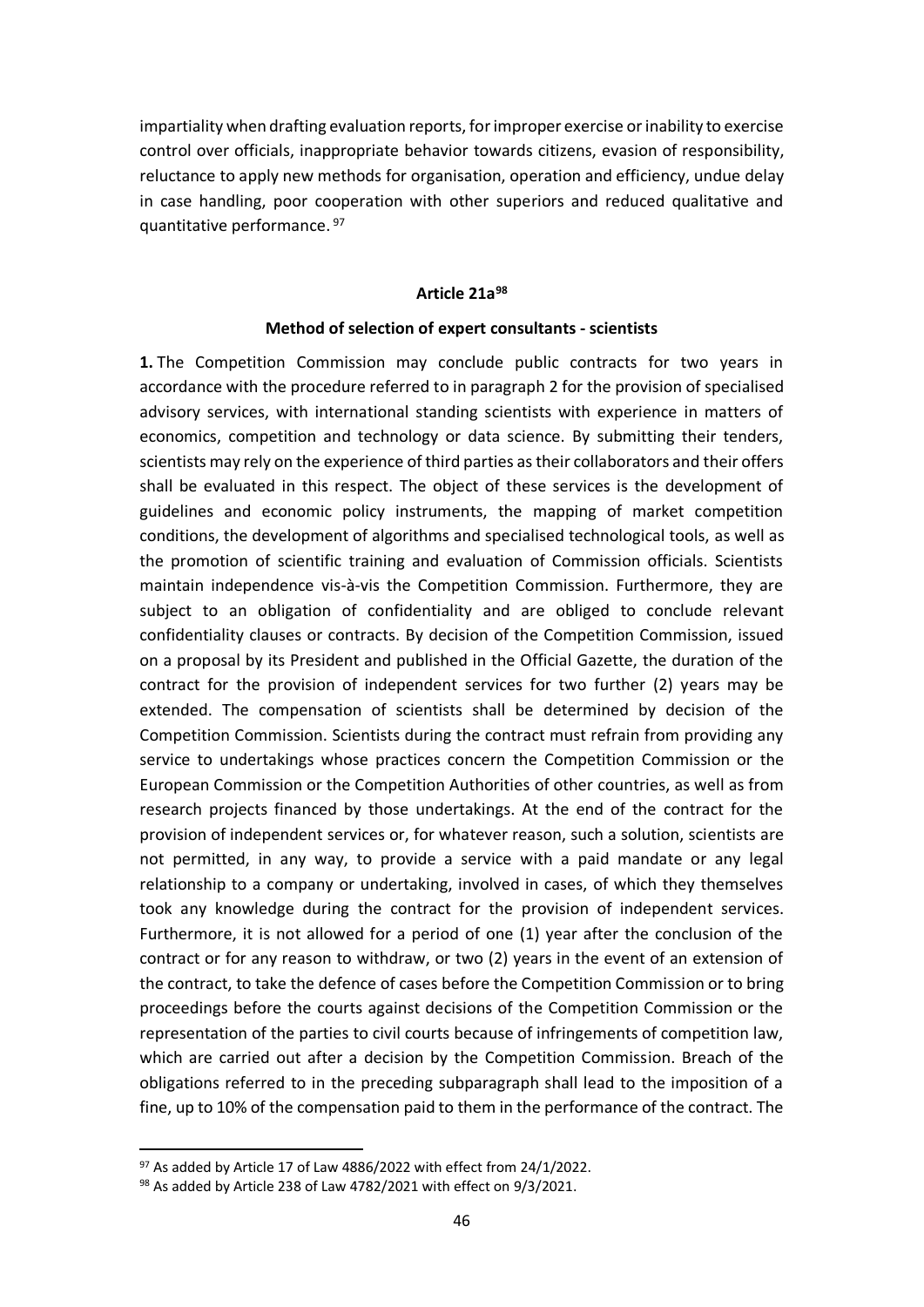fine shall be imposed by decision of the Competition Commission at the request of the President. The action referred to in Article 30 may be brought against the decision imposing a fine.

**2.** The award of the contract referred to in paragraph 1 shall be carried out by means of a restricted procedure in accordance with the procedure laid down in paragraph 1. 4412 / 2016 (A "147) on public procurement. The decision of the President of the Competition Commission sets out the terms of the contract notice. The result shall be published as provided for in the provisions of Regulation No 4412 / 2016 on public procurement. The selection of service providers shall be made by decision of the Committee on Competition, after consulting the Special Committee of Experts set up by the plenary, on a proposal from its President. The Commission shall draw up a list of the five (5) nominees in order of priority. The Special Committee, which proposes candidates service providers, relevant to the Competition Economist, consists of: (A) a former Chief Competition Economist of the European Commission or one (1) current or former Chief Competition Economist of a Member State of the European Union, (b) one (1) economist specialised in competition economics, a doctorate degree holder, with an experience of at least ten (10) years in the application of competition law.

The Special Committee to propose candidates service providers in the field of technology or data science consists of: (A) one (1) former Director General for Competition of the European Commission or one (1) current or former President or Director-General for Competition of a Member State of the European Union and (b) two (2) members of a Directorate-General for Teaching Research Personnel (TRP) with a corresponding specialisation.

# **Article 21b 99**

# **Procedure for selecting and appointing Heads of Units the Competition Commission**

**1**The Competition Commission is excluded from the scope of Articles 84-86 of the Public Service Code (L. 3528/2007).

**2.** The selection of heads of unit of the Directorate-General for Competition (DGC) of the Competition Commission (CC) and those placed under the authority of the President of the CC, as defined in its Organisation, is based on an objective assessment of the suitability of each candidate, based on the respective approved post profile included in the Competition Commission's Organisation. The selection shall be carried out by decision of the relevant Selection Boards (SB) under paragraph 10, following a public notice for the post, through the Human Resources Department. The heads of the organisation units shall be selected for a term of four years.

**3.** The selection of heads of the Separate offices in the Competition Commission is based on an objective assessment of the suitability of each candidate, based on the respective approved profile for the post. The heads of the Commission's separate offices shall be

<sup>99</sup> As added by Article 71 of Law 4795/2021 with effect from 17/4/2021.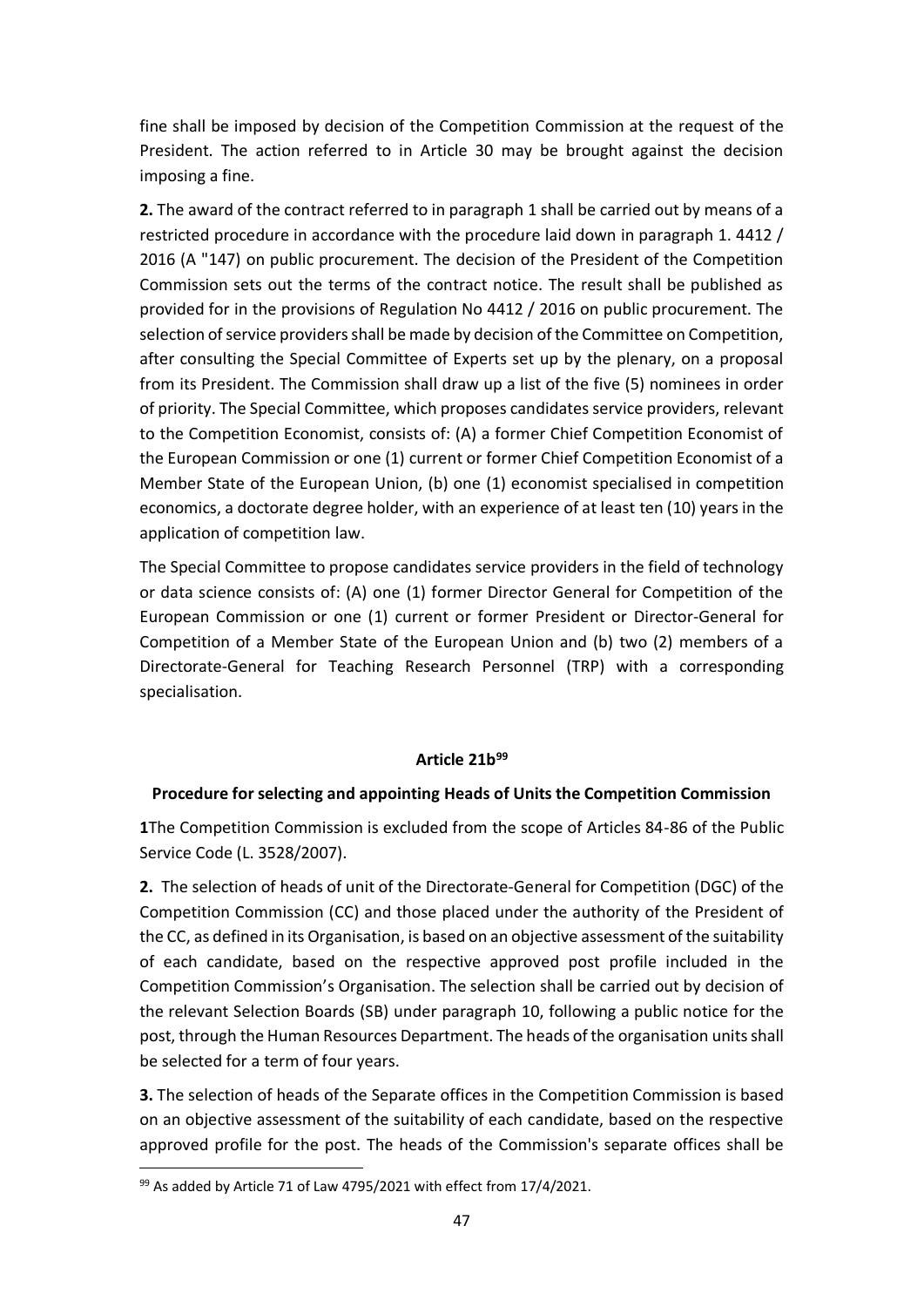selected for a term of four years. The selection shall be carried out by decision of the President of the Competition Commission and in the case of DGC's separate offices, following a proposal and opinion of the Head of the Directorate-General.

**4.** a) The public notice referred to in paragraphs 2 and 3 shall be issued five (5) months before the end of the term of office of the Head of Administration and shall be published on the website of the Competition Commission and the Supreme Council for Civil Personnel Selection (A.S.E.P.) and two (2) daily newspapers in Athens, in editions at intervals of at least five (5) calendar days. The application shall be in place of a declaration on honor and shall be accompanied by a detailed curriculum vitae, drawn up at the responsibility of the applicant and any other document referred to in the notice, which forms an integral part of the application. Candidates who do not comply with the conditions of law and of the notice shall be excluded from the further procedure by decision of ASEP.

b) The notice shall determine heads vacancies, the terms and conditions for participation in the selection process, the main or additional qualifications required to fill the position of responsibility, as determined by the relevant approved post description contained in the Organisation of the Competition Commission and the notice.

Eligible to apply are all those who meet the terms and conditions of law and the notice, as specified in the Organisation of the Competition Commission, and are subject to the provisions of paragraphs 4 and 5 of Article 21. Candidates may apply for no more than five (5) posts per position of responsibility (Unit, Directorate, Directorate-General).

**5.** For the selection of heads, the following three (3) sets of criteria shall be taken into account:

A) scoring based on formal and educational qualifications;

B) scoring based on work experience and exercise of duties of responsibility, and

C) scoring on the basis of a structured interview.

**6.** For the final scoring, the score for each category shall be multiplied by the following coefficient per level of responsibility:

Sets of selection criteria for Heads - Head of Separate Unit - Head of Directorate – Head of Directorate-General A' formal and educational qualifications 35% 25% 25% B' Work experience and exercise of duties of responsibilyty 30% 30% 25% C' structured interview 35% 45% 50%.

**7.** Formal qualifications (criterion A) are described as follows: a) The second degree, if it is higher education, with 100 points. b) Relevant postgraduate degree, of at least one year duration, with 200 points and non-relevant postgraduate degree with 70 points. In any case, for the above points the postgraduate degree must have been obtained after receiving the basic degree. Postgraduate degrees, which are integrated in the basic degree within the meaning of article 46 of law 4485/2017 (A '114), if they are relevant, are scored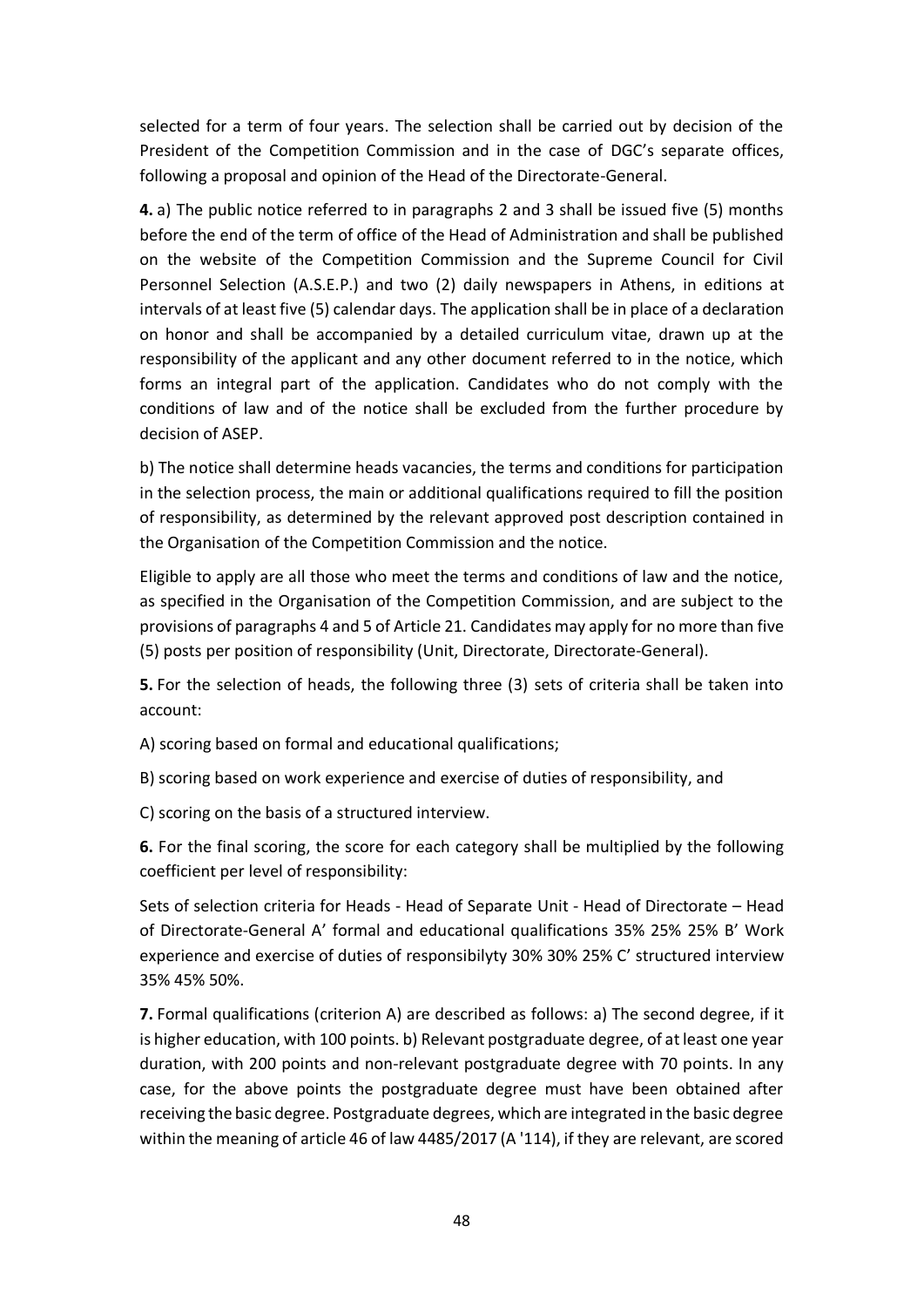with 150 points. In case of holding more than one (1) postgraduate degree relevant to the post, they receive a total of 100 credits, while non-relevant receive 40 credits.

c) Doctoral degrees, with 350 points. Non-related doctoral degree, with 150 points. In the case of possession of more than one (1) doctoral diplomas relevant to the subject matter of the post-natal position, they shall receive a total of 150 points, while not related to 50 points.

d) The relevance shall be established by the competent Selection Board on the basis of the subject-matter of the post, as is apparent from the relevant provisions of the Organisation, the post profile and the notice.

e) The certified language proficiency shall be scored up to 140 points, as follows:

Excellent knowledge of English with 50 points, very good knowledge of English with 30 points and an excellent knowledge of any other foreign language with 45 points. All the qualifications referred to above must be evidenced as specified in PD 50/2001 (A' 39). The total number of points which a candidate may receive from formal qualifications, may not exceed 1,000 points.

**8.** Work experience and performance of responsibilities (criterion B) are scored and calculated as follows:

a) Each month of actual experience, except for the time spent in a position of responsibility both in the Public and non-Public Sector, is scored with 1.5 points with a maximum of 396 months, namely 33 years.

b) Each month of actual experience in a post of responsibility is scored with 2.5 to 7 points depending on the relevance and level of experience in relation to the position to be filled, as evaluated by the Selection Council as well as any relevant information on their outstanding performance in their duties. The relevance is judged by a reason from the Selection Council based on the subject-matter of the post, as it results from the relevant organisational provisions, the outline of the position of responsibility and the announcement. Excellent performance is judged on the basis of available evidence, in particular evaluation reports, and at least two (2) letters of recommendation from employers or supervisors to candidates from the private sector. The scoring of the time of exercising responsibilities cannot exceed a total of ninety-six (96) months, namely eight (8) years in total.

c) Work experience of at least two (2) years in a Competition Authority and / or in an Independent Regulatory Authority responsible for the economic regulation of markets and / or monopolies in Greece or in another EU member state or the European Free Trade Association or the European Free Trade Association or the OECD, with 300 points.

d) Service or employment time longer than fifteen days, if continuous, is considered as a full month.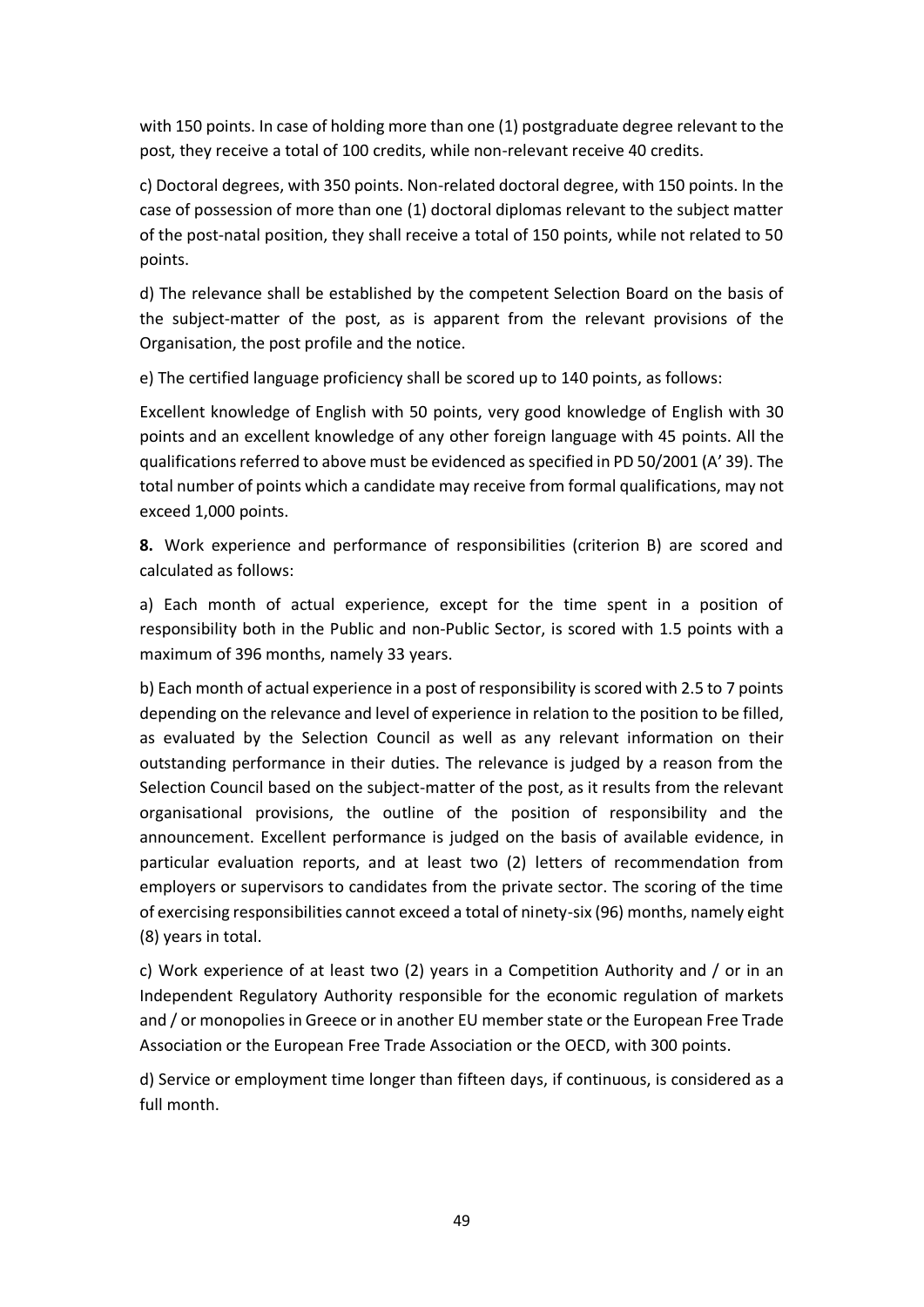e) A candidate who has held a position of responsibility, of any level, over ninety-six (96) months, i.e. over eight (8) years in total, for the period exceeding ninety-six (96) months is scored with 1.5 points for each month of actual exercise of the above duties.

f) The total points that a candidate can receive from work experience and the exercise of responsibilities cannot exceed 1,000 points.

**9.** The structured interview (criterion C) shall be conducted by the competent Councils in paragraph 10, providing for the necessary "live assistance" for persons with disabilities (e.g. sign language interpreters), where required.

The purpose of the structured interview is for the competent Council to formulate an opinion on the personality, ability and suitability of the candidate for the performance of the duties of responsibility for which he/she is assessed. At this stage, account shall be taken of: (A) in the case of a candidate from the Public Sector, the details of the employee's personal Register and his / her evaluation, the application form and his / her detailed curriculum vitae, which is prepared under the responsibility of the candidate and certified by the human resources department of the Competition Commission; and b) if it is a private sector candidate, the application form, his detailed CV, which is prepared under the responsibility of the candidate and serves as a responsible statement, and any other document or evidence submitted in accordance with the notice. For the structured interview, each candidate is invited separately.

The structured interview includes two thematic sections:

aa. Structured discussion on issues related to domain of activity of the Competition Commission, as well as the responsibilities and actions of the organisational units related to the post in relation to the skills and qualifications of the candidate and his / her ability to apply innovative methods of organisation, operation and or take initiatives in this direction, as evidenced by his detailed CV and any other evidence he has provided in accordance with the notice.

BB. Development of a situational interview (situational interview) that aims to evaluate both the skills of synthetic and analytical thinking, which allows the candidate to propose effective and innovative solutions to address issues that arise when handling cases falling within the competence of the Competition Commission, as well as administrative candidate's ability to plan, coordinate, take initiatives, make effective decisions, solve problems and manage crises.

The scoring also takes into account communication skills, time-management skills, leadership qualities especially in stressful situations, the ability to coordinate working groups and especially the creativity of the candidate.

The first part of the interview is scored with up to 600 points, while the second with 400 points. The total number of points that a candidate can receive from each member cannot exceed 1,000 points.

The final score of the interview criterion is the average scoring by the members of the Selection Board, after discussion and exchange of substantiated views that takes place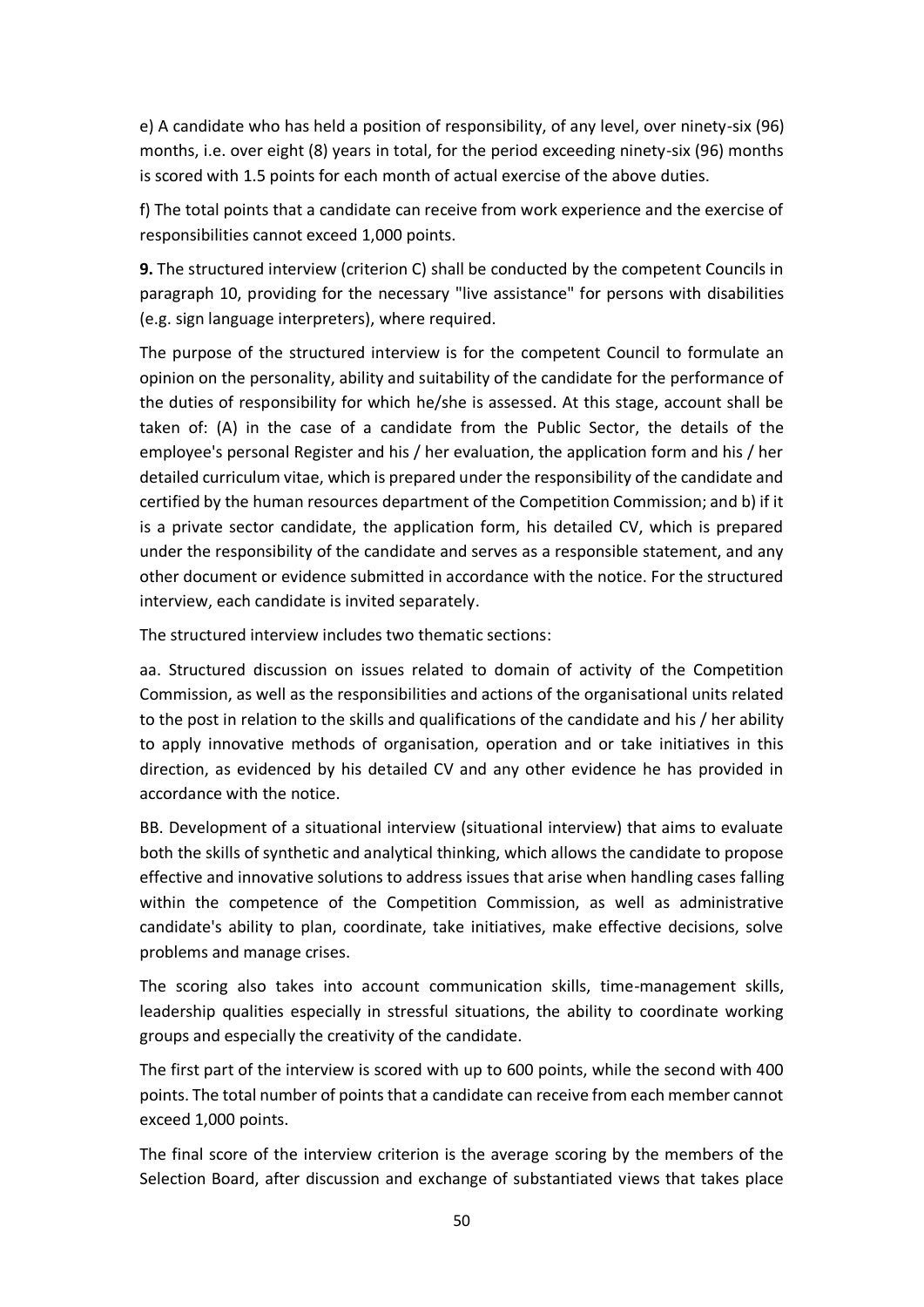after the end of the interview of the candidate and is recorded in the Minutes of the SB. The content of the interview with its critical and essential points is briefly mentioned in the minutes of SB. A necessary and crucial element of the minutes is the scoring for each candidate, which is briefly justified by each member for each of the two parts (thematic units) of the interview. The members of the SB are obliged to submit the scores of the candidates to the secretariat of the relevant SB, immediately after the end of all the interviews.

By decision of the Competition Commission's Plenary, the procedure for conducting the structured interview and any other necessary details shall be determined.

**10.** In the Competition Committee (CC), a Heads Selection Board (SB) is established, which is formed on a case-by-case basis and which is responsible for: b) for conducting structured interviews (criterion C) for the selection of the heads of each organisational unit.

By decision of the Competition Commission's Plenary, the President and the members of each Board are appointed with their deputies, as well as the employees of the EA, category SSS, UE, TE and SE, who will act as secretaries in each meeting. The secretaries shall be appointed by the President of the Board. The SB consist of five members, namely:

a) the President of the CC, b) three (3) members of the CC's Plenary c) one (1) University Professor, of at least full professor or its equivalent in Foreign Universities, active or not, specialised in competition law or industrial economics and competition economics or statistics or information technology, as appropriate.

**11.** The candidates who do not meet the conditions of law and the notice are excluded from the further procedure with a decision of the SB, which is registered in the minutes and a relevant table is compiled. The other candidates are scored based on the criteria groups A and B of the present. Then the SB, based on the above scoring compiles a ranking table for each advertised position in descending order of score and within three (3) working days posts the Table on the website of the Competition Commission. Against this Table, objections may be submitted before the SB, within an exclusive period of three (3) working days from the date of posting of the Table on the website of the Competition Commission. Objections submitted after the expiry of the period referred to in the preceding subparagraph shall be rejected as inadmissible. After the examination of the submitted objections, if there are changes in the ranking list, the reformed Table for each announced position is posted on the website of the Competition Commission and based on this Table the candidates are invited for an interview. The structured interview of criterion C by the SB follows. The first nine (9) candidates of each Ranking Table are invited to the interview. By decision of the SB. It is permitted specifically for organic units with similar or identical subject matter responsibilities, the conduct of the structured interview to concern all of these organic units. In this case, the candidates, who are included in the first nine in the ranking for more than one of the positions of responsibility of the previous paragraph, are called for an interview once by the relevant council and with this score are classified in all the final Rankings. Following the scoring based on the criteria of the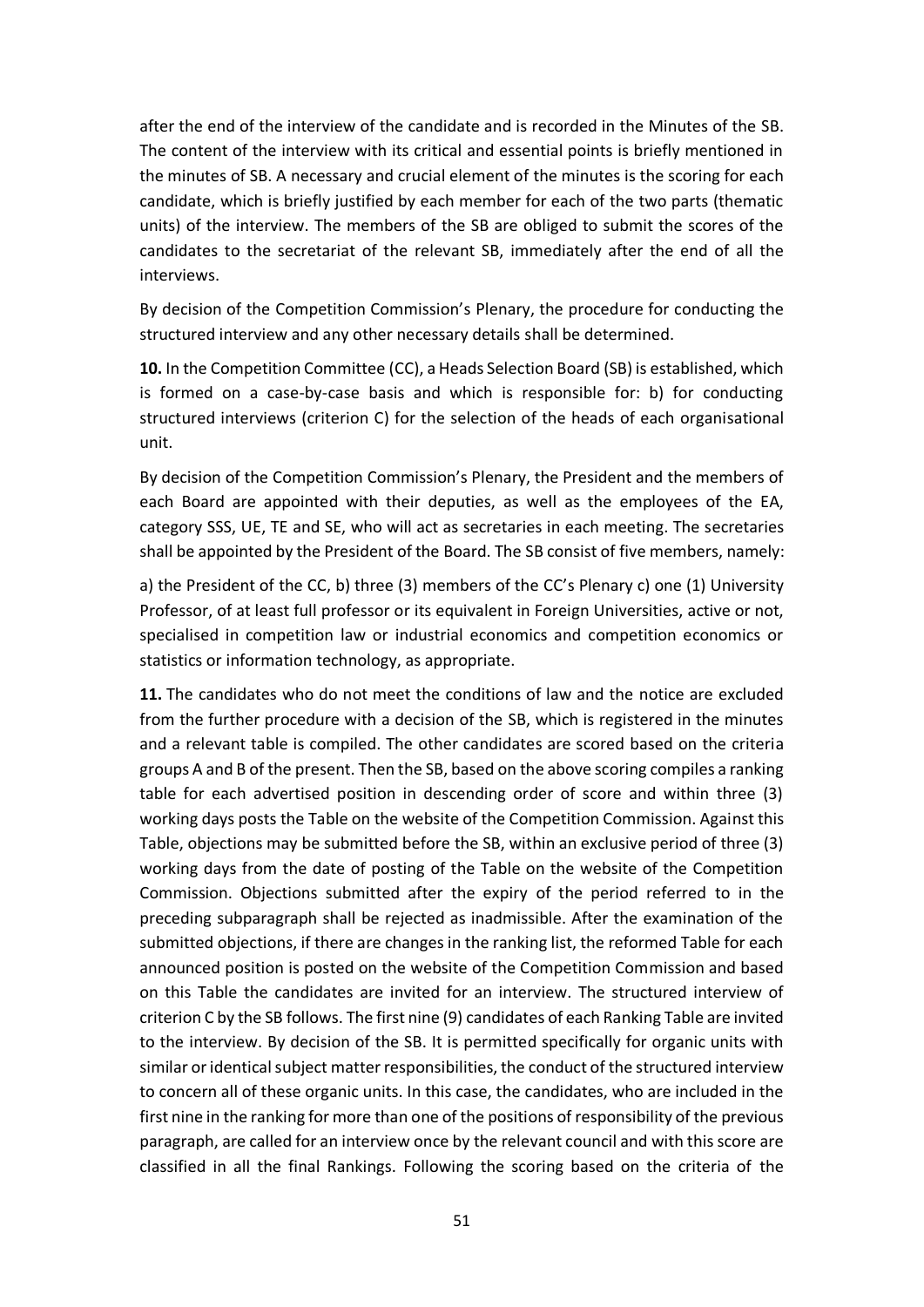structured interview, the final score is extracted, and the final Ranking Table is prepared for each position, which is posted within three (3) working days on the website of the Competition Commission. The procedure is completed with the placement of the leading candidate in the relevant post by decision of the President of the Competition Commission.

**12**. The Heads of level of Directorate-General, Directorates and Units may derive from the private or Public Sector, as defined in article 14 of law 4270/2014 (A '143), and it is not required to belong to the staff of the Competition Commission.

**13**. Any other matter related to the selection procedure not regulated by the provisions of this Article shall be specified in the notice.

# **Article 21Γ 100**

# **Regulation of matters relating to the staff of the Competition Commission**

**1**. The heads of the organisational units of the Competition Commission that do not belong to the staff of the Competition Commission or to the public sector, as defined in article 14 of law 4270/2014 (AD 143), are appointed, after their selection according to the procedure of article 21B of this law, by decision of the President, with a four-year term, which can be renewed for up to two (2) additional years.

**2**. The remuneration of the Head of the Directorate-General, the Heads of the Directorates of the Competition Commission and the Heads of the Units of the Competition Commission shall be determined by a decision of the Minister of Finance on the recommendation of the Competition Commission.

**3**. For leave and facilitation to which the heads of par. 1 are entitled, the provisions that apply in each case to the employees with a fixed-term employment relationship under private law are applied proportionally.

4. The service council and the secondary disciplinary council of article 21, which are responsible for the permanent employees of the Competition Commission, are also competent to give their consent for issues of the superiors of par. 1.

5. The heads of par. 1 evaluate and are evaluated according to the evaluation system that applies to the heads and employees of the Competition Commission.

# **Article 22<sup>101</sup>**

# **Evaluation procedure applied by the Competition Commission**

**1**. The Competition Commission is required to initiate, at intervals not exceeding three years, a process of evaluation of its operation, the effectiveness of enforcement of the provisions of law and EU law, as well as the conditions of protection of free competition

<sup>100</sup> As added by Article 18 of Law 4886/2022 with effect from 24/1/2022.

<sup>101</sup> As amended by Article 17 of Law 4753/2020 with effect from 18/11/2020.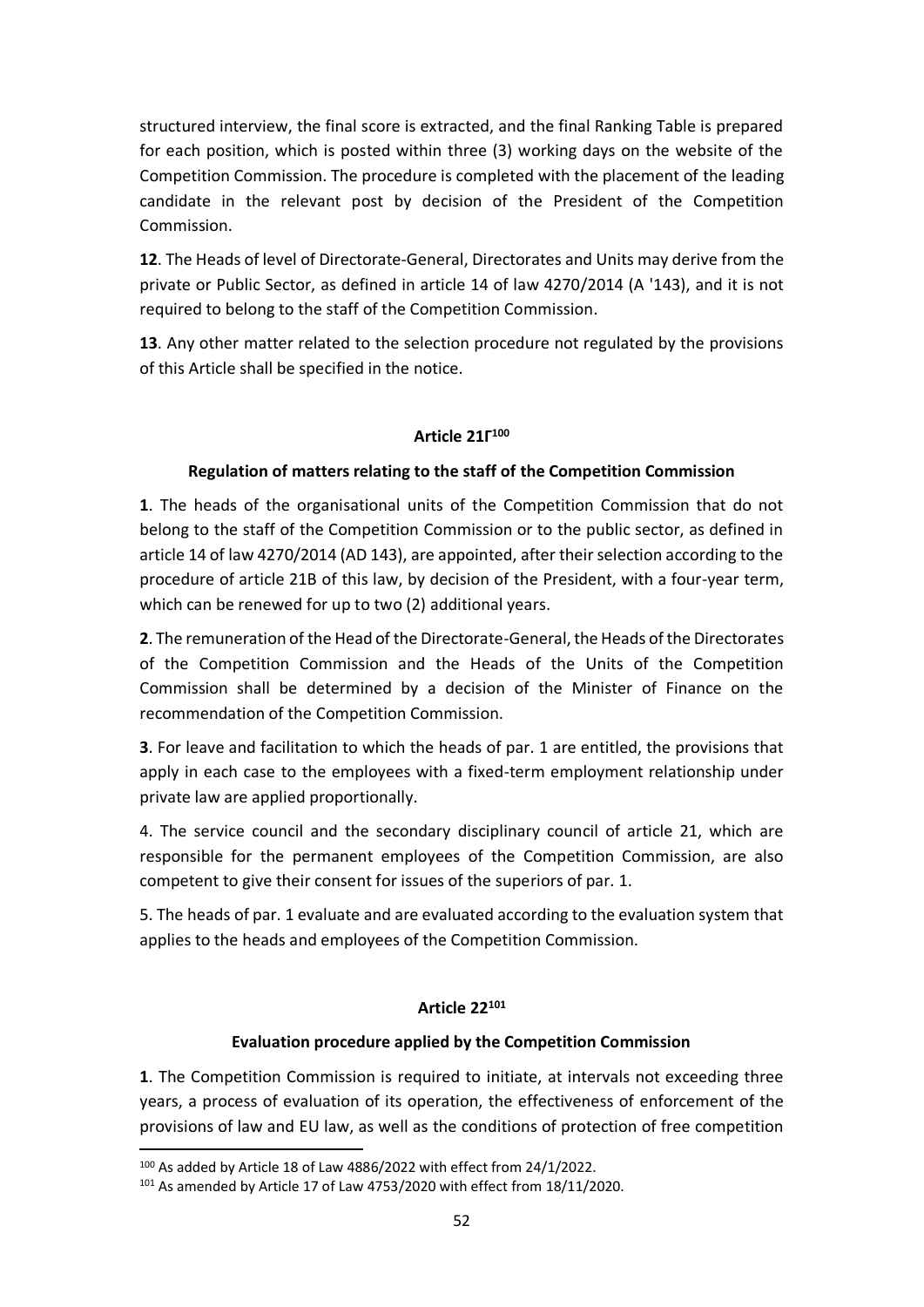in general by auditors of recognised standing and credibility. The results of the evaluation are sent without undue delay to the Committee for Institutions and Transparency of the Parliament and are published on the website of the Competition Committee.<sup>102</sup>

**2**. After a reasoned proposal of the President of the Competition Commission, which takes into account the evaluation study of par. 3, the Commission's Plenary decides on the targeting of the Competition Commission for a period that cannot exceed three (3) years. The targeting decision defines Key Performance Indicators (KPIs), which allow the evaluation of the work of the Competition Commission based on objective quantitative and qualitative criteria. The decision on targeting may be amended by the Plenary of the Competition Commission, on a proposal from the President of the Commission. 103

**3**. A group of experts of recognised standing and credibility is established for the elaboration of the Central Performance Indicators (KDA). The group of experts prepares the Evaluation Study of the Committee, according to the Central Efficiency Indicators of the target decision of par. 2, at the latest every two (2) years. The expert group delivers the Study to the Chairman of the Competition Committee and to the President of the Institutions and Transparency Committee of the Parliament, according to the procedure of par. 1. The Evaluation Study is published on the website of the Competition Committee. 104

**4**. By joint decision of the Ministers of Finance and of Development and Investments, the group of experts of par. 3 is formed, following a proposal of the President of the Competition Commission. The same decision shall determine any other matter concerning the remuneration of the experts and the meetings of the group. The expert group consists of five (5) members, experts of international standing in competition issues, who are selected as follows: one (1) from the Directorate-General for Competition of the European Commission, one (1) from the Chief Economist for Competition of the European Commission for a term of six (6) years, one (1) by the Governor of the Bank of Greece for a term of four (4) years, one (1) by the Minister of Development and Investments and one (1) by the Minister responsible for the General Secretariat of Fiscal Policy and the services subordinated to it for a term of two (2) years. The expert group coordinator is elected by a majority of the group members for each evaluation period. The team consists of at least one (1) University Professor specialised in competition law, one (1) University Professor specialized in industrial economics and competition economics and one (1) Professor of Statistics. Faculty members must be First Level Professors or the equivalent in Foreign Universities, active or not. 105

#### **Article 23**

#### **Competence of the Competition Commission to issue Opinions**

<sup>102</sup> As amended by Article 17 of Law 4753/2020 with effect from 18/11/2020.

<sup>103</sup> As added by Article 17 of Law 4753/2020 with effect from 18/11/2020.

<sup>104</sup> As added by Article 17 of Law 4753/2020 with effect from 18/11/2020.

<sup>105</sup> As added by Article 17 of Law 4753/2020 with effect from 18/11/2020.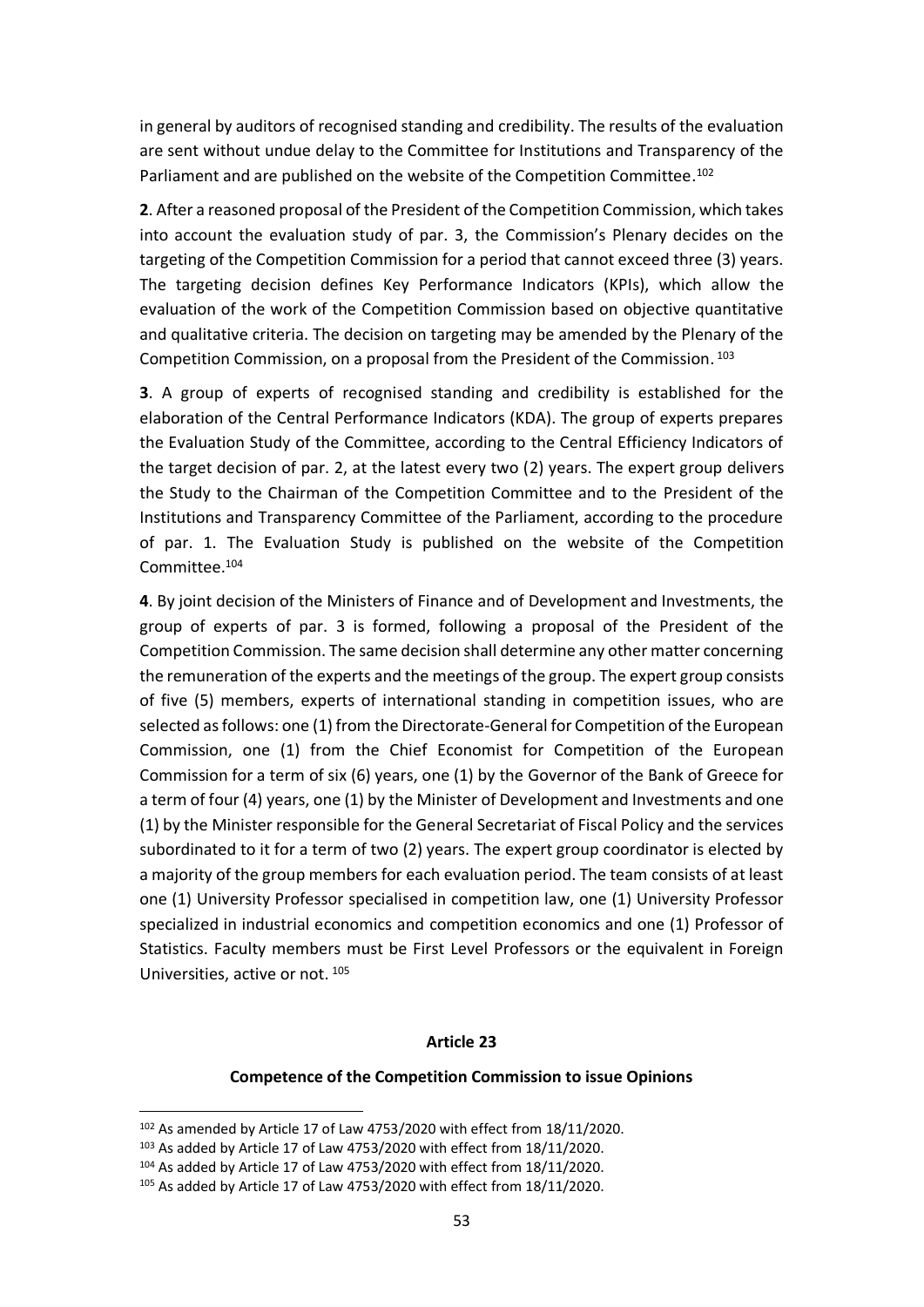**1.** The Competition Commission shall issue an opinion on matters within its competence either on its own initiative or upon request by the Minister of Economy, Competitiveness and Shipping or another competent Minister.

2. The Competition Commission shall issue an opinion on proposals to amend this Law or shall recommend amendments, as appropriate.

3. The Competition Commission shall express an opinion on draft laws and other regulations that may create barriers to the functioning of free competition. The Competition Commission's opinion may be requested by the competent Government body to which it shall be transmitted. The Competition Commission shall express its opinion within forty-five (45) days the notification of the draft law or regulation. When the time-limit of forty-five (45) days expires, the lack of a relevant opinion shall not prevent the continuation of the procedure. Article 38 shall apply accordingly.

4. If the Competition Commission, pursuant to Article 11 of this Law, finds that conditions of effective competition do not exist, due, inter alia, to legislative acts, it shall issue an opinion recommending that they be repealed or amended. The Commission's opinion shall be submitted to the Minister with jurisdiction and copied to the Minister of Economy, Competitiveness and Shipping.

### **Article 24**

# **Relations with regulatory authorities**

**1**. The Competition Commission shall cooperate with regulatory or other authorities which monitor particular sectors of the national economy, and shall assist such authorities, upon request, on matters of application of Articles 1 and 2 of this Law and Articles 101 and 102 of the Treaty on the Functioning of the European Union in the relevant sectors. The Competition Commission may also request the assistance of the above authorities in cases where the responsibility of implementing the above articles in those specific sectors lies with it.

**2**. The provisions of the previous paragraph shall be also valid accordingly for Articles 5 to 10 in relation to concentrations between undertakings that involve the participation of undertakings active in the above specific sectors of the national economy.

#### **Article 25**

#### **Powers of the Commission concerning infringements**

**1.** If the Competition Commission, following a relevant investigation carried out either ex officio or following a complaint, finds that Articles 1, 2 and 11 of this Law or Articles 101 and 102 of the Treaty on the Functioning of the European Union have been infringed, it may decide, either alternatively or cumulatively, to: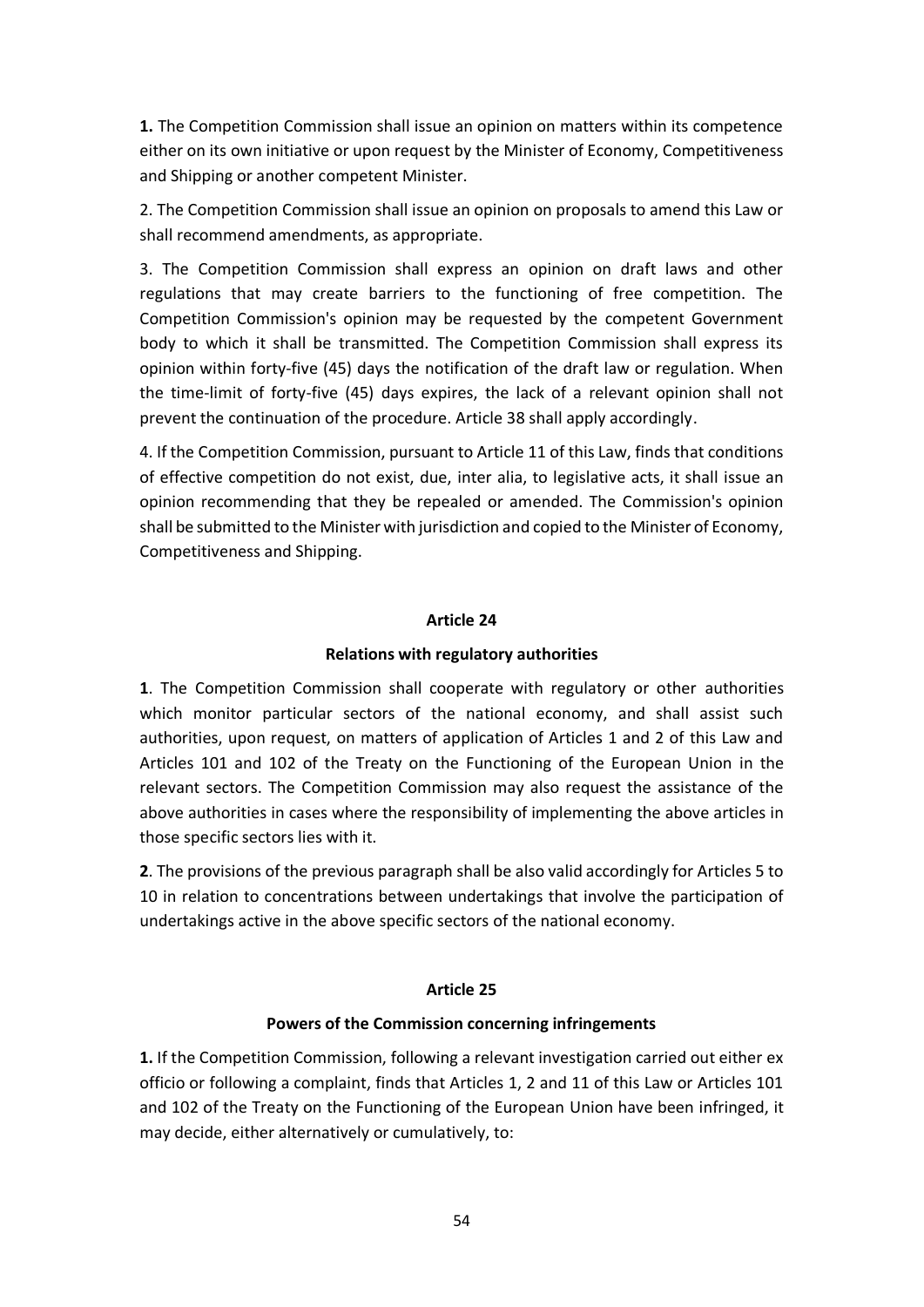(a) address recommendations in the event of infringement of Articles 1 and 2 of this Law or Articles 101 and 102 of the Treaty on the Functioning of the European Union;

(b) require the undertakings or associations of undertakings concerned to bring the infringement to an end and refrain from it in future;

(c) impose behavioural or structural remedies, which must be necessary and appropriate for cessation of the infringement and proportionate to its nature and gravity. Structural remedies shall be allowed only where no equally effective behavioural remedies exist or where any equally effective behavioural remedies are liable to be more onerous than structural remedies;

(d) impose a fine, pursuant to paragraph 1 of article 25B, to undertakings or associations of undertakings that committed an infringement intentionally or negligently;

(e) threaten with a fine, pursuant to paragraph 1) or 2 of article 25b or both, where the infringement is continued or repeated;

(f) impose a fine according to par. 1 of article 25B or a financial sanction according to par. 2 of the same article or both, when, by its decision, the continuation or repetition of the violation or the failure by the undertakings or associations of undertakings to fulfil a commitment undertaken by them is confirmed, which has been made compulsory by a decision pursuant to Article 25C, or the non-observance of imposed behavioral or structural measures;

(g) impose a fine according to par. 1 of article 25B or a financial sanction according to par. 2 of the same article or both, to undertakings or associations of undertakings, in case of non-compliance with a decision ordering interim measures pursuant to article 25D

(h) find that the infringement has been committed in the past. 106

- **2**. [Repealed by Article 19 of Law 4886/2022 with effect from 24/1/2022]
- **3**. [Repealed by Article 19 of Law 4886/2022 with effect from 24/1/2022]
- **4**. [Repealed by Article 19 of Law 4886/2022 with effect from 24/1/2022]
- **5**. [Repealed by Article 19 of Law 4886/2022 with effect from 24/1/2022]

**6**. [Repealed by Article 19 of Law 4886/2022 with effect from 24/1/2022]

**7.** The undertakings or associations of undertakings are required, within thirty (30) days from the notification of the decision by which the infringement is established or the probability of the infringement and its termination is ordered, to inform the President of the Competition Commission about the actions taken or to be taken to bring an end to the infringement. The same obligation is borne by undertakings or associations of

<sup>106</sup> As amended by Article 19 of Law 4886/2022 with effect from 24/1/2022 and specifically in par. 1, in the first paragraph the reference to the request of the competent Minister is deleted, in indent d) the reference to the cited provisions is corrected, a reference to fault is added and the report on nonfulfillment of a commitment is deleted, in indent e) the reference to the cited provisions is corrected, indent f) is replaced and indents g) and h) are added.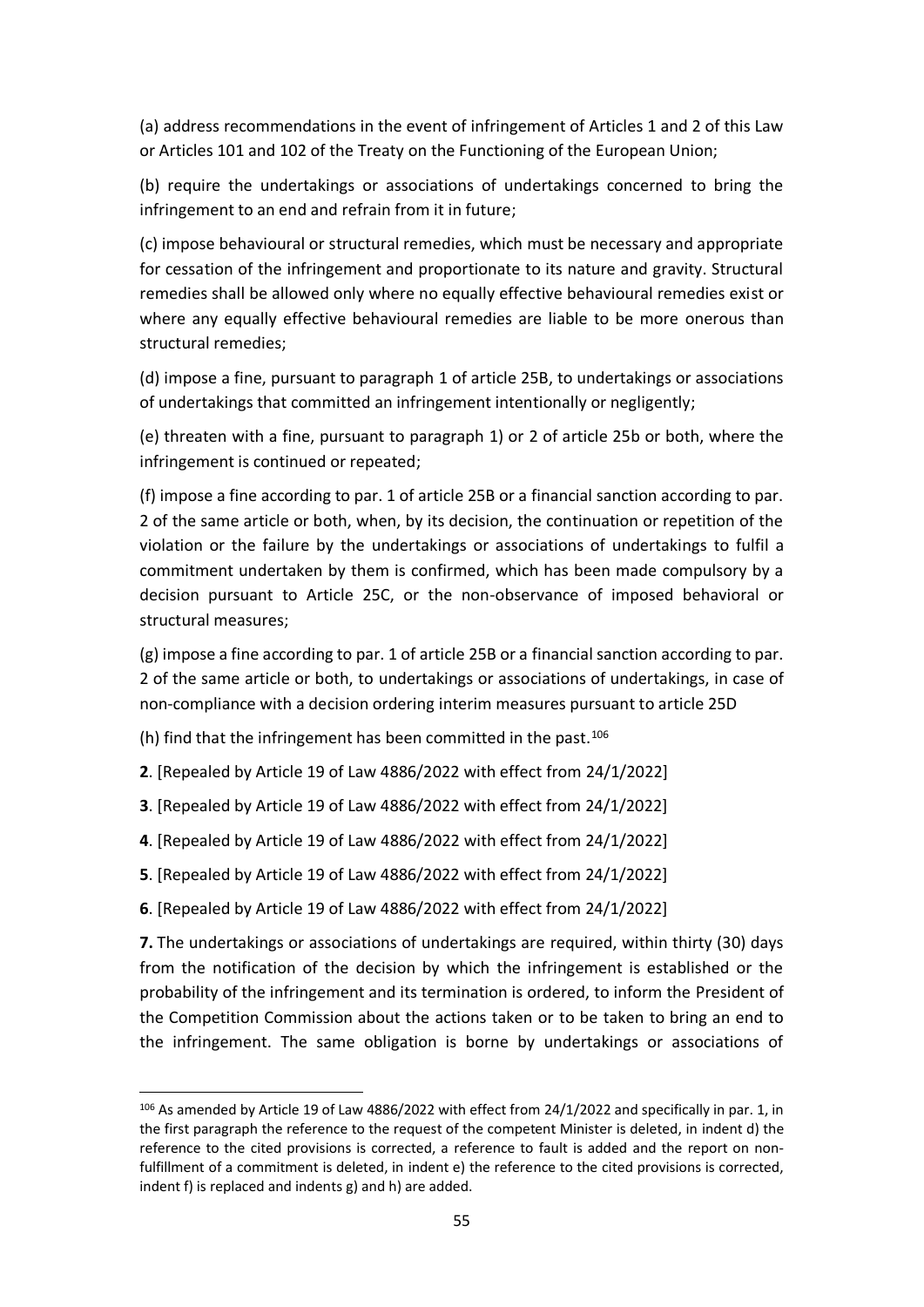undertakings, when it comes to compliance with a court decision issued following an appeal against a decision of the Competition Commission. 107

**8**. [Repealed by Article 19 of Law 4886/2022 with effect from 24/1/2022]

**9.** If the Competition Commission finds a violation of Article 1A, it may, by its decision, impose the measures provided for in indents a) to up to  $g$ ) of paragraph 1 and Article 25. 108

### **Article 25a**

#### **Settlement procedure**

[Repealed by Article 53 of Law 4886/2022 with effect from 24/1/2022]

# **Article 25Β 109**

#### **Fines**

**1.** The fine of indents d, e, f and g of par. 1 of article 25 must be effective, proportionate and dissuasive, and can reach up to ten percent (10%) of the total world turnover of the company in the year preceding the issuance of the decision. In case of a group of companies, for the calculation of the fine, the total global turnover of the group shall be taken into account. In determining the amount of the fine, the gravity, the duration, the geographic scope of the infringement, the duration and the type of participation in the infringement of the specific undertaking shall be taken into account.

If it is possible to calculate the amount of the company's financial benefit from the infringement, the amount of the fine imposed may not be less than that, even if it exceeds the percentage set out in the first subparagraph. For the purpose of imposing the fine, the concept of enterprise covers the parent companies, within a single economic entity, the partial and total universal successors in case of corporate transformations and the acquirers of the business after the occurrence of the infringement, if the infringer is unable to pay the fine or other fine imposed at the time of their imposition.

**2.** The Competition Commission may, by its decision, impose financial penalties per day of non-compliance, which shall be determined in proportion to the average daily total global turnover of the undertaking or association of undertakings prior to the issuance of the decision, capped at three percent (3%) of this turnover and are calculated from the date set by the Commission decision.

**3.** The Competition Commission, when determining the amount of the fine, shall take into account as a mitigating circumstance any compensation paid to the parties injured by the

<sup>107</sup> As amended by Article 19 of Law 4886/2022 with effect from 24/1/2022. In particular, in the first paragraph of par. 7, the deadline for informing the President of the Competition Commission is thirty (30) days from the notification of the decision.

<sup>108</sup> As added by Article 19 of Law 4886/2022 with effect from 24/1/2022.

<sup>109</sup> As added by Article 20 of Law 4886/2022 with effect from 24/1/2022.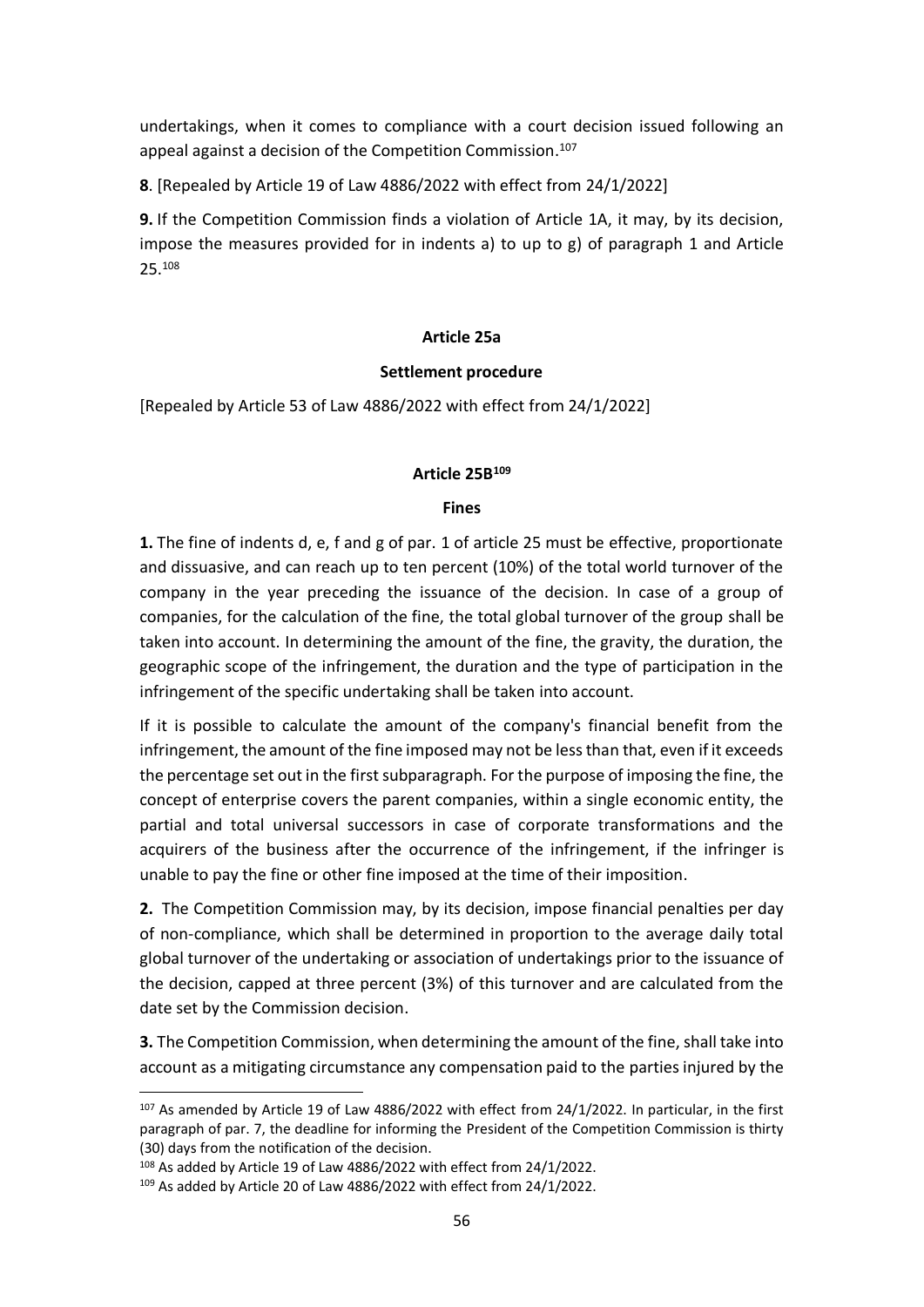anti-competitive practice in question, or to a significant number of them, in the context of a consensual settlement. If the consensual settlement is pending, the Competition Commission may suspend the issuance of the decision on the imposition of the fine for a period not exceeding three (3) months.

**4.** Where the infringement committed by the association is related to the activities of its members, the fine may be up to ten percent (10%) of the total global turnover of its members who were active in the market in which the infringement occurred in the year preceding the issuance of the decision. If a fine is imposed on an association of companies, taking into account the total turnover of its members, and the association is not solvent, the association is obliged to request contributions from its members in order to cover the amount of the fine. If the contributions are not paid within the set time limit, the Competition Commission may demand payment of the fine directly from each of the undertakings whose representatives belonged to the association's decision-making bodies. After the Commission has required payment under the previous subparagraph, where necessary to ensure full payment of the fine, the Commission may require payment of the balance by any of the members of the association which were active on the market on which the infringement occurred. The Competition Commission shall not require payment under the preceding subparagraphs from companies which prove that they did not comply with the association's illegal decision because they either did not realise its existence or actively distanced themselves from it before the Competition Commission began investigating the case. The financial liability of each undertaking in respect of the payment of the fine shall not exceed ten percent (10%) of its total global turnover in the preceding financial year.

**5.** The responsibility for compliance with Articles 1, 1A, 2, 5 to 10 and paragraphs 5 and 6 of Article 11 hereof, as well as Articles 101 and 102 of the Treaty on the Functioning of the European Union lies with the managers of civil and commercial companies and joint ventures and all the general partners, especially in public limited companies the members of the board of directors and the persons responsible for the implementation of the relevant decisions and in listed public limited companies, the executive members of the board of directors, while, in associations of undertakings, their supreme governing body. Designation of any other person as responsible for the violation of competition rules is prohibited. Any responsibility for decisions of the collective bodies of the undertaking or the association of undertakings, taken by a majority, lies solely with those who voted in favor thereof. The above natural persons are liable with their personal property in full with the relevant legal entity, for the payment of the amount of the fine. The Competition Commission may impose on the above natural persons, after their prior hearing, a separate fine from two hundred thousand (200,000) to two million (2,000,000) euros, where it is shown that they have been engaged in preparatory actions, in the organisation of or in the illegal business behavior. For the calculation of the fine, special account shall be taken of their position in the undertaking and the extent of their participation in the unlawful act.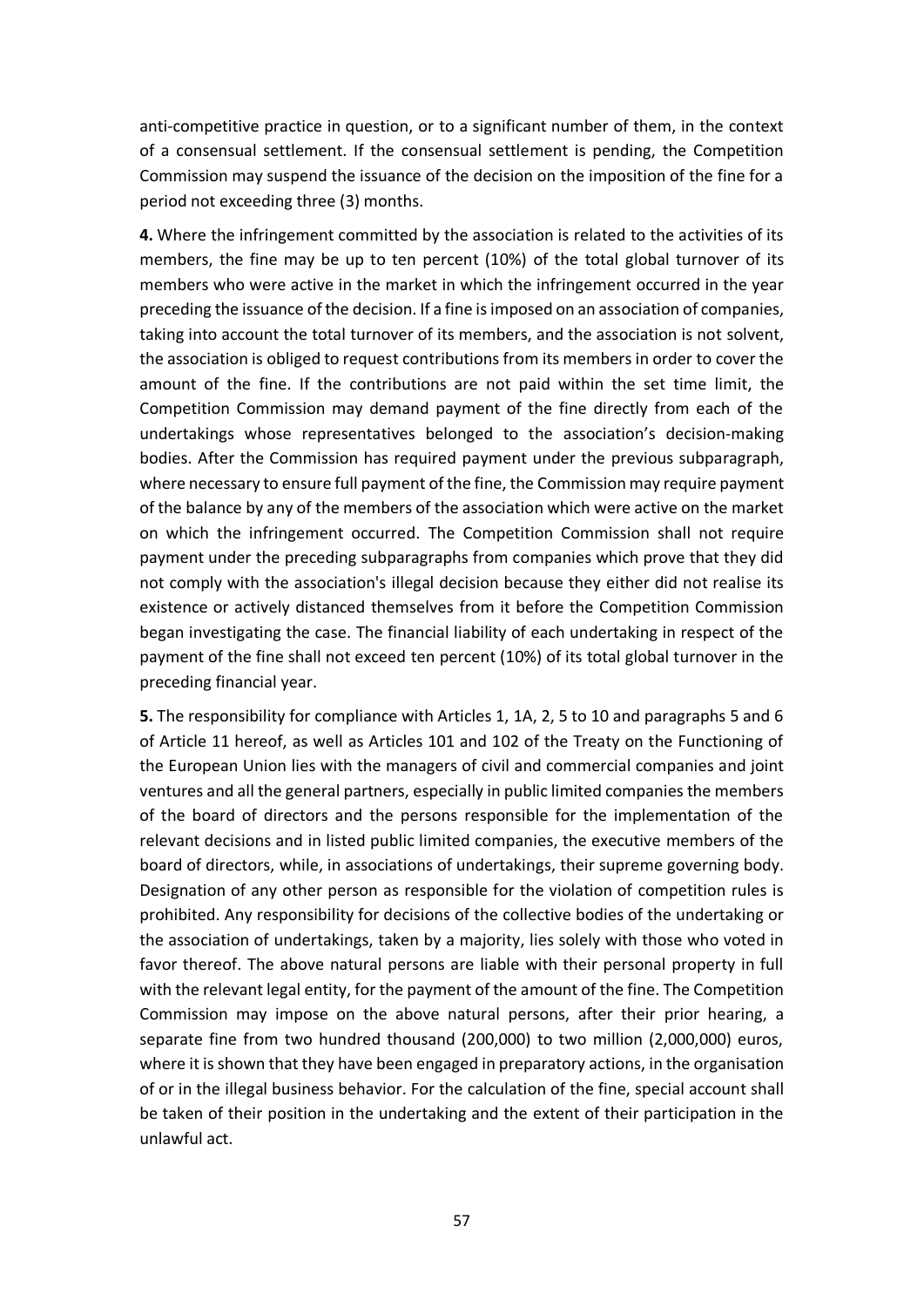# **Article 25C 110**

#### **Commitments**

**1.** If, during a relevant investigation carried out either ex officio or following a complaint, the Competition Commission suspects a violation of Articles 1, 1A and 2 hereof or Articles 101 and 102 of the Treaty on the Functioning of the European Union, it may, by its decision, after seeking the views of market participants, to accept commitments offered by the undertakings or associations of undertakings concerned, making those commitments binding on these undertakings or associations of undertakings. The decision of the Commission may be adopted for a specific period, if it is deemed that there are no grounds for further action. The Commission may, at the request of any interested party or ex officio, reopen the proceedings if there is a substantial change in the facts on which the decision was based, or if the undertakings concerned fail to fulfill their commitments, or if the decision was based on incomplete, inaccurate or misleading information of the companies concerned.

**2.** The terms, the conditions, the procedure of acceptance of the commitments proposed by the interested undertakings or associations of undertakings and any issues related to the suspension of the deadlines of par. 4 and 5 of article 15 are determined by a decision of the Competition Commission.

#### **Article 25D<sup>111</sup>**

#### **Interim measures**

**1.** The Competition Commission takes interim measures ex officio where a breach of Articles 1 and 2 hereof or Articles 101 and 102 of the Treaty on the Functioning of the European Union is suspected arises and there is an urgency due to the risk of serious and irreparable harm to competition.

**2.** In the context of its power to take interim measures and after summoning the natural or legal person who allegedly committed the alleged infringement to a hearing, the Competition Commission may issue an interlocutory injunction, which is valid until the issuance of the decision on interim measures. If an interlocutory injunction is issued, the interim measures are brought before the Competition Commission's competent chamber or the Plenary, according to par. 6 of article 15, within thirty (30) days, otherwise the interlocutory injunction automatically ceases to apply.

**3.** If interim measures are ordered, the Competition Commission is required to bring the case before the competent chamber or the Plenary, according to par. 6 of article 15, within twelve (12) months from the issuance of the decision of interim measures, with the possibility of extension of the above deadline for an additional twelve (12) months, otherwise the interim measures automatically automatically cease to apply.

<sup>110</sup> As added by Article 21 of Law 4886/2022 with effect from 24/1/2022.

<sup>111</sup> As added by Article 22 of Law 4886/2022 with effect from 24/1/2022.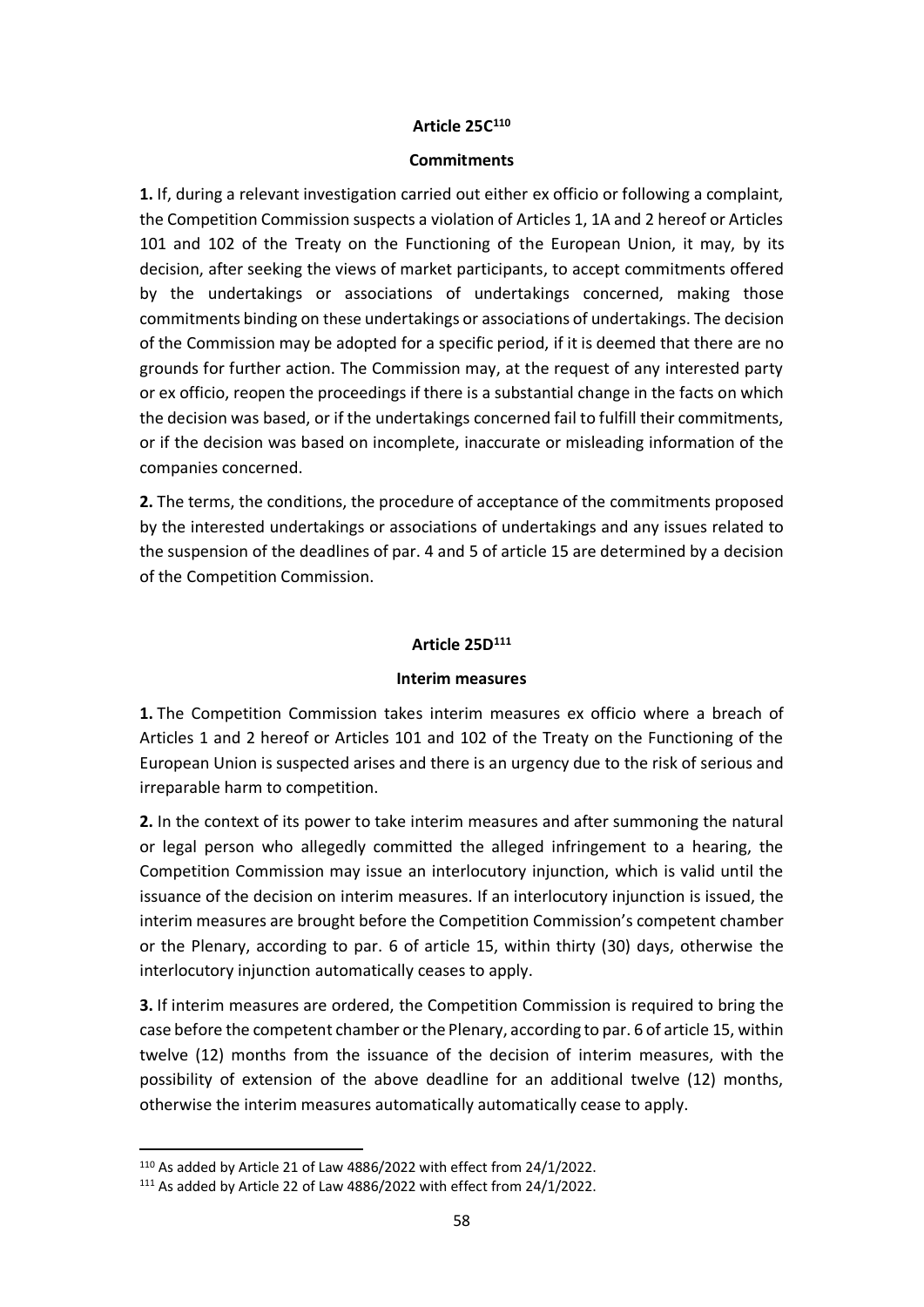4. The Competition Commission has the right to alter or revoke its decision in whole or in part, provided that the grounds for its revocation or alteration have changed.

5. The decision by which interim measures are ordered or revoked, is subject to an appeal before the Athens Administrative Court of Appeal within a period of sixty (60) days from its notification. The decision on the appeal is issued within three (3) months from the hearing.

#### **Article 26**

### **Relieving of competence, suspension or closure of proceedings**

**1**. The initiation of proceedings by the European Commission with a view to issuing a decision pursuant to Chapter III of Regulation 1/2003 relieves the Competition Commission of its competence to apply Articles 101 and 102 of the Treaty on the Functioning of the European Union.

**2**. The Competition Commission, in circumstances where itself, together with the competition authority of another EU Member State, within the framework of application of Articles 101 or 102 of the Treaty on the Functioning of the European Union, has, following a complaint or ex officio, been seized of a case concerning an agreement between undertakings, a decision by an association of undertakings or a practice of an undertaking or undertakings, may either reject the complaint or, on those grounds, close the proceedings initiated e officio or suspend the proceedings or normally proceed with the discussion of the case, issuing a decision on the substance thereof.

# **Article 27**

# **Publication of decisions of the Competition Commission**

**1**. The decisions of the Competition Commission, being of individual nature and provided for under this Law, must be specifically reasoned, published in the Government Gazette and posted on the Internet pursuant to the provisions of L. 3861/2010 (A' 112).

**2**. The Competition Commission may order an undertaking or association of undertakings that infringed this Law to publish the decision issued under Article 25 in a national or local newspaper, depending on the scope of the market in which the infringement occurs as well as its gravity and effects. If the decision of the Competition Commission is annulled by an irrevocable court judgment, the Competition Commission shall be required to publish the decision of the court in the same newspaper at its own expense.

# **Article 28<sup>112</sup>**

# **Cooperation between national competition authorities**

<sup>112</sup> As amended by Article 23 of Law 4886/2022 with effect from 24/1/2022. The title is replaced.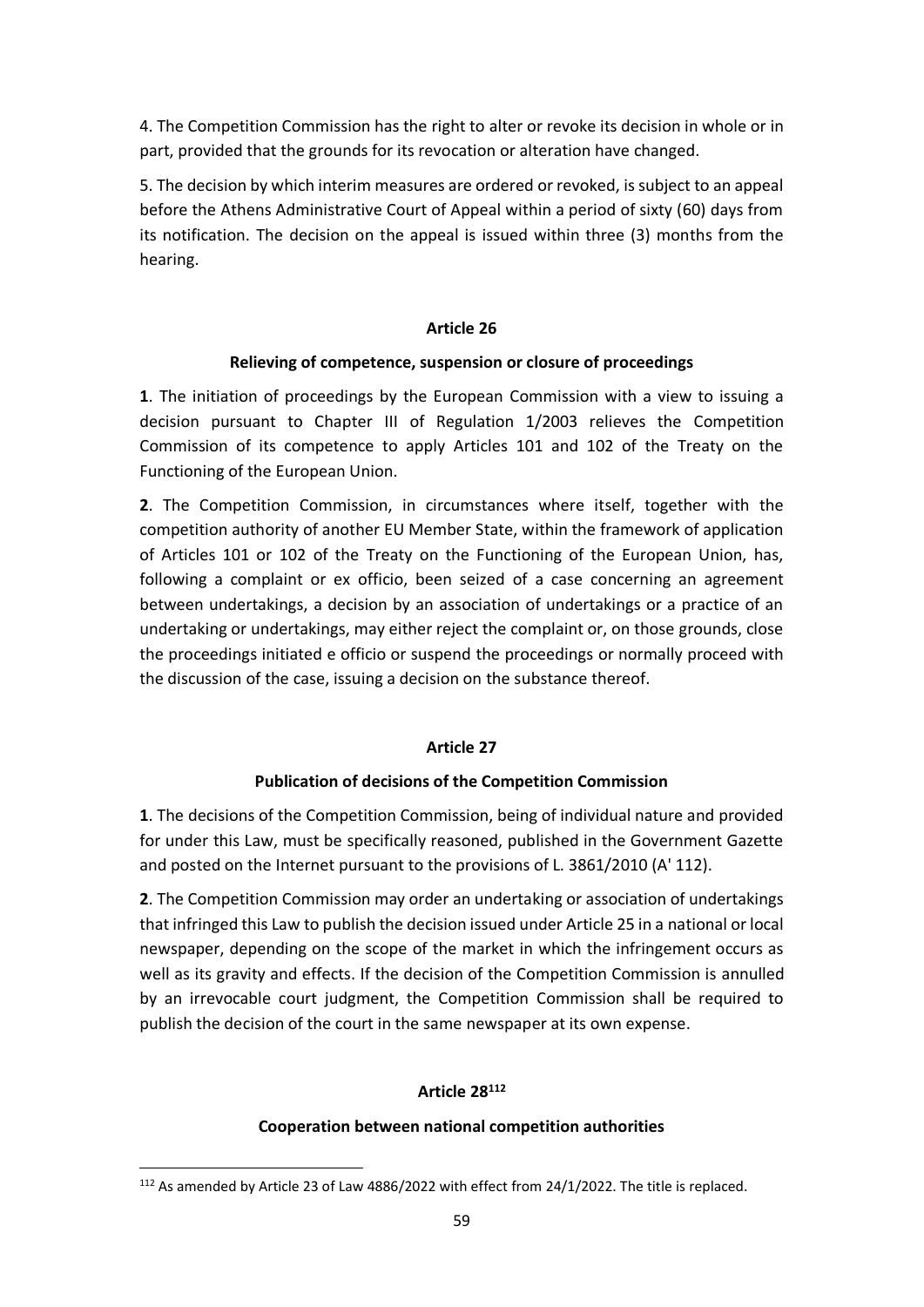**1.** The Competition Commission, as the National Competition Authority, is responsible for cooperation:

(a) with the European Commission pursuant to the provisions of Council Regulation (EC) No 1/2003 of 16 December 2002, for the application of the competition rules on laid down in Articles 81 and 82 TFEU (L 1),

(b) with the competition authorities of the Member States of the European Union designated by those States, pursuant to Article 35 of Regulation 1/2003, to be responsible for implementing Articles 101 and 102 of the Treaty on the Functioning of the European Union, as provided for in Regulation 1/2003, and

c) with the competition authorities of other countries bilaterally and within the framework of international and regional cooperation networks. The Competition Commission may conclude memoranda of cooperation with competition authorities of other countries to promote cooperation between them.<sup>113</sup>

- **2**. [Repealed by Article 23 of Law 4886/2022 with effect on 24/1/2022].
- **3**. [Repealed by Article 23 of Law 4886/2022 with effect on 24/1/2022].

# **Article 28Α 114**

### **Cooperation between competition authorities in the context of investigative measures**

**1.** Where the Competition Commission exercises the powers referred to in Article 39 in the name and on behalf of a competition authority of a Member State pursuant to Article 22 of Regulation (EC) No 1/2003, at the request of that authority, the officials authorised by the Directorate-General for Competition referred to in Article 39 of this law are actively assisted by attending officials and other accompanying persons authorised or designated by the requesting competition authority under the supervision of officials of the Competition Commission. The order of par. 2 of article 39 refers to the act of authorisation or appointment of the employees of the requesting authority and the other persons accompanying them.

**2.** The Competition Commission may instruct in writing officials of the Directorate-General for Competition to attend and actively assist a competition authority of a Member State, which carries out in the territory of the latter, in the name and on behalf of the Competition Commission, an investigation or statement, according to Article 22 of Regulation (EC) No 1/2003. To this end, the Competition Commission submits an application to the national competition authority concerned.

**3.** At the request of a competition authority of a Member State, the Competition Commission may, in the name and on behalf of that authority, exercise the powers of Articles 38 and 39 hereof in order to determine whether undertakings or associations of

<sup>&</sup>lt;sup>113</sup> As amended by Article 23 of Law 4886/2022 with effect from 24/1/2022 and, in particular, in par. 1, indents a) and b) are replaced and indent c) is added.

<sup>114</sup> As added by Article 24 of Law 4886/2022 with effect from 24/1/2022.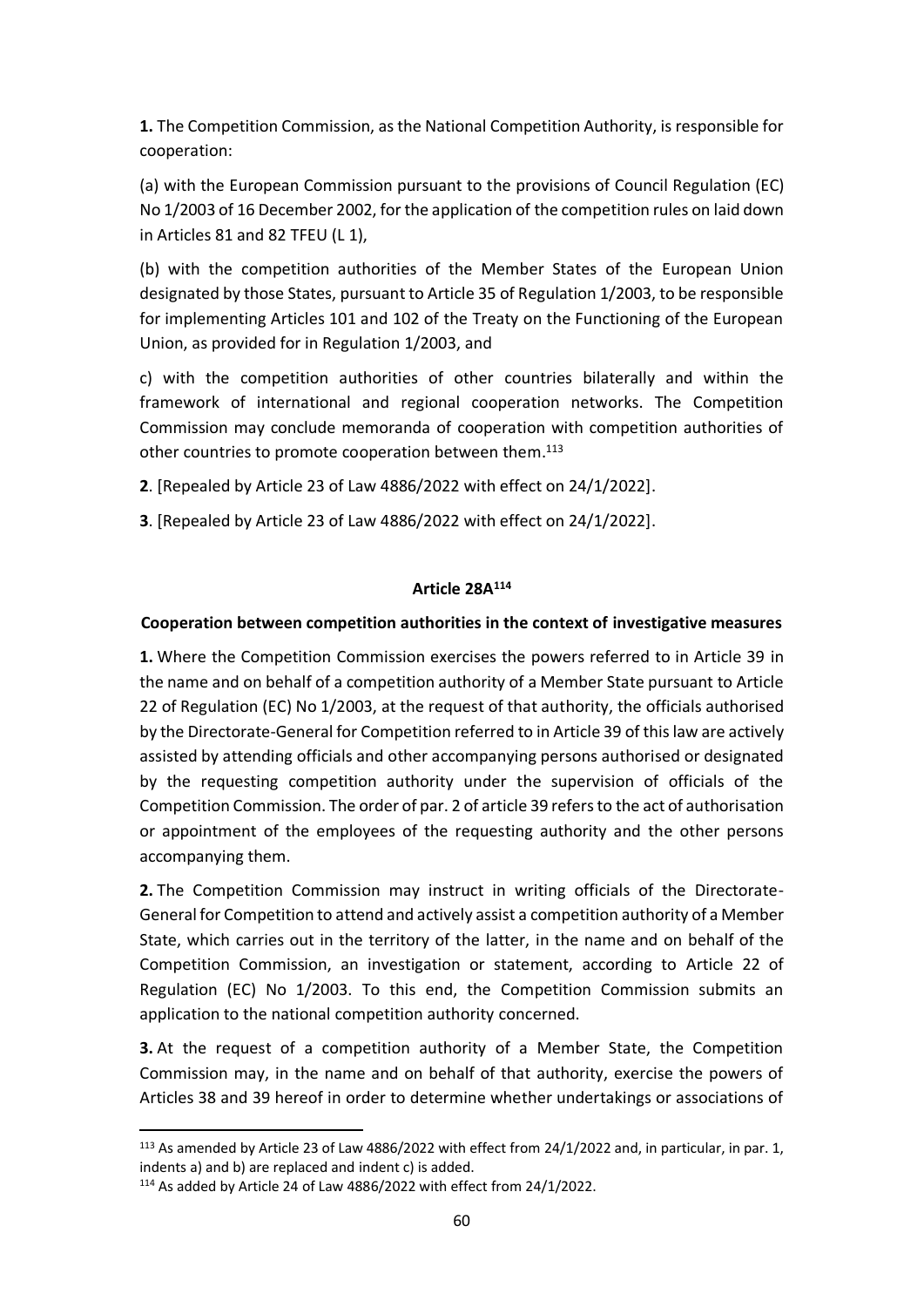undertakings which fall within its scope of this Law, do not comply with the investigative measures ordered and the decisions issued by the requesting authority in procedures for the application of Articles 101 and 102 of the Treaty on the Functioning of the European Union.

**4.** The Competition Commission may request a competition authority of a Member State to take any investigative measure on its territory, in accordance with its national law, in the name and on behalf of the Competition Commission, in order to determine the extent to which undertakings or associations of undertakings do not comply with investigative measures ordered or decisions issued by the Competition Commission.

**5.** The information collected under paragraphs 3 and 4 may be exchanged and used as evidence in accordance with Article 12 of Regulation (EC) No 1/2003.

**6.** If requested by the authority to which the request referred to in paragraph 4 is submitted, the Competition Commission shall reimburse in full all reasonable costs incurred in carrying out the investigative measures, in particular for translation, labor and administrative costs, including the costs of paragraph 4. 2. The Competition Commission may submit to the applicant authority of par. 3 an application for reimbursement of the expenses incurred during the conduct of investigative measures in its name and on its behalf, including the expenses of par. 1.

# **Article 28Β 115**

# **Service of documents of competition authorities**

**1.** At the request of a competition authority of a Member State, the Competition Commission shall serve on undertakings, associations of undertakings or natural persons falling within the scope of this Regulation, on behalf of that authority, the following documents:

(a) statements of objections and any corresponding document within the meaning of Article 15 hereof in relation to an alleged breach of Articles 101 or 102 of the Treaty on the Functioning of the European Union (TFEU);

(b) decisions to which Articles 101 or 102 TFEU apply;

(c) any other procedural document issued in in the context of proceedings for the application of Articles 101 or 102 TFEU and must be served; and

(d) any other document relating to the application of Articles 101 or 102 TFEU, including documents relating to the enforcement of decisions of the requesting authority imposing fines or penalties.

Article 48 hereof shall apply to the service procedure.

<sup>115</sup> As added by Article 25 of Law 4886/2022 with effect from 24/1/2022.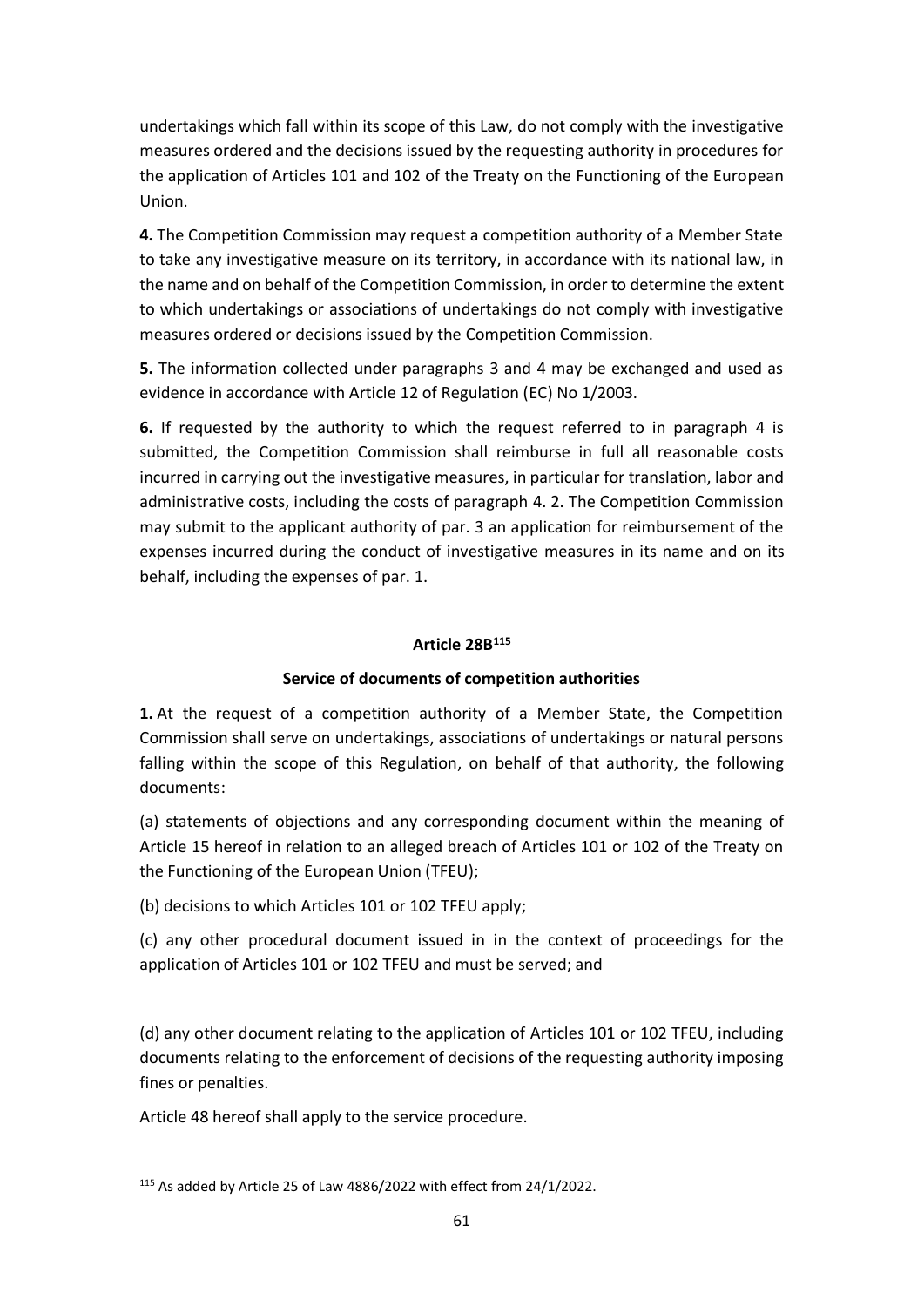**2.** The Competition Commission may request the competition authority of a Member State to serve on its behalf the documents referred to in paragraph 1.

The service report issued by the requested authority is a sufficient proof of service. The report issued by the requested authority is sufficient to prove performance.

**3.** The request referred to in paragraphs 1 and 2 shall be accompanied by a single instrument to which a copy of the deed to be served on a consignee, which falls within the scope of this Law or the law of the Member State, where appropriate, shall be attached. The uniform instrument includes the following:

(a) the name and known address of the consignee and any other relevant information or information relevant to the identity of the consignee;

b) a summary of the relevant facts and circumstances;

(c) a summary of the attached copy of the act to be served or implemented;

(d) the name, address and other contact details of the requested authority; and

(e) the time limit within which notification must be made, such as legal time-limits or limitation periods.

**4.** The uniform instrument is forwarded to the Competition Commission in the Greek language, unless otherwise agreed bilaterally. The deed to be served is subject to translation into Greek.

**5.** The Competition Commission rejects the application of par. 1, if the application or the uniform instrument does not meet the conditions of this article, or the realisation of the service is manifestly contrary to public policy. Where the Competition Commission intends to reject the request or where additional information is required, it shall inform the requesting authority. Otherwise, it performs the service without delay.

**6.** If requested by the authority to which the request referred to in paragraph 2 is submitted, the Competition Commission shall reimburse in full all reasonable costs incurred in connection with the service, in particular translation, labor and administrative costs. The Competition Commission may submit to the applicant authority of par. 1 a request for reimbursement of the expenses incurred in connection with the service of the deeds of par. 1.

# **Article 28C 116**

#### **Enforcement of decisions from competition authorities of Member States**

**1.** At the request of a competition authority of a Member State, the Competition Commission shall take all necessary steps, under Article 49 of the Treaty, for the enforcement of decisions imposing fines or periodic penalty payments, issued in proceedings for the application of Articles 101 or 102 of the Treaty on the Functioning of

<sup>116</sup> As added by Article 26 of Law 4886/2022 with effect from 24/1/2022.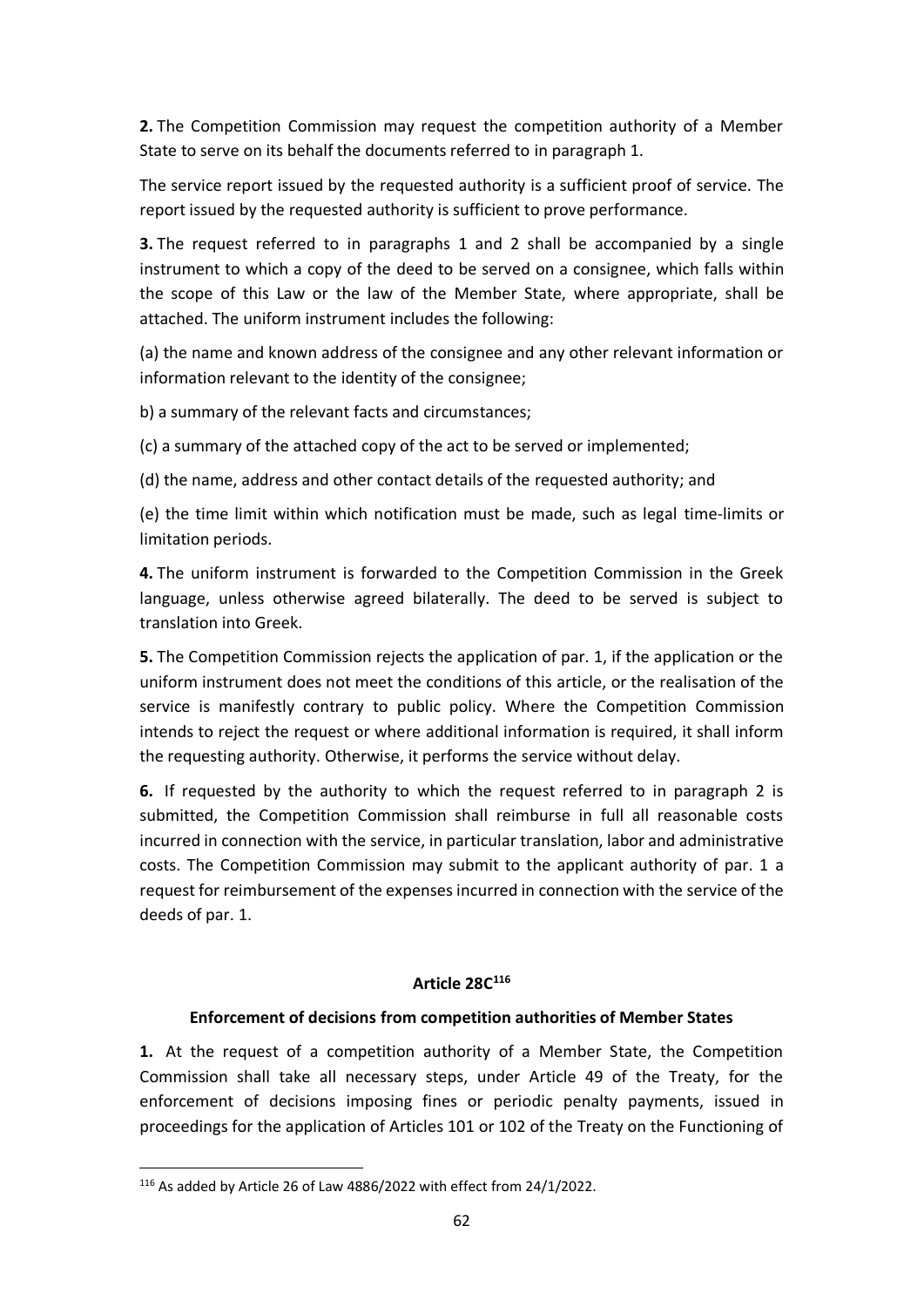the European Union (TFEU), if the decision is final and the undertaking or association of undertakings against which the fine or periodic penalty is enforced does not have sufficient resources in the Member State of the requesting authority to be able to recover the fine or penalty. In particular, the Competition Commission shall, on behalf of the applicant authority, forward the request and all the necessary documents and information referred to in paragraph 4 to the competent authority of the Independent Authority for Public Revenue (I.A.P.R.) or to any other competent authority, in accordance with Article 49. The competition authority of a Member State shall certify the Competition Commission's failure to recover the fine or penalty in accordance with the first subparagraph.

**2.** At the request of a competition authority of a Member State, the Competition Commission may in other cases, which are not covered by par. 1, implement final decisions under par. 1 for the imposition of fines or penalties, which were issued I the context of the application of Articles 101 or 102 TFEU. This is particularly the case where the undertaking or association of undertakings against which the fine or periodic penalty is enforced has not an establishment in the Member State of the requesting authority.

**3.** The Competition Commission may request from a competition authority of a Member State the enforcement of its final decisions imposing fines or periodic penalty payments in proceedings for the application of Articles 101 or 102 TFEU.

**4.** Article 28B shall apply to requests under paragraphs 1, 2 and 3. The request is accompanied by a copy of the act to be implemented. The uniform instrument, in addition to the elements defined in par. 3 of article 28B, shall also include the following:

(a) information on the decision authorising implementation in the Member State of the requesting authority;

b) the date of final decision;

(c) the amount of the fine or the periodic penalty; and

(d) information demonstrating the reasonable efforts made by the applicant authority to enforce the decision in its territory.

The uniform instrument, which allows enforcement, is the only enforceable instrument and does not require recognition.

**5.** The Competition Commission rejects the request of par. 1 if the request or the uniform instrument does not meet the requirements of this article, or the execution is manifestly contrary to public policy. When the Competition Commission intends to reject the request, or when additional information is required, it shall inform the requesting authority. Otherwise, it carries out the implementation requested without delay.

**6.** For the execution of the requests of par. 1 and 2, the Competition Commission, as appropriate, converts into euros the fines or the periodic penalties imposed in another currency, at the exchange rate valid on the date on which fines or periodic fines were imposed.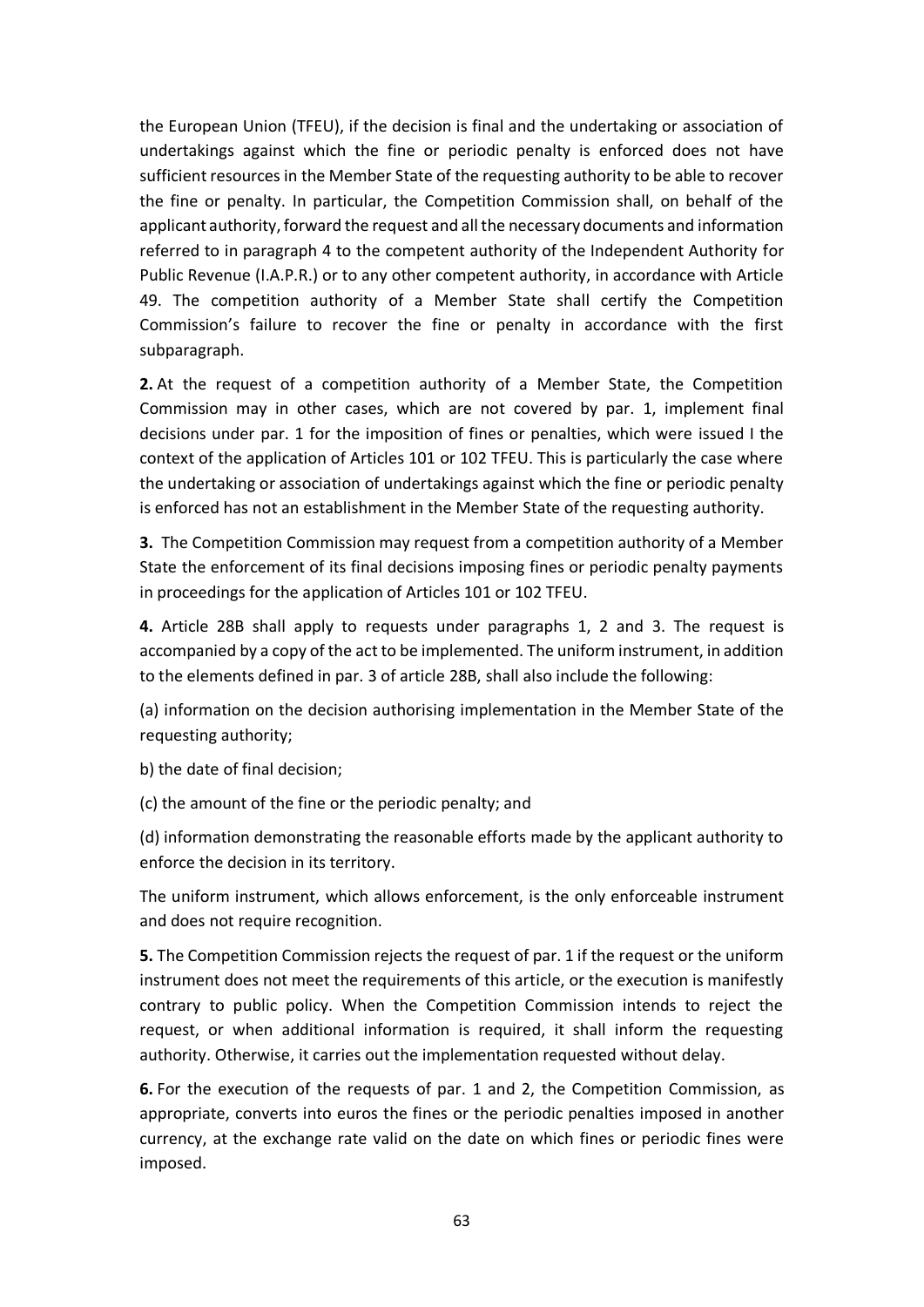**7.** If the authority to which the application referred to in paragraph 3 is submitted does not recover the enforcement costs from the fines or recurring fines collected, or from the undertaking against which the fine or recurring fine is enforced, the Competition Commission, at the request of the requested authority, shall reimburse in full all costs incurred in connection with the implementation, in particular translation, labor and administrative costs.

**8.** The Competition Commission, the competent service of I.A.P.R. or any other competent authority, as appropriate, shall be entitled to recover the full costs in relation to the enforcement measures of paragraphs 1 and 2 from the fines or periodic penalties collected in the name of the requesting authority, including translation, labor and administrative costs. If fines or periodic penalties are not collected, the Competition Commission, or any other competent authority, as appropriate, may request the applicant authority to bear the costs. The Competition Commission, the competent Service of I.A.P.R or any other competent authority, as appropriate, may recover the enforcement costs from the undertaking against which the fine or periodic penalty is enforced. The uniform instrument shall be enforceable title for the collection of costs.

# **Article 28D<sup>117</sup>**

# **Disputes over requests for notification or enforcement of decisions imposing fines or periodic penalty payments**

**1.** Disputes concerning legality of (a) the deed to be notified under Article 28B or the decision to be enforced under Article 28c and (b) the uniform instrument under Articles 28B and 28C shall fall within the jurisdiction of the authorities and courts of the Member State applicant authority and are governed by the law of that Member State.

**2.** Disputes concerning the validity of the notification and the enforcement measures taken under the national law of the requested Member State shall be within the jurisdiction of the national authorities and courts of that Member State and shall be governed by that national law of that Member State.

#### **Article 29**

#### **Annual Report of the Competition Commission**

The Competition Commission shall, by 31 March of each year, submit an annual report to the President of the Hellenic Parliament, containing information on its activity, on the application of the criteria set for priority examination of cases and the pursuit of its

<sup>117</sup> As added by Article 27 of Law 4886/2022 with effect from 24/1/2022.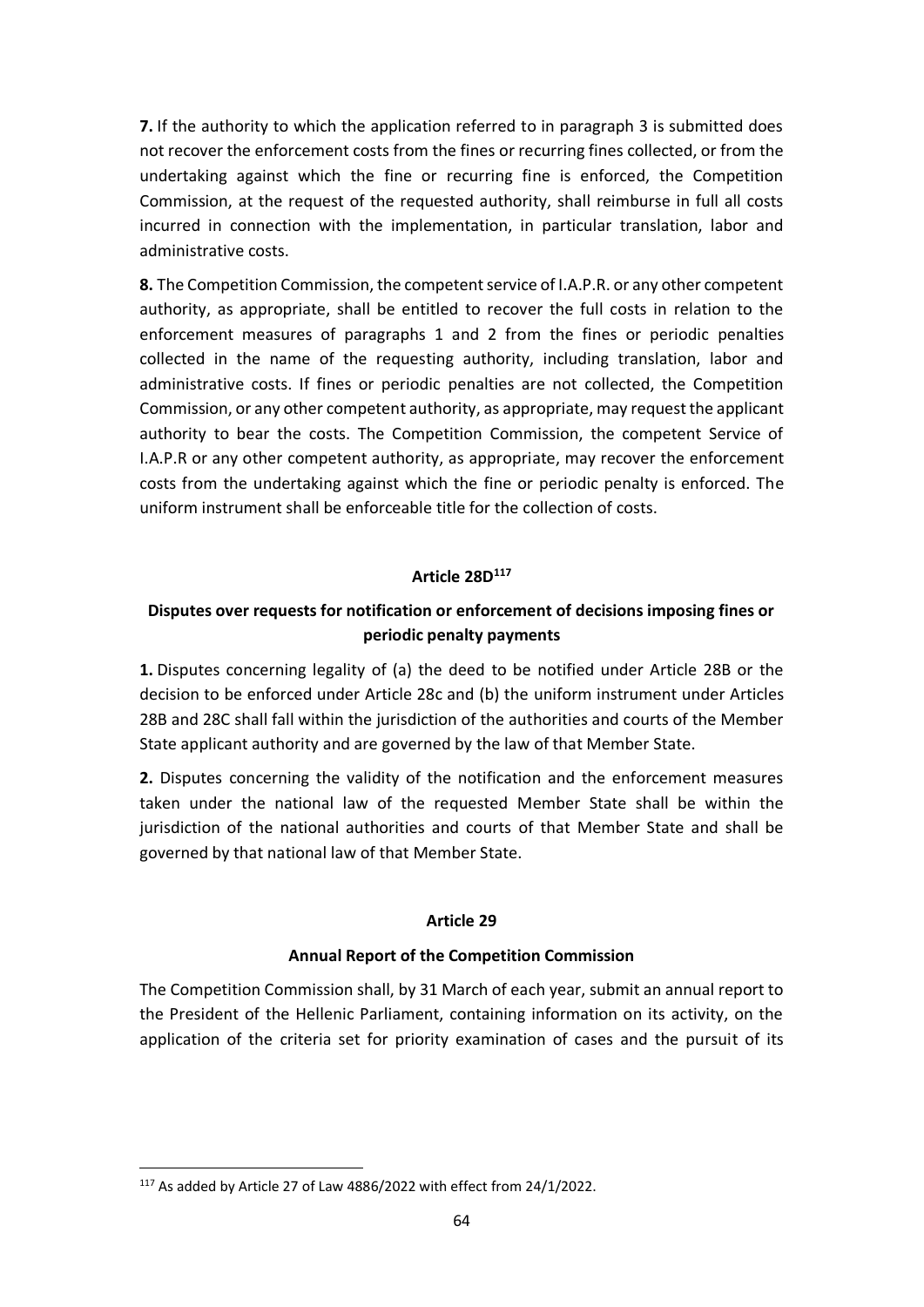strategic objectives, its decisions and its assessments regarding the situation and developments in the field of its competence. 118

# **Article 29Α 119**

#### **Settlement procedure**

By decision of the plenary of the Competition Commission, a procedure for settlement may be established for undertakings which admit their participation in the horizontal restrictive practices attributable to them in violation of article 1 of this law or/and article 101 of the Treaty for the Functioning of the European Union. Τhis decision covers the following issues:

a) The terms and conditions for placing under the settlement procedure;

b) The stage of the procedure at which the party under investigation may submit an request to settle, at the latest until the submission by said party of the first written statement after notification of the statement of objections;

c) The procedure to be followed, in order to reach a settlement. This procedure will mandatorily include the acknowledgement by the investigated party of the attributed violation as a condition for settlement. In case settlement is not eventually reached, the statement of the party under investigation concerning acknowledgement of the violation, as included in its written statements, is considered revoked and cannot be taken into consideration by the Commission or the courts;

d) Access to the case file by settling parties in the context of the settlement procedure and the possibility or impossibility thereof of using statements and evidence submitted by the parties during this procedure, without prejudice to relevant EU provisions;

e) The possibility or impossibility thereof of a separate settlement in case of multiple parties under investigation, of which only some consent to the settlement;

<sup>118</sup> As amended by Article 28 of Law 4886/2022 with effect from 24/1/2022 and specifically amended as to the time-limit for submission and the subject of the report of the Competition Commission, a second subparagraph is added.

<sup>119</sup> As added by Article 29 of Law 4886/2022 with effect from 24/1/2022. According to Law 4886/2022 "Article 52 Transitional provisions:

<sup>1.</sup> Until the issuance of the decision of the Competition Commission under article 29 A of law 3959/2011 (A' 93) on the settlement of cases, the current decision of the Competition Commission, as appropriate, regarding the terms, conditions and the settlement procedure shall apply.

The provisions of this Article on the settlement of cases, including the provisions of this Article for the possibility to settle, shall also apply to cases pending before the Competition Commission after their entry into force upon their publication in the Government Gazette. Cases pending means those for which the Competition Commission's deliberations on the case have not been concluded. In particular with respect to pending cases for which a statement of objections has already been served on the parties, the provisions of this Article shall apply by way of derogation from the provisions relating to the time-limits for initiating the settlement procedure or any other procedural restrictions."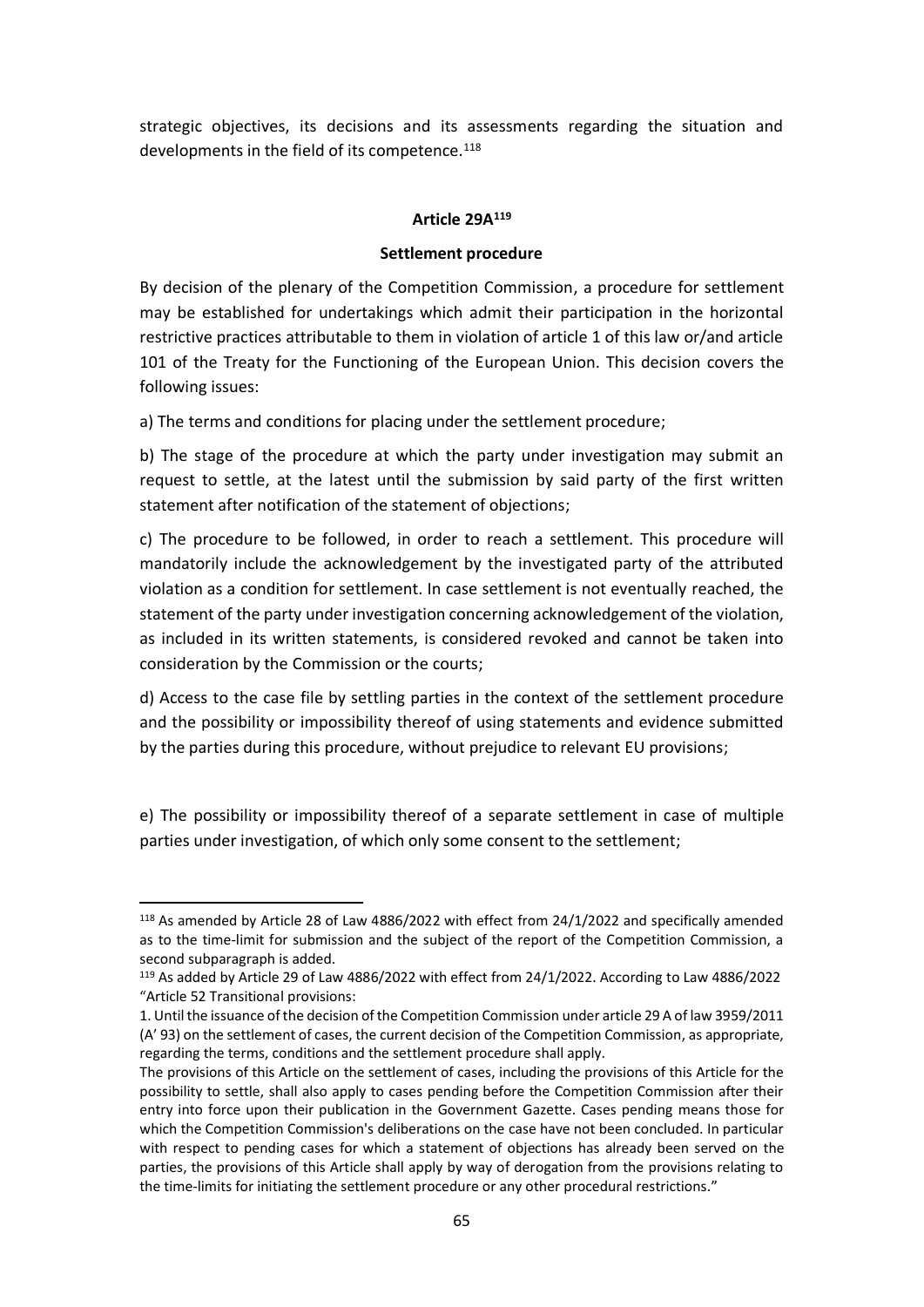f) The possibility that the Commission, in case a settlement is reached, of reducing the fines imposed. This reduction may not exceed 15% of the fine that would be imposed in the event of no settlement, as this fine would be calculated following a possible reduction according to paragraph 8 of article 29E;

g) Issues of transitional law; and

h) Any other necessary issue.

In case of settlement, the Commission issues a decision under the simplified procedure, which, inter alia, establishes that the violation under investigation has been committed as well as the settlement reached, and the appropriate sanctions are imposed.

# **Article 29Β 120**

# **Leniency programme for secret cartels**

**1.** A decision of the Competition Commission taken in Plenary shall determine the terms and conditions for exemption from or reduction of fines of articles 25 and 25B imposed on undertakings and associations of undertakings which participated independently in a horizontal cartel and on persons who contribute to the investigation of horizontal restrictive practices (cartels) under Article 1 of this law or Article 101 of the Treaty on the Functioning of the European Union (Leniency Programme).

**2.** The decision referred to in par. 1 covers the following issues:

(a) the terms and conditions for the exemption from the imposition of fines or the reduction of the fines referred to in Articles 25 and 25B hereof and the minimum requirements for the provision of evidence;

b) the type and content of the full or short form leniency applications and the accompanying declarations, the accompanying documents, the process of their submission and receipt, as well as the procedure followed for their evaluation. The decision the Competition Commission referred to in par. 1 provides in particular:

(ba) the possibililty for applicants to submit written statements accompanying full or short form applications for leniency;

(bb) the possibility for applicants to submit declarations accompanying full or short form applications for leniency in one of the official languages of the European Union, by mutual agreement between the Competition Commission and the applicant undertaking or natural person;

bc) the procedure for receiving the full or short form applications for leniency and the accompanying declarations. This procedure also provides for the possibility of the Competition Commission to receive the declarations that accompany the application for leniency, orally or through other means deemed appropriate, at its discretion, which allow the applicant not to be in possession, or have under his supervision, or control of such

<sup>120</sup> As added by Article 30 of Law 4886/2022 with effect on 24/1/2022.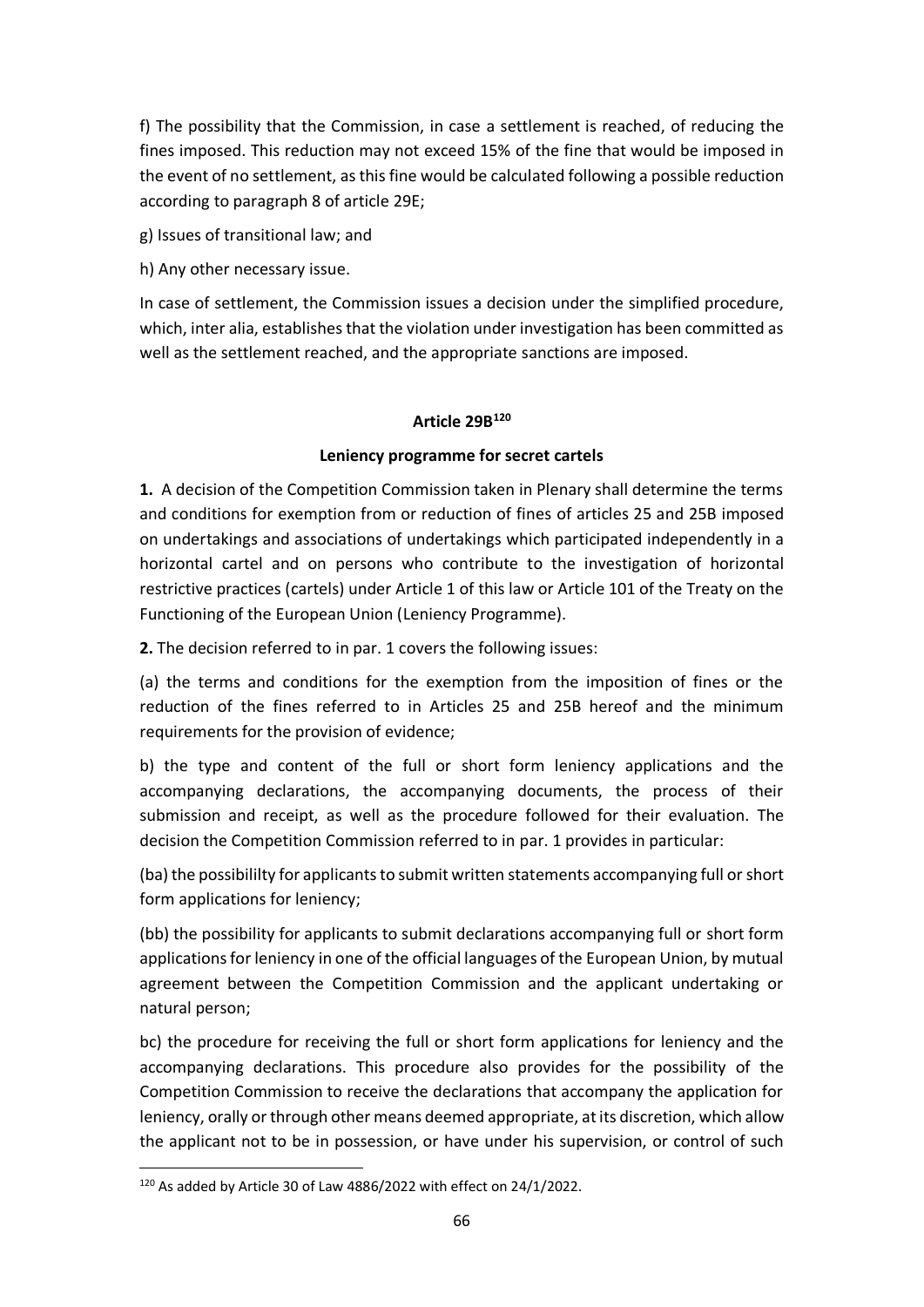submitted declarations. To this end, the Competition Commission must dispose of the appropriate reregistration means;

bd) the issuance of an acknowledgement of receipt of the application for leniency and the information submitted, in which the date and time of receipt are certified;

(c) the procedure for informing applicants of the progress of their applications, in particular the granting of a conditional exemption from fines (provisional exemption) and the possibility for the applicant to submit a written request for information on the outcome of the application submitted for exemption from fines;

(d) the access of the participants to the alleged infringement, to the applications for leniency, as well as to the declarations and the accompanying documents and evidence;

(e) the grant of a marker to requests for reduction of fines and the minimum information accompanying the request for a marker for requests for reduction of fines and the language of the request for a marker for requests for reduction of fines;

(f) issues of temporal application; and

g) any other relevant issue.

**3.** The Competition Commission, where the relevant conditions are met, grants the benefit of leniency with its final decision on the case, which, among other things, establishes the infringement, confirms the fact of submission and approval of the submitted applications for leniency, grants an exemption from the fines of Articles 25 and 25B or a reduction of the fines of the same Articles, determines the amount of the per applicant undertaking, association of undertakings or natural person and the appropriate sanctions are imposed.

# **Article 29C 121**

# **General conditions for Leniency**

Full or partial immunity from fines may be granted to the applicant, provided, in any case, that at least the following conditions must be met cumulatively:

(a) the applicant cooperates fully, genuinely, on a continuous basis and expeditiously with the Competition Commission, from the time it submits its application throughout the Commission's administrative procedure for the examination of the case for all parties involved, and in particular:

(aa) provide the Competition Commission, without delay, with all information and evidence which it possesses, or subsequently possesses or is available to it, or to which it has access in any way relating to the alleged infringement, and in particular its names and addresses as well as those of all the undertakings participating or have participated in the alleged infringement, a detailed description of the alleged infringement, including the products and areas affected and the duration and nature of the infringement, information

<sup>121</sup> Όπως προστέθηκε με το Άρθρο 31 Ν. 4886/2022 με ισχύ την 24/1/2022.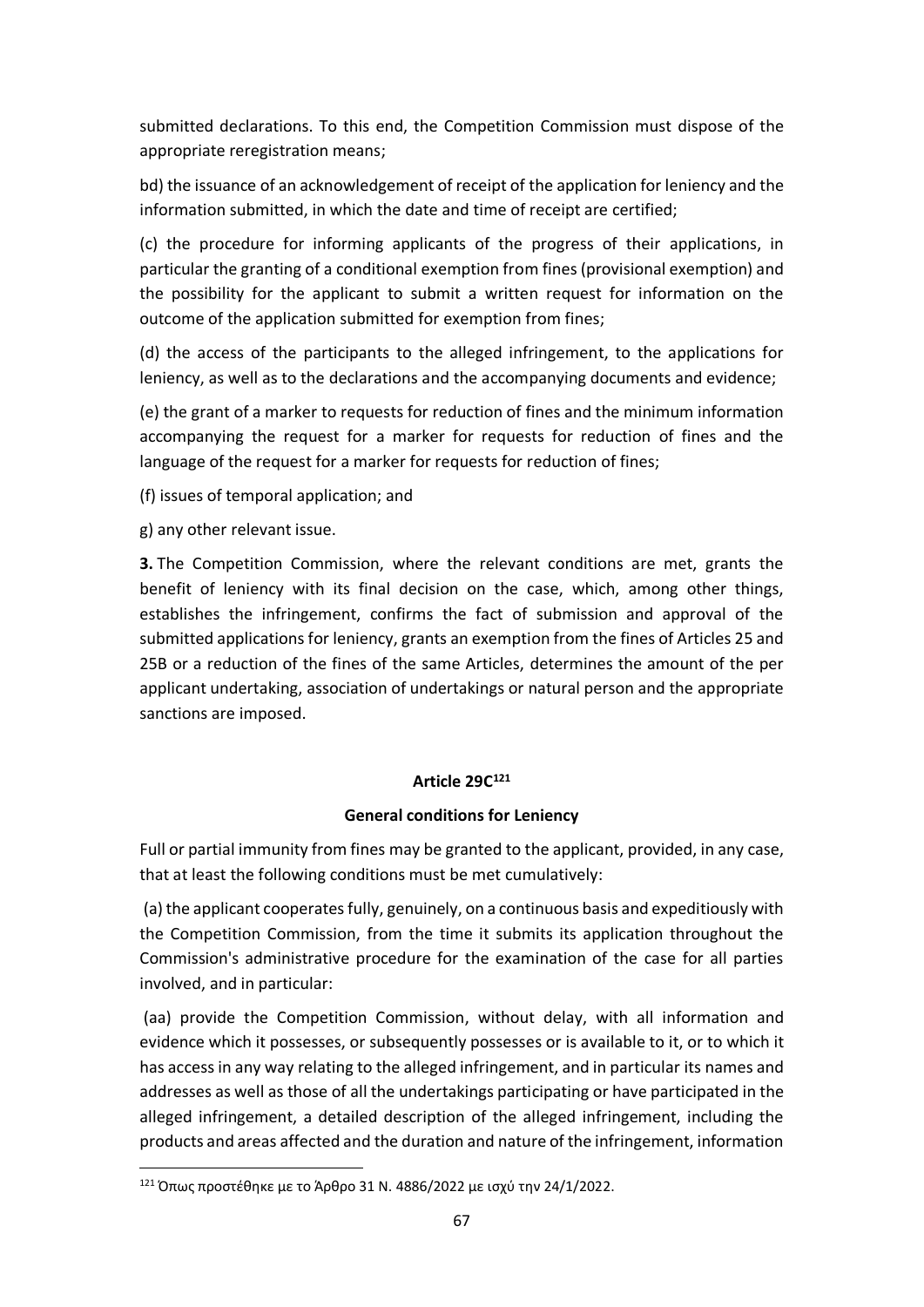on any leniency application submitted to any other competition authority of a Member State of the European Union, the European Commission or the competition authorities of third countries in connection with the alleged infringement;

ab) to remain at the disposal of the Competition Commission to respond, without delay, to any question or request that may contribute to the establishment of the relevant facts;

(ac) not to destroy, distort, falsify or withhold any information or evidence that may contribute to the establishment of the alleged infringement;

(ad) not to disclose to a third party, with the exception of other competition authorities and the European Commission, the fact that it has submitted an application for Leniency or the content thereof, until the undertakings concerned have been served with the Statement of Objections, unless otherwise agreed with the Competition Commission;

(ae) in particular with regard to the requesting undertaking, to make its directors, managers and other staff members available to the Competition Commission for witness statements in the context of the case and to make reasonable efforts to make former directors, managers and other staff members available to the Competition Commission for witness statements;

(b) with regard to the applicant undertaking or association of undertakings, to terminate its participation in the alleged infringement at the latest immediately after the submission of the application for Leniency. By the decision of Article 29B, the Competition Commission may provide for an exemption from the fulfilment of this obligation, in order to safeguard or facilitate its investigation regarding the alleged infringement;

c) the applicant, during the period of examination of the possibility of submitting an application for Leniency:

(ca) not to destroy, falsify or withhold information or evidence of the alleged infringement; and

(cb) not to disclose to any third party, with the exception of other competition authorities and the European Commission, the fact that it intends to apply for Leniency or the content or part of the content of its application."

# **Article 29D<sup>122</sup>**

# **Immunity from fines**

**1.** The Competition Commission shall grant to an undertaking, an association of undertakings or a natural person immunity from the fines set out in Articles 25 and 25B, provided that the applicant:

a) admits its participation in a horizontal cartel of Article 1 hereof or Article 101 of the Treaty on the Functioning of the European Union (TFEU),

<sup>&</sup>lt;sup>122</sup> As added by Article 32 of Law 4886/2022 with effect from 24/1/2022.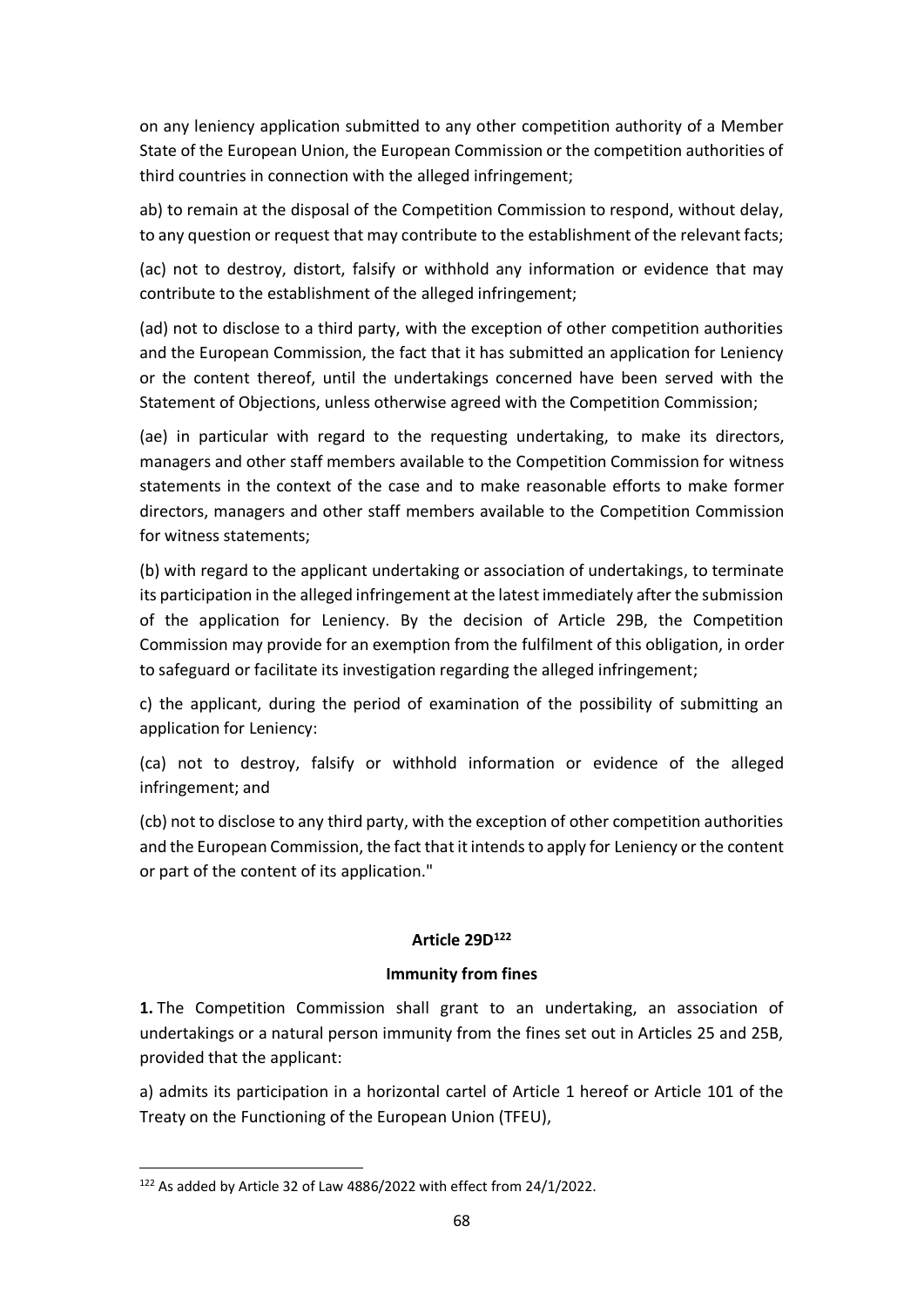(b) has not sought to compel other undertakings to join or remain in the cartel; in the context of this cartel, it has not taken steps to coerce other undertakings to join it or to remain in it;

(c) be the first to submit to the Competition Commission evidence which:

(ca) either provide, at the time of the application, the Competition Commission with the possibility to carry out a targeted investigation in relation to a possible horizontal cartel for which the Competition Commission did not previously have sufficient evidence to carry out such an investigation or had not already carried out such an investigation;

cb) or, at the discretion of the Competition Commission, it is sufficient to establish a horizontal cartel of Article 1 of this law or Article 101 TFEU, for which the Competition Commission had not, by the time of the application, sufficient evidence allowing it to establish an infringement of Article 1 of this law or of Article 101 TFEU and no other undertaking meets, at the time of the application, the conditions for an exemption of indent ca) regarding the infringement;

d) it meets the general conditions for benefiting from the immunity from fines set out in Article 29C.

**2.** Should the request for exemption be rejected, the applicant may request the Competition Commission to examine his application as a request for a reduction of the fine.

# **Article 29E 123**

# **Reduction of fines**

**1.** The Competition Commission shall grant an undertaking, an association of undertakings or a natural person a reduction of the fines laid down in Articles 25 and 25B where:

a) it does not meet the requirements for granting immunity from the fines laid down in Articles 25 and 25B;

b) admits its participation in a horizontal cartel referred to in Article 1 of this law or Article 101 of the Treaty on the Functioning of the European Union;

c) provide the Competition Commission with evidence of the alleged infringement, which has significant added value at least, in relation to the evidence concerning the alleged infringement already in the possession of the Competition Commission at the time of the request;

d) it meets the general conditions for granting immunity from the the fines set out in Article 29C.

<sup>123</sup> As added by Article 33 of Law 4886/2022 with effect from 24/1/2022.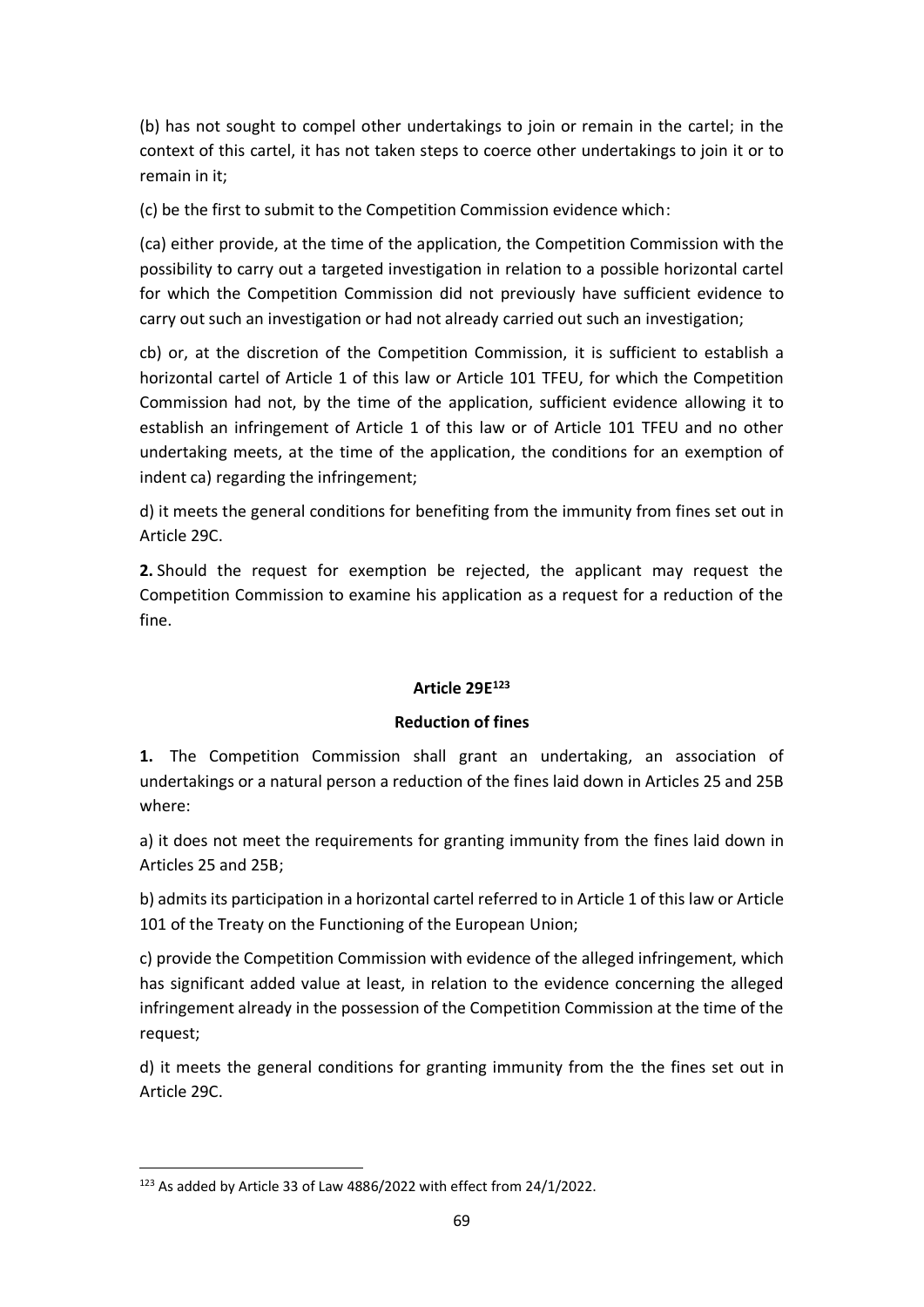**2.** If the applicant requesting a reduction of the fine provides the Competition Commission with irrefutable evidence of new facts giving rise to an increase in the fines to be imposed on the participants in the infringement as compared with the fines which would otherwise have been imposed without the new evidence, the Competition Commission shall not take into account this evidence as inculpatory in calculating the amount of the fine to be imposed on the applicant who have provided such evidence.

# **Article 29F 124**

### **Marker**

**1.** The Competition Commission, at its discretion, following a reasoned request by the undertaking, association of undertakings or natural person wishing to apply for immunity from fines, grants to the applicant a place in the queue for leniency (hereinafter referred to as "marker") for a period to be determined as appropriate. The applicant may submit the request for marker in one of the official languages of the European Union, following a bilateral agreement between the Competition Commission and the applicant.

**2.** The request for a marker shall contain the information being at his disposal , the applicant shall provide the Competition Commission with the information at its disposal about the horizontal cartel referred to in Article 1 of this law or Article 101 of the Treaty on the Functioning of the European Union, namely:

a) his name and address;

b) the names and addresses of the undertakings which participate, or have participated in the alleged infringement;

c) the affected products and territories;

d) the duration and nature of the suspected infringement; and

e) information on any leniency application that has been submitted in the past or may be submitted in future to any other competition authority of a Member State of the European Union, to the European Commission or to a competition authority of third countries in relation to the alleged infringement.

**3.** The applicant shall retain the marker granted, provided that, within the specified time period, it provides the information and evidence referred to in Article 29C. In this case, the information and evidence provided by the applicant within the specified period shall be deemed to have been submitted at the time of the submission of request for a marker.

# **Article 29Ζ 125**

# **Short-form application**

<sup>124</sup> As added by Article 34 of Law 4886/2022 with effect from 24/1/2022.

<sup>125</sup> As added by Article 35 of Law 4886/2022 with effect from 24/1/2022.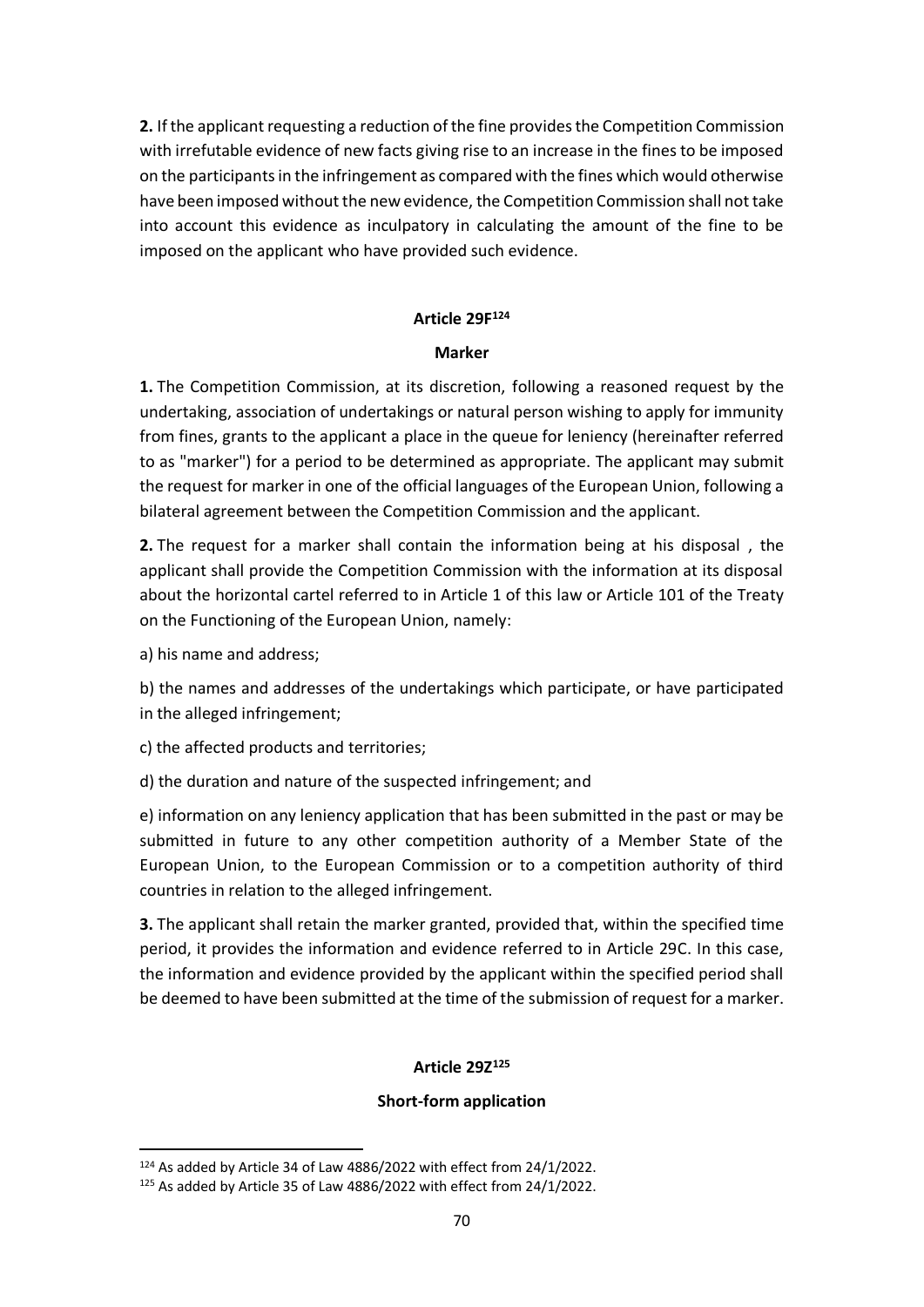**1.** Undertakings or associations of undertakings that have applied for leniency to the European Commission, either by submitting a a request for a marker, or by submitting a full application, may submit a short-form application to the Competition Commission for the same alleged infringement, provided that the application to the European Commission covers more than three (3) Member States of the European Union as affected territories.

**2.** Short-form applications shall contain a brief description of the information being at the disposal of the applicant, the Member State or Member States where the evidence of the alleged secret cartel and, at least, the evidence referred to in par. 2 of article 29F, is likely to exist.

**3.** In the event of a submission by an undertaking or association of undertakings of a full application, for the same alleged infringement, to the European Commission and a shortformapplication to the Competition Commission, the applicant undertaking or association of undertakings shall accept and mainly follow the instructions European Commission, in particular the instructions provided to the applicant on the conduct of any further internal investigation, in the period before clarity has been gained as to whether the European Commission intends to pursue the case in whole or in part. During this period, the Competition Commission may request the undertaking or association of undertakings to provide clarifications only regarding the content of the short-form application according to par. 2.

**4.** Upon receipt of a short-form application, the Competition Commission shall verify whether a short-form or full leniency application has already been received from another applicant in respect of the same alleged secret cartel at the time of its receipt. If the Competition Commission has not received any such an application from another applicant and considers that the short-form application contains the minimum content specified in paragraph 2, it shall inform the applicant accordingly.

**5.** If the European Commission informs the Competition Commission that it does not intend to pursue the case in whole or in part, the Competition Commission shall invite the company or association of companies which has submitted a short-form application to it to submit a full application, accompanied by the necessary evidence and information, at the latest within the time limit set by the Competition Commission as appropriate. The information and evidence provided by the applicant undertaking or association of undertakings within the above period shall be deemed to have been submitted on the date of submission of the short-form application, provided that the short-form application covers the same product or products, the same affected territories and the same duration of the alleged infringement as the application for leniency that has was submitted to the European Commission, as updated.

**6.** If the European Commission has not yet informed the Competition Commission of its intention to pursue the case, the Competition Commission may invite an undertaking or association of undertakings which submitted a short-form application to it, to submit a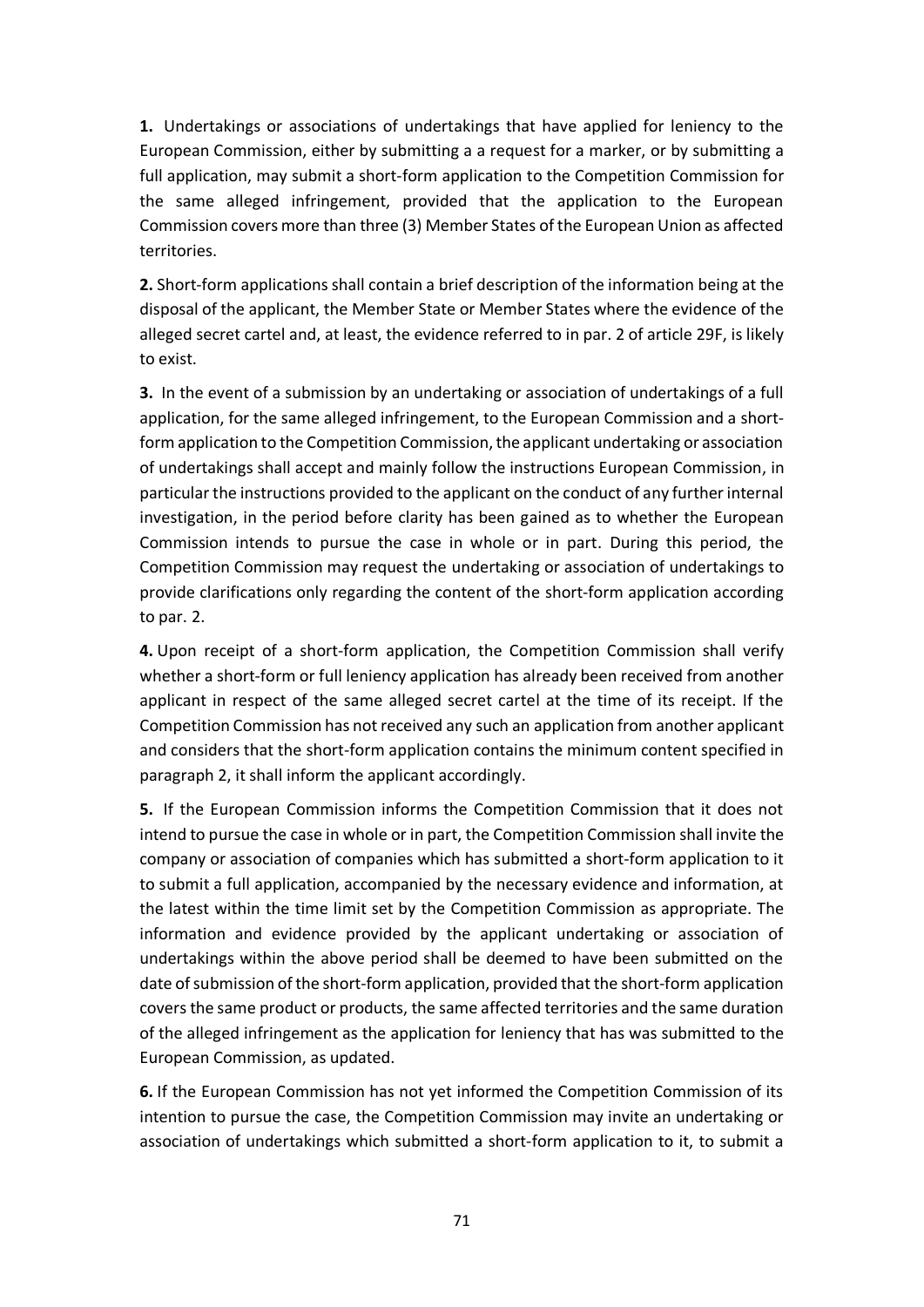full application where this is strictly necessary for case delineation or case allocation between competition authorities.

**7.** Undertakings or associations of undertakings which have submitted a summary application to the Competition Commission may, at any time, submit a full application to it.

#### **CHAPTER C'**

### **LEGAL REDRESS**

#### **Article 30**

#### **Appeals before the Administrative Court of Appeal of Athens**

1. Decisions by the Competition Commission are subject to appeal before the Administrative Court of Appeal of Athens within a period of sixty (60) days from notification.

2. The deadline for filing appeals and the filing of appeals shall not suspend execution of the Competition Commission's decision. However, the Athens Administrative Court of Appeal (in Council) may, if there is sufficient cause, may suspend the decision at appeal in whole or in part or conditionally following a petition by the interested party, in application *mutatis mutandis* of the provisions of Article 200 et seq. of the Code of Administrative Procedure (Law 2717/1999, A' 97).

In particular, where an appeal is filed against a decision by the Competition Commission imposing a fine, the Administrative Court of Appeal of Athens (in Council) may, by a reasoned judgment, following an appellant's petition, order the suspension of a part of the fine, which cannot exceed 80%. The petition for suspension shall be acceptable up to the above percentage of the fine, subject to the requirements of the principle of proportionality in the case at issue, where it is found that immediate execution of the contested action would cause the applicant irreparable damage or a damage which would be difficult to repair if the appeal is successful. If the court finds that the appeal is manifestly well-founded, it may issue a specially reasoned decision accepting the petition for suspension, even for the whole amount of the fine and even if the damage to the applicant from immediate execution of the contested action is not deemed to be irreparable or difficult to repair. By the decision ordering the suspension of execution or any other appropriate measure, the court may, even in the absence of a relevant request, order any measure needed to safeguard public interest, such as: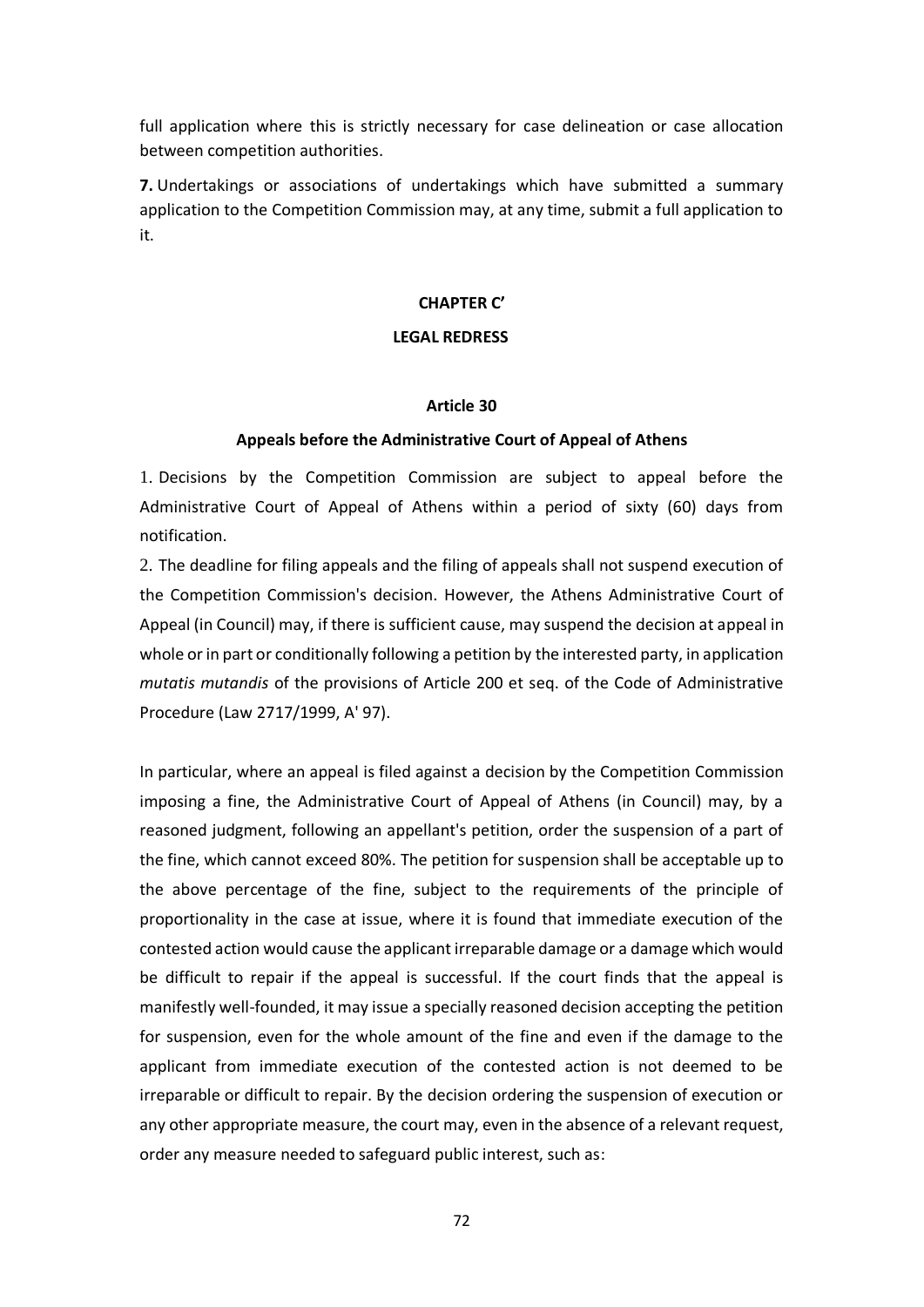a) submission to the Competition Commission by a specified deadline of a letter of guarantee payable on first demand from a solvent credit institution for an amount stipulated in the decision;

b) registration by the Competition Commission of a notice of mortgage on an applicant's immovable property for an amount specified in the decision,

c) deposit of a specific amount in the Consignment and Loans Fund for the benefit of the Competition Commission. The court may order that any other appropriate condition deemed necessary to protect the public interest from the suspension be imposed in lieu of and/or in addition to the above. The granting of stay of enforcement is excluded for the part where the notice at appeal has already been implemented.

The petition for suspension may be rejected, even in the event that the applicant will sustain an irreparable damage or a damage which would be difficult to repair, if the court considers that the appeal is manifestly unacceptable or manifestly without merit. The application may be rejected if, when weighing the damages to the applicant, third parties' interests and the public interest, the court finds that the adverse impact of acceptance it would be more serious than the benefit to the applicant.

3. The following shall have a right of appeal:

- a) undertakings or associations of undertakings against which the decision was issued;
- b) the person who filed the complaint of infringement of provisions of the present law;
- c) the Government, through the Minister of Economic Affairs, Competitiveness and Shipping;
- d) any third party with a legitimate interest.

4. Appeals shall be heard on a priority basis following a summons to the Competition Commission. Hearings may only be adjourned once, with sufficient cause, for the nearest possible date to the original hearing, unless there is cause to join several appeals.

5. For the rest, the provisions of the Code of Administrative Procedure in force at the time shall apply.

6. Undertakings or associations of undertakings which engaged in restrictive practices, within the meaning of Articles 1 and 2, with the litigant undertaking or association of undertakings and any third party with a legitimate interest may file a third party intervention in trials governed by the present article.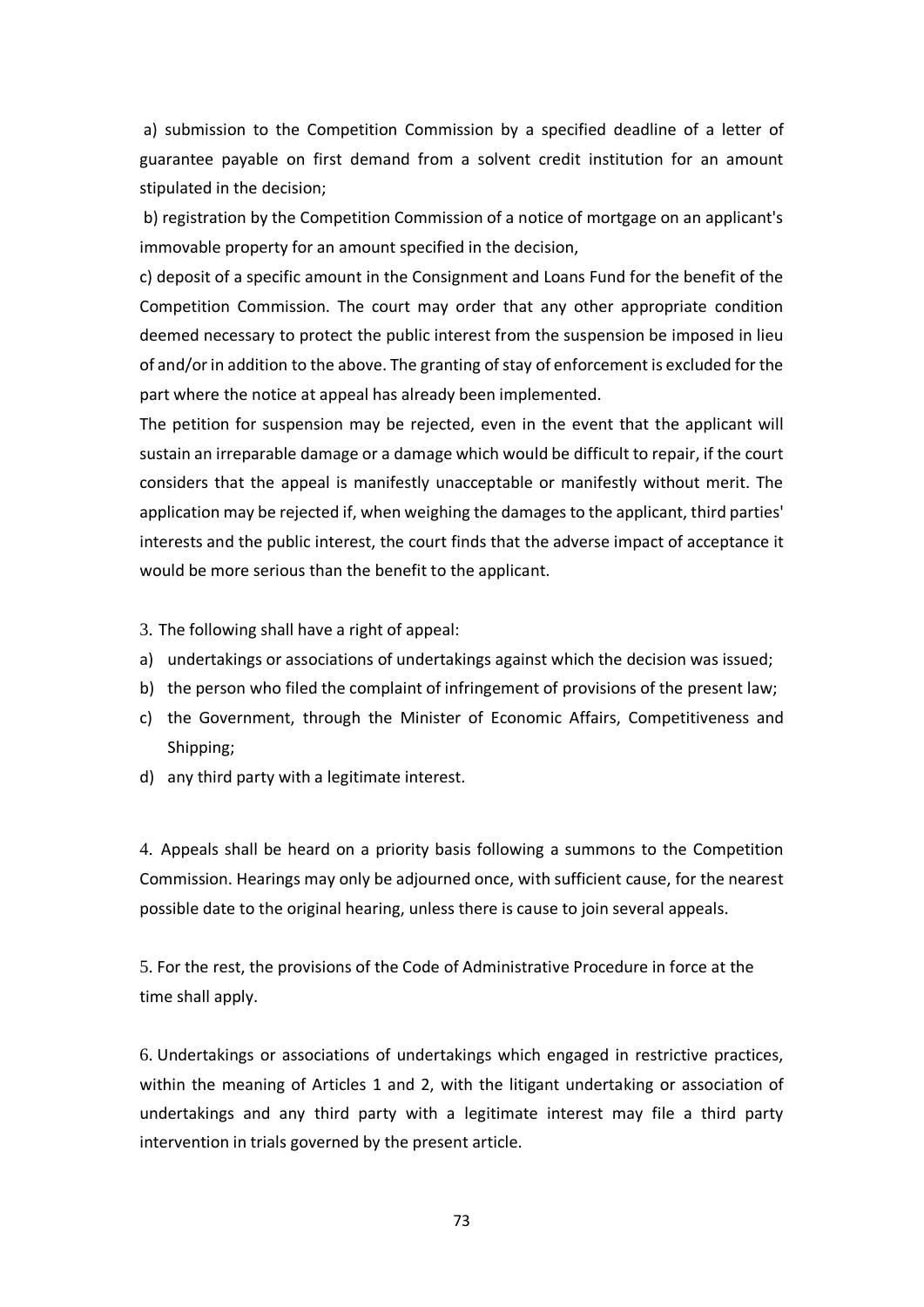7. The Competition Commission shall post on its website the decisions issued under this article, with a view to ensuring the protection of personal data and professional secrecy of the litigants.

#### **Article 31**

#### **Provisional orders**

1. If the court deems possible the acceptance of a request for a provisional order suspending the execution of a decision by the Commission, it must invite the Commission, in the most appropriate manner, at least (24) twenty-four hours before the hearing of the application, to express its opinion on the request in question.

2. If the request in question is accepted, the application for a stay of enforcement shall be listed for hearing at the earliest possible date. The hearing may not be adjourned; if it is, the provisional order shall automatically cease to apply, unless it is extended by the court hearing the application.

#### **Article 32**

#### **Legal remedies**

**1**. An application for annulment of rulings handed down by the Athens Administrative Court of Appeal in accordance with the present law may be filed with the Council of State by the parties to the trial before the Administrative Court of Appeal of Athens.

2. The General Prosecutor of the State for the ordinary administrative courts shall be entitled to apply for annulment, even if he was not party to the trial at which the contested ruling was handed down, in which case the deadline for exercising the legal remedy shall be (3) three months from publication of the ruling.

3. Applications for annulment must be heard on a priority basis. Hearings may only be adjourned once, with good cause, for the earliest possible date, unless there is cause to join several applications for annulment.

4. The provisions of Article 52 of Presidential Decree No 18/1989 (A' 8) on suspension of execution of administrative notices contested in an application for annulment shall apply, *mutatis mutandis,* to suspension of execution of rulings handed down by the Athens Administrative Court of Appeal against which an application for annulment is filed in accordance with the present law.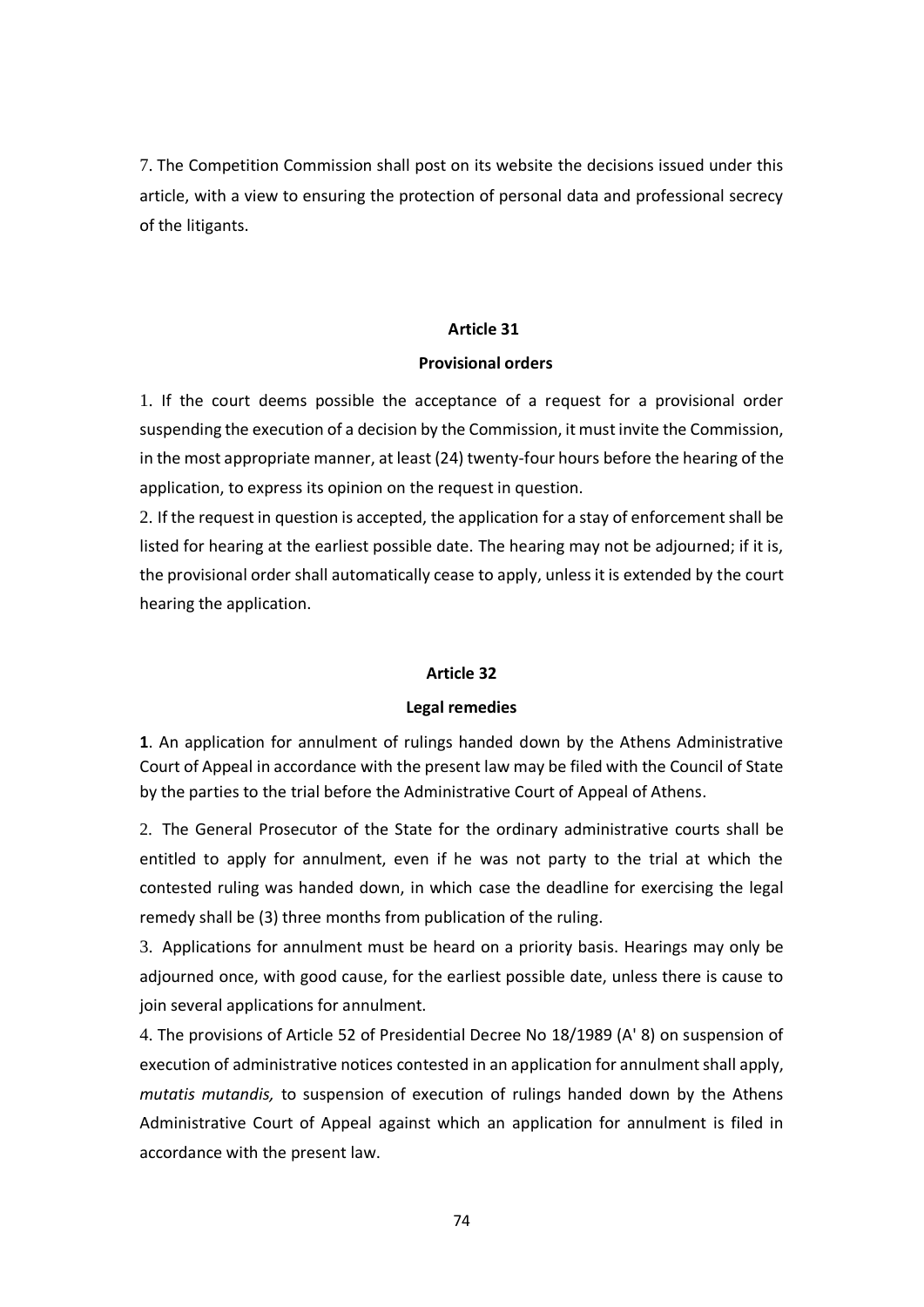5. For the rest, the provisions governing applications for annulment before the Council of State in force at the time shall apply.

6. Undertakings or associations of undertakings which engaged in restrictive practices, within the meaning of Articles 1 and 2, with the litigant undertaking or association of undertakings and any third party with a legitimate interest may file a third party intervention in trials governed by the present article.

7. The Competition Commission posts on its website any ruling handed down by courts under this article, with a view to ensuring the protection of personal data and professional secrecy of the litigants.

#### **Article 33**

#### **Special Division of the Administrative Court of Appeal of Athens**

A special division shall be established at the Athens Administrative Court of Appeal to hear appeals, third party interventions, motions for continuance, appeals at second instance and applications for retrial filed in accordance with the present law and any other matters pertaining to proceedings before it shall be regulated by presidential decree issued at the proposal of the Minister of Justice, Transparency and Human Rights and the Minister of Economy, Competitiveness and Shipping.

#### **Article 34**

#### **General Prosecutor of the State**

1. The provision of Article 29(h) of the Courts Code (Law 1756/1988, A' 35) shall also apply during hearings of legal remedies exercised in accordance with the present law by the General Prosecutor of State.

2. The General Prosecutor of State shall not be obliged to appear before the Athens Administrative Court of Appeal or the Council of State during the hearing of legal remedies exercised by him in accordance with the provisions of the present law. These legal remedies shall be tried as if the General Prosecutor of State were present, even in his absence.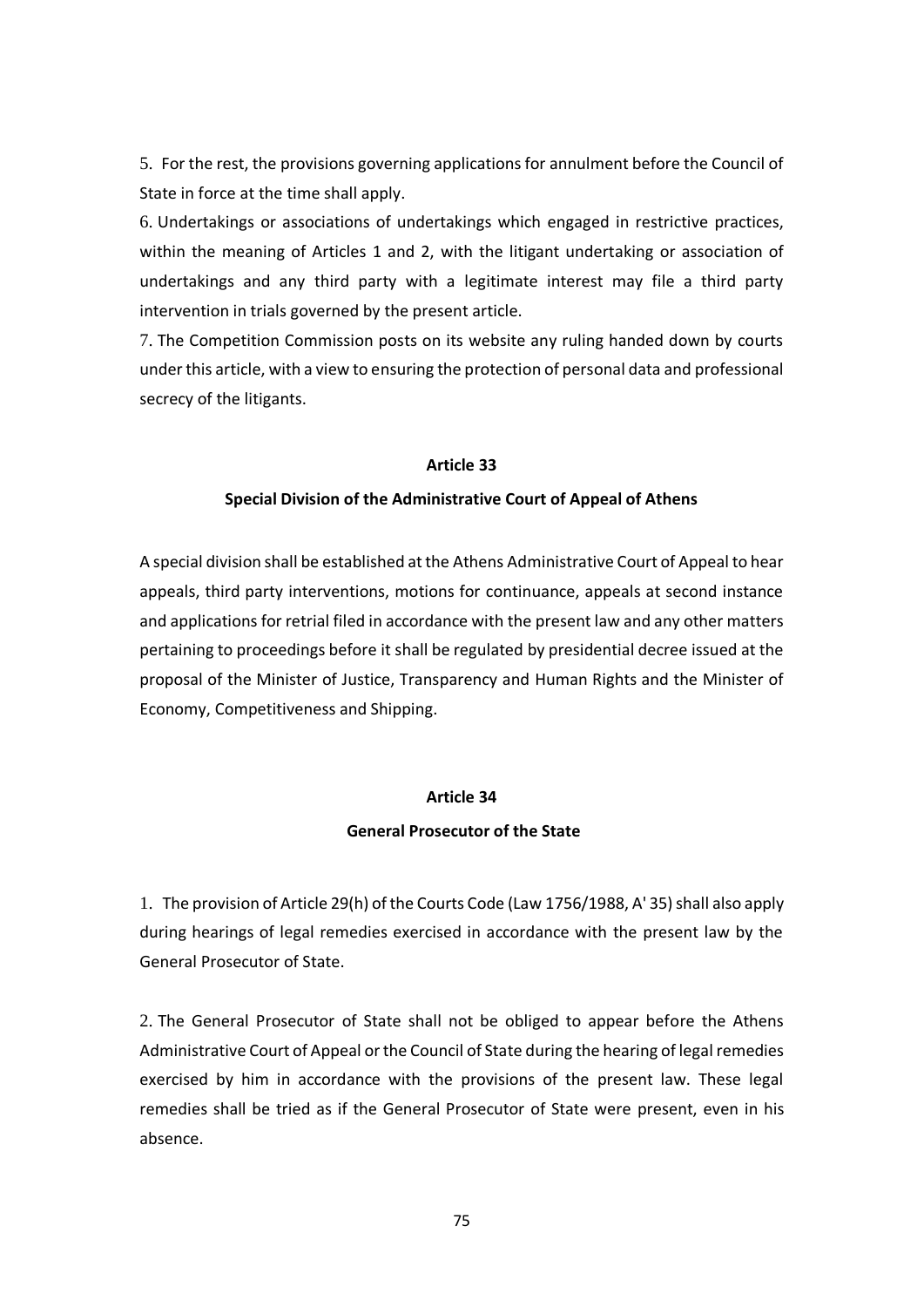3. The General Prosecutor of State may delegate the exercise of his powers under the present law to the Deputy Prosecutor or any legal deputy.

**4**. The right of the General Prosecutor of State to apply for annulment of any ruling handed down by an administrative court for the benefit of the law, in accordance with Article 29(h) of the Courts Code (Law 1756/1988) shall be independent of his right to apply for annulment under Article 32(2).

#### **Article 35**

#### **Jurisdiction of other courts**

1. Rulings handed down by the Administrative Court of Appeal of Athens and the Council of State further to an appeal in accordance with the present law shall have the force of *res judicata.*

2. Without prejudice to the provisions of the previous paragraph, the civil and criminal courts shall apply Articles 1 and 2 of the present law and Articles 101 and 102 of the Treaty on the Functioning of the European Union. Any such ruling shall not be binding on the Competition Commission, the Administrative Court of Appeal of Athens or the Council of State ruling on the basis of the provisions of the present law.

3. Courts of all jurisdictions which apply Articles 101 and 102 of the Treaty on the Functioning of the European Union in accordance with the previous paragraph may ask the European Commission to send them information in its possession or to formulate an opinion on matters pertaining to the application of EU competition law. They may also ask the Competition Commission to formulate an opinion on the above matters and on matters pertaining to the application of Articles 1 and 2 of the present law.

4. The court registrars must send the Directorate-General of Competition of the Competition Commission free copies of rulings in which the provisions of the present law and of Articles 101 and 102 of the Treaty on the Functioning of the European Union are applied and shall bear disciplinary liability in the event of failure to do so. The Competition Commission shall ensure immediate communication of the above rulings to the European Commission.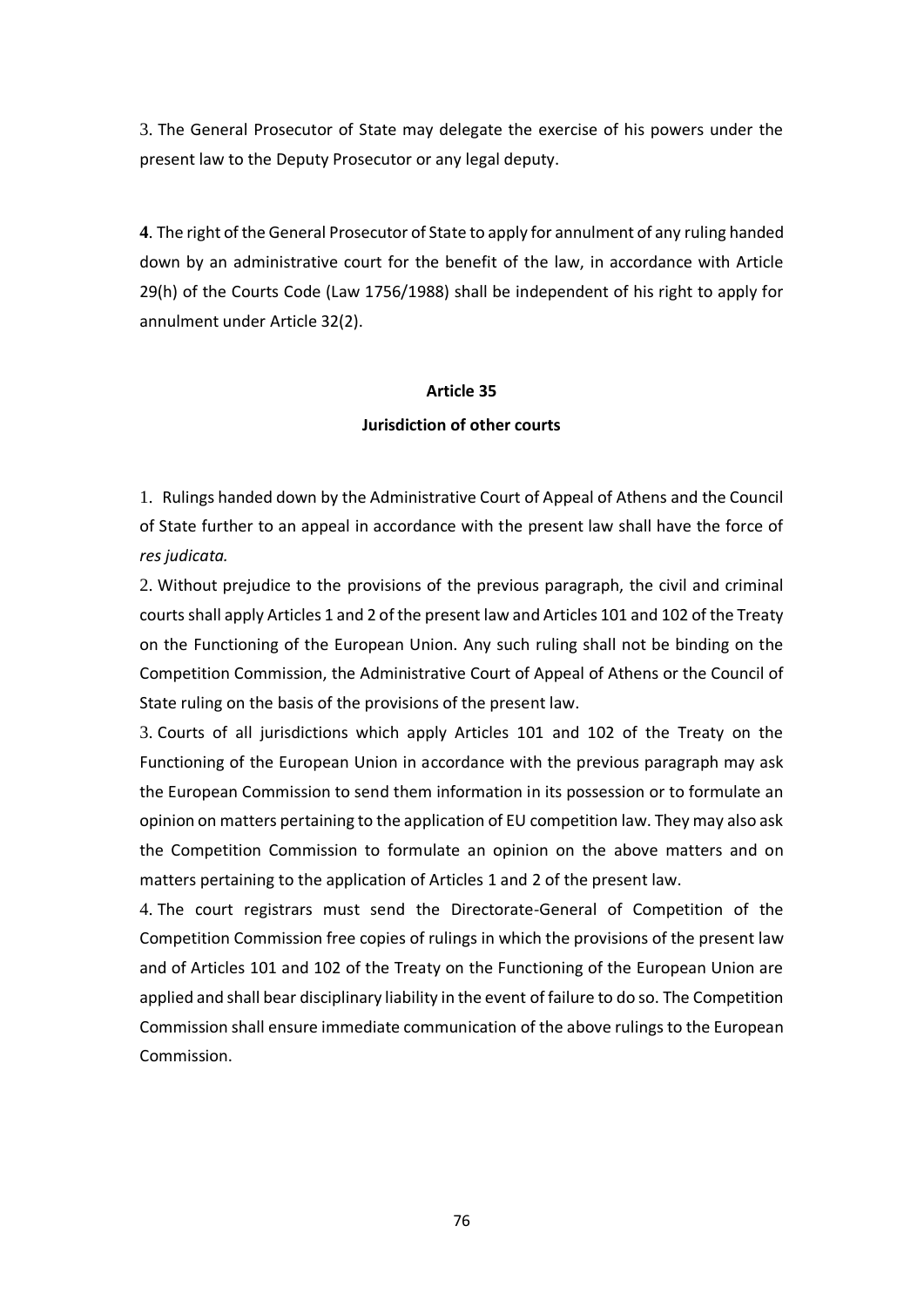#### **CHAPTER D'<sup>126</sup>**

#### **COMPLAINTS- NO ACTION LETTER**

## **Article 36**

#### **Complaints**

1. Every natural or legal person shall be entitled to file a complaint of infringement of Articles 1,1 $A^{127}$  and 2 of the present law and of Articles 101 and 102 of the Treaty on the Functioning of the European Union with the Competition Commission, which shall act as the public authority for the enforcement of the present law.

2. The form, content, procedural results and method of submission and registration of the complaints referred to in the previous paragraph shall be stipulated by decision of the Competition Commission.

3. The Competition Commission may give differing degrees of priority to complaints received in accordance with the provisions of Article 14(2)(o).

- 4. The Competition Commission shall assess the information and allegations brought to its attention by the complainant and decide if they constitute evidence of infringement of Articles 1, 1A<sup>128</sup> and 2 of the present law and of Articles 101 and 102 of the Treaty on the Functioning of the European Union. If no evidence of infringement of the aforementioned articles is established from the evaluation, the complaint shall be deemed to be manifestly without merit in accordance with the procedure described in Article 37.
- 5. The Competition Commission shall evaluate and rank the complaints the soonest possible in accordance with the provisions of Article 14(2), subindent (i) of indent (n) and indent (o), in compliance with the procedure of examining cases described in Article 15 or Article 37.
- 6. Civil servants, employees of public-law legal entities, employees of local authorities<sup>129</sup>, employees of public corporations or public utilities and persons authorized to exercise public service must report facts that come to their attention in connection with infringements of Articles  $1,1A^{130}$  and 2 and of Articles 101 and

<sup>127</sup>As amended with Article 37 L. 4886/2022 with effect from 24/1/2022 and in particular with respect to the inclusion in par.1 of reference to article 1A.

<sup>126</sup>As amended with Article 36 L. 4886/2022 with effect from 24/1/2022. The title of Chapter D' L. 3959/2011 (A' 93) is replaced by the following: "COMPLAINTS- NO ACTION LETTER".

 $128$ As amended with Article 37 L. 4886/2022 with effect from 24/1/2022 and in particular the first sentence of par. 4 with the inclusion of reference to article 1A.

<sup>&</sup>lt;sup>129</sup>As amended with Article 37 L. 4886/2022 with effect from 24/1/2022 with regard the first sentence of par. 6 with the reference to employees of local authorities.

<sup>130</sup>As amended with Article 37 L. 4886/2022 with effect from 24/1/2022, with respect to the inclusion in par. 6 of reference to article 1A.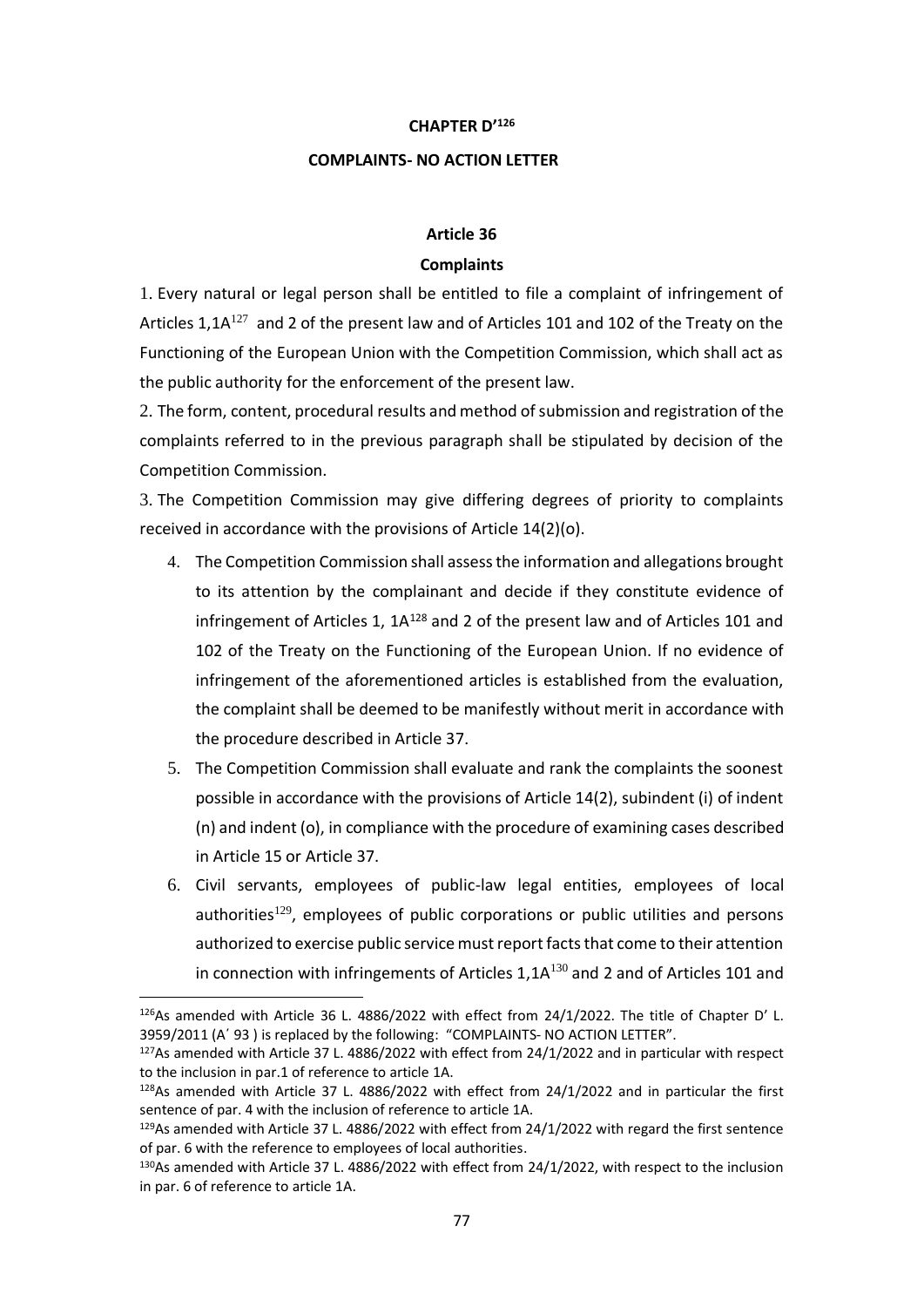102 of the Treaty on the Functioning of the European Union to the Competition Commission, without undue delay. Anyone who fails in their duty under the previous sentence shall be punished by a term of imprisonment of up to six (6) months or a fine of between EUR three hundred (300) and one thousand five hundred (1,500).

#### **Article 37**

#### **Summary procedure for complaints**

- 1. Complaints relating to matters which do not fall within the remit of the Competition Commission based on the provisions of the present law shall be placed on file at the Directorate-General of Competition by act of the President of the Competition Commission, on the recommendation of the Directorate-General, within five (5) months of submission thereof. If the complaint falls within the remit of another independent or administrative or judicial authority, the Competition Commission must duly forward it by the above deadline.
- 2. Complaints of infringements of Articles  $1,1A^{131}$  and 2 of the present law and of Articles 101 and 102 of the Treaty on the Functioning of the European Union which are manifestly without merit and which are filed solely with the Competition Commission and not with a competition authority in another Member State of the European Union shall be placed on file at the Directorate-General of Competition by act of the President of the Competition Commission, on the recommendation of the Directorate-General of Competition within nine (9) months of submission thereof.
- 3. The competent department of the Directorate-General of Competition shall notify the involved parties of the above acts, against which he shall have a right of appeal to the Administrative Court of Appeal. At the end of the year, the President shall advise the Competition Commission Plenary of the number and nature of the cases placed on file during the year and which are published in the website of the Competition Commission.<sup>132</sup>

<sup>131</sup>As amended with Article 38 L. 4886/2022 with effect from 24/1/2022 with respect to the inclusion in par.2 of reference to article 1A.

<sup>132</sup>As amended with Article 38 L. 4886/2022 with effect from 24/1/2022 and in particular the first sentence of par. 3 with respect the notification of Competition Commission's acts to all involved parties and the second sentence with respect their publication in the website of the Competition Commission.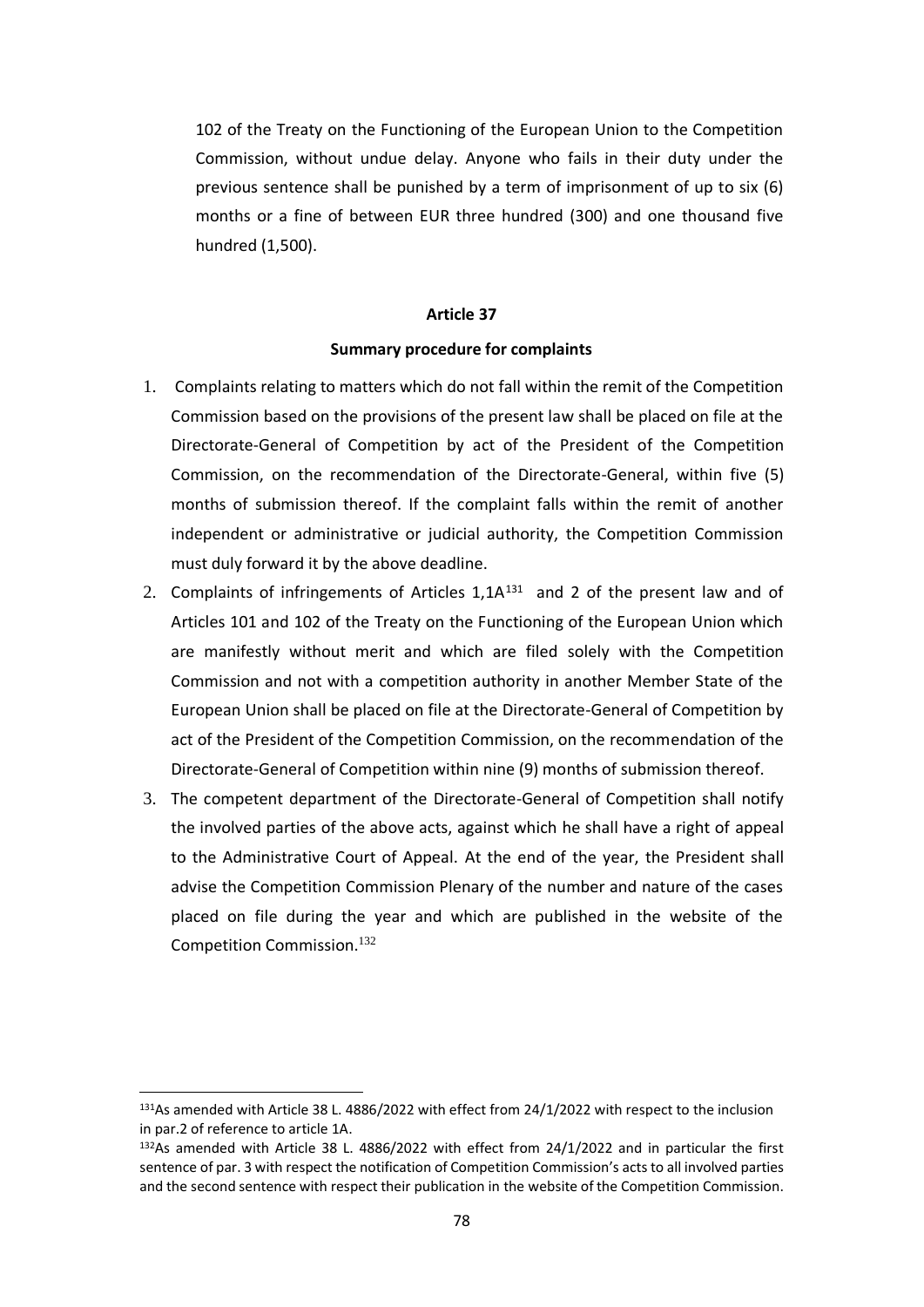# **Article 37Α 133**

#### **No-action letter**

**1.** The President of Competition Commission, following proposal of the Directorate-General for Competition and at the request of the person concerned, may decide by letter on taking no-action with respect to article 1 of this law and/or article 101 of the Treaty of the Functioning of the European Union (TFEU) either because the conditions of article 1(1) of the this law or article 101 TFEU are not met, or because the conditions of article 1(3) of this law or article 101 TFEU are met, on public interest grounds, such as the implementation of sustainable development objectives.

2. The President of Competition Commission, following proposal of the Directorate-General for Competition, may likewise make such a finding with reference to article 2 of this law or of article 102 TFEU.

3. The President of Competition Commission, following proposal of the Directorate-General for Competition, withdraws a letter of no-action issued in accordance with article 1 and 2, if new evidence become available to the Commission, which substantially affect the assessment of the conduct, if the factual circumstances have changed, or if its issuance was based on untrue or misleading information. The withdrawal shall be notified immediately to the undertakings concerned.

4. The no-action letter has no binding effect on the Competition Commission and the courts.

5. By decision of the Competition Commission, the criteria and the conditions under which the letter of par. 1 is issued are specified, following a public consultation, and any other matter pertaining to the application of this law is determined.

# **CHAPTER Ε΄<sup>134</sup>**

# **Obligations of undertakings and investigative powers – Processing of personal data**

## **Article 38**

## **Request for information**

**1.** When necessary for the exercise of the powers of the Competition Commission stipulated in the present law, the President of the Commission or the Vice-President, Director-General, Director or other official of the Directorate-General for Competition authorised by the President may request in writing information from undertakings, associations of undertakings or other natural or legal persons or public or other

<sup>133</sup> As added by Article 39 of Law 4886/2022 with effect from 24/1/2022.

<sup>134</sup> As amended with the Article 40 of L. 4886/2022, with effect from 24/1/2022. The title of the fifth chapter of Law 3959/2011 (Α΄ 93) is replaced by the following: "Obligations of undertakings and investigative powers - Processing of personal data".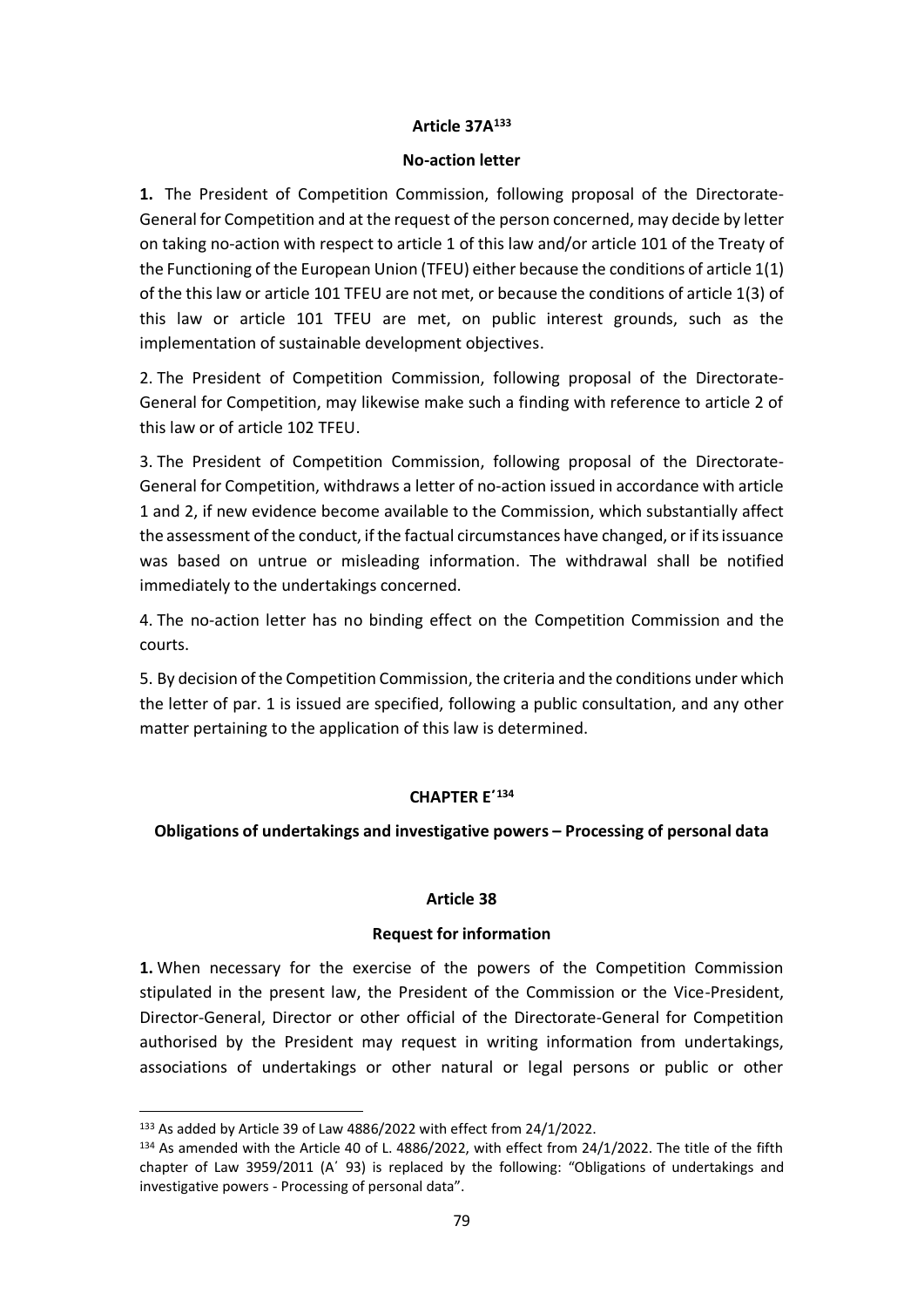authorities or local and local authorities. The requests comply with the principle of proportionality and do not oblige the addressee to admit the existence of the infringement referred to herein and of Articles 101 and 102 of the Treaty on the Functioning of the European Union. The obligation to provide all necessary information covers information to which the undertaking or association of undertakings, other natural or legal persons or public authorities have access.

The document must quote the legal provisions on which the request is established, the purpose of the request, the time limit by which information must be provided, which shall be no less than five (5) days for information relating to interim measures or decisions based on Article 9(3) or cases of concentrations of Articles 5-10 and ten (10) days in all other cases, and the penalties provided for in the event of failure to comply with the duty of the provision of information. The addressees of the document are required to immediately provide accurate and complete information as requested, as well as to provide oral clarifications upon request. The Competition Commission may request the submission of certain types of information, in particular through the use of an online platform or through an electronic interface and access to electronic data held on the public network.

When the information is requested from undertakings or associations of undertakings, the persons responsible referred to in Article 25B(5) and the competent employees of the undertakings or associations of undertakings are required to provide the information. Persons who do not testify in criminal proceedings are not subject to the obligation to provide information, according to Article 212 of the Code of Criminal Procedure, provided that they comply with the obligation described in paragraph 4 of the same article. The present paragraph shall be without prejudice to provisions governing banking confidentiality. 135

**1Α**. Where necessary for the exercise of the powers of the Competition Commission defined in subpar. s) of paragraph 2 of Article 14, the President of the Commission, or the Vice-President, or the Director-General, a Director or other official of the Directorate-General authorised by the President may request in writing from undertakings, associations of undertakings or other natural or legal persons or public or other authorities or local and local authorities to provide information to which they have access. The addressees of the request are not obliged to provide the requested information.

The request document must quote the provisions of the law on which the request is established, the purpose of the request, the type of the requested information, the time limit by which information must be provided, which shall be no less than ten (10) days, and the penalties incurred, according to par. 3. The Competition Commission may request the submission of certain types of information, in particular through the use of an online platform or through an electronic interface and access to electronic data held on the private and public network. 136

<sup>&</sup>lt;sup>135</sup> As replaced by Article 41 of L. 4886/2022, with effect from 24/1/2022.

<sup>136</sup> As added with Article 41 L. 4886/2022, with effect from 24/1/2022.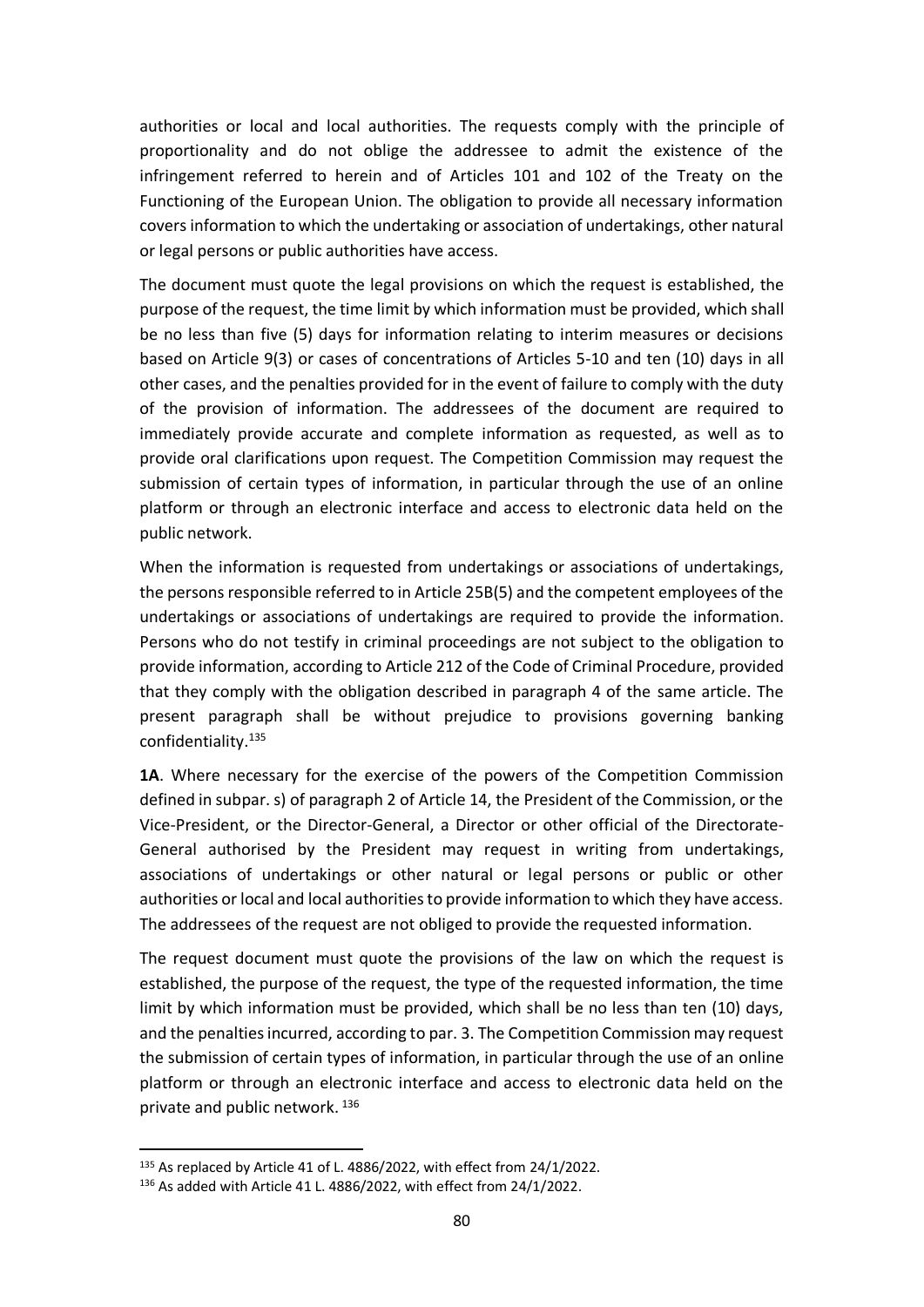**2.** Without prejudice to any *lex specialis* establishing the duty of confidentiality, all public authorities and legal persons governed by public law shall have a duty of information and shall assist the Competition Commission and the employees acting under its authorisation, in the performance of their duties.<sup>137</sup>

**2Α**. For the purpose of establishing infringements of Articles 1, 1A, 2 and 5 to 10 and for the application of Article 11, as well as for the purpose of establishing infringements of Articles 101 and 102 of the Treaty on the Functioning of the European Union, the President of the Commission or the Vice-President authorised by him, or the Director-General, Director or Head of Department, may, at his discretion, and without prejudice to Article 212 of the Code of Criminal Procedure, summon any representative of a company or association of companies, representatives of companies or associations of companies, representatives of other legal persons, as well as any other natural person to sworn or unsworn witness statements. The summons document states the articles of the law, on which it is based, the purpose and the date of the witness statement. The summons is notified to the above persons, at least five (5) days before the date of the statement. 138

**2Β**. When necessary for the exercise of the powers of the Competition Commission defined in subpar. s) of par. 2 of Article 14, the President of the Commission, or the Vice-President, or the Director-General, Director or other servant of the Directorate-General authorised by him may call to deliberations any representative of a company or association of companies, representatives of companies or associations of companies, representatives of other legal persons, as well as any other natural person, with invitation, which is submitted to the above persons at least five (5) days before the date of the discussion. The invitation must quote the provisions of the law on which the request is based, the content of the discussion and the date of its conduction. For the above purposes, minutes shall be kept. Any other relevant issue is determined by the Rules of Procedure and Management of the Competition Commission. 139

**3.** In the event of refusal, obstruction or delay in providing the information requested or refusal to provide oral clarifications or provision of inaccurate, misleading or incomplete information, in the context of application of par. 1 & 2, or in the event that inaccurate, misleading or incomplete information is provided, in the context of application of par. 1A and 2B and without prejudice to criminal sanctions in accordance with Article 44, the Competition Commission shall:

a) in the case of undertakings or associations of undertakings to impose, by its decision, a fine per day of non-compliance, which is defined proportionally to the average daily total world turnover of the undertaking or association of undertakings at the time of the prior financial decision, capped at 3% of turnover and calculated from the date set by the

<sup>&</sup>lt;sup>137</sup> As amended with the Article 41 L. 4886/2022, with effect from 24/1/2022.

<sup>138</sup> As added with the Article 41 L. 4886/2022, with effect from 24/1/2022.

<sup>&</sup>lt;sup>139</sup> As added with the Article 41 L. 4886/2022, with effect from 24/1/2022.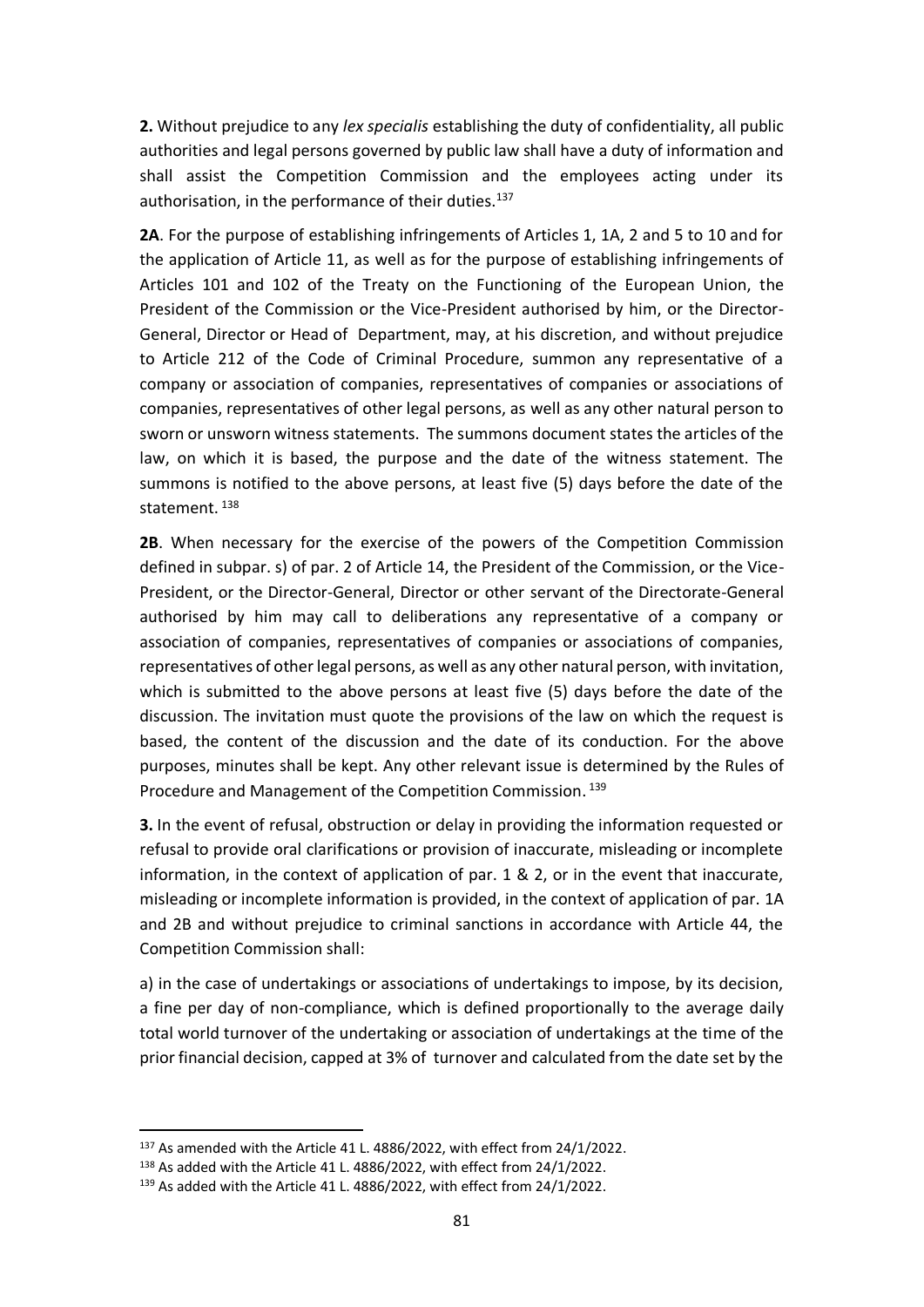relevant decision of the Authority, impose, on the other hand, on their employees a fine of fifteen thousand (15,000) to thirty thousand (30,000) euros per day of non-compliance.

b) in the case of civil servants or employees of public-law legal entities or employees of local or regional authorities, to file an official report, so that disciplinary action can be taken for the above infringements, which are a disciplinary offence.<sup>140</sup>

## **Article 39**

# **Conduct of investigations**

**1.** For the fulfillment of the duties of the Competition Commission provided in this law, the authorised officials of the Directorate-General of Competition shall exercise the powers of tax auditor and shall be authorised in particular:

a) to inspect books, records and other documents, of all type and category, of the undertaking or association of undertakings, including the business e-mails of the undertaking, the directors, the chief executive officers, the managers and the persons entrusted with the administration or management in general and of the staff of the undertaking or association of undertakings, regardless of how and where they are stored, and to take copies or extracts of them and have the right of access to all information to which has access the undertaking inspected;

b) to seize, receive or obtain, in any form, a copy or extract of books, documents, and electronic storage and transmission of information relating to professional information, and, where they deem it appropriate, to continue the investigation for information and to select copies or extracts at premises of the Competition Commission or other designated sites;

c) to inspect and collect information and data from mobile terminals and portable devices and their servers and the cloud computing, in cooperation with the competent authorities on a case-by-case basis, located inside or outside the premises of the undertakings inspected or their associations;

d) to carry out inspections in the offices and other premises and means of transport of the undertaking or association of undertakings;

e) to seal any professional premises, books or documents for the period of and to the extent necessary for the inspection;

f) to carry out inspections on premises, stadiums or means of transport other than those mentioned in subpar. d) of par. 1 of article 39, including the residencies of the businessmen, directors, chief executive officers and persons entrusted with the management or administration in general and of the staff of the undertaking or association of undertakings, where there is reasonable cause to suspect that they are

<sup>&</sup>lt;sup>140</sup> As amended with the Article 41 L. 4886/2022, with effect from 24/1/2022 and specifically in par. 3 the following are replaced: the introductory subparagraph and the indent a) and the indent b) is amended with the addition of the employees of local or regional authorities.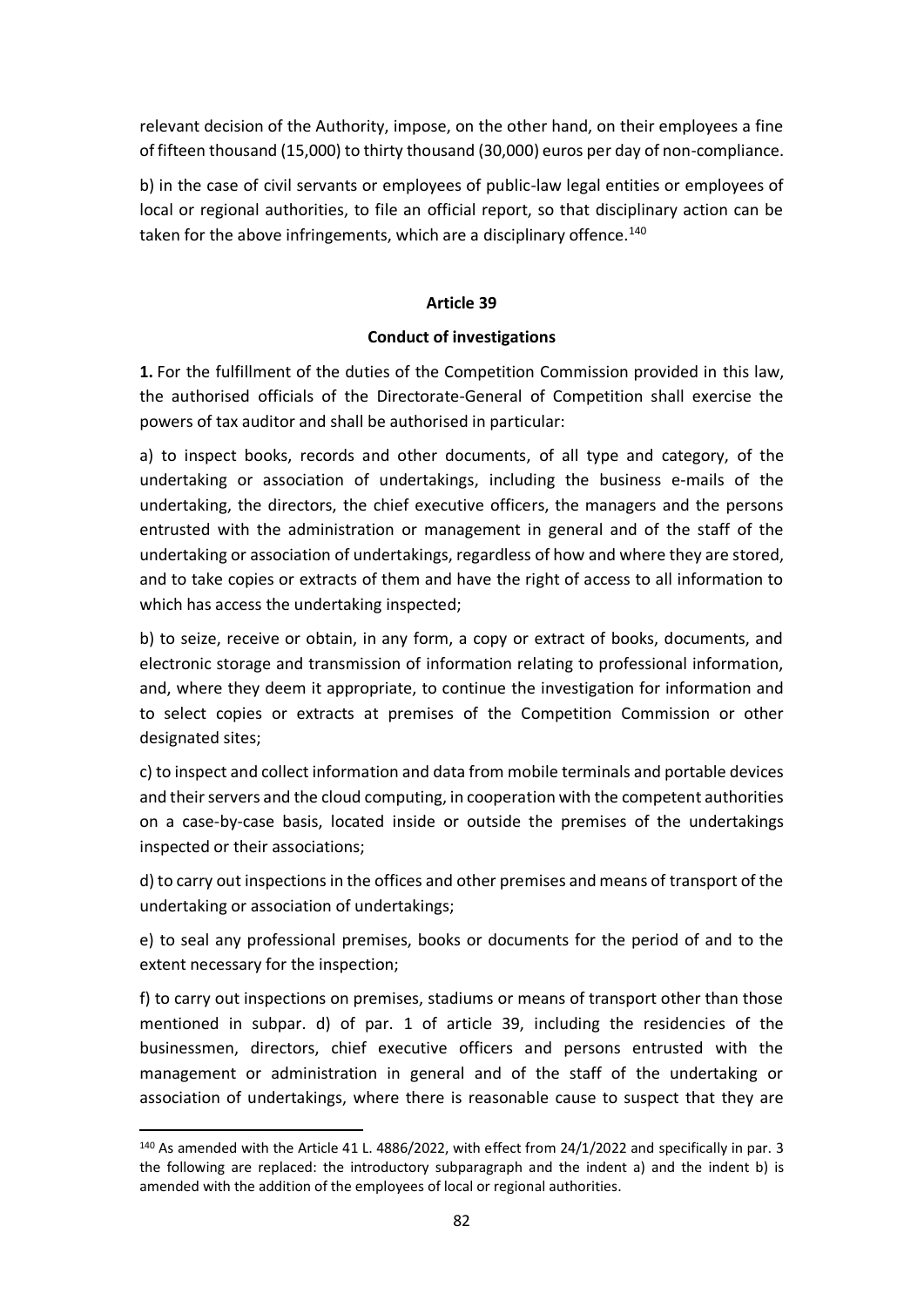keeping books or other documents pertaining to the undertaking and the purpose of the inspection may be important to establish an infringement;

g) to take, at their discretion, sworn or unsworn witness statements, without prejudice to the provisions of Article 212 of the Code of Criminal Procedure, and to ask any representative or member of staff of the undertaking or association of undertakings for explanations of facts or documents relating to the subject matter and purpose of the inspection and to record their respective answers.

The types of evidence deemed as acceptable before the Competition Commission include documents, oral statements, emails, regardless of whether any such messages appear to have been read or deleted, records and any other item containing information, regardless of form and the medium on which the information is stored.

The procedure for collecting, storing and processing electronic files and correspondence collected for the purpose of the present law shall be stipulated by decision of the Competition Commission.

The employees of the Directorate-General of Competition shall comply with the provisions of Article 9 of the Constitution on the asylum of residence during the exercise of their powers in accordance with subparagraph (g) above.

When there are reasonable suspicions of infringement of 1 & 2 and said data may be essential for the establishment of this infringement, the Competition Commission may, however, respecting the principle of proportionality, request the removal of confidentiality of communication under Articles 4 and 5 of Law 2225/1994 (A' 121). 141

**2.** The order in question shall be issued in writing by the President of the Competition Commission or the Vice-President, Director-General or Director of the Directorate-General of Competition of the Competition Commission authorised for the purpose and shall state the purpose of the inspection and the consequences of obstructing or hampering it or refusing to produce the books, records and other documents requested or to provide copies or extracts of them. <sup>142</sup>

**3.** The President of the Competition Commission or the Vice-President, Director-General or Director of the Directorate-General of Competition of the Competition Commission authorised by the President may request in writing, the assistance of public authorities or departments, or level-1 or level-2 local authorities and public-law legal entities, for the

 $141$ . As amended with Article 42 L. 4886/2022 with effect from  $24/1/2022$ . Concretely, in par. 1, is replaced the introductory part, at the end of subpar. a) a reference at the right of the authorized employees of the Competition Commission to access the information to which said company has access, is made, the subpar. b) is replaced, the subpar. c) is amended, in order a reference to the computing cloud to be added, the subpar. g), in order to specialize the requirements of control and investigations and subpar. f), in order the possibility of witness statements or clarifications by third person and the type of evidence accepted before the Commission, as well as the possibility of removing the confidentiality of communications, the reference at the subpar. "a) to f)" is replaced.

<sup>&</sup>lt;sup>142</sup> As amended with Article 42 L. 4886/2022 with effect from 24/1/2022 and in particular par. 2 is improved in terms of legislative drafting.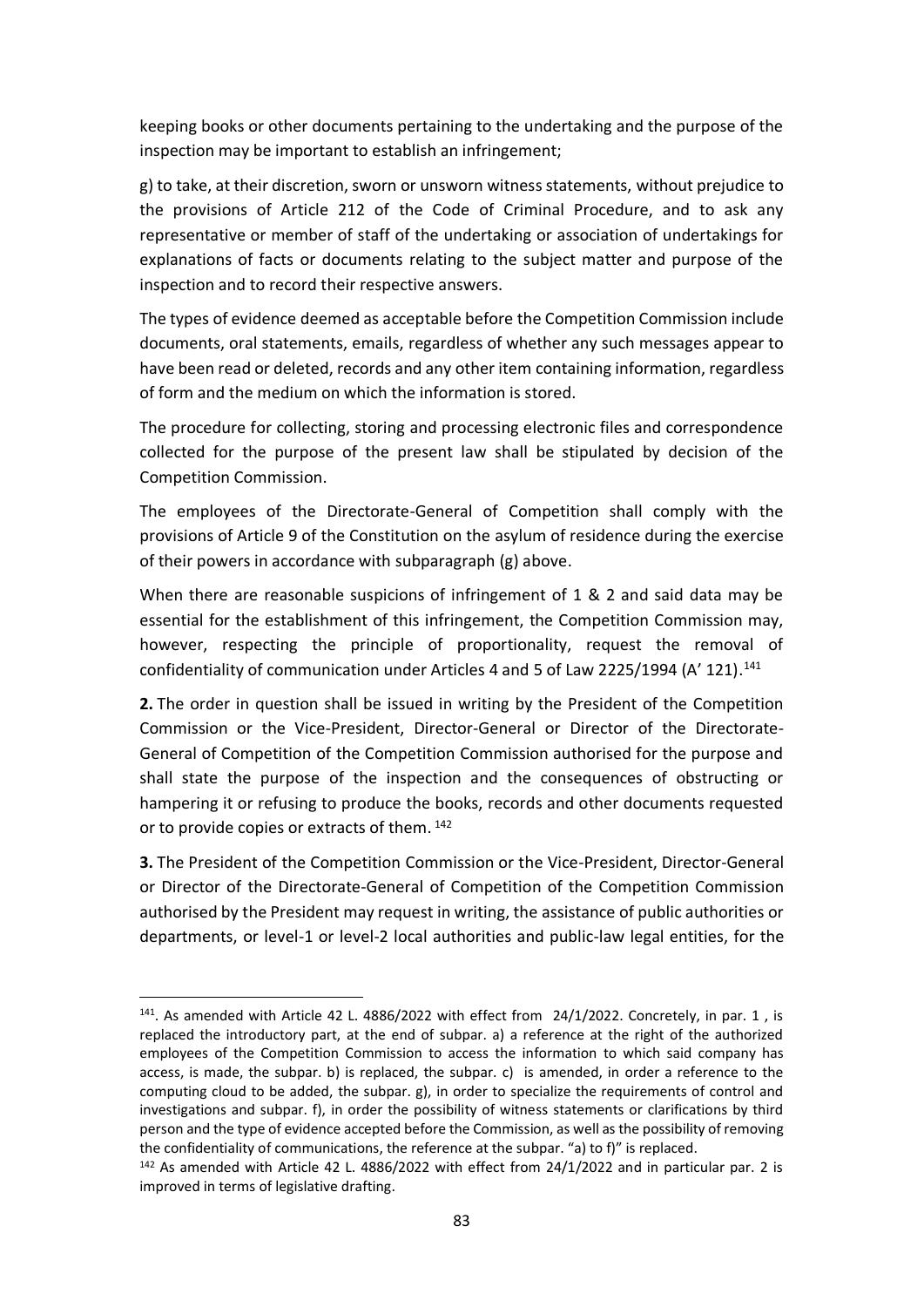conduct of investigations referred to in paragraph 2(a) to (g). Such assistance may also be requested as a precautionary measure. 143

**4.** A report shall be drafted on every inspection and search carried out by the person who conducted it, a copy of which shall be sent to the undertaking or association of undertakings in question.

**5.** Without prejudice to criminal sanctions provided for in Article 44, the Competition Commission imposes, by decision, on undertakings, associations of undertakings or persons who obstruct or hamper, in any manner, investigations carried out under the provisions of paragraphs 1, 2 and 3, a fine per day of non-compliance. The fine, as far as the undertakings or associations of undertakings is concerned, is defined proportionally to the average total global turnover of the wayward undertaking or associations of undertaking sat the previous issuance of the financial decision, capped at 3% of turnover and calculated from the date set by the relevant decision of the Competition Commission. Furthermore, the Competition Commission may impose on anyone else who demonstrates the above behavior, a financial penalty of at least fifteen thousand (15,000) to two million (2,000,000) euros and on the employees of the above undertakings or associations of undertakings that display the above behavior, a fine of at least five thousand (5,000) euros to two million (2,000,000) euros. If it is possible to calculate the amount of the financial benefit from the infringement, the amount of the fine imposed may not be less than that, even if it exceeds the maximum amount specified in the third part. In measuring the above, special consideration shall be given to the seriousness of the case under consideration, the invalidity of the acts and their impact on the outcome of the investigation.<sup>144</sup>

**6.** If the authorized employees of the Directorate-General of Competition or the authorised officials of the European Commission are denied or somehow obstructed in the performance of their duties, they may request assistance from the prosecution authorities and any other competent authority. Such assistance may also be requested preventively.

# **Article 39Α 145**

# **Restrictions on rights and obligations in the processing of personal data - Empowering provision**

**1.** The Competition Commission shall process personal data when the processing is necessary for the exercise of the powers conferred on it hereunder, in accordance with subpar. e) of par. 1 of Article 6 (1) of EU- Regulation 2016/679 of the European Parliament and of the Council, dated from 27 April 2016, for the protection of natural persons with regard to the processing of personal data and the free movement of such data and

<sup>&</sup>lt;sup>143</sup> As amended with Article 42 L. 4886/2022 with effect from 24/1/2022 and in particular in par. 3 a second indent is added.

<sup>144</sup> As amended with Article 42 L. 4886/2022 with effect from 24/1/2022.

<sup>145</sup> As added with Article 43 L. 4886/2022 with effect from 24/1/2022.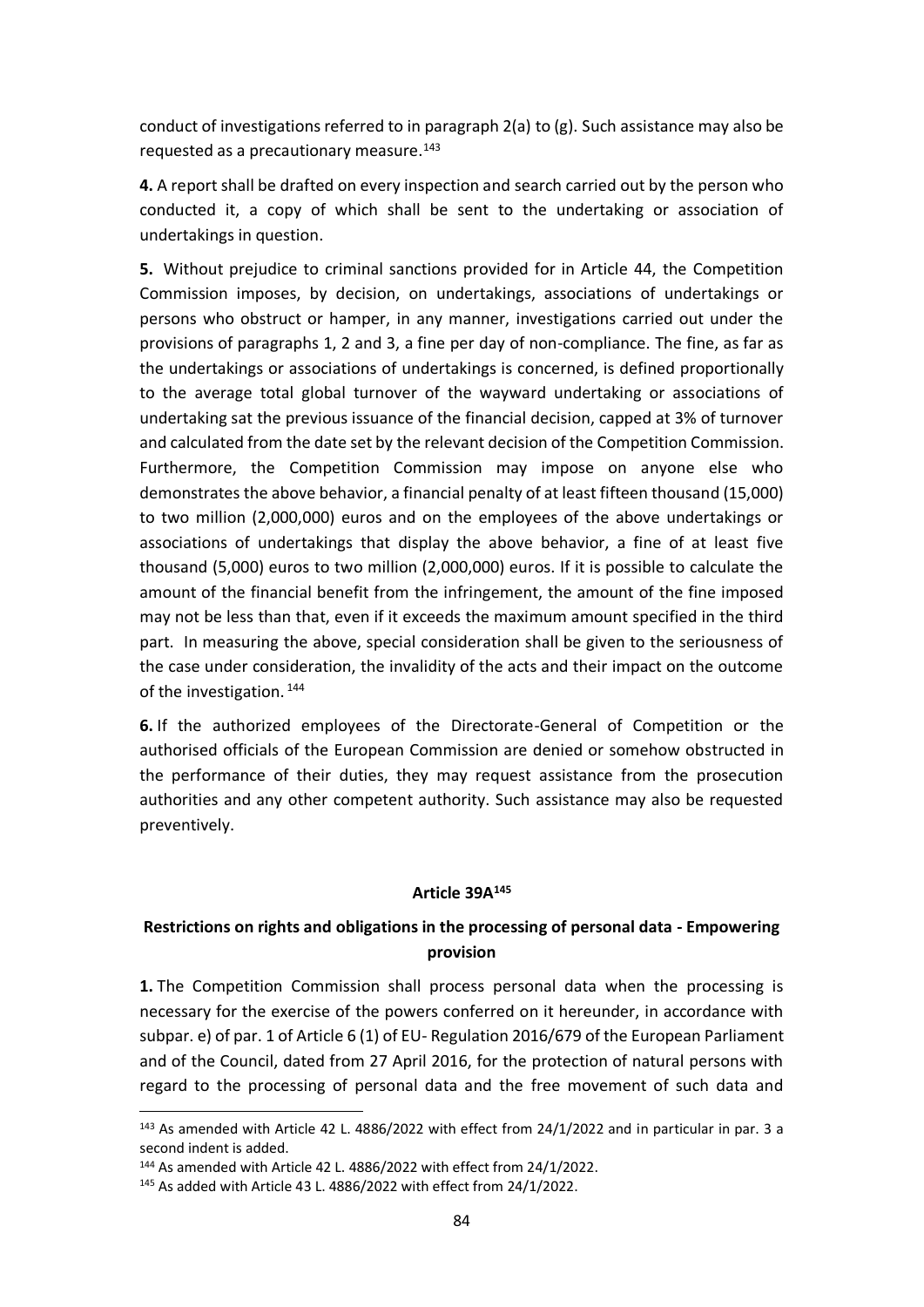repealing Directive 95/46/EC (General Data Protection Regulation) (L.119) and law 4624/2019 (A' 137).

**2.** The Competition Commission may restrict the rights and obligations provided for in Articles 12 to 15, 17, 18, 20 and 34, as well as in Article 5 of EU-Regulation 2016/679 in so far as they concern the personal data processed during the exercise of investigative powers, according to articles 38 and 39 of this law, as well as during the conduct of investigative and enforcement activities, fall within its competences.

**3.** The restrictions of paragraph 2 hereof shall apply when the exercise of rights and the fulfillment of these obligations jeopardizes, or complicates, the investigations or enforcement activities carried out by the Commission for the purpose of applying competition law, in particular through disclosure of research instruments, methods and evidence, or when the rights of other data subjects are adversely affected.

**4.** The subjects of the data that exercise any of the rights provided for in Articles 15, 17 and 18 of EU-Regulation 2016/679, shall be informed by the Competition Commission of the restrictions applied pursuant to par. 2 hereof, for the reasons justifying the imposition of such restrictions, unless such information may be detrimental to the purposes of the restriction, as well as their ability to lodge a complaint with the Hellenic Data Protection Authority.

**5.** When the substantive reasons for the restriction no longer exist, the Competition Commission shall lift the restriction, at the same time informing the data subject of the substantive reasons for which it was applied.

**6.** The Competition Commission shall apply the restrictions of par. 2 for as long as the reasons that justify them exist. During this period, the Competition Commission implements the appropriate technical and organizational measures to ensure the prevention of unauthorized access to personal data or the transmission of such data to persons who are not required to be aware of it.

**7.** The Data Protection Officer of the Competition Commission (DPO) shall be informed without delay whenever the rights of the data subjects are restricted in accordance with the decision of par. 8. Upon request, the Data Protection Officer shall be granted access to the registration file and any documents containing the basic factual and legal data. The DPO may request a review of the restriction and shall be informed of the outcome of the requested review.

**8.** By decision of the Competition Commission the terms, conditions, organizational measures and procedural guarantees for the application of the restrictions may be regulated, in compliance with the principles of proportionality and accountability.

## **Article 40**

#### **Investigations into sectors of the economy or types of agreements**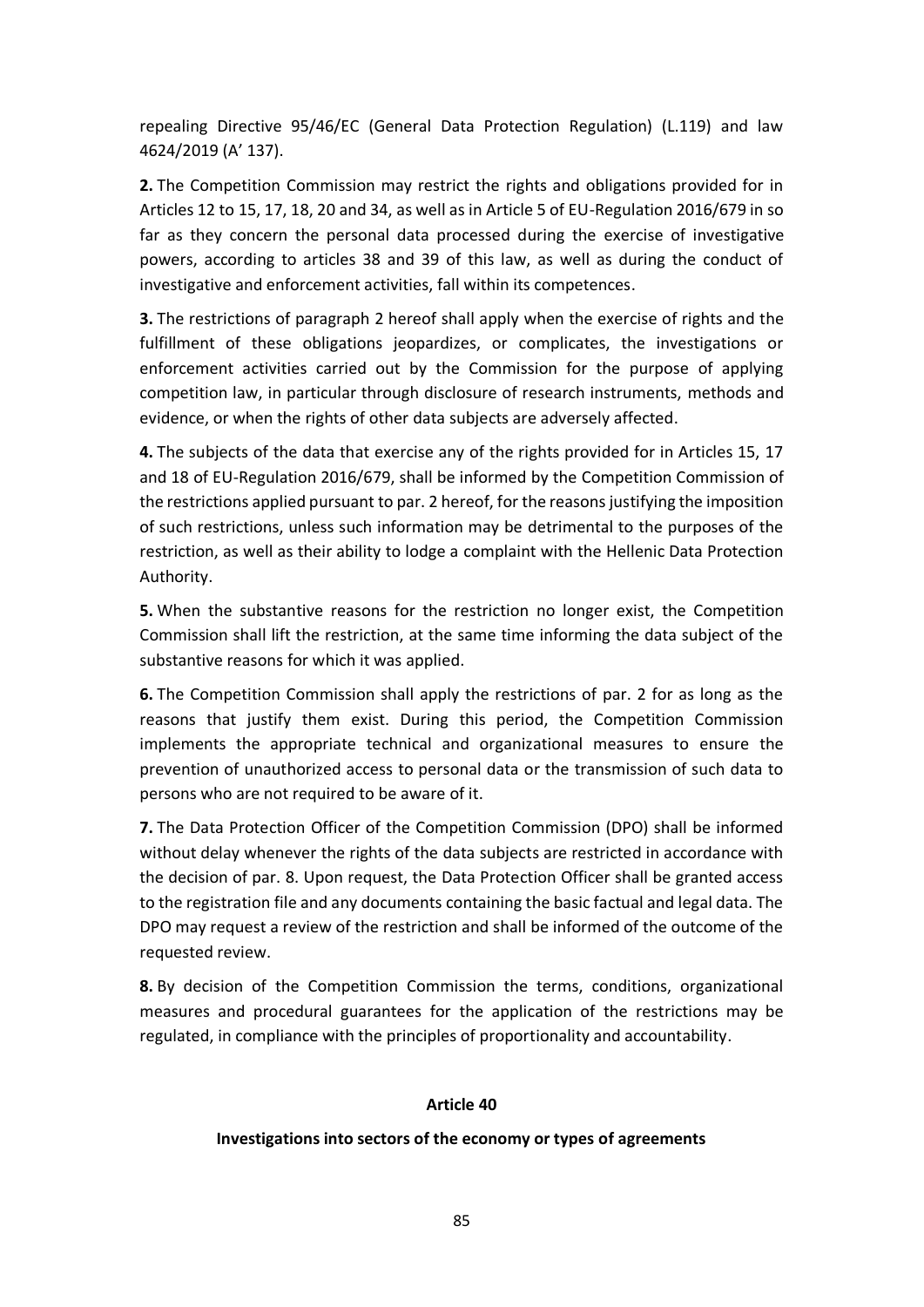**1.** Where prices or other circumstances give cause to suspect that competition is being restricted or distorted, the Competition Commission may investigate a particular sector of the economy or certain types of agreements or methods of shaping commercial behavior, including algorithmic methods, in various sectors, provided that they fall within its responsibility.<sup>146</sup>

**2.** During the course of its investigation, the Competition Commission may ask undertakings or associations of undertakings for the information necessary for the application of Articles 1, 1A  $147$  and 2 and may carry out any inspection needed for the purpose. The Competition Commission may, in particular, ask the above undertakings or associations of undertakings to advise it of any agreement, decision or concerted practice.

**3.** The Competition Commission may publish a report on the results of its investigation of particular sectors of the economy or certain types of agreements in various sectors and ask the interested parties for their comments.

**4.** For the purposes of the present article the Competition Commission shall rule in Plenary session. The provisions of articles 38, 39 and 41 shall apply for the purpose of collating the necessary information.

## **Article 41**

## **Obligation of Confidentiality**

**1.** The information collected pursuant to the provisions of the present law may only be used for the purpose of the request for information, the inspection or the hearing.

**2.** Without prejudice to the provisions of Article 38(2) of the Code of Criminal Procedure<sup>148</sup>, employees of the Directorate-General of the Competition Commission and employees of the competent departments of the local authorities and services, level-1 and level-2 of local authorities and public-law entities instructed in accordance with Article 39(2) to (4) who, during the performance of their duties, obtain knowledge of confidential information on undertakings, associations of undertakings or other natural or legal persons which has no bearing on the application of the present law shall treat any such information in confidence.

**3.** Confidential information bearing on the application of the present law shall form part of the administrative file. The employees referred to in the paragraph 2 must keep confidentiality, without prejudice to the provision of par. 2 of Article 38 of the Code of Criminal Procedure, for the data referred to the previous subparagraph. The

<sup>146</sup> As amended with Article 44 L. 4886/2022 with effect from 24/1/2022, in order in par. 1 of Article 40 of L. 3959/2011 (Α΄ 93) to be added the reference to methods of shaping commercial behavior, including algorithmic methods.

 $147$  As amended with Article 44 L. 4886/2022 with effect from 24/1/2022, in order to add in par. 2 the reference to Article 1A.

<sup>&</sup>lt;sup>148</sup> As amended with Article 45 L. 4886/2022 with effect from 24/1/2022, in order to align par.2 with the renumbering of Article 37 of the Code of Criminal Procedure to Article 38 of the Code of Criminal Procedure.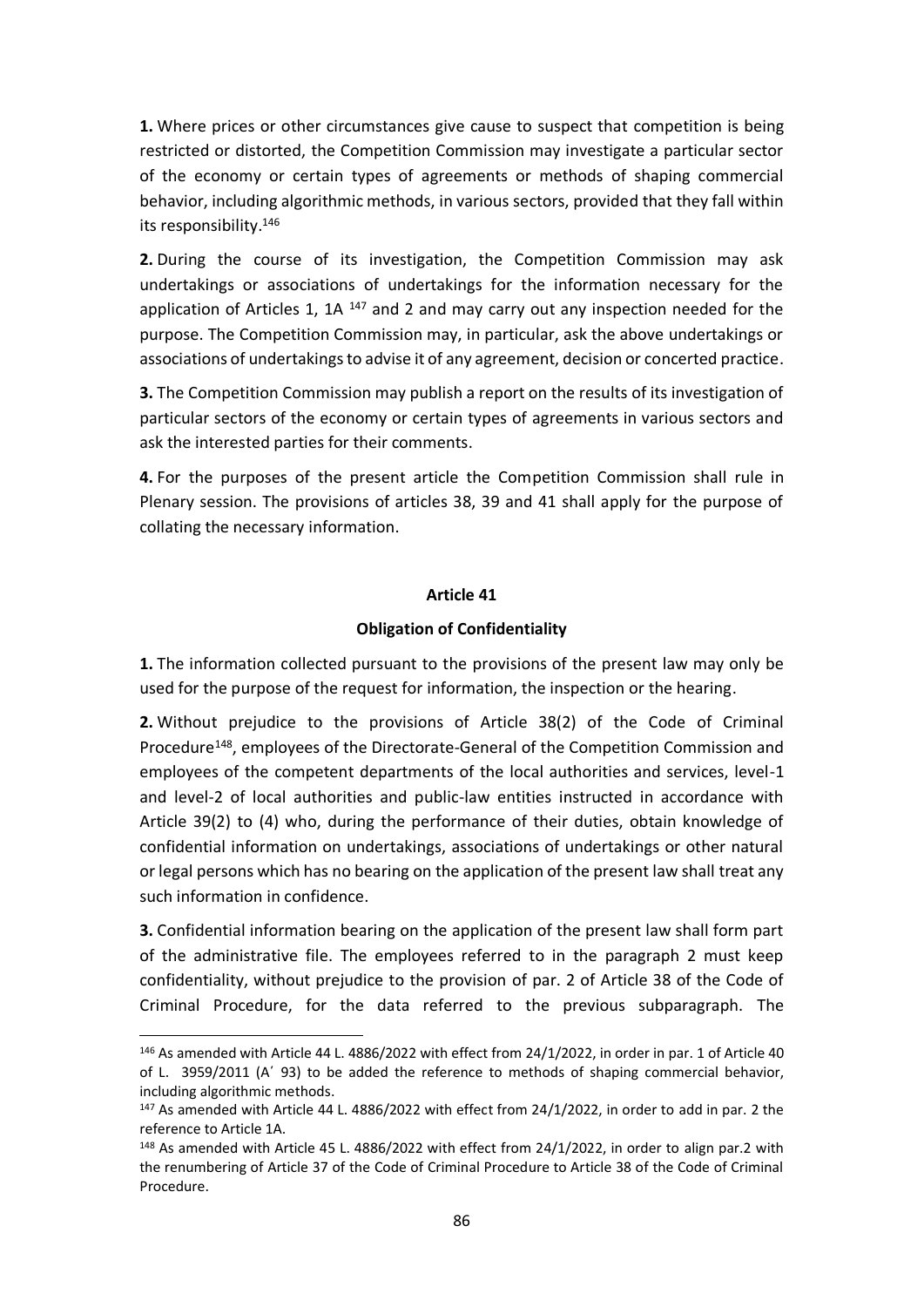preconditions to, the extent of, the exemptions from and the time and procedure for access to the administrative file by undertakings and associations of undertakings against which proceedings before the Competition Commission have been instituted and by the natural persons or legal entities who filed a complaint, the procedure for the Directorate-General of Competition to use and publish the aforementioned confidential data and any other necessary details shall be stipulated, in derogation from general provisions governing the right of access to documents, in the Competition Commission's Rules of Procedure and Management. The confidential information referred to in the present paragraph shall form part of the file submitted to the Athens Administrative Court of Appeal and the Council of State and shall remain confidential. The above information shall therefore be forwarded in a separate section of the administrative file marked 'confidential information'. The court registrar shall ensure that the parties cannot access the parts of the file that are confidential for them, unless access is deemed necessary in order to defend their overriding interest and the adjudicating court grants them respective permission, to the necessary extent, at their request.<sup>149</sup>

**4.** Anyone who fails to fulfill their obligations in accordance with the above paragraphs shall:

a) be punished in accordance with Article 252 of the Penal Code and with a fine of between EUR one thousand (1,000) and ten thousand (10,000);

b) be subject to disciplinary proceedings for infringement of duty of confidentiality, which is a disciplinary offence.

**5.** If the President, Vice-President or members of the Competition Commission infringe their duties stipulated in the preceding paragraphs, they shall be punished in accordance with Article 252 of the Penal Code and with a fine of between EUR one thousand five hundred (1,500) and a maximum of EUR fifteen thousand (15,000) and shall be dismissed, in the same ruling, from the Competition Commission.

**6.** Persons instructed by the Competition Commission to draft a study on its behalf or involved in a working party set up by the Competition Commission, provided that their contract contains a confidentiality clause in accordance with paragraphs 2 and 3, as well as lawyers working in the Legal Office of the Competition Commission, paid lawyers employed by the Competition Commission and the specialized consultants-scientists of Article 21A, if they violate the obligations of par. 1 to 3, shall also be subject to the penalties described in paragraph 5. The previous sentence shall also apply to the employees of the person to whom the study has been assigned who have been notified of the confidentiality clause. 150

<sup>&</sup>lt;sup>149</sup> As amended with Article 45 L. 4886/2022 with effect from 24/1/2022, in order to be harmonized the par. 2 with the renumbering of Article 37 of the Code of Criminal Procedure to Article 38 of the Code of Criminal Procedure and in par. 3 a new forth part is added with regard to the participation of third persons to the meetings of the Competition Commission.

<sup>150</sup> As amended with Article 45 L. 4886/2022 with effect from 24/1/2022, and in particular the first part of par. 6 is amended, in order to broaden its scope.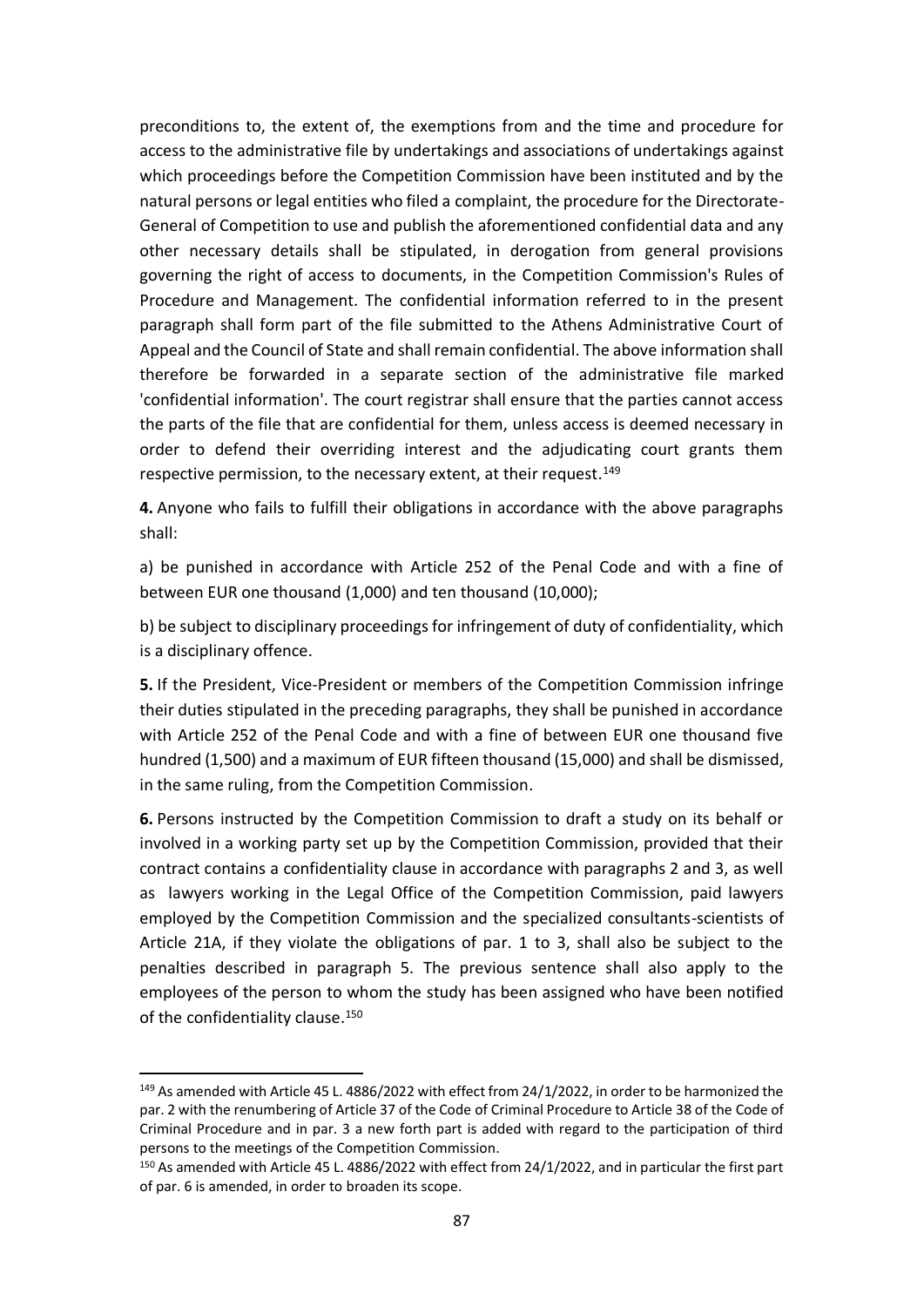## **Article 41Α 151**

## **Access to data and information for judicial protection purposes**

**1.** Access to applications submitted for inclusion in the Leniency Program, in accordance with the provisions of Article 29B or the procedure referred to in Article 29A, shall be granted only to the parties and only for the purposes of exercising their rights of defense.

**2.** The information obtained from the above statements may be used by the party which provided access to the case file, where this is necessary for the exercise of its rights of defense in cases directly related to the case for which access has been granted, and concerning: (a) the apportionment of fines imposed on them jointly and severally by the Competition Commission between the parties of the collusion or (b) the review of the decision by which the Competition Commission found infringement of Article 101 or Article 102 of the Functioning of the European Union or of Articles 1, 1A and 2 hereof.

**3.** The following categories of information received by a party during proceedings before the Competition Commission shall not be used by that Party in proceedings before the courts until the Competition Commission has completed its review of all the investigated parties by issuing decision or otherwise terminate the proceedings before it:

(a) information collected by other natural or legal persons about the proceedings before the Competition Commission;

(b) information collected by the Competition Commission and sent to the parties during the proceedings before it; and

(c) Settlement submissions that were withdrawn.

# **CHAPTER F΄**

## **LIMITATION PERIODS**

## **Article 42**

## **Limitation periods for the imposition of penalties**

**1.** The powers conferred on the Competition Commission for the imposition of penalties pursuant to the present law shall be subject to a five-year limitation period. 152

**2.** The limitation period shall commence on the date on which the infringement was committed. However, in the case of continuing or repeated infringements, the limitation period shall commence on the date on which the infringement ceased.

<sup>151</sup> As added with Article 46 L. 4886/2022 with effect from 24/1/2022.

<sup>152</sup> As replaced with Article 47 L. 4886/2022 with effect from 24/1/2022.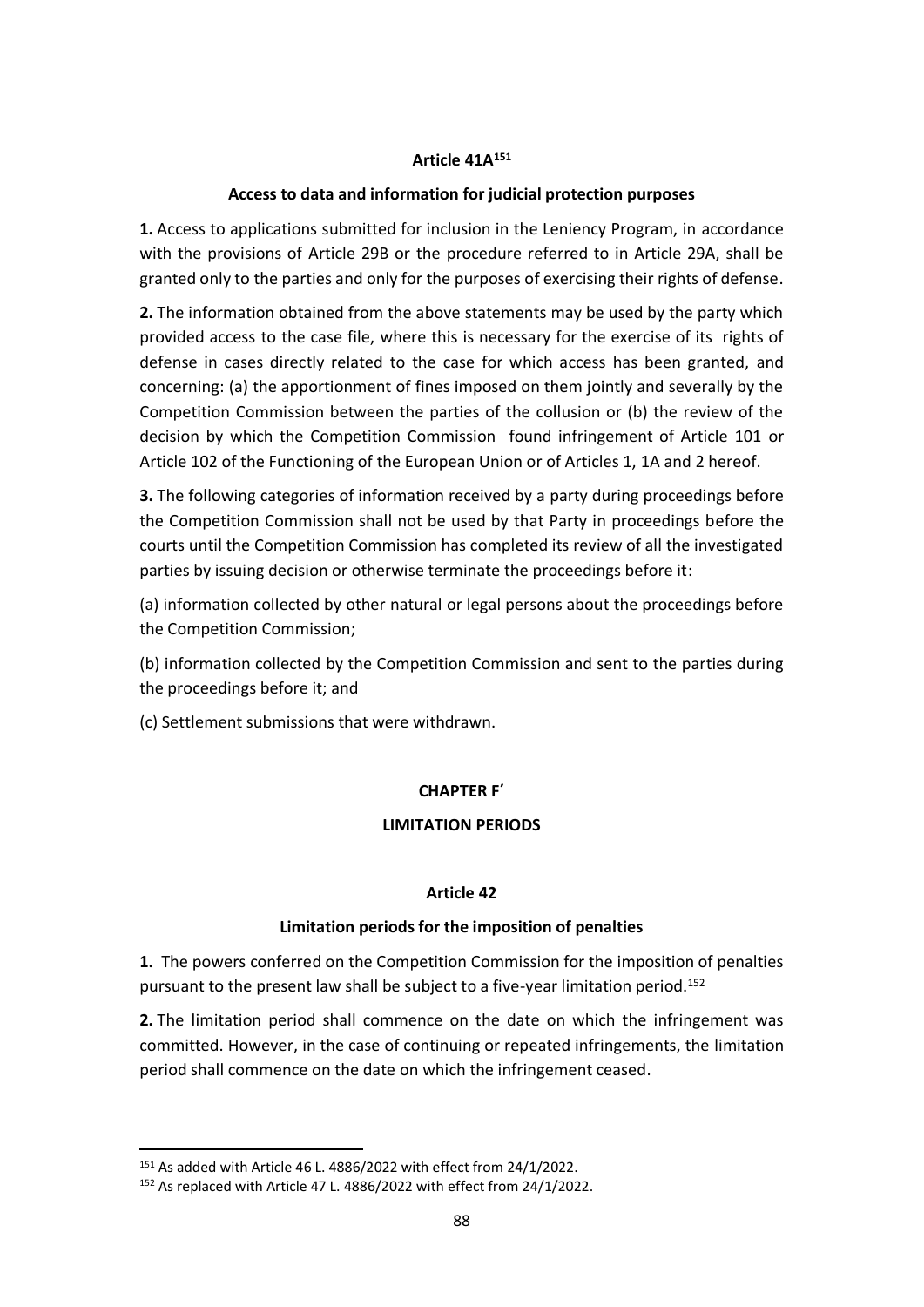**3.** The limitation period applicable to fines and periodic penalty payments shall be interrupted by any act by the Competition Commission, the European Commission or the competition authority of a Member State of the European Union carried out for the purpose of investigations or proceedings in connection with the specific infringement relating to the same agreement, association decision or concerted practice or other conduct prohibited by Articles 1, 1A and 2 hereof and 101 or 102 of the Treaty on the Functioning of the European Union. The limitation period shall be interrupted with effect from the date on which the action is notified to at least one undertaking or association of undertakings involved in the infringement. Actions which interrupt the running of the period of limitation shall include, in particular, the following:

a) written requests for information from the Competition Commission or some other aforementioned competition authority;

b) written orders to conduct an inspection addressed to its officials by the Competition Commission or any other of the above competition authorities;

ba) the written request of the Competition Commission or other competition authority of a Member State for summons to an unworn or sworn witness statement or to provide oral clarifications and explanations of a representative of an undertaking or association of undertakings for a specific case under investigation;

c) the initiation of proceedings by any other of the above competition authorities;

d) the assigning of the case, by lot, to a rapporteur, and

e) notification of a statement of objections or report by the Competition Commission or any other of the above competition authorities. 153

**4.** The limitation period shall end on the day on which the competition authority concludes the procedure by taking a decision referred to in Article 14 hereof or in accordance with Articles 7, 9 or 10 of Regulation (EC) No 1/2003, or concluded that there were no grounds for further action on its part. The interruption of the limitation period applies to all undertakings and associations of undertakings involved in the infringement. 154

**5**. The limitation period shall recommence following each interruption. However, the period of limitation shall finish on the date on which a time limit equal to twice the period of limitation expires, provided that the Competition Commission has not imposed a fine. This time limit shall be extended by a period of time equal to the suspension of the period of limitation in accordance with paragraph 6 of the present article.

<sup>153</sup> As amended with Article 47 L. 4886/2022 with effect from 24/1/2022 and in particular in par. 3, the first subparagraph is replaced and subpar. (ba). is added.

<sup>154</sup> As amended with Article 47 L. 4886/2022 with effect from 24/1/2022, and in particular a subparagraph is added in the beginning of par. 4.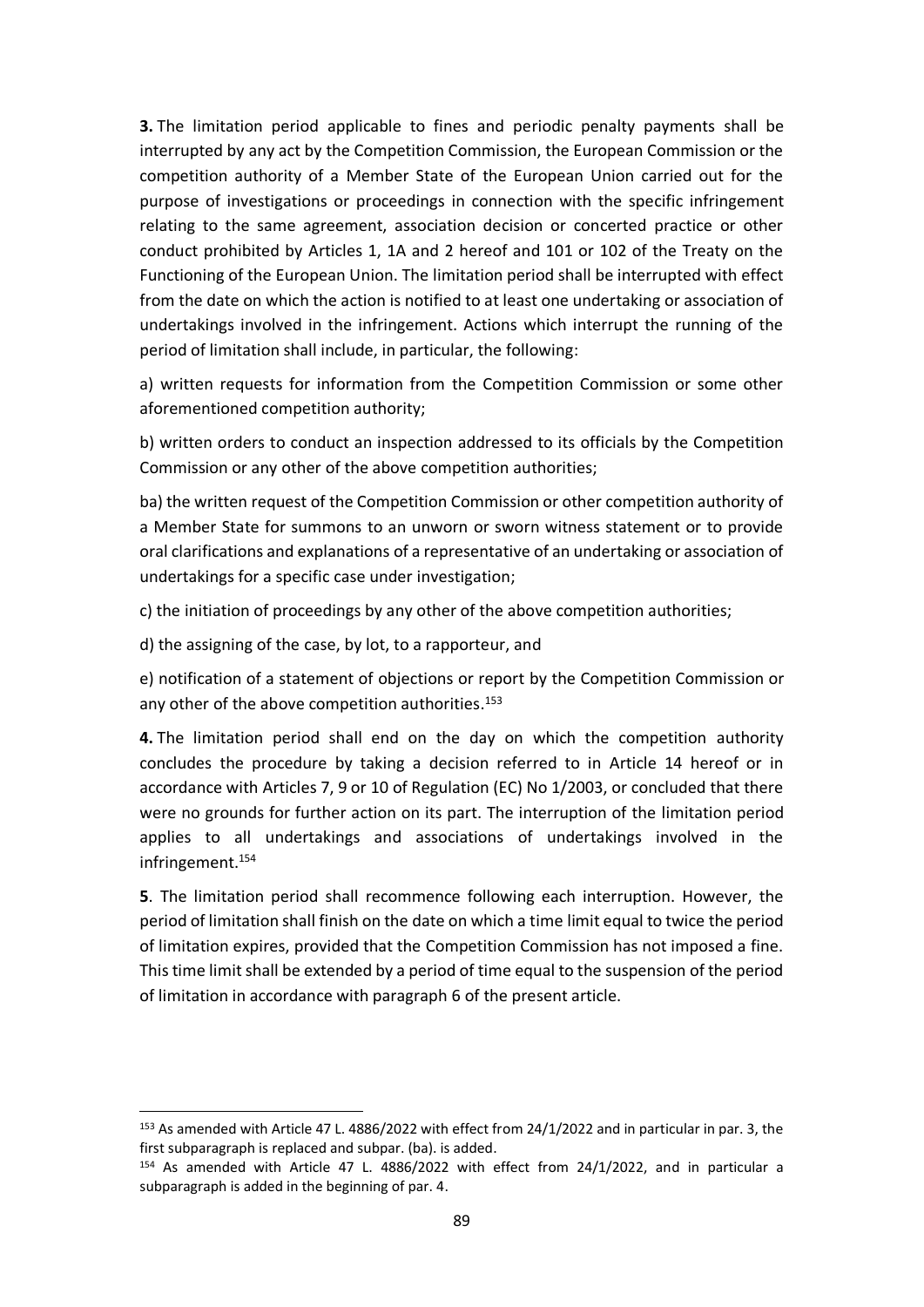**6.** The limitation period applicable to fines or periodic penalty payments shall be suspended for as long as the Competition Commission's act or decision on the case is the subject of proceedings pending before the courts.<sup>155</sup>

**7.** The suspension referred to in paragraph 6 shall apply to all undertakings and associations of undertakings involved in the infringement and which filed an appeal against the relevant act or decision of the Competition Commission. 156

**8.** The Competition Commission may, if it has a relevant legitimate interest, establish that the infringement has been committed in the past and has been terminated, even though the power to impose a fine has become time-barred. 157

## **CHAPTER G΄**

## **CRIMINAL SANCTIONS**

## **Article 43**

# **Obligation to report infringements**

When the Competition Commission finds that the provisions of Articles 1, 2 and 5 to 10 or obligations imposed on undertakings in accordance with Article 11 have been infringed, it shall report the infringement to the competent prosecution authority within no more than ten (10) days of issuing its decision.

## **Article 44<sup>158</sup>**

## **Criminal sanctions and other administrative consequences**

**1.** Any person who executes an agreement, takes a decision or applies a concerted practice in breach of Article 1 or Article 101 of the Treaty on the Functioning of the European Union shall be punished by a fine between EUR fifteen thousand (15,000) and one hundred and fifty thousand (150,000). Any person who, in the capacity of Article 25B par. 5, acts in breach of Articles 5 to 10 or fails to apply decisions issued in accordance with Article 11(5) and (6) shall be subject to the same punishment. If the act referred to in the first sentence pertains to undertakings which are in actual or potential competition

<sup>155</sup> As amended with Article 47 L. 4886/2022 with effect from 24/1/2022, and in particular in par. 6 a reference to the periodic penalty payments is added.

<sup>156</sup> As amended with Article 47 L. 4886/2022 with effect from 24/1/2022. In particular, par. 7 is amended with regard to its scope.

<sup>157</sup> As added with Article 47 L. 4886/2022 with effect from 24/1/2022.

<sup>158</sup> As amended by par. 1 Article 235 CHAPTER HD Law 4635/2019. The title of article 44 was replaced as above with par. 1 of article 235 L.4635 / 2019 (Government Gazette A 167 / 30.10.2019).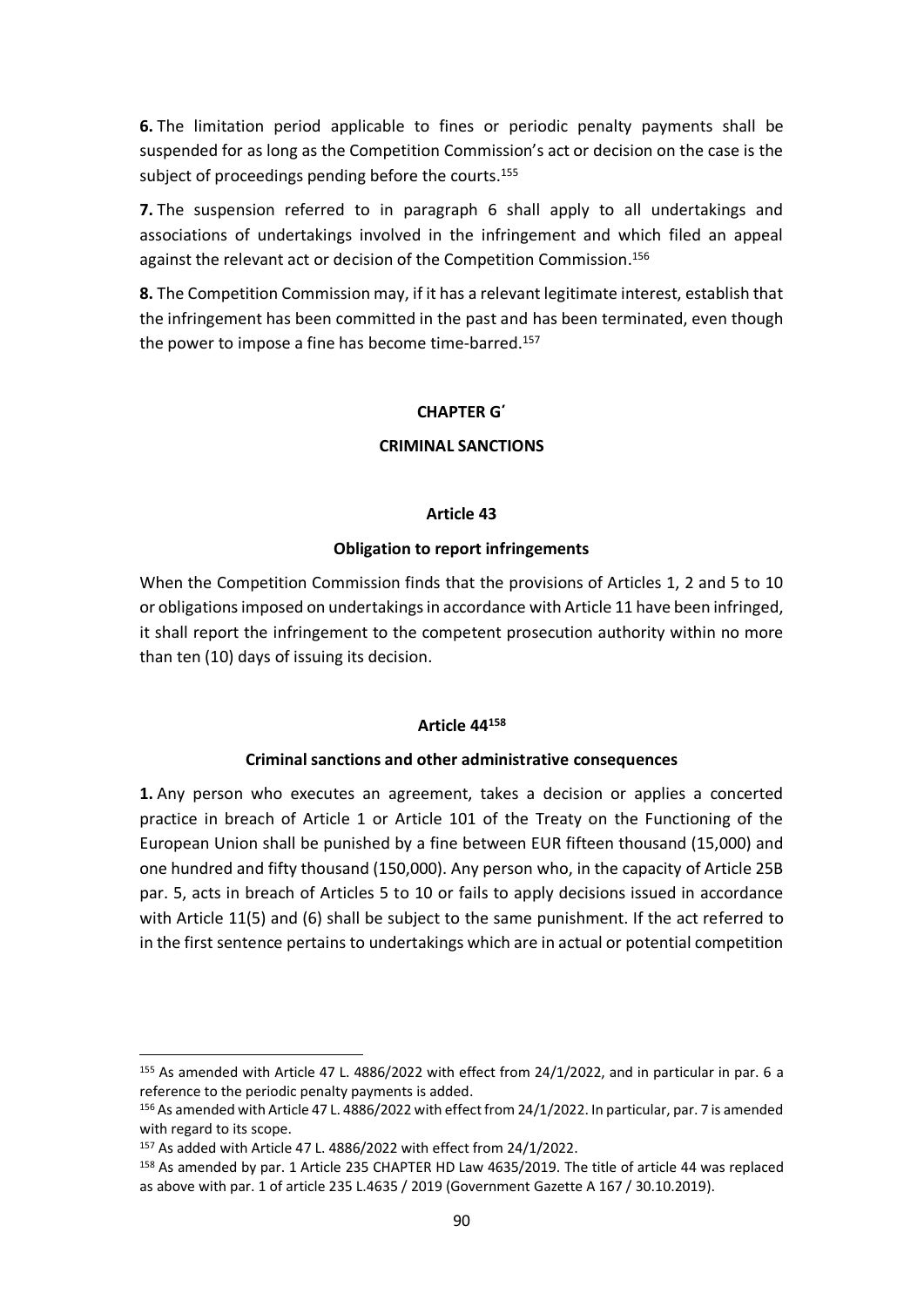with each other, a term of imprisonment of at least two (2) years and a fine of between EUR one hundred thousand (100,000) and one million (1,000,000) shall be paid.<sup>159</sup>

**2.** Any person who abuses a dominant market position in breach of Article 2 of the present law or Article 102 of the Treaty on the Functioning of the European Union shall be punished by a fine of between EUR thirty thousand (30,000) and three hundred thousand (300,000).

# **3Α.** Where:

a) an application for leniency is approved, pursuant to article 29B providing for total immunity from fine or reduction of fine and full payment thereof <sup>160</sup>, or

b) an application for settlement is approved, pursuant to article 29A providing for full payment of the fine, a waiver from any criminal liability for the former and current directors, executives and other staff members as well as any other responsible person of par. 5 of article 25B of the offense of the first and third sentence of paragraph 1,2 and the crimes that are ideologically linked to them, provided that the persons in question have actively cooperated with the Competition Commission and are actively cooperating with the public prosecutor, as well as that the application for entry in a leniency program or dispute settlement procedure was submitted before they were duly informed of the criminal prosecution against them, or the possibility of criminal prosecution. The provision of facilitatory partial payment of the fine facilitates criminal prosecution for as long as the arrangement is in force and the debtor is consistent with its terms. During the period of suspension, the limitation of the offenses shall be suspended without applying the time limitations referred to in Article 113(2) (a) of the Penal Code. Following the admission to the program of article 29(C), which gave effect to the imposition of a reduced fine, where the fine is not paid in full, it shall constitute a mitigating circumstance in itself for the offences of paragraphs 1 and 2 and a reduced sanction shall be imposed pursuant to article 83 of the Penal Code<sup>161</sup>.

3B. Where:

a) an application for leniency is approved, pursuant to article 29(B) providing for total immunity from fine or reduction of fine and full payment thereof<sup>162</sup>, or

b) an application for settlement is approved, pursuant to article 29A providing for full payment of the fine, the former and current directors, executives and other staff members, as well as any other responsible person of par. 5 of article 25B shall be relieved from any administrative penalty and fines imposed in non- criminal judicial proceedings, provided that said persons cooperated actively with the Competition Commission during

<sup>159</sup> As amended with Article 48 L. 4886/2022 with effect from 24/1/2022. In the second sentence of par. 1, references to the provisions referred to are updated.

<sup>&</sup>lt;sup>160</sup> As amended with Article 48 L. 4886/2022 with effect from 24/1/2022. In the subparagraph a) of par. 3B references to the provisions referred to are updated.

<sup>161</sup> As replaced with Article 48 L. 4886/2022 with effect from 24/1/2022.

<sup>162</sup> As amended with Article 48 L. 4886/2022 with effect from 24/1/2022. In the subparagraph a) of par. 3B references to the provisions referred to are updated.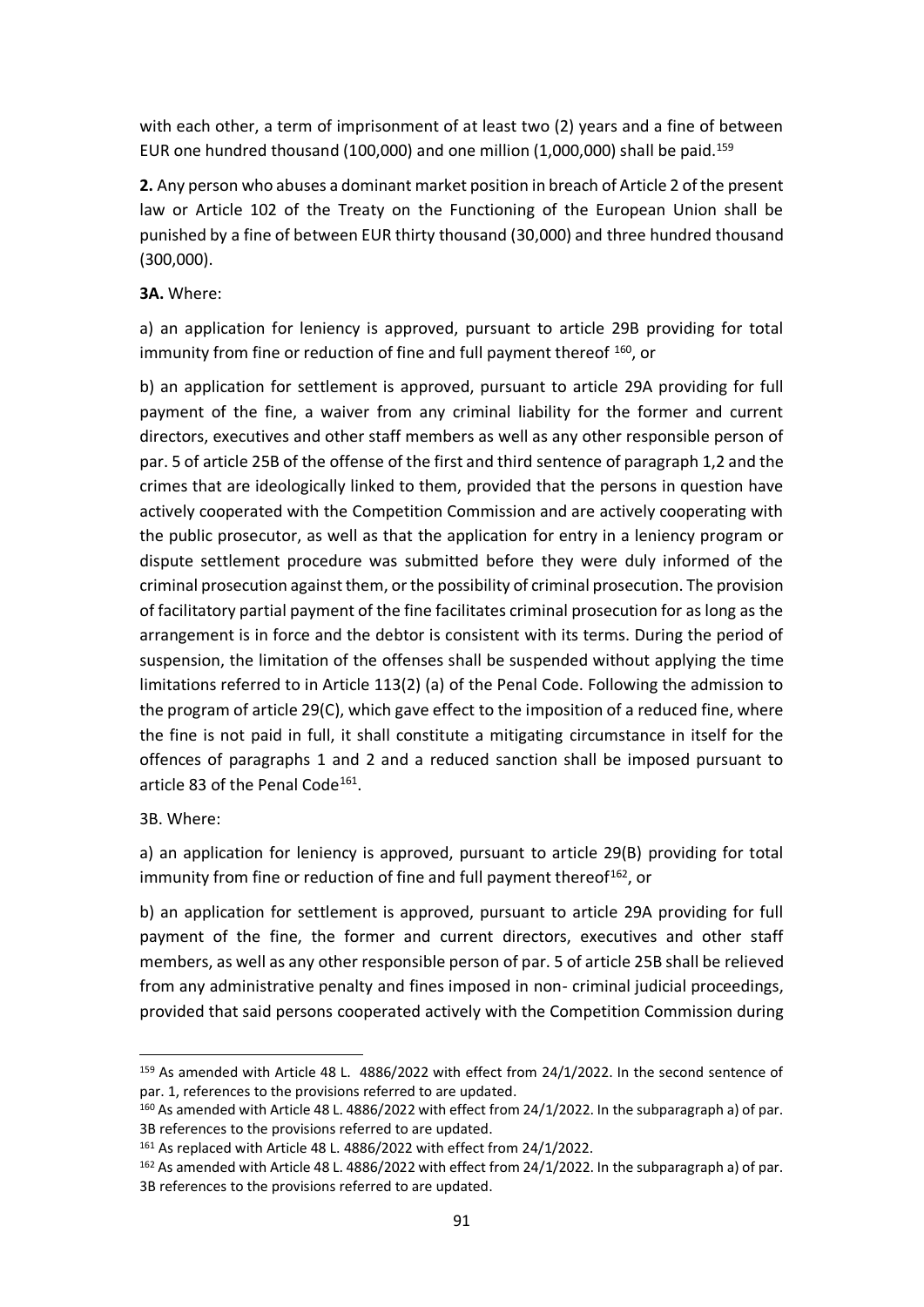the investigation of the infringement and that the application for leniency program or for settlement procedure was submitted before they were duly informed of the criminal prosecution against them<sup>163</sup>, <sup>164</sup>.

#### 3C. Where:

a) an application for leniency is approved, pursuant to article 29(B) providing for total immunity from fine or reduction of fine and full payment thereof, or

b) an application for settlement is approved, pursuant to article 29A providing for full payment of the fine, undertaking concerned shall be relieved from any administrative penalty, except those set out in article 25 and in par. 1, 2 and 5 of article 25B. In the above cases, the finding of the relevant infringement shall not establish grounds for exclusion of the undertaking from public procurement procedures or concessions, except the repetitive breach provided for in article 1 or article 101 TFEU. A repetitive breach shall mean the issuing of a relevant declaratory decision within six (6) years from the earlier issuing of another declaratory decision. The present provision shall apply to the event of facilitated partial fine payment and for as long the arrangement is in force and the debtor is consistent with its terms. The present provision shall also apply where there is a declaratory decision on the infringement of article 1 or article 101 TFEU and a three-year period from its issuing has not yet elapsed. 165

**4.** Without prejudice to par. 3A, persons who commit or are involved in an act in accordance with paragraphs 1 and 2 shall go unpunished if they report it of their own volition along with evidence, prior of being examined in connection with their act, to the Public Prosecutor, the Competition Commission or any other competent authority. In any event, the material contribution of the above persons to the discovery of involvement in such practices, by adducing evidence to the authorities, is deemed to be a mitigating circumstance in accordance with Article 84 of the Penal Code and a reduced fine is imposed in accordance with Article 83 of the Penal Code.<sup>166</sup>

**5.** 5. If the act referred to in paragraphs 1 and 2 is being investigated in any manner by the Competition Commission or any other competent authority, the Public Prosecutor shall suspend any further action following the preliminary investigation, pending a decision by the Competition Commission, with the assent of the prosecutor to the Courts of Appeal, in which case the time limit in par. 2 of Article 113(3)(a) of the Penal Code shall not apply. The case is not brought before the court before the final decision on the appeal against the decision of the Competition Commission, which established the infringement for the performance of which the accused is involved, or the non-expiration of the relevant deadline for its exercise. The Competition Commission has the obligation to

<sup>163</sup> As amended with Article 48 L. 4886/2022 with effect from 24/1/2022.

<sup>164</sup> Par. 3 is replaced with par. 3A and 3B like par. 1 of Article 235 L. 4635/2019 (Government Gazette Issue No. Α 167/30.10.2019).

<sup>165</sup> As added (namely par. 3C) with Article 48 L. 4886/2022 with effect from 24/1/2022.

<sup>166</sup> As amended with Article 48 N. 4886/2022 with effect from 24/1/2022. In the first sentence of par. 4 a reservation of par. 3A is added.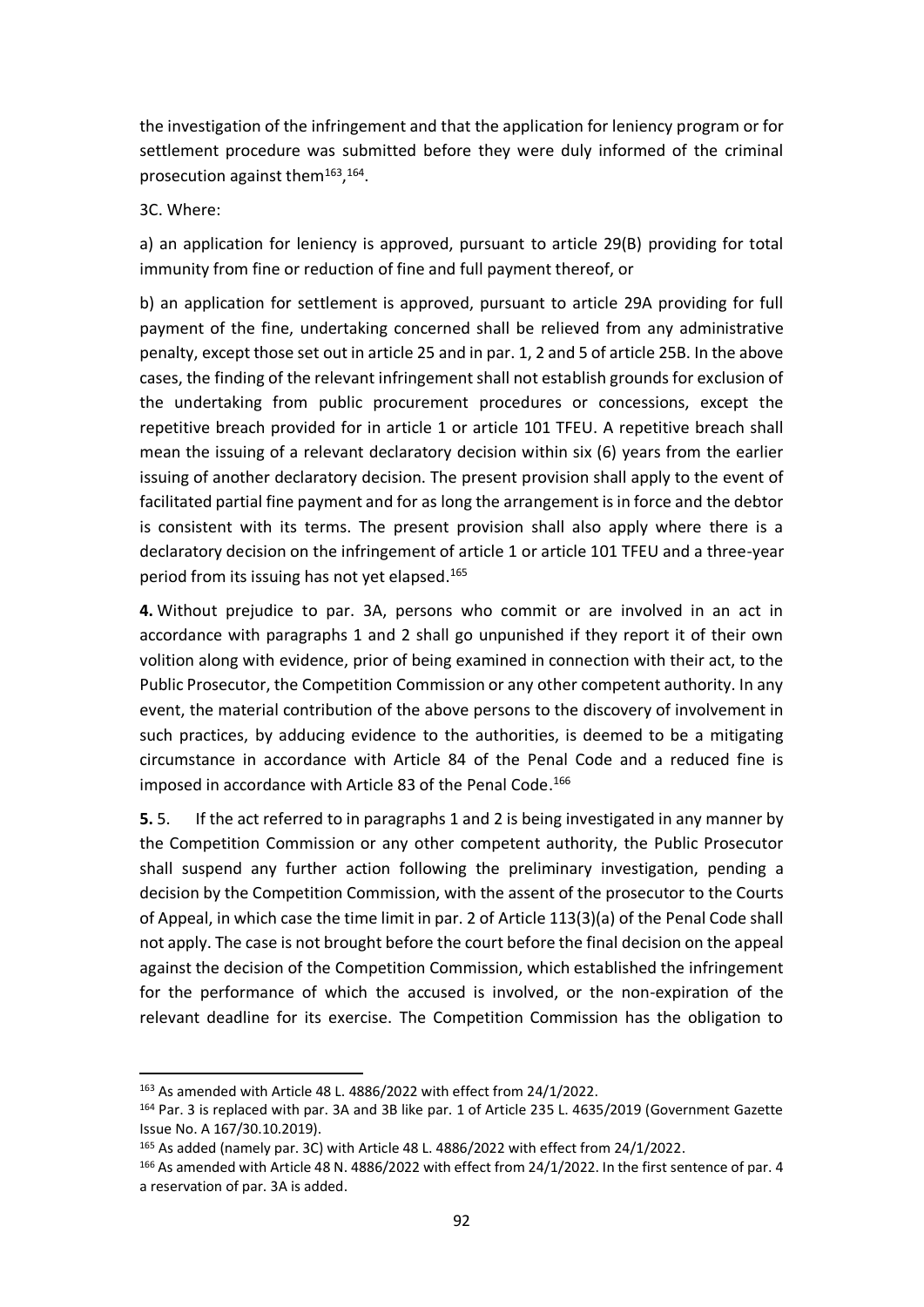inform the public prosecutor, in accordance with the application of the definitions in Article 43. 167

**6.** Any person affected by infringements of paragraphs 1 and 2 may appear as civil plaintiff at trials of such acts.

**7.** A punishment of at least six (6)-month imprisonment is imposed on:

a) whoever obstructs or hampers, in any manner, investigations carried out under the provisions of the present Law by the competent bodies under Article 39, in particular by posing impediments or concealing evidence.

b) whoever refuses or prevents provision of information under Article 38.

c) anyone who knowingly provides with false information or conceals evidence, in breach of Articles 38 and 39.

d) whoever refuses, after having been duly summoned by an HCC's official designated under par. 1, 2 & 3 of Article 39, or other body competent for the investigation, to make a sworn or unsworn statement before it, according to the provisions of subparagraph (c) of par. 1 of Article 39, as well as anyone who, during his statement, knowingly provides false information or denies or conceals any facts.<sup>168</sup>

**7Α**. Any person who infringes the secrecy of the meetings of the Competition Commission shall be punished with a fine of between EUR ten thousand (10.000) and twenty thousand (20.000). 169

**8.** When the European Commission or the competition authority of Member State of the European Union has dealt with a case involving several jurisdictions, including the Greek authorities and courts, and has granted the favor of leniency to an undertaking , the Competition Commission shall, at its discretion, ensure the exchange of contacts and the exchange of information between the European Commission or the competition authority of a Member State of the European Union in charge of the case and itself, the Public Prosecutor and any other competent Greek authority, in order to apply par. 3A and 3B, provided that the required conditions are met. To this end, the Competition Commission may communicate to the Public Prosecutor or any other competent Greek authority the information, data and documents received from the European Commission or the Competition Authority of a Member State of the European Union in charge of the case, without prejudice to Article 12 of Regulation 1/2003. <sup>170</sup>

<sup>167</sup> As amended with Article 48 L. 4886/2022 with effect from 24/1/2022. In par. 5, at the second sentence the reference to par. 3 of article 113 of the Penal Code is corrected in par. 2 of the same article and after the second sentence two new sentences are added.

<sup>168</sup> Par. 7 is added with par. 2 of article 233 L. 233 Ν.4072/2012 (Government Gazette Issue Α 86/11.4.2012) and was amended with article 48 L. 4886/2022 with effect from 24/1/2022, and in particular in the subpar. d) of par. 7 is inserted a provision for the possibility that criminal sanctions may be imposed and in case of absence in the context of an oral hearing before the Competition Commission.

<sup>169</sup> As added with Article 48 L. 4886/2022 with effect from 24/1/2022.

<sup>170</sup> As added with Article 48 L. 4886/2022 with effect from 24/1/2022.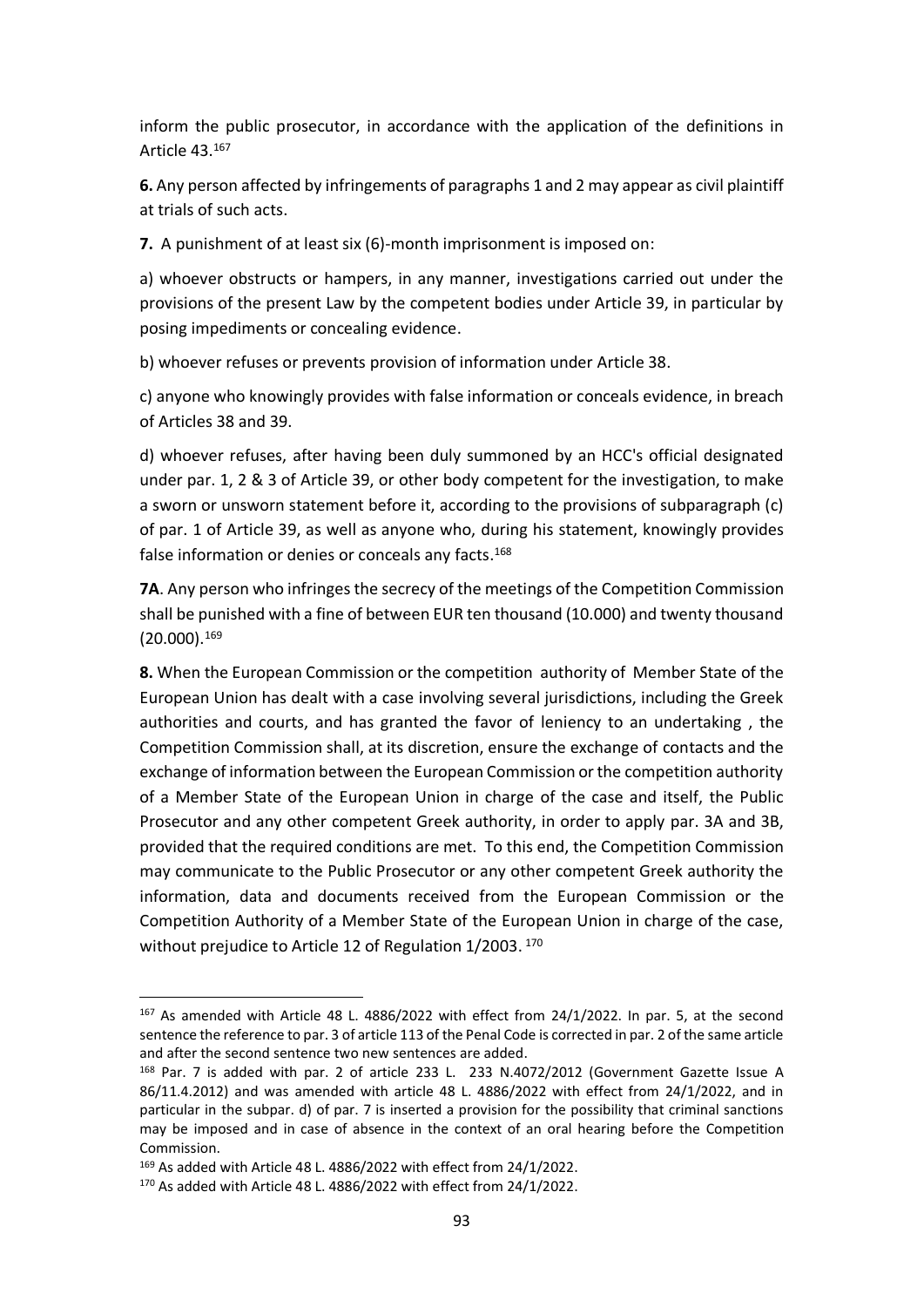**9.** What is provided in par. 1 to 8, does not affect the right of victims who have suffered damage from infringement of competition law to claim full compensation for such damage, in accordance with provisions of L. 4529/2018 (A' 56). <sup>171</sup>

# **CHAPTER Η΄**

## **FEES**

# **Article 45**

# **FEES**

**1.** The notifications referred to in Article 6 and the requests referred to in Article 9(3) must be accompanied, under penalty of inadmissibility, by a fiscal stamp. Fees are hereby set at the sum of EUR one thousand one hundred (1,100) for the notification referred to in Article 6 and the requests referred to in Article 8(9) and 9(3). The above amount of fee, in the case of par. 4 of article 8, shall be EUR three thousand (3.000). Pending the payment of this amount, the concentration cannot take place. Said fee, in its entirety, is collected and constitutes revenue of the Competition Commission in accordance with Article 17. 172

**2.** Appeals, applications for annulment, motions for continuance, applications for retrial and third party interventions exercised before the administrative courts in accordance with the provisions of the present law and applications for review before the Competition Commission must be accompanied, under penalty of inadmissibility, by a fiscal stamp of EUR seven hundred and fifty (750). With regard to the payment of the fees, the provisions of Article 277(9), (10) and (11) of the Code of Administrative Procedure and Article 36(4) of Presidential Decree 18/1989, are applied. The State shall be exempt from this obligation. 173

**3.** Stamp duties payable to the State on documents of the case filed and documents adduced and fees payable to the Lawyers' Pension Fund, the Court Buildings Fund and the Athens Lawyers' Provident Fund for registration on the docket, appearance by counsel, submission of case documents or pleadings and the hearing of cases in general shall be the same for proceedings before the Competition Commission as for proceedings before the Administrative Court of First Instance. 174

**4.** The General Commissioner of the State before the ordinary administrative courts shall be exempt from stamp duty, as if he were the State, for each legal remedy exercised by him in accordance with the present law and the subsequent proceedings in general.

<sup>171</sup> As added with Article 48 L. 4886/2022 with effect from 24/1/2022.

<sup>172</sup> As amended with Article 49 L. 4886/2022 with effect from 24/1/2022. In the end of par. 1 of article 45 L. 3959/2011 (Α΄ 93) three new sentences are added.

<sup>173</sup> As amended with Article 49 L. 4886/2022 with effect from 24/1/2022.

<sup>&</sup>lt;sup>174</sup> As amended with Article 49 L. 4886/2022 with effect from 24/1/2022.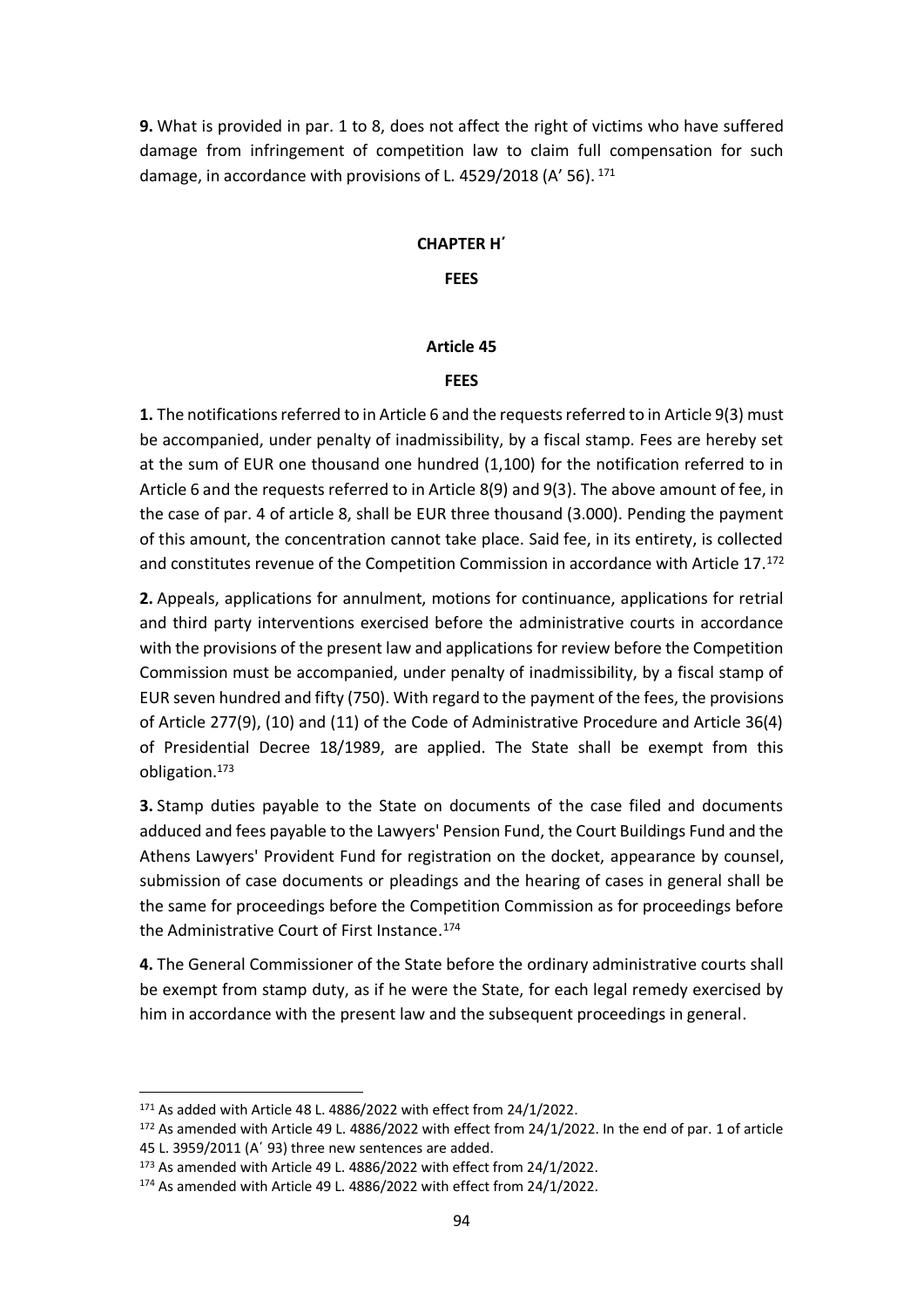**5.** Details pertaining to the application of the provisions of the present article shall be regulated by presidential decree issued at the proposal of the Ministers of Finance and the Ministers of Development and Investment. 175

#### **CHAPTER I΄**

#### **FINAL PROVISIONS**

#### **Article 46**

#### **Scope of the Law**

The present law shall apply to all restrictions of competition which affect or might affect Greece, even if these are due to agreements between undertakings, decisions by associations of undertakings, concerted practices between undertakings or associations of undertakings or concentrations of undertakings implemented or taken outside Greece or to undertakings or associations of undertakings which have no establishment in Greece. The same shall apply with regard to abuse of a dominant position manifesting in Greece.

## **Article 47**

## **Publication of decisions**

Joint decisions by the competent ministers, regulatory decisions by the Minister of Economy, Competitiveness and Shipping and decisions and expert opinions by the Competition Commission provided for under the present law shall be published in the Government Gazette and posted on the Internet according to L. 3861/2010 (A' 112).

## **Article 48**

## **Application of provisions governing summons and service**

**1.** Without prejudice to paragraphs 2 and 3, the provisions governing service in Articles 47 to 57 of the Code of Administrative Procedure shall apply to all summons before the Competition Commission provided for under the present law and to the service of all decisions and recommendations.

**2.** If a hearing is adjourned or continued to another day and time, notification to litigants who fail to appear on the date of the adjourned or continued hearing may be made by any appropriate means.

<sup>175</sup> As amended with Article 49 L. 4886/2022 with effect from 24/1/2022, and in particular the reference to the "Minister of Economy, Competitiveness and Shipping" is replaced by "Minister of Development and Investments".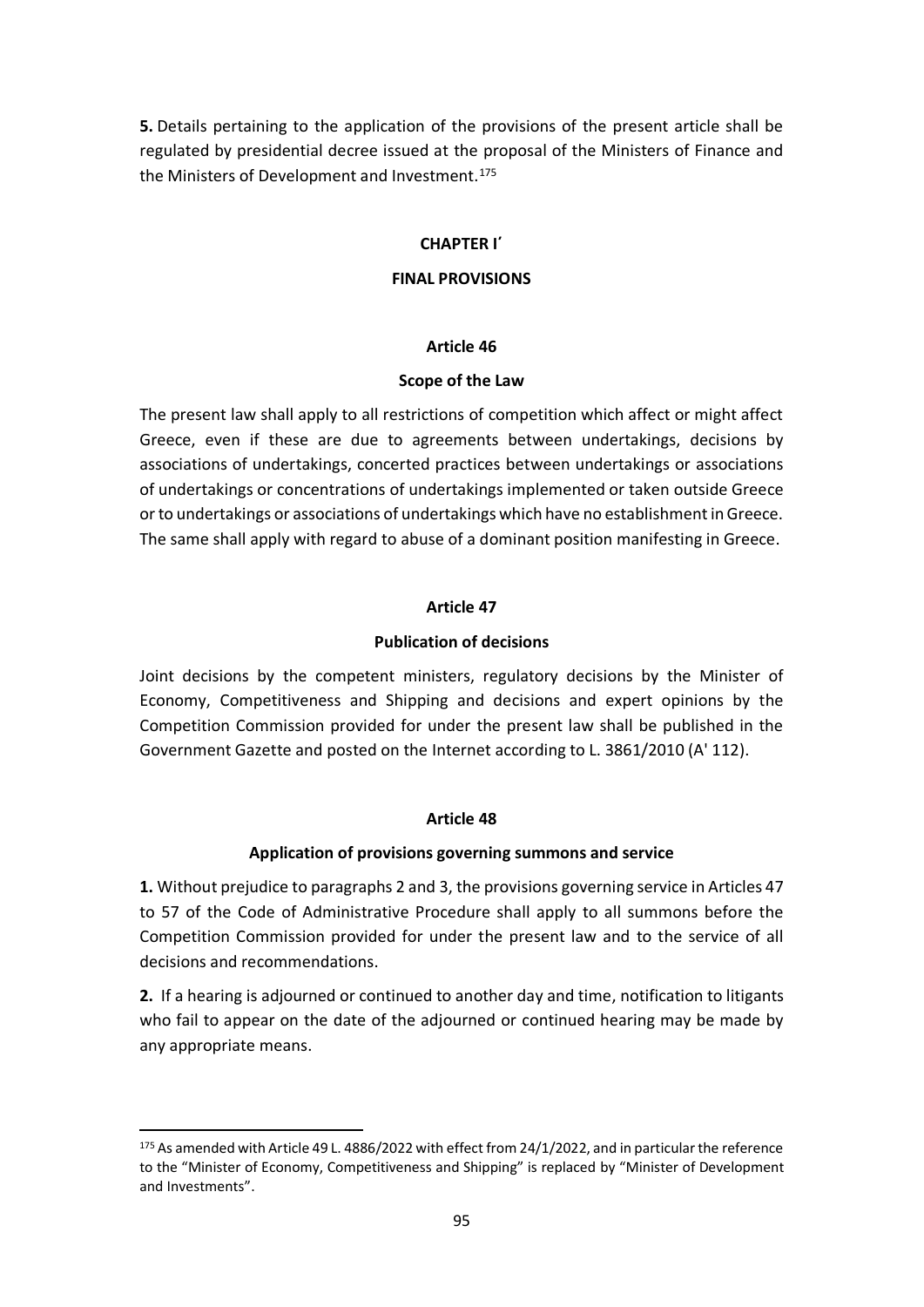**3.** Other documents, including letters requesting information in accordance with Article 38, may be served by registered post or through email accompanied by certificate of delivery. 176

#### **Article 49**

#### **Recovery of fines**

The fines provided for under the present law shall be assessed as public revenue by the Competition Commission and collected in accordance with the Public Revenue Collection Code (new provision 356/1974, Α΄ 90), by the competent Public Finance Office, which must advise the Competition Commission without delay as to whether or not each fine has been paid. 177

#### **CHAPTER J΄**

#### **TRANSITIONAL, ABOLISHED AND OTHER PROVISIONS**

#### **Article 50**

#### **Transitional Provisions**

**1**.The Commission shall list cases pending before it within nine (9) months of the date on which the points-based system provided for in Article 14(2)(o) enters into force.

2. The Commission shall wind up cases pending before it which come under the procedure described in Article 37(1) and (2) within twelve (12) months of the date on which the present law enters into force.

3. The members of the HCC Board employed on a full-time and exclusive basis remain in their position until the end of their mandate. The rest of the members remain in their position until appointment of Vice-President and new members according to the provisions of the present law, where their mandate is automatically terminated. The above members may be re-appointed, without their current mandate being taken into account for the application of the third subparagraph of article 12(3). The Commission, retaining its composition, continues to carry out its duties until the appointment of the Vice-President and the new members according to the provisions of the present law, while the Rapporteurs retain their voting right.

**4**. By decision of the Ministers of Finance and of Development, Competitiveness and Shipping, to be issued not later than July 1st, 2012, a percentage capped at 80% of the

<sup>176</sup> As amended with Article 50 L. 4886/2022 with effect from. In par. 3 of article 48 L. 3959/2011 (Α΄ 93) after the word "letter" are added the words "or through email accompanied by certificate of delivery".

<sup>177</sup> As amended with Article 51 L. 4886/2022 with effect from 24/1/2022, as regards the competent bodies of certification and recovery.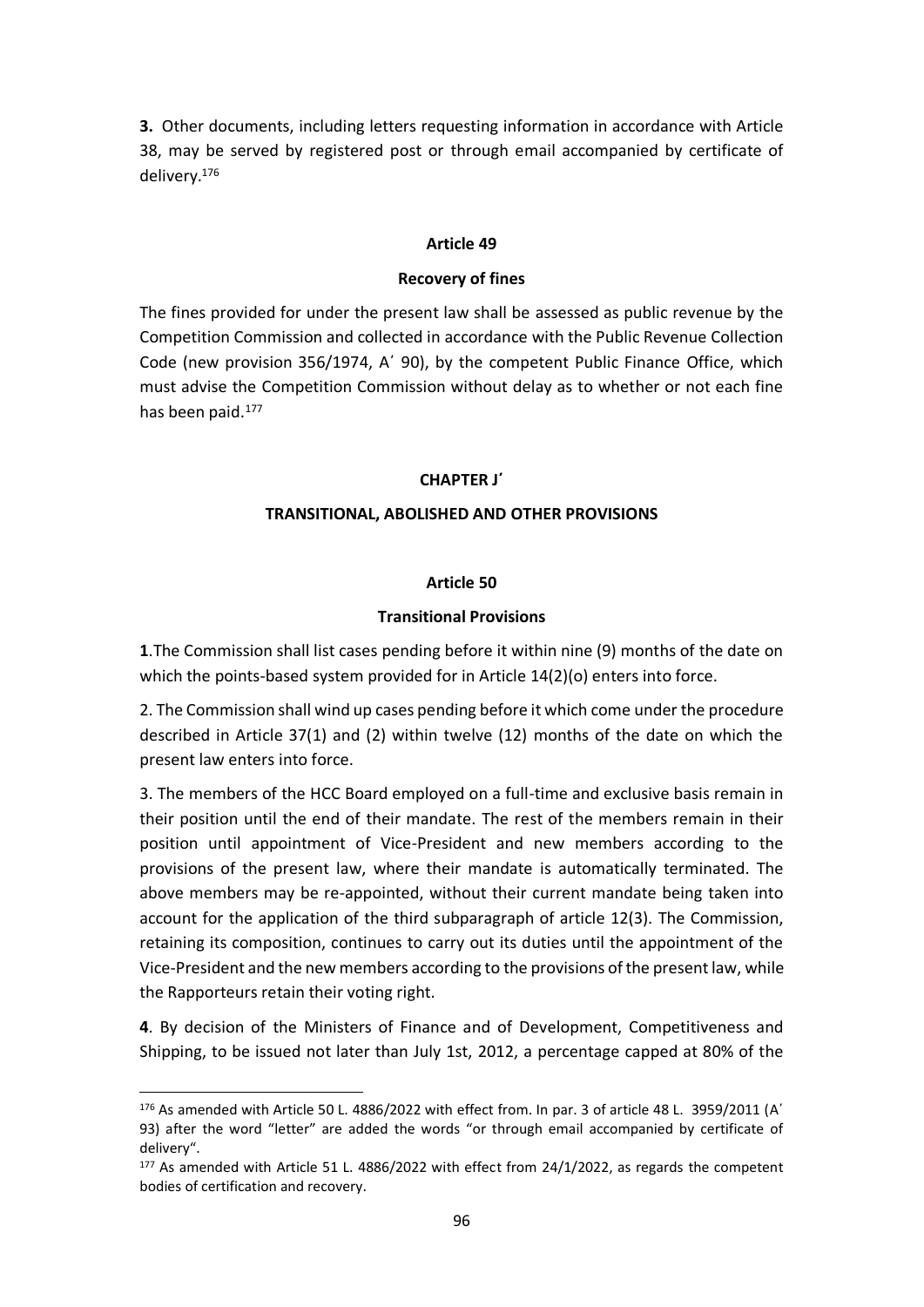accrued surplus of the Competition Commission, calculated on a cash flow basis as of 31st December 2011, shall be made available as State budget revenue. In calculating the above surplus, the amount intended to cover expenditure on the purchase of new premises for the competition authority, as appearing in HCC's general budget, shall not be taken into account. 178

**5**. Upon entry of the present law into force:

a) the pending cases before the Competition Commission are introduced for discussion without the redaction of a new Report being necessary, provided that the trial date has been set and the Report has been notified to the parties.

b) the procedural deadlines provided for in article 8 of the present law do not apply to projected concentrations already notified to the Competition Commission.

**6**. The limitation provided for in article 42 applies also to infringements committed prior to the day on which the present law enters into force and are not the subject of any complaint or ex-officio investigation or request for investigation by the Minister of Economy, Competitiveness and Shipping.

**7**. Officials seconded to the Directorate-General of Competition when the present law enters into force shall remain in their positions until the end of their secondment, unless the persons satisfy, according to the judgment of the Plenary, the grounds for reversal of the secondment. The concerned officials, following their relevant request and the opinion of the Service Council, may be transferred, by joint decision of the Minister of Economy, Competitiveness and Shipping and of any other competent Minister, as appropriate, to vacant regular posts of the Competition Commission.

The above provision has no effect on the outcome of any pending proceedings pertaining to requests for transfer submitted under Article 38(5) of L. 3784/2009, which have not been concluded until the entry of the present law into force.

**8**. Until appointment of the Head of the Legal Support Office in accordance with the provisions of Article 20 of the present law, the Assistant Legal Adviser of the State Legal Council continues to serve as head of this Office. 179

**9**. The maximum annual payment of EUR twenty thousand (20.000) referred to in par. 6 of article 20, is valid after the staffing of the Legal Support Office.<sup>180</sup>

# **Article 51**

## **Abolished provisions**

Law 703/1977 and any other contrary legal provision shall be repealed upon entry of the present law into force.

<sup>178</sup> As amended with par. 3 Article 233 L. 4072/2012 with effect from 11/4/2012.

<sup>179</sup> As abolished with par.4 of Article 67 L. 4714/2020 with effect from 31/7/2020.

<sup>180</sup> As added with par. 2 of Article 104 L. 4389/2016 with effect from 27/5/2016.